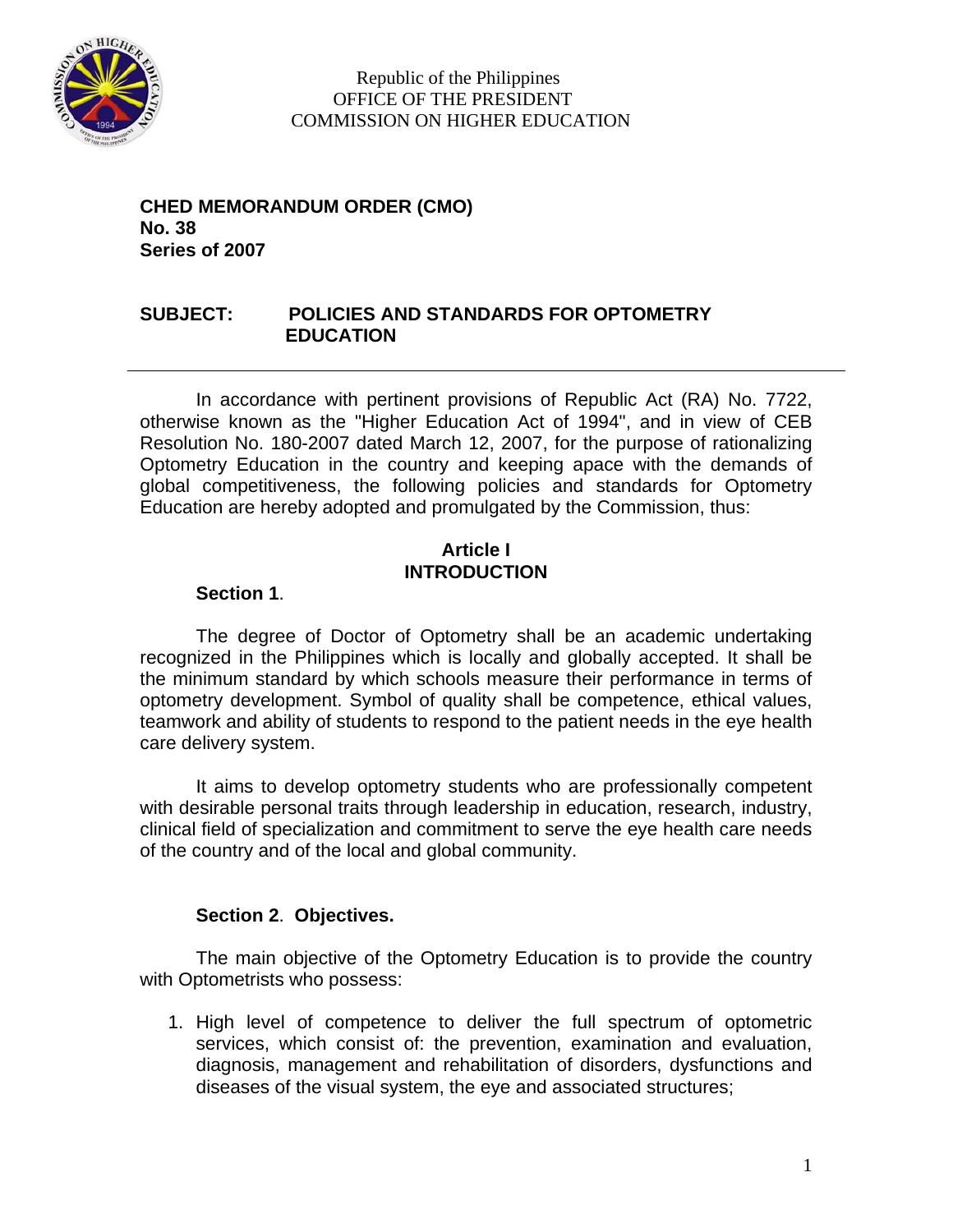- 2. A mastery of a core knowledge in optometry and related medical sciences, and sufficient thinking abilities to analyze new information as to continually add to this knowledge base;
- 3. The qualities, attitudes and values essential to the delivery and promotion of eye care service to the Filipino people; and
- 4. The desire to improve optometry by advancing the knowledge, skills and values of the profession with exposure through practicum.

To achieve this objective, there shall be a well-planned Basic and Professional Program for optometric education that meets established local and international competitive standards. The Program should be Competency, Research and Problem-based, leading towards Primary Care Optometry and the basics of the Specialty Fields in optometry. The program therefore should:

- 1. Provide optometry students with an academic and clinical environment conducive to the acquisition of knowledge, skills, attitudes and values, with emphasis on the development of creative and critical thinking;
- 2. Provide the students with adequate facilities and competent instruction in all subjects;
- 3. Prepare and train students to appreciate and undertake research;
- 4. Train the students for service to the patients as well as to the community, as a recognized member of the Health Care Team;
	- This training should enable the student to function in an inter-professional referral network in the health sciences through an internship and externship program in accredited private, industrial and school clinics, hospitals, and community health centers;
	- This training should be holistic as to include the preventive, promotive and restorative aspect of eyecare;
	- Provide an environment where values and attitudes conducive to professionalism, smooth inter-professional relations, understanding and cooperation are developed by role-modelling.

### **Article II AUTHORITY TO OPERATE**

**Section 3.**All private higher education institutions (PHEIs) intending to offer the Doctor of Optometry program must first secure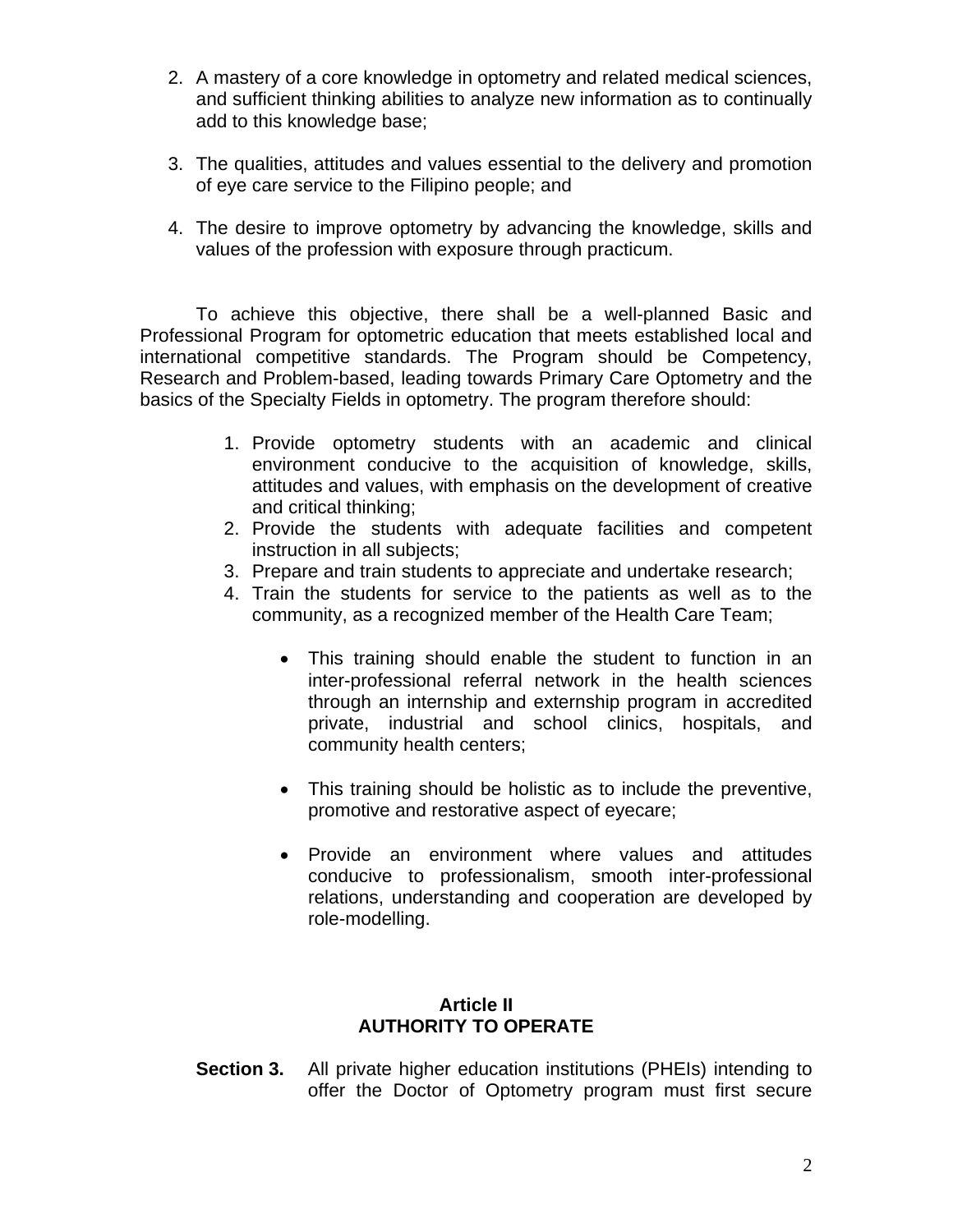proper authority from the Commission in accordance with existing rules and regulations. State universities and colleges (SUCs), and local colleges and universities should likewise strictly adhere to the provisions in this policies, standards and guidelines.

### **Article III PROGRAM SPECIFICATIONS**

**Section 4. Degree Name***.* The degree of Doctor of Optometry is conferred upon the completion of a baccalaureate program of at least six (6) years. This program is offered in a college or university duly recognized by the Commission on Higher Education.

### **Section 5. Program Description.**

The Doctor of Optometry program pursuant to Republic Act No. 8050 Section 19-c, is a degree obtained from a college, university or institution duly accredited by the government after passing at least a six-year program offering the following minimum basic subjects: mathematics, general and organic chemistry, practical and mechanical optics, psychology, physics, physiological optics, pharmacology, theoretical optics, practical optometry, sociology, applied psychology, general anatomy, physiology, general histology and embryology, ocular anatomy and physiology, general pathology, ocular pathology, biochemistry, microbiology, clinical optometry, theoretic optometry, and visual fields, research methods, optometric ethics and jurisprudence, optometric economics and practice management, hygiene, sanitation and public health optometry and low vision and pediatric optometry.

**Section 6.** Specific Careers/Professions/Occupations or trades that graduates of this program may engage in the following professions:

- 1. Optometrist
- 2. Ocularist
- 3. Ophthalmic Assistant
- 4. Industrial Optometrist
- 5. Optician
- 6. Researcher/Epidemiologist
- 7. Academician
- 8. Industry/Clinical Consultant
- 9. Entrepreneur
- 10. Optometric Journalist
- 11. Orthoptist
- 12. Refractionist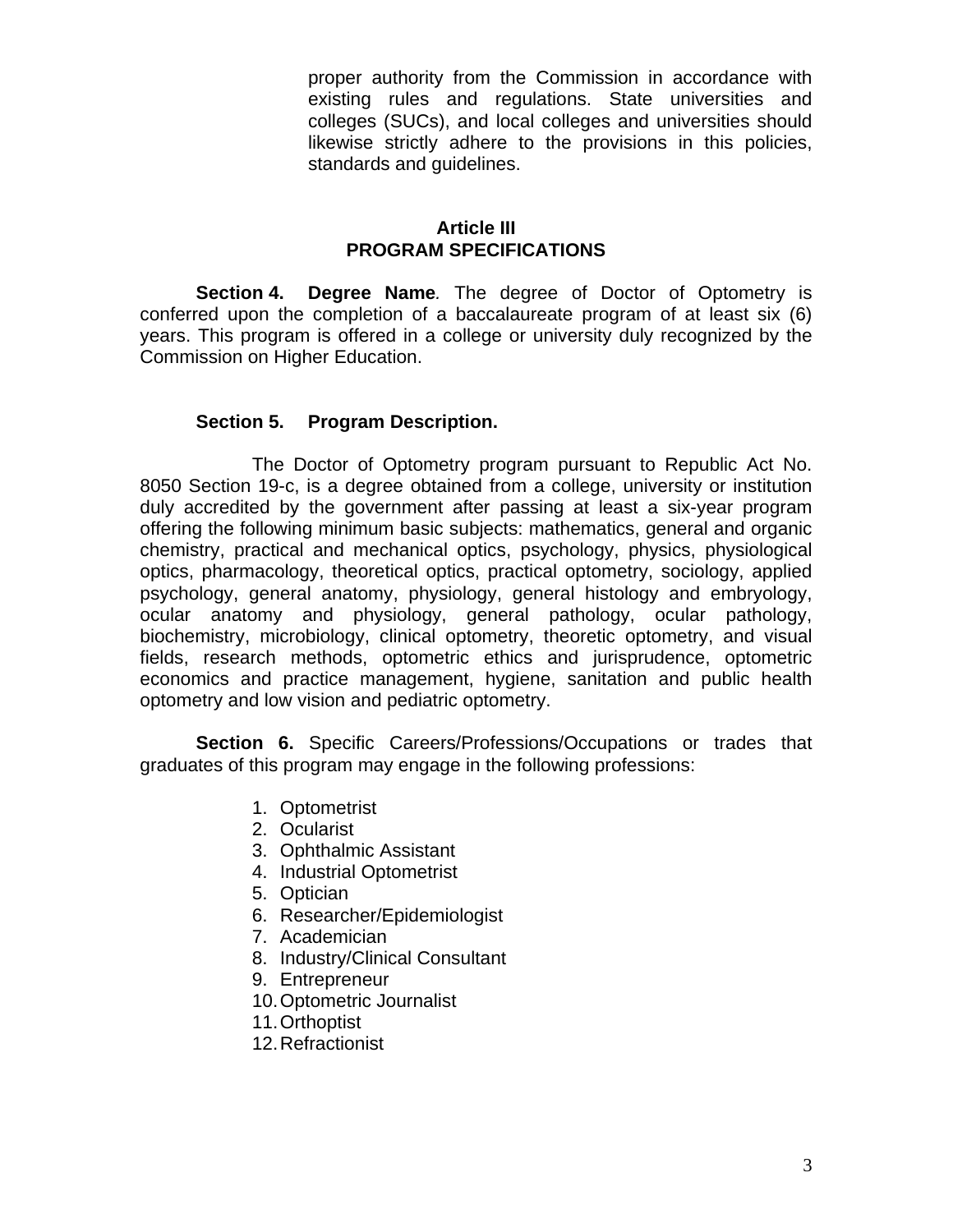### **Article IV COMPETENCY STANDARDS**

#### **Section 7.**

1. The clinician will have a sound foundation in the physical, chemical, mathematical and biological sciences, and in particular have a good knowledge and understanding of human biology; understand the passage of light through lenses and optical systems (including the eye) and are able to predict and measure the nature and quality of optical images; have a thorough knowledge and understanding of the performance and function of the human visual system;

2. The clinician should have developed a very high level of skill with optometric procedures and will be competent in the identification, diagnosis and resolution of patient visual problems, understand the dysfunctions and diseases of the eye and visual system and know their genesis, natural course, treatment and prognosis; have acquired skill in the techniques necessary for the examination of the eye and the assessment of visual function;

3. The clinician should have developed skills in research, problem identification, in deciding on effective strategies to gather information for the resolution of these problems, in weighing evidence prudently and in making decisions, and are able to apply these skills to scientific problems in the visual and clinical sciences as well as to particular problems presented by patients.

4. The clinician must be skilled in patient communication and have a well developed sense of their ethical, professional and legal responsibilities. have developed the interpersonal and communication skills necessary in relationships with patients and professional colleagues and for the communication of the results of scientific enquiries; are professionally competent in the practice of optometry and are able to gain registration by the appropriate professional body

5. The clinician should be able to examine and manage visual problems in the different centers of rotation and attendance at clinical demonstrations of patients exhibiting unusual clinical features.

### 6. Legal & Ethico-Moral Responsibility

A. The clinician should have the knowledge, skill and attitude to enable adaptation to scientific, technological and social change, have a sense of intellectual curiosity and a desire for life-long learning, and a capacity to be creative and innovative; have a strongly developed sense of professional and ethical responsibility for patients, colleagues and the community generally, and are aware of the moral and legal responsibilities of professional practice.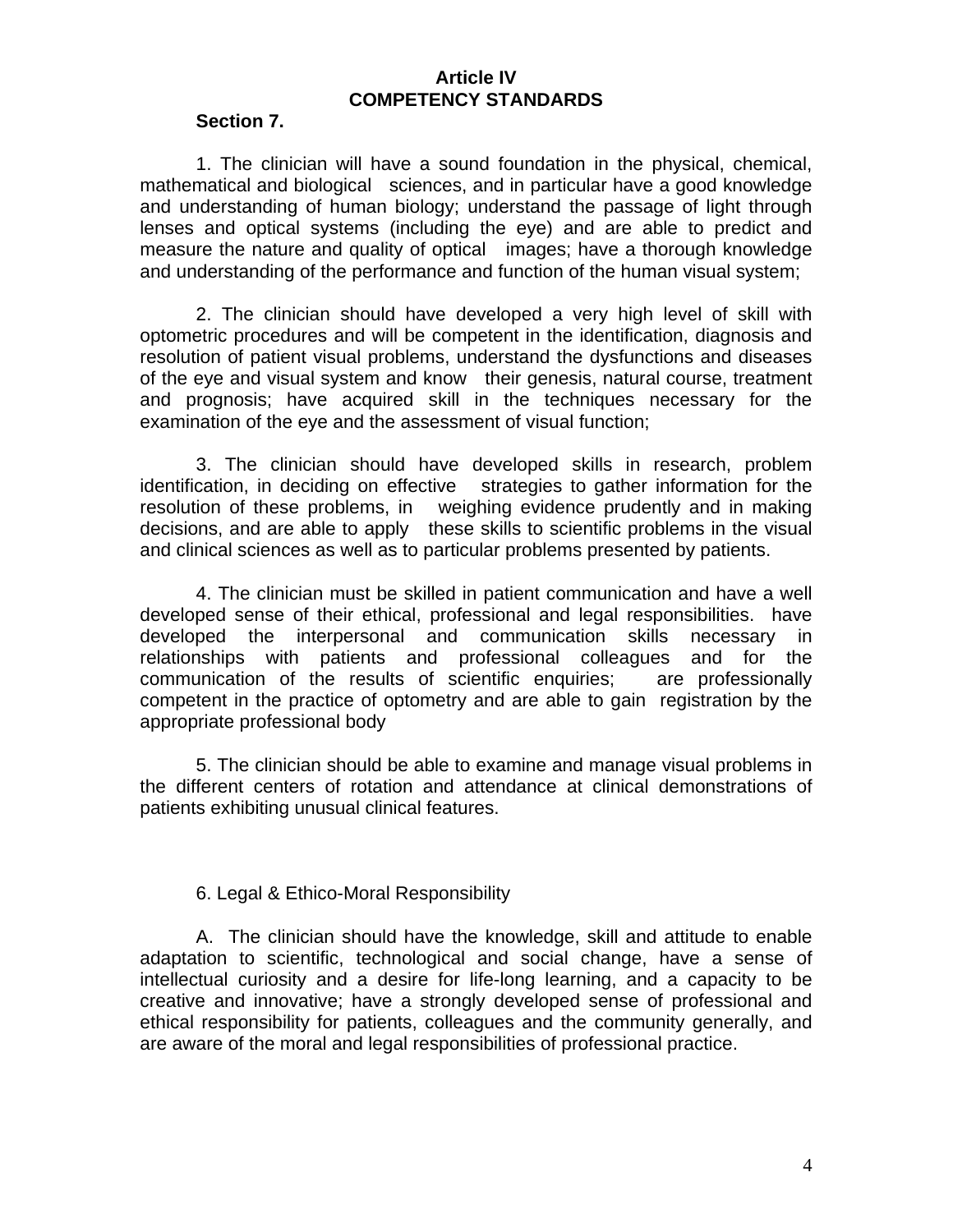B. The clinician should be able to adhere to practice in accordance with the R.A. No. 8050 and its Implementing Rules & Regulations and other relevant legislation.

### **Article V CURRICULUM**

#### **Section 8.**

Higher Education Institutions offering the Doctor of Optometry must conform with the standard curriculum under this CMO provided that program innovations shall be subject to prior review and approval by the Commission.

The curriculum for the degree of Doctor of Optometry should satisfy the following minimum requirements:

| a) Outline and Total Units of General Education (GE) courses:                                                                                                                                                                                                                           |                                           | 90units  |
|-----------------------------------------------------------------------------------------------------------------------------------------------------------------------------------------------------------------------------------------------------------------------------------------|-------------------------------------------|----------|
| <b>Language and Humanities</b><br>English 1 & 2 (Communication Skills 1 & 2)<br>English 3- (Speech & Oral Communication)<br>English 4-(Basic Research with Scientific Writing)<br>Filipino1 & 2<br>Philosophy of Human Person<br>Logic and Critical Thinking                            | 6<br>3<br>3<br>$\,$ 6 $\,$<br>3<br>3      | 24 units |
| <b>Mathematics, Natural Sciences &amp; Information Technology</b>                                                                                                                                                                                                                       |                                           | 34 units |
| Mathematics (College Algebra)<br><b>Basic Statistics</b><br><b>General Chemistry 3/2</b><br>Biology with Science, Technology & Society<br>Physics<br>Information Technology (Computer Science)<br>Human Anatomy and Physiology 3/2<br>Microbiology and Parasitology 3/1<br>Biochemistry | 3<br>3<br>5<br>3<br>3<br>3<br>5<br>4<br>5 |          |
| <b>Social Sciences</b><br>Psychology (General)<br>Sociology/Anthropology<br><b>Philippine History</b><br>Health Economics with Taxation & Land Reform                                                                                                                                   | 3<br>3<br>3<br>3                          | 12 units |
| <b>Mandated Subjects</b><br>Philippine Governance & Constitution                                                                                                                                                                                                                        | 3                                         | 6 units  |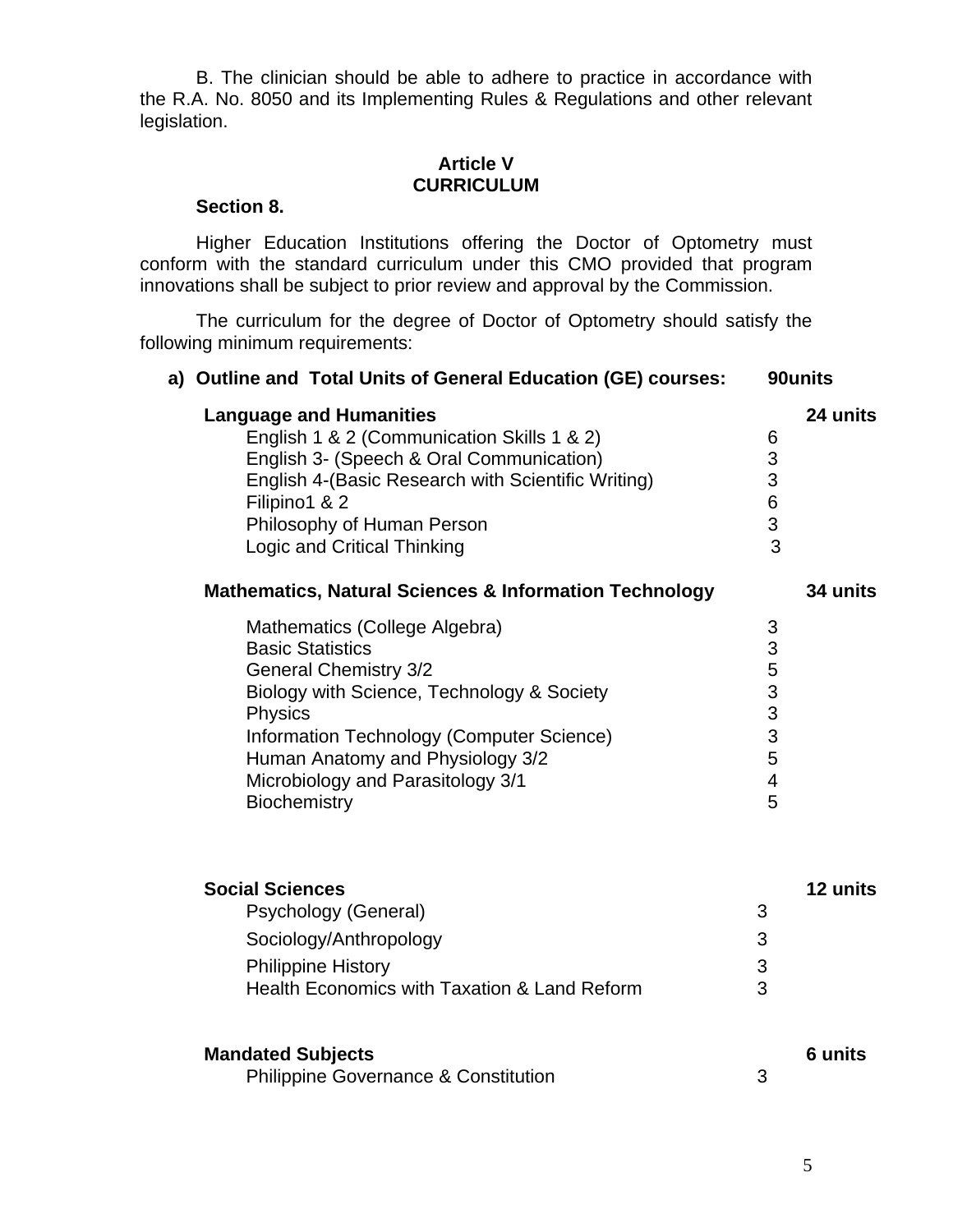| Life, Works & Writings of Rizal                                                                                                                                                                                                                                                                                                                                                                                                                               |                                                                                                                                 | 3                         |
|---------------------------------------------------------------------------------------------------------------------------------------------------------------------------------------------------------------------------------------------------------------------------------------------------------------------------------------------------------------------------------------------------------------------------------------------------------------|---------------------------------------------------------------------------------------------------------------------------------|---------------------------|
| <b>Physical Education and NSTP</b><br>Physical Education 1,2,3 and 4 (2 units each)<br>National Service Training Program 1 & 2 (3 units each)                                                                                                                                                                                                                                                                                                                 |                                                                                                                                 | <b>14 units</b><br>8<br>6 |
| <b>Outline and Total Units of Professional courses</b><br>b)                                                                                                                                                                                                                                                                                                                                                                                                  |                                                                                                                                 | <b>150 Units</b>          |
| <b>MEDICAL SCIENCE (MS)</b><br>А.<br>1. General Medical Science<br>Regional Anatomy and Physiology  5 (3lec/2lab)<br>(Head and Neck)<br>Human Anatomy and Physiology<br>General Pathology 4 (3lec/1lab)                                                                                                                                                                                                                                                       | 5 (3lec/2lab)                                                                                                                   | 19                        |
| General Pharmacology 2 (2lec)<br>Optometric Medicine<br>2. Ocular Medical Science<br>Ocular Anatomy and Physiology<br>Ocular Disease 1<br>Ocular Disease 2 (Ocular Emergencies)<br>Ocular Pharmacology                                                                                                                                                                                                                                                        | $3$ (3lec)<br>4 (3lec/1lab)<br>$3$ (3lec)<br>3 (2lec/1lab)<br>3 (2lec/1lab)                                                     | 13                        |
| VISUAL SCIENCES (VS)<br>В.<br>Theoretical Optics 7(5ec/1lab)<br>Physiological Optics.<br>Theoretical Optometry<br>Neuro-Optometry/Neuro-Anatomy<br>Binocular Vision<br>Low Vision and Geriatric Optometry<br>Optometry Practice 1<br>(Practical Optometry 1)                                                                                                                                                                                                  | $6$ (5lec/1lab)<br>$3$ (lec)<br>4 (3lec/1lab)<br>$5$ (3lec/2lab)<br>4(2 ec/2 ab)<br>$3$ (lec)<br>3 (1lec/2lab)                  | 51                        |
| Practical and Mechanical Optics 3 (2lec/1lab)<br>Pediatric Optometry<br>Optometry Practice 2 (Practical 3 (1lec/2lab)<br>Optometry 2)<br><b>Public Health and Environmental</b><br>Optometry $\dots \dots \dots \dots \dots \dots$ 2 (lec)<br><b>CLINICAL SCIENCE</b><br>$C_{1}$<br><b>Clinic and Conference 1</b><br>(Differential Diagnosis 1)<br>Clinical Contact Lens<br>Clinical Orthoptics and Pediatrics<br><b>Clinical Geriatic Optometry and Low</b> | $3$ (lec)<br>$4$ (3lec/1lab)<br>$2$ (1lec/1lab)<br>5 (3lec/2clinic)<br>4 (2lec/2clinic)<br>4 (3lec/1clinic)<br>3 (2lec/1clinic) | 54                        |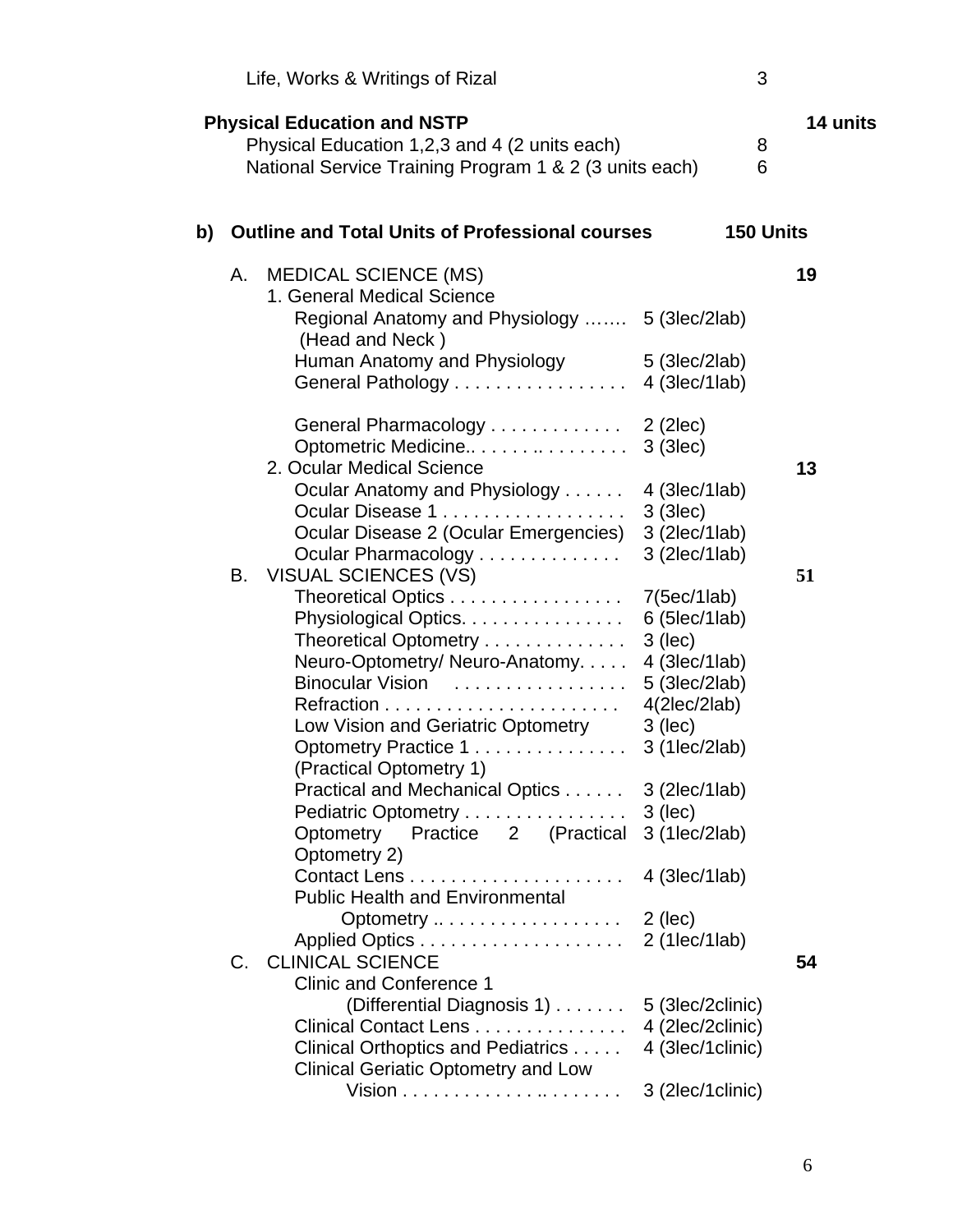|    | Clinical Neuro-Optometry                                  | 3 (2lec/1clinic) |   |
|----|-----------------------------------------------------------|------------------|---|
|    | Clinic and Conference 2                                   | 5 (3lec/2clinic) |   |
|    | Occupational and Industrial Optometry.                    | 2 (1lec/1clinic) |   |
|    | Ocular Prosthetics                                        | 3 (1lab/2clinic) |   |
|    | Vision Training and Sports Vision                         | 2 (1lec/1clinic) |   |
|    | Optometric Rehabilitation                                 | 3 (2lec/1clinic) |   |
|    | <b>Community and Hospital Optometry 1</b>                 | 6 (1lec/5clinic) |   |
|    | Community and Hospital Optometry 2                        | 14 (clinic)      |   |
| D. | <b>RESEARCH AND SCIENTIFIC</b>                            |                  | 9 |
|    | Optometric Research 1 (Research                           |                  |   |
|    |                                                           | 3 (2lec/1lab)    |   |
|    | <b>Optometry Research 2 (Data Collection</b>              |                  |   |
|    | and Research Presentation)                                | 3 (1lec/2lab)    |   |
|    | Seminar 1 (Current Issues and Trends                      |                  |   |
|    | in Optometry) $\ldots \ldots \ldots \ldots \ldots \ldots$ | $2$ (lec)        |   |
|    | Seminar 2 (Case Presentation)                             | $1$ (lec)        |   |
| Е. | <b>LEGAL, MANAGEMENT &amp; OTHERS</b>                     |                  | 4 |
|    | Optometry Ethics and Jurisprudence                        | $2$ (lec)        |   |
|    | Optometry Economics and Practice                          |                  |   |
|    | Management                                                | $2$ (lec)        |   |
|    |                                                           |                  |   |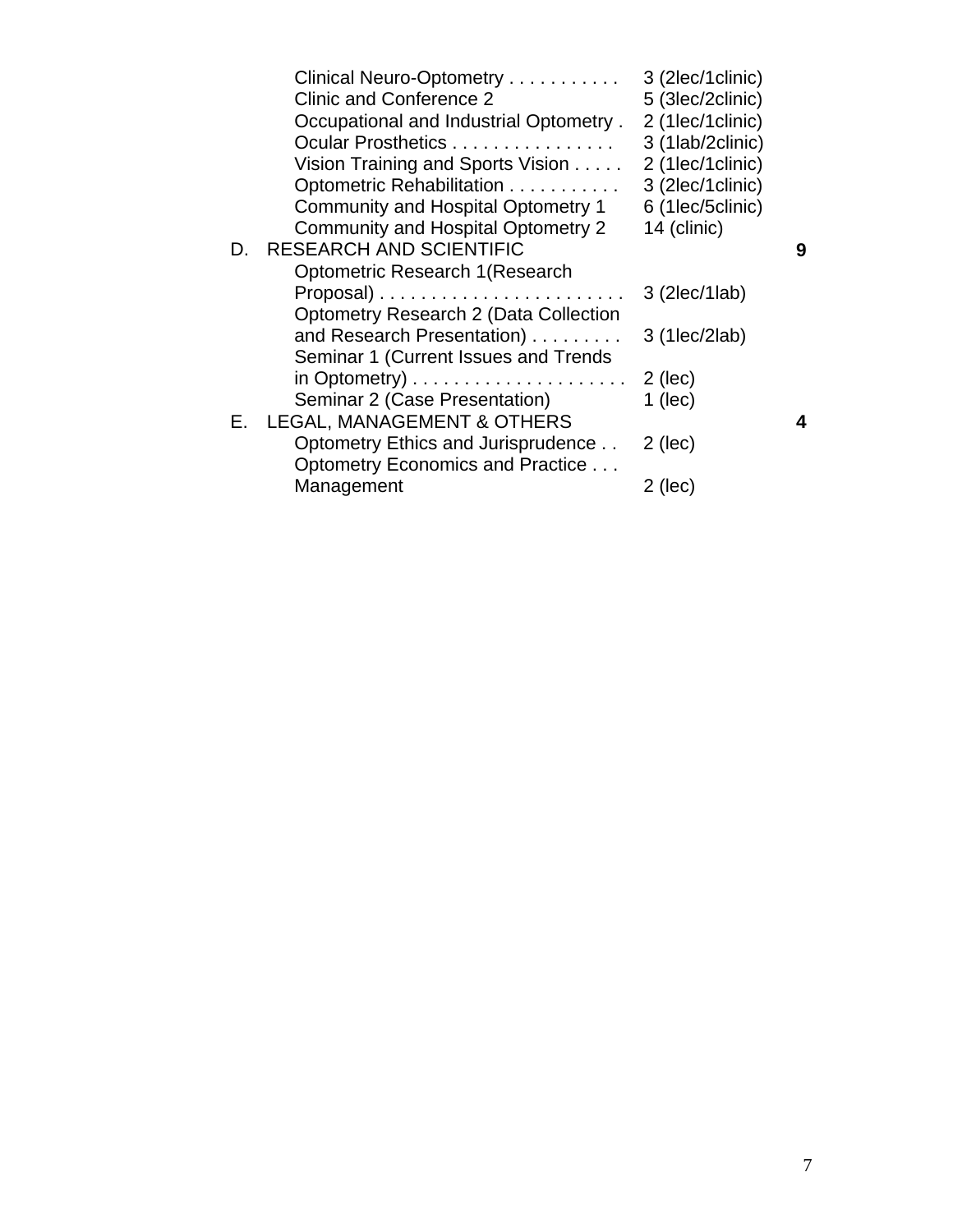## **DOCTOR OF OPTOMETRY**

### **PROTOTYPE CURRICULUM**

### **PRE-OPTOMETRY FIRST YEAR**

# **1ST Semester**

|           | <b>UNITS</b>                              |                |              |                |
|-----------|-------------------------------------------|----------------|--------------|----------------|
|           |                                           |                | <b>Units</b> |                |
|           | <b>COURSES</b>                            | <b>Lec</b>     | Lab          | <b>Total</b>   |
| <b>GE</b> | <b>English 1 (Communication Skills)</b>   | 3              |              | 3              |
| <b>GE</b> | Filipino 1(Sining ng Pakikipagtalastasan) | 3              |              | 3              |
| <b>GE</b> | Logic and Critical Thinking               | 3              |              | 3              |
| <b>BS</b> | <b>General Psychology</b>                 | 3              | Ⴖ            | 3              |
| <b>BS</b> | Math 1 (General Algebra)                  | 3              | 0            | 3              |
| <b>BS</b> | Chemistry 1 (Gen. Chemistry)              | $\overline{2}$ |              | 3              |
| <b>VS</b> | Introduction to Optometry and History of  | 2              |              | $\overline{2}$ |
|           | Optometry                                 |                |              |                |
| <b>GE</b> | <b>P.E 1</b>                              | $\mathcal{P}$  |              | 2              |
| <b>GE</b> | <b>NSTP</b>                               | 3              |              | 3              |
|           | 24<br>TOTAL                               |                |              |                |

## **2nd Semester**

|           |                                  |     | <b>Units</b> |                |  |
|-----------|----------------------------------|-----|--------------|----------------|--|
|           | <b>COURSES</b>                   | Lec | Lab          | <b>Total</b>   |  |
| <b>GE</b> | English 2 (Scientific Writing)   | 3   |              | 3              |  |
| <b>GE</b> | Filipino 2 (Pagbasa at Pagsulat) | 3   |              | 3              |  |
| <b>BS</b> | Math 2 (Basic Statistics)        | 3   |              | 3              |  |
| <b>BS</b> | Chemistry 2 (Organic Chemistry)  | 3   |              |                |  |
| <b>GE</b> | Philosophy of the Human Person   | 3   |              | 3              |  |
| <b>BS</b> | Zoology & Botany                 | 3   |              |                |  |
|           |                                  |     |              |                |  |
| <b>GE</b> | <b>Physical Education 2</b>      | 2   |              | $\overline{2}$ |  |
| <b>GE</b> | NSTP <sub>2</sub>                | 3   |              | 3              |  |
| 25        |                                  |     |              |                |  |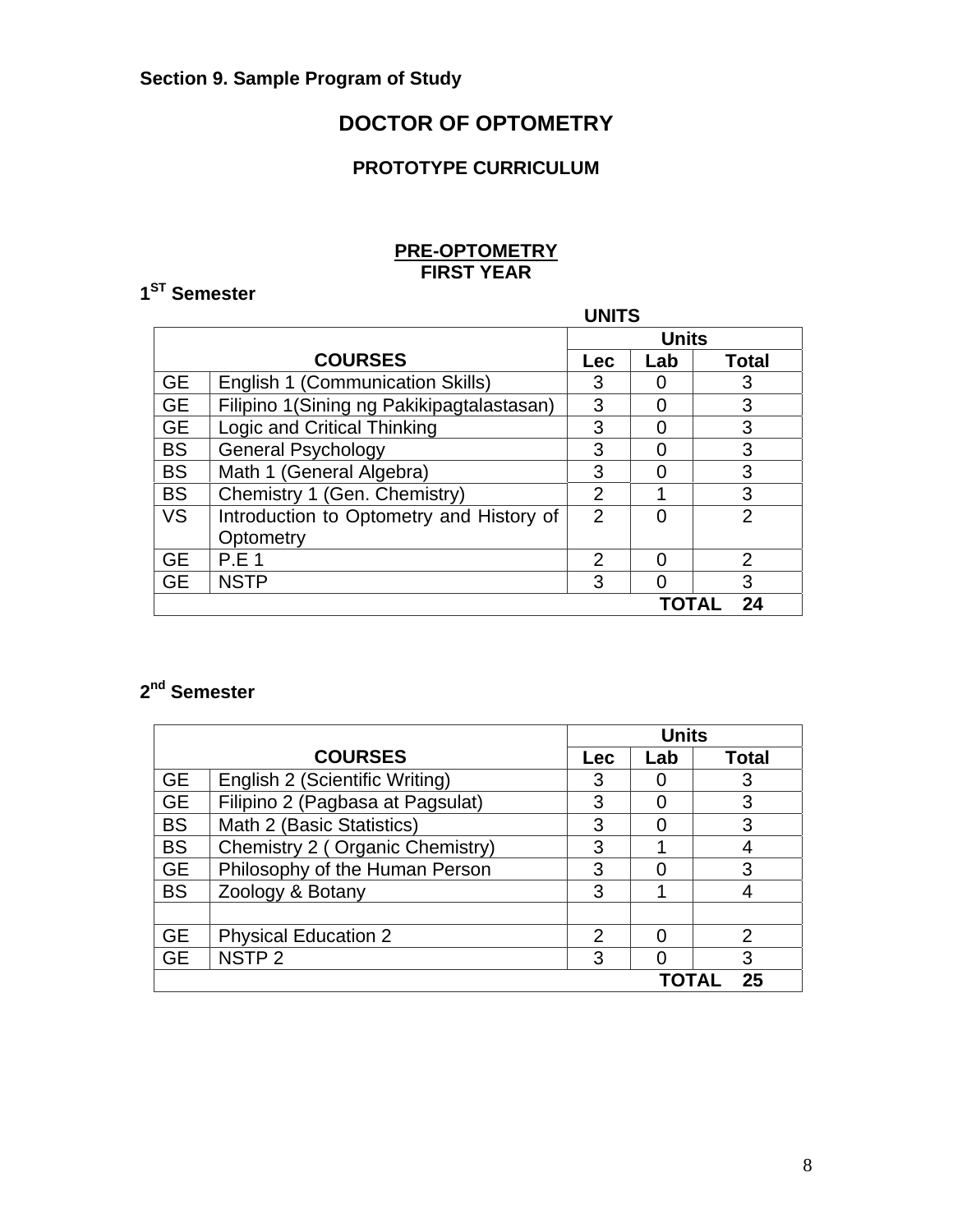# **1ST Semester**

|           |                                          | <b>Units</b>   |                |                |
|-----------|------------------------------------------|----------------|----------------|----------------|
|           | <b>COURSES</b>                           | Lec            | Lab            | <b>Total</b>   |
| <b>GE</b> | Philippine History & Government with     | 3              |                | 3              |
|           | <b>New Constitution</b>                  |                |                |                |
| <b>GE</b> | English 3<br>$\alpha$<br>(Speech<br>Oral | 3              | 0              | 3              |
|           | Communication)                           |                |                |                |
| <b>BS</b> | <b>College Physics</b>                   | 3              | $\mathcal{P}$  | 5              |
| <b>BS</b> | <b>Computer Science</b>                  | 3              | 0              | 3              |
| <b>GE</b> | Biology 2 (Human Anatomy & Physiology)   | 3              | $\overline{2}$ | 5              |
| <b>GE</b> | <b>Physical Education 3</b>              | $\overline{2}$ |                | $\overline{2}$ |
|           |                                          |                |                | -21            |

# **2nd Semester**

|           |                                                          | <b>Units</b>   |     |                |
|-----------|----------------------------------------------------------|----------------|-----|----------------|
|           | <b>COURSES</b>                                           | <b>Lec</b>     | Lab | <b>Total</b>   |
| <b>GE</b> | <b>Basic Research with Technical Writing</b>             | 3              |     | 3              |
| <b>GE</b> | <b>Basic Statistics</b>                                  | 3              | O   | 3              |
| <b>GE</b> | Sociology, Anthropology with Family<br>Planning          | 3              |     | 3              |
| <b>GE</b> | Life, Works & Writings of Rizal                          | 3              | O   | 3              |
| <b>GE</b> | Health Economics with Taxation and<br><b>Land Reform</b> | 3              | ∩   | 3              |
| <b>BS</b> | Human Histology and Embryology                           | $\overline{2}$ |     | 3              |
| <b>GE</b> | <b>Physical Education 4</b>                              | $\mathcal{P}$  | O   | $\overline{2}$ |
| <b>GE</b> | Biochemistry                                             | 3              | 2   | 5              |
|           | 25                                                       |                |     |                |

### **PROTOTYPE CURRICULUM**

# **OPTOMETRY PROPER**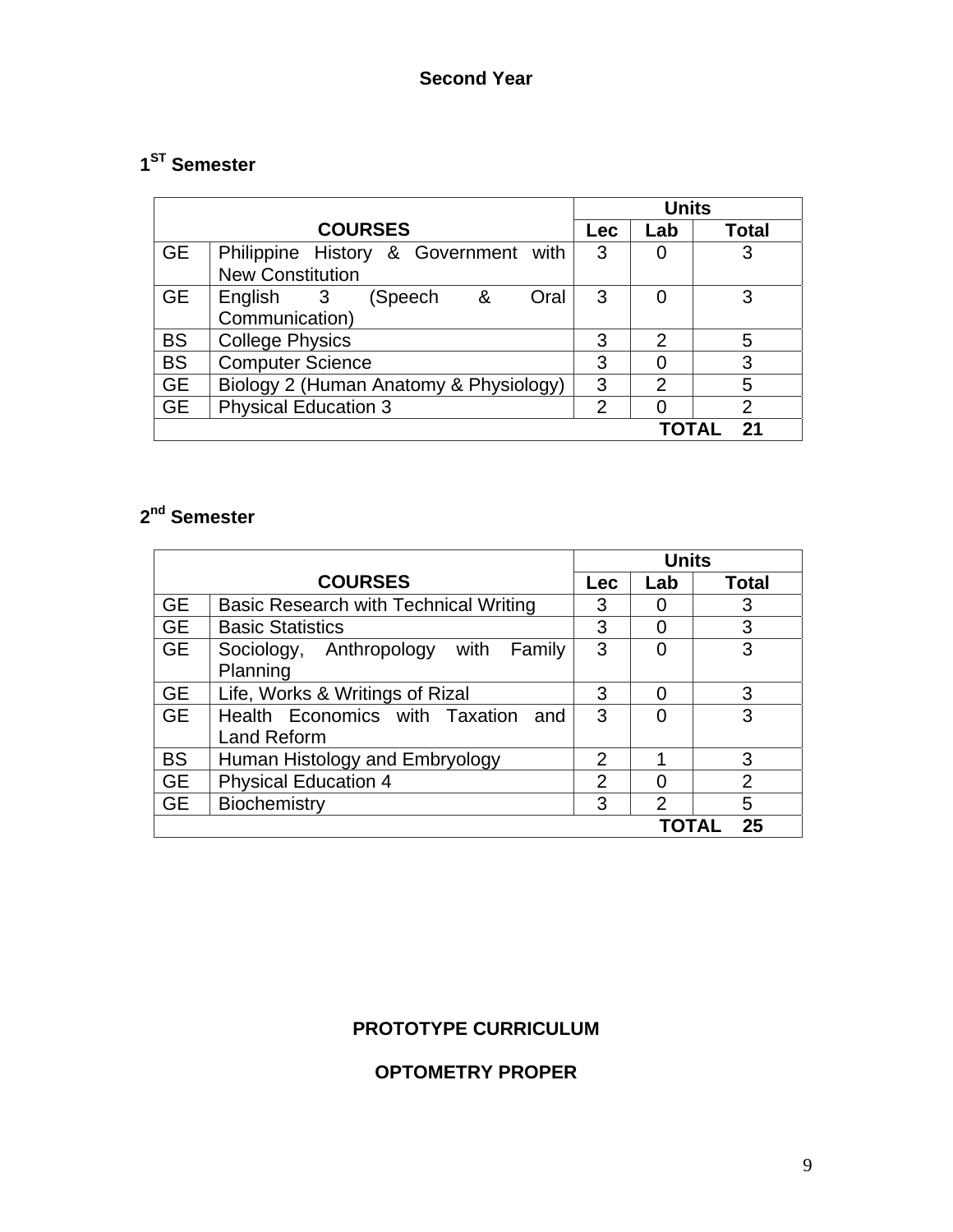# **1st Semester**

|                                                    | <b>Units</b> |     |       |
|----------------------------------------------------|--------------|-----|-------|
| <b>COURSES</b>                                     | <b>Lec</b>   | Lab | Total |
| Regional Anatomy and Physiology<br>(Head and Neck) | 3            |     | 5     |
| <b>Theoretical Optics</b>                          | 5            |     |       |
| <b>Theoretical Optometry</b>                       | ?            |     |       |
| <b>Physiological Optics</b>                        |              |     |       |
|                                                    | ΓΟΤΑΙ 21     |     |       |

# **2nd Semester**

|                                        | <b>Units</b> |     |              |
|----------------------------------------|--------------|-----|--------------|
| <b>COURSES</b>                         | <b>Lec</b>   | Lab | <b>Total</b> |
| Human Anatomy and Physiology           | 3            |     | 5            |
| Ocular Anatomy and Physiology          | 3            |     |              |
| Neuro-Optometry/ Neuro-Anatomy         | 3            |     |              |
| <b>Practical and Mechanical Optics</b> | າ            |     | 3            |
| <b>General Pathology</b>               | 3            |     |              |
|                                        |              |     | TOTAL 20     |

### **SECOND YEAR**

### **1st Semester**

|                                           | <b>Units</b>   |                |              |
|-------------------------------------------|----------------|----------------|--------------|
| <b>COURSES</b>                            | Lec            | Lab            | <b>Total</b> |
| <b>Ocular Disease 1</b>                   | 3              |                |              |
| <b>General Pharmacology</b>               | 2              |                | 2            |
| <b>Binocular Vision</b>                   | 3              | 2              | 5            |
| <b>Optometry Practice 1</b>               |                | 2              | 3            |
| (Practical Optometry 1)                   |                |                |              |
| Refraction                                | 2              | $\overline{2}$ |              |
| <b>Applied Optics</b>                     |                |                | っ            |
| <b>Optometry Ethics and Jurisprudence</b> | $\overline{2}$ |                | 2            |
|                                           |                |                | TOTAL 22     |

# **2nd Semester**

| <sup>''"</sup> Semester    |       |     |       |
|----------------------------|-------|-----|-------|
|                            | Units |     |       |
| <b>COURSES</b>             | Lec   | ∟ab | Total |
| <b>Ocular Pharmacology</b> |       |     |       |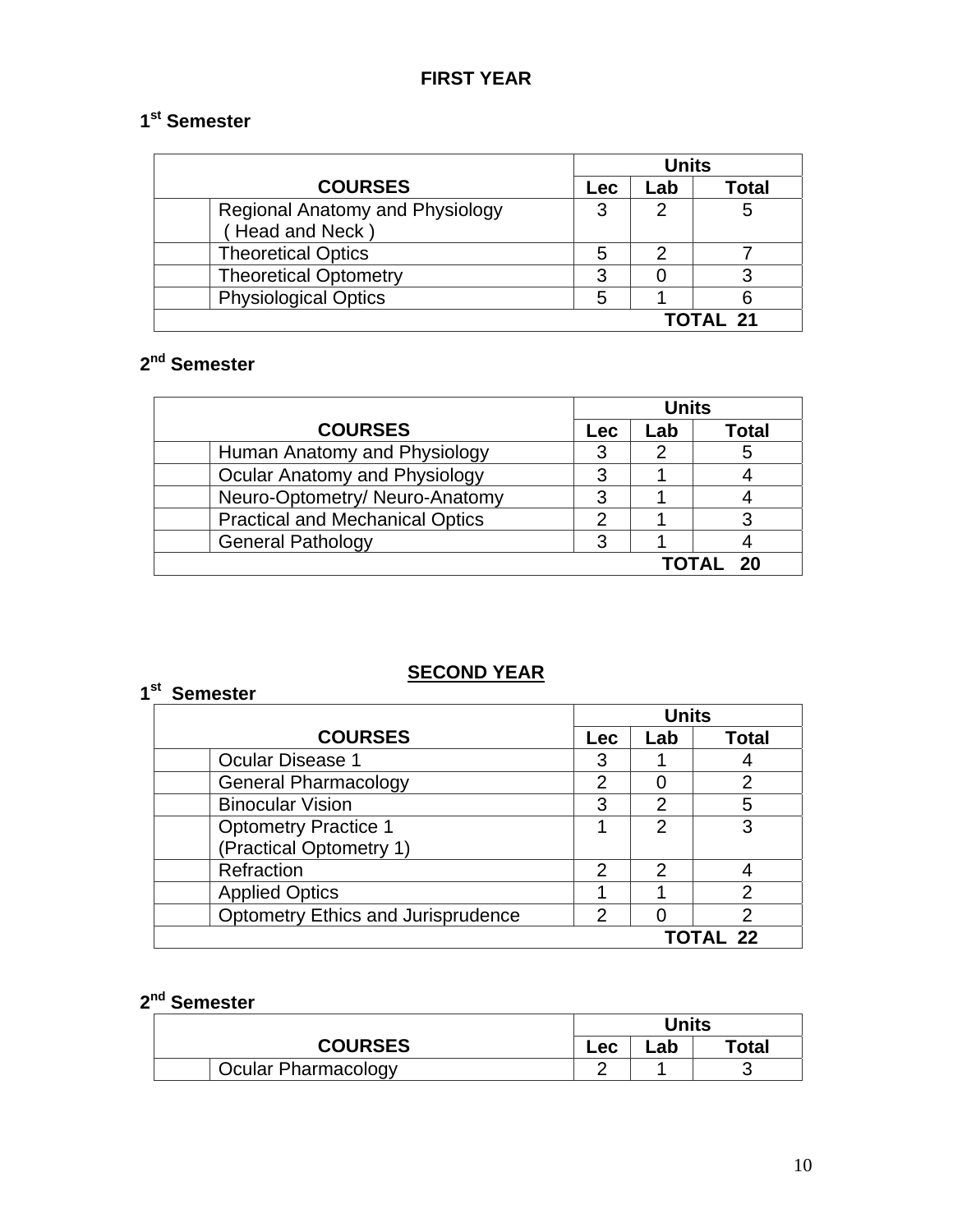| Optometry Practice 2 (Practical       |   | 2 |   |
|---------------------------------------|---|---|---|
| Optometry 2)                          |   |   |   |
| Low Vision and Geriatric Optometry    | 3 |   |   |
| Ocular Disease 2 (Ocular Emergencies) | っ |   | 3 |
| <b>Contact Lens</b>                   | 3 |   |   |
| <b>Pediatric Optometry</b>            | 3 |   |   |
| Optometry Economics and Practice      | 2 |   |   |
| Management                            |   |   |   |
|                                       |   |   |   |

### **THIRD YEAR**

### **1st Semester**

|                                                   |                | <b>Units</b>   |              |
|---------------------------------------------------|----------------|----------------|--------------|
| <b>COURSES</b>                                    | <b>Lec</b>     | Lab            | <b>Total</b> |
| <b>Clinic and Conference 1</b>                    | 3              | 2              | 5            |
| <b>Clinical Contact Lens</b>                      | $\overline{2}$ | $\overline{2}$ |              |
| Pediatric<br>Clinical Orthoptics and<br>Optometry | 3              |                |              |
| Clinical Geriatric Optometry and Low<br>Vision    | 2              |                | 3            |
| <b>Clinical Neuro-Optometry</b>                   | $\overline{2}$ |                | 3            |
|                                                   |                |                | 19           |

# **2nd Semester**

|                                       | <b>Units</b>   |     |                |
|---------------------------------------|----------------|-----|----------------|
|                                       | <b>Lec</b>     | Lab | <b>Total</b>   |
| Clinic and Conference 2               | 3              | 2   | 5              |
| Occupational and Industrial Optometry |                |     | $\overline{2}$ |
| <b>Ocular Prosthetics</b>             |                | 2   | 3              |
| Vision Training and Sports Vision     |                |     | $\overline{2}$ |
| <b>Optometric Rehabilitation</b>      |                |     | 3              |
| Public Health and Environmental       | 2              |     | 2              |
| Optometry                             |                |     |                |
| Optometric<br>1(Research<br>Research  | $\overline{2}$ |     | 3              |
| Proposal)                             |                |     |                |
|                                       |                |     | 20             |

# **FOURTH YEAR**

# **1st Semester**

|                                    |     | Units |       |
|------------------------------------|-----|-------|-------|
| <b>COURSES</b>                     | Lec | _ab   | Total |
| Community and Hospital Optometry 1 |     |       |       |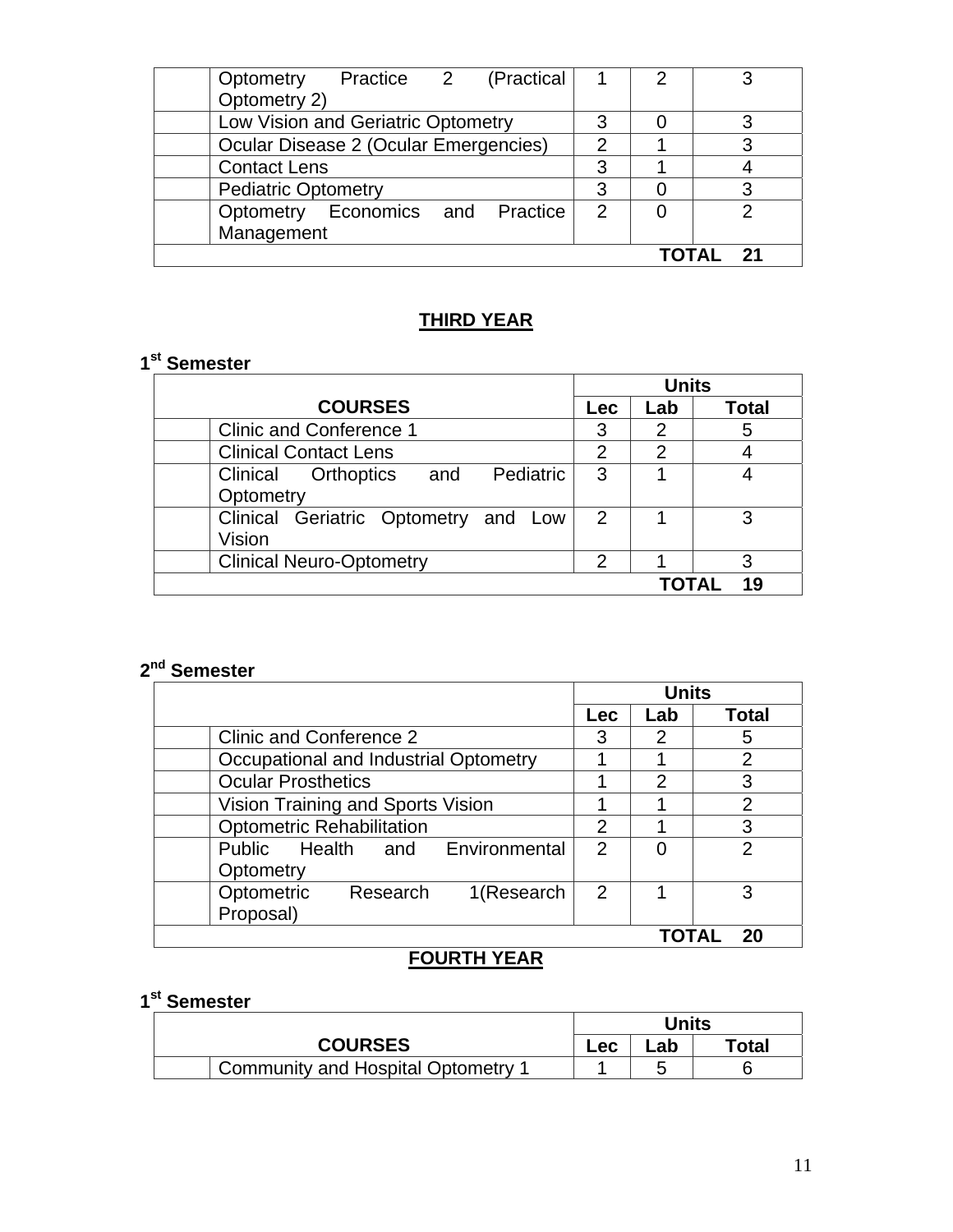| Seminar 1 (Current Issues and Trends in   2 |  |       |  |
|---------------------------------------------|--|-------|--|
| Optometry)                                  |  |       |  |
| Optometry Research 2 (Data Collection       |  |       |  |
| and Research Presentation)                  |  |       |  |
| <b>Optometry Medicine</b>                   |  |       |  |
|                                             |  | ΤΩΤΔΙ |  |

### **2nd Semester**

|                                    |     | Units |       |
|------------------------------------|-----|-------|-------|
| <b>COURSES</b>                     | Lec | ∟ab   | Гоtal |
| Community and Hospital Optometry 2 |     | 14    | 14    |
| Seminar 2 (Case Presentation)      |     |       |       |
|                                    |     | ΤΩΤΔΙ | 15    |

### **Article VI COURSE SPECIFICATIONS (REFER TO ANNEX "A")**

### **Section 10. Course Specifications**

### **Article VII OTHER REQUIREMENTS**

### **Section 11. Program Administration**

- **Dean**
- **Unit/Department Chair**
- Qualifications of a dean and department chair
- Responsibilities of a dean and department chair+

Optometry Schools shall be under the direct administration and supervision of a duly appointed full-time Dean who possesses the following qualifications:

- a. Doctor of Optometry with at least Master's Degree in Optometry, Master of Arts in College Teaching, Master of Arts in Teaching, Allied Sciences, Education, Administration or Management;
- b. Registered optometrist with current PRC identification card;
- c. Must have teaching experience or a faculty member in a school or college of optometry for at least five (5) years;
- d. Must be in active practice for at least ten (10) years;
- e. Must display qualities of leadership and management skills; and
- f. Must be of good moral character.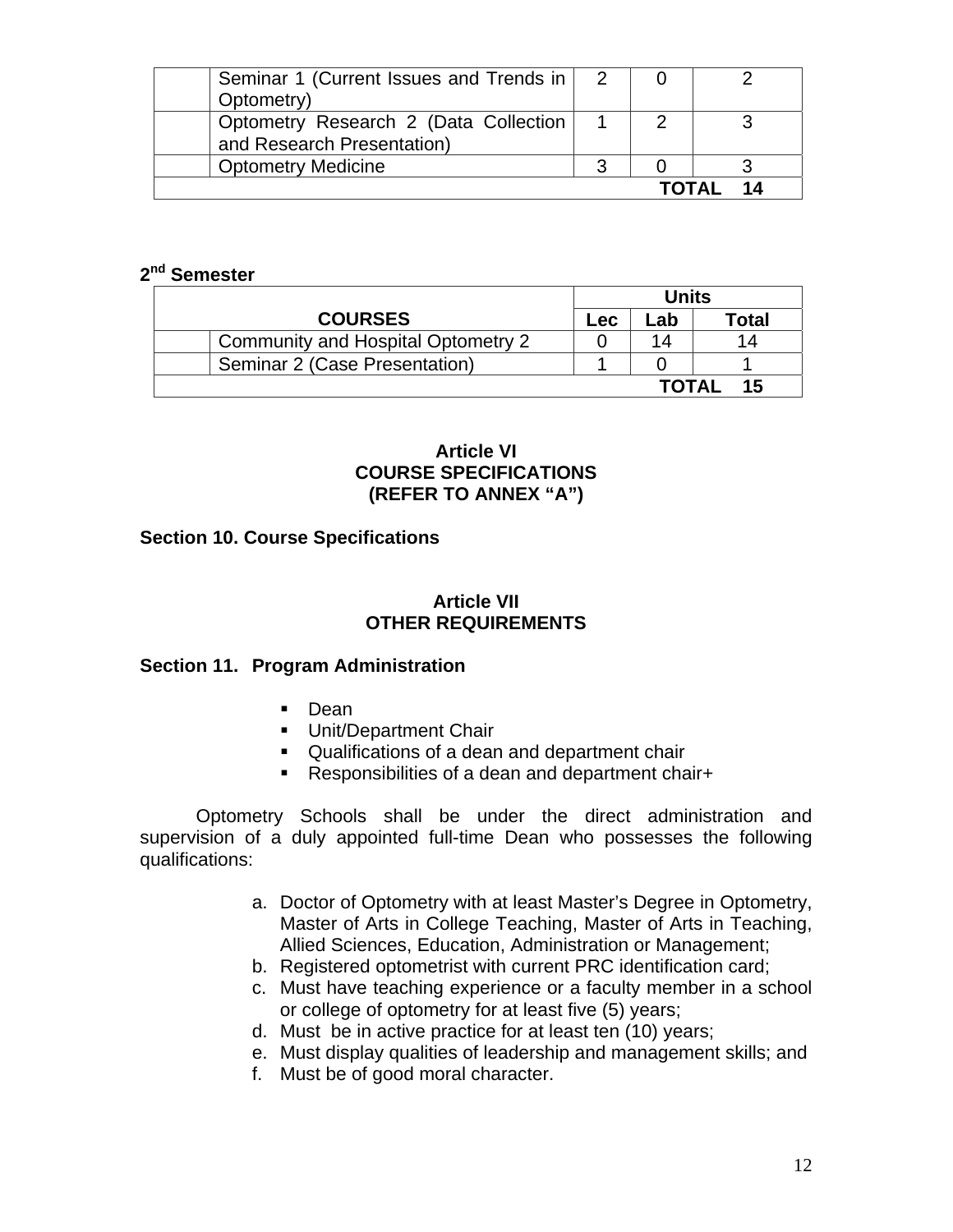The general functions and responsibilities of the Dean of College of Optometry are:

- 1. Assists the administrators to attain institutional goals, e.g. instructions, research, community extension services and all related matters;
- 2. Manages curriculum development programs;
- 3. Develops a rational faculty, academic and non-academic load;
- 4. Leads faculty and staff development programs;
- 5. Manages human, financial and physical resources;
- 6. Administers student services including admission and placement services;
- 7. Collaborates with the health services, affiliation agencies and other academic units in the implementation of instructional programs;
- 8. Initiates research and community projects;
- 9. Establishes internal and external linkages;
- 10. Obtains recognition/accreditation of the optometry program

**Section 12. Faculty Requirements.** Each faculty shall have academic and clinical preparations appropriate to teaching assignments. For this reason, the following faculty qualifications must be developed within two years from implementation of this Policies, Standards and Guidelines; provided that those who have taught for more than 5 years may neither comply nor teach new subjects without appropriate qualifications:

- a) GENERAL EDUCATION (GE): Qualifications set by CHED;
- b) BASIC SCIENCES (BS): At least a Master of Science in the related subject;
- c) MEDICAL SCIENCES (MS) –Registered Medical doctors and allied health practitioners can teach General Medical and Ocular Medical courses in VISUAL SCIENCES (VS) : Registered optometrist in good standing with the Professional Regulation Commission (PRC) and with a Master's Degree in Optometry, Clinical Optometry or the Visual Sciences;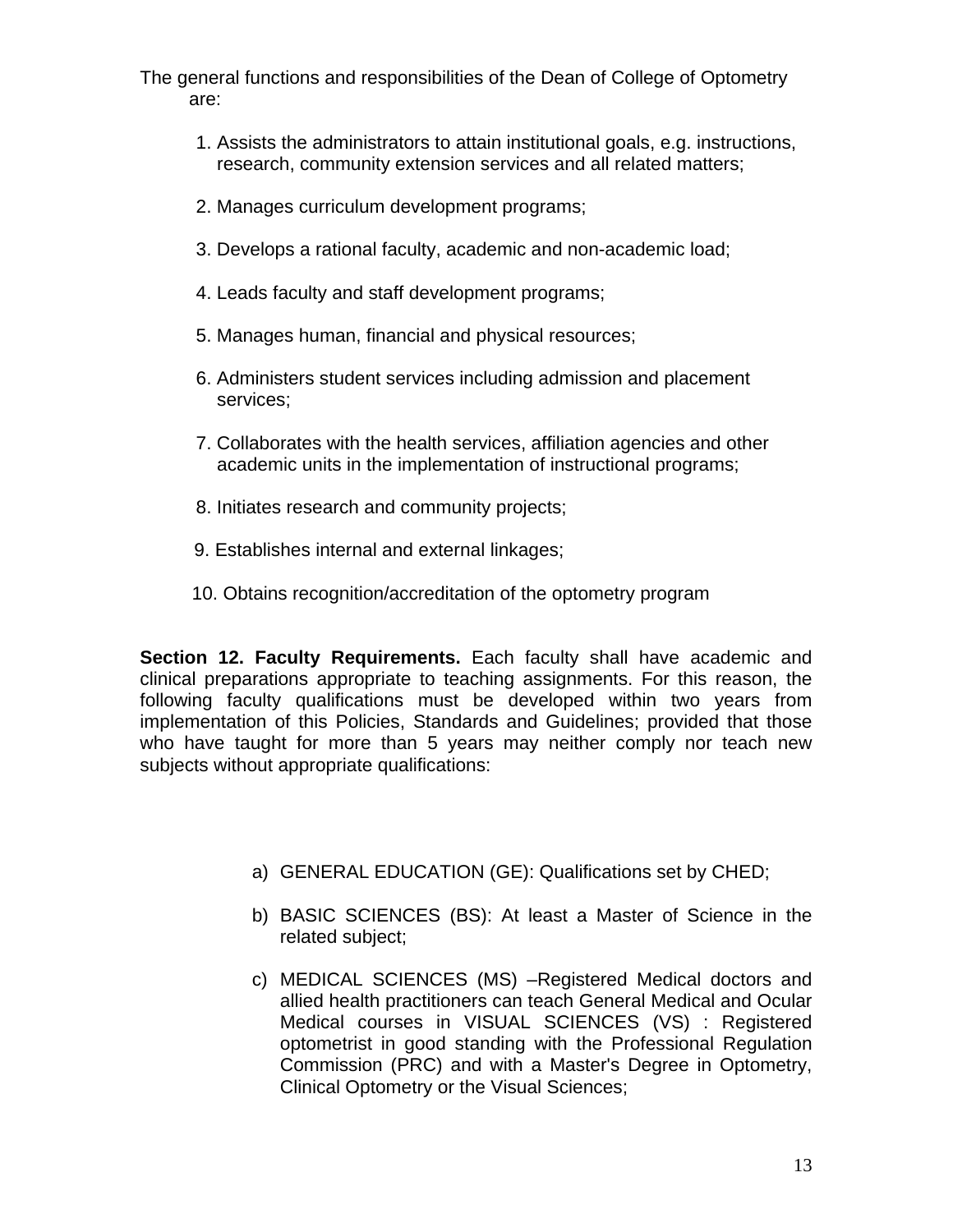- d) CLINICAL SCIENCES (CS):
	- Registered Optometrist in good standing with the Professional Regulation Commission (PRC) and Diagnostic Pharmaceutical Agents (DPA) certified;
	- General Clinical : preferably a Fellow from a peerrecognized institution and must be in professional and ethical practice for at least two (2) years;
	- **Specialty Field : preferably an expert in the specialty** field or peer-recognized institution and must be in professional and ethical practice for at least two (2) years
	- In order to ensure high quality of instruction faculty members are expected to prepare and develop his new teaching materials and continually enrich old ones. He/she is also required to read scientific publications, interact with colleagues , undertake research and publish its results at reputable journals and publications, attend seminars and post graduate courses.

### **Section 13. Instructional Standards.**

Institutions must strive to attain and maintain local and globally competitive standards.

- a) Sound and dynamic administrative policies
- b) Competent and motivated faculty
- c) Updated and dynamic standard curricular contents
- d) Updated and complete library, multi-media, computer and internet facilities
- e) Updated and complete laboratory and clinical equipment and facilities
- f) Adequate and comfortable physical facilities
- g) An atmosphere of true academic freedom

To ensure quality of instruction the following minimum ratio of faculty to student must be observed:

| Lecture                                     | 1:40 |
|---------------------------------------------|------|
| Laboratory                                  | 1:20 |
| Clinical                                    | 1:10 |
| Clinic/ Hospital/ Community Proctorship 1:5 |      |
| <b>Research Advising</b>                    | 1:5  |

The quality of clinical instruction is highly dependent on competent guidance from clinical instructors/proctors and hands-on real-life clinic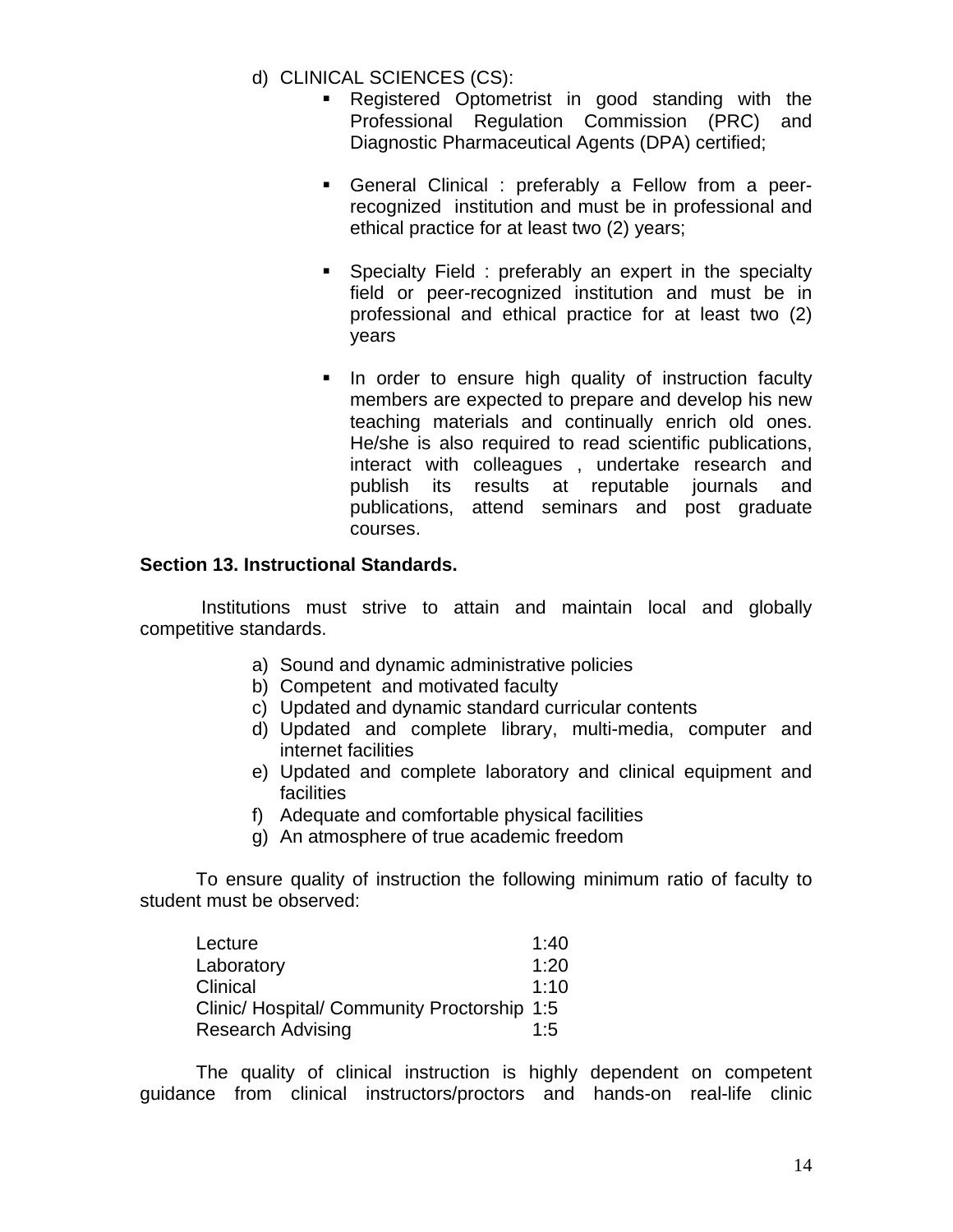experiences on a wide spectrum of patients, procedures, instruments and situations, when acting alone or working within a multi-specialty referral system. For this reason, the following guidelines on clinical instruction and clinical experiences is given:

- 1. Clinical Instruction
	- a) Faculty qualifications should be strictly implemented
	- b) Problem Based solving approach should guide organization of facilities and procedures and protocols
	- c) Students should be rated according to measurable clinical competencies,
	- d) appropriate teaching methodology should be implemented for clinical courses
- 2. Clinical Experiences
	- a) All facilities and instruments are meant to be used by the students in the course of their clinical work.
	- b) Students are expected to acquire their individual portable instruments for use in training. However, additional movable and fixed instruments should be provided by the school as listed in Appendix A. An ideal facility-student ratio:
		- Consultation Room and facilities: 1:10
		- Refraction Room and facilities: 1:10
	- c) Institutions offering optometry program should have the following Clinical sites:
		- 1. Open Clinic: Clinic open to the public and operated as a model professional optometric clinic. Proper filing of patient record is done and patients return for follow-up visits.
		- 2. Affiliated Hospitals: Hospitals who will accept student rotation in selected medical departments as well as in the different services of the ophthalmology department pursuant to CMO No. 19 s. 2004 ( Clinical Guidelines for Optometry Externship Program ).
		- 3. Affiliated Health Centers or RHUs and accredited model industrial clinics, private general optometric clinics, and optometric specialty clinics pursuant to CMO No. 19 s. 2004.

### **Section 14. Library Requirements**

A. Policy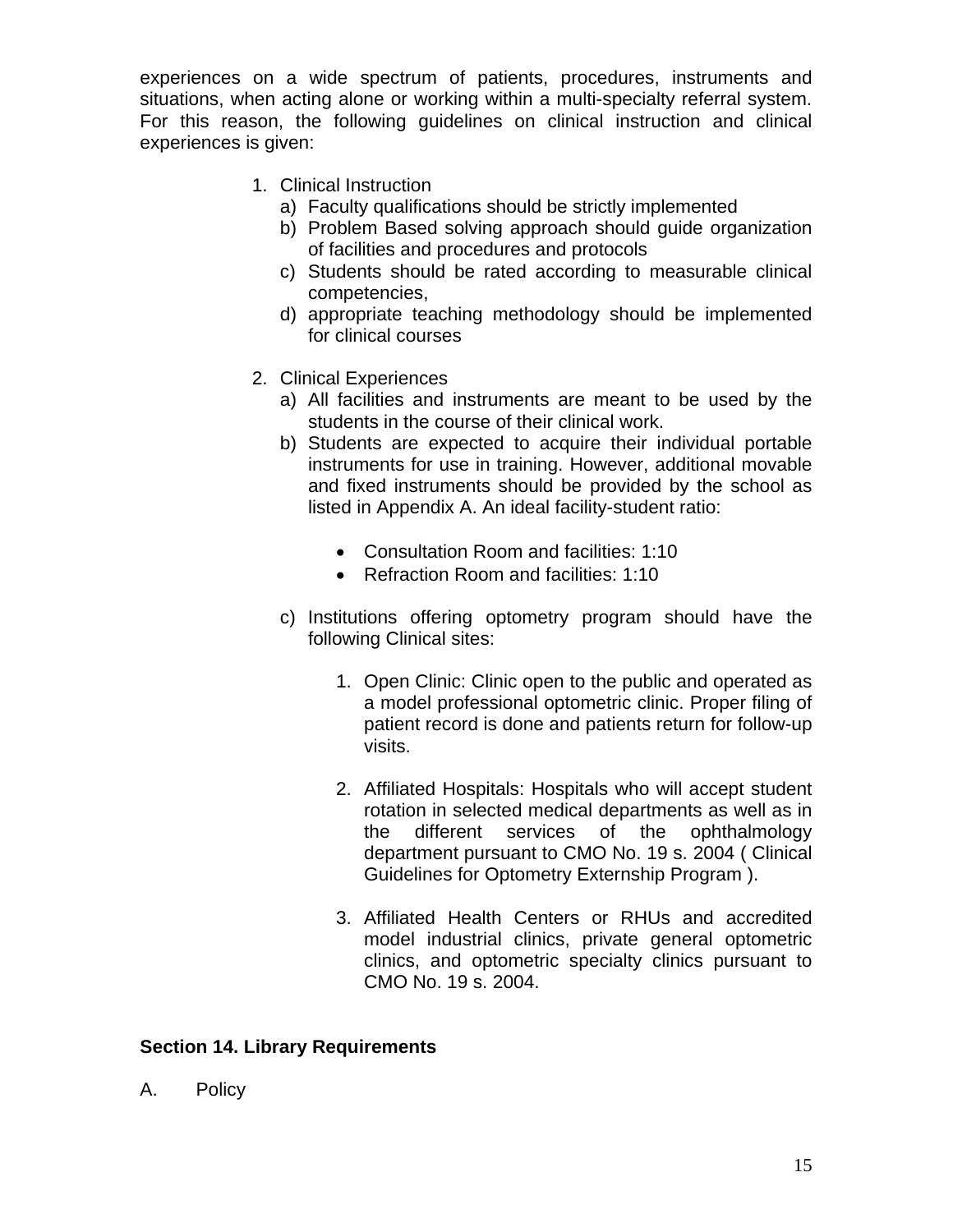Library services shall provide the instructional and research needs of the staff and students making it one of the most important utilized service units within a higher education institution (HEI). It is for this reason that libraries should be given special attention by the HEI administrators by maintaining it with a wide and up-to-date collection, qualified staff and communications and connectivity portals.

B. Library Staff

The Head librarian should be 1) registered librarian with Master's degree 2.)have an appropriate professional training;

The library should be 1) staffed with one full time professional librarian for every 1,000 students and 2) ratio of 1 librarian to 2 staff/clerks should be observed.

C. Library Holdings

Library holdings should conform to existing requirement for libraries. There should have 5 book titles per professional subject found in the curriculum at a ratio of 1 volume per 15 students enrolled in the program. These titles must have been published within the last 5 years. The HEI shall likewise encourage to maintain periodicals and other non-print materials relevant to the optometry program to aid the faculty and students in their academic work. CD-ROMs could complement a library's book collection but should otherwise not be considered replacement for the same.

The selection shall also include an extensive Filipiniana collection to meet the increasing demand of users for this type of materials. A comprehensive acquisition of current Filipiniana titles relevant to the school's curriculum is strongly recommended. It is recommended that this Filipiniana collection be separated from the general collection for purposes of identity, preservation, and functionality of use.

A regular weeding out program shall be undertaken to keep the collection relevant and up-to-date for the last five (5) years. Archived collection shall not consist of not more than 30% of the total collection.

- D. Internet Access. Internet access is encouraged but should not be made a substitute for book holdings.
- E. Space Requirements.

At least 125 square meters or approximately 2 classrooms shall be required for the library. It should include space for collections, shelving areas, stockroom, office space for staff and reading area.

F. Finance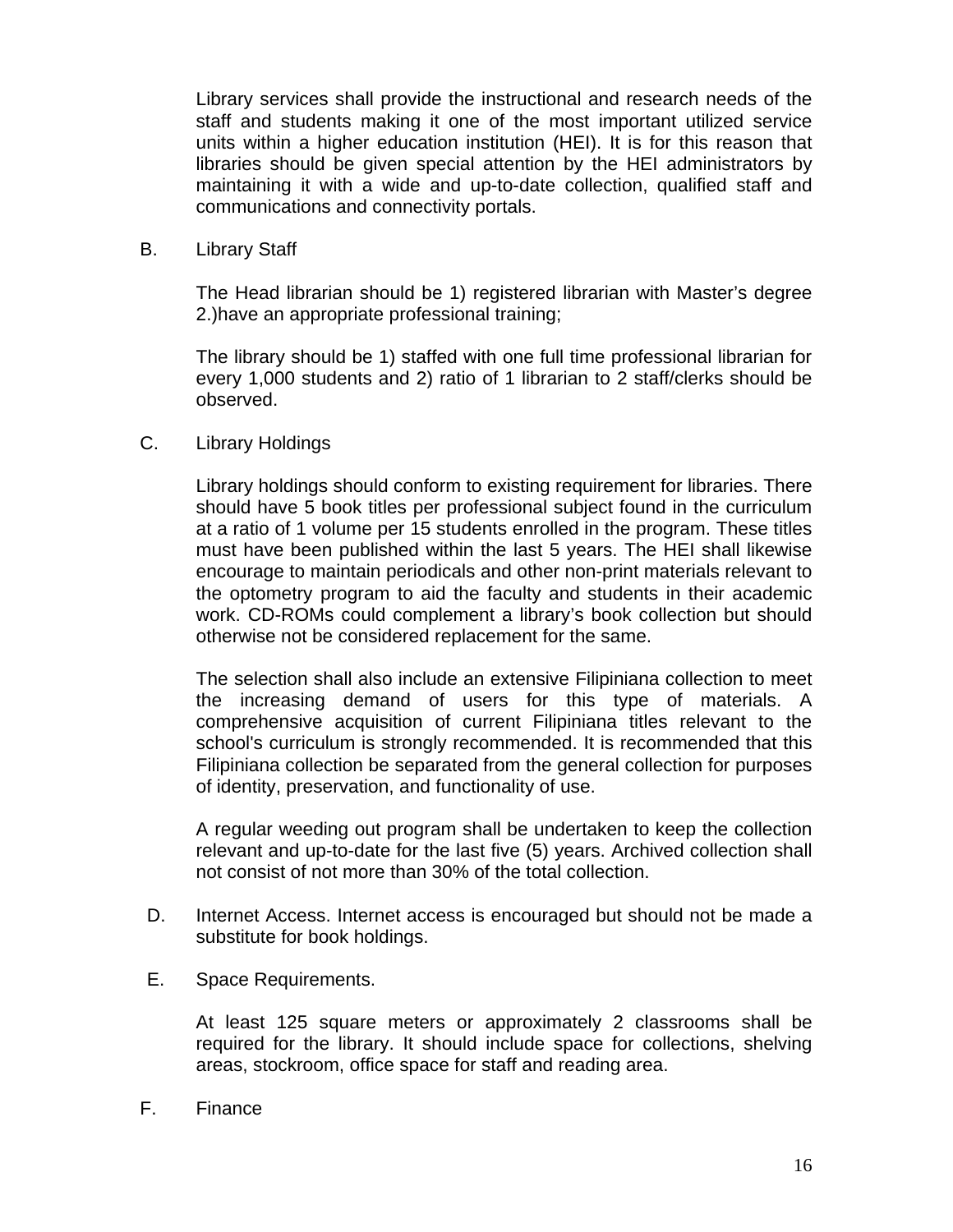All library fees should be used exclusively for library operations and development for collections, furnitures and fixtures, equipment and facilities, maintenance and staff development.

G. Networking

Libraries shall participate in inter-institutional activities and cooperative programs whereby resource sharing is encouraged.

H. Accessibility

The library should be accessible to all and should be open to serve the needs of users even beyond class hours.

#### I. Subscription

There shall be a regular subscription to at least three (3) professional foreign and/or local optometric/ophthalmic journals in the following areas:

- a. Contact Lens
- b. Practice Management and Jurisprudence
- c. Low Vision
- d. Optometry Research
- e. Optics
- f. Ocular Diseases

The following are the minimum requirements for the library quarters:

a. The building shall provide adequate space for housing the library's collection in whatever format, for study and research, and for staff workroom and offices. In addition, provision for future expansion should be made.

b. The library should be accessible to members of the faculty, students and employees of the institution.

c. The facilities shall be attractive and designed to provide safety, and promote operational efficiencies and effectiveness of use.

d. Suitable space for staff workroom, offices, lounge should be available.

e. The library should be adequately lighted, properly ventilated, and acoustically suited for quiet reading, aesthetically attractive and properly maintained.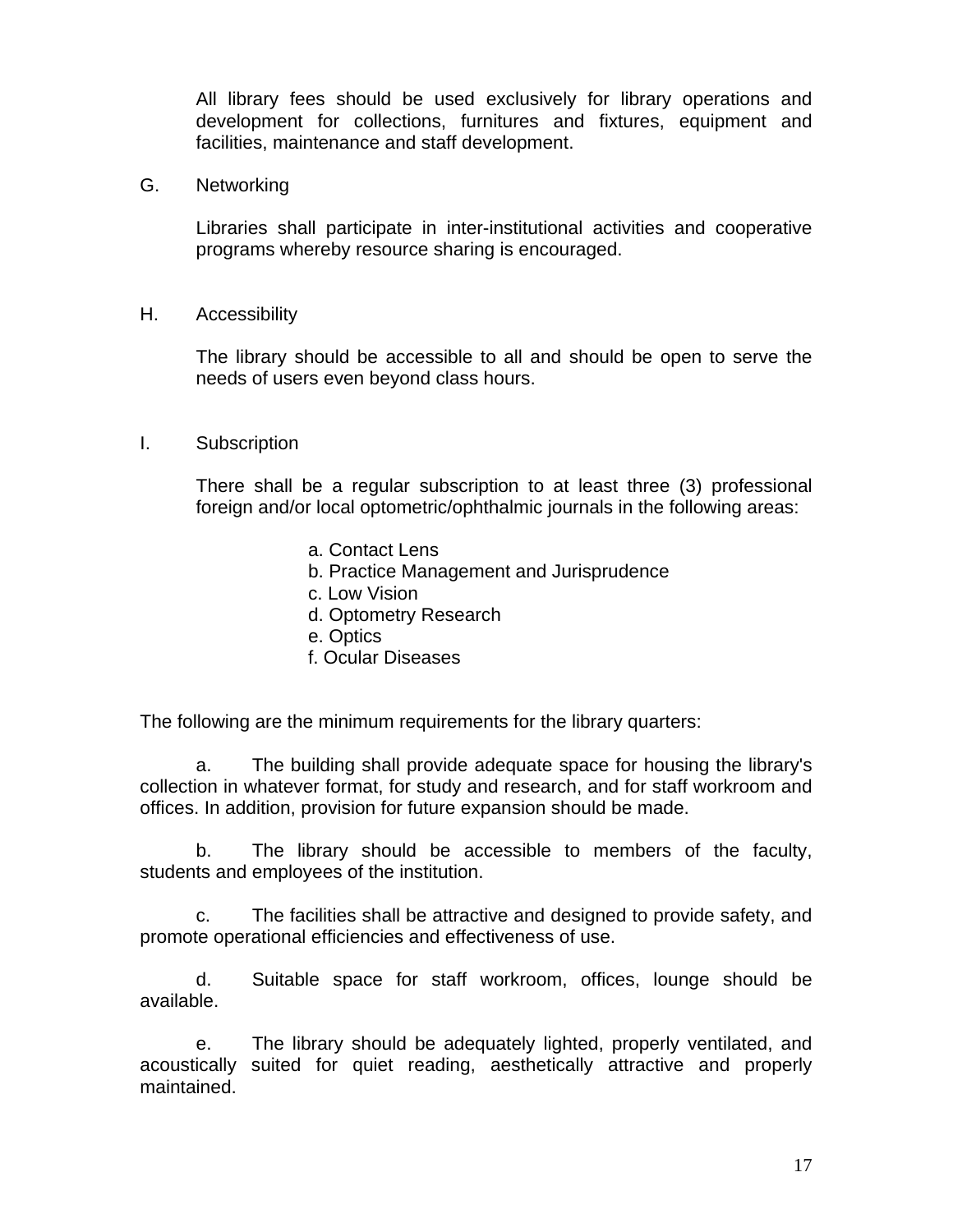### **Section 15. Laboratory, Clinical and Other Facilities.**

The requirements for laboratory, clinical and other facilities are listed in Appendix A of this Policies and Standards.

### **Section 16. Special Pharmacology Course.**

- 1. Pursuant to the provisions of Section 31 of Republic Act 8050, optometrists who have not taken the six-year curriculum may take a course in pharmacology to be prescribed by the Commission on Higher Education and pass a special certification examination to be administered by the Board of Optometry, if they wish to use specific diagnostic pharmaceutical agents.
	- 2. This pharmacology course maybe taken in any college and university offering these course, provided that the faculty member teaching the courses are qualified as described in Article VI of this Policies and Standards. Extension classes offered by level III accredited program shall be allowed provided the same faculty qualifications as above is observed. (attached guidelines for extension classes)
	- 3. The Special Pharmacology Course shall consist of the following didactic studies/subjects:

| <b>Courses</b>              | $\mathsf{rec}$ | Lab | <b>Units</b> | <b>Hours</b> |
|-----------------------------|----------------|-----|--------------|--------------|
| Biochemistry                |                |     |              | 36           |
| <b>General Pharmacology</b> |                |     |              | 36           |
| Ocular Pharmacology         |                |     |              | 108          |
|                             |                |     | 10           | 180          |

4. Preceptorial course shall consist of 108 hours of clinic attendance *equally divided* under the supervision of a DPA Licensed Optometrist with an active specialty optometry practice in accordance with Article XI of CMO No. 19 s. 2004 "Guidelines for the Optometry Clinical Practicum/Externship Program and a Diplomate in Ophthalmology who will issue a Certificate of Attendance and Proficiency in the use of DPAs to successful trainees.

### **Course Description**

a. The didactic course is designed to equip the optometrist with a working knowledge of: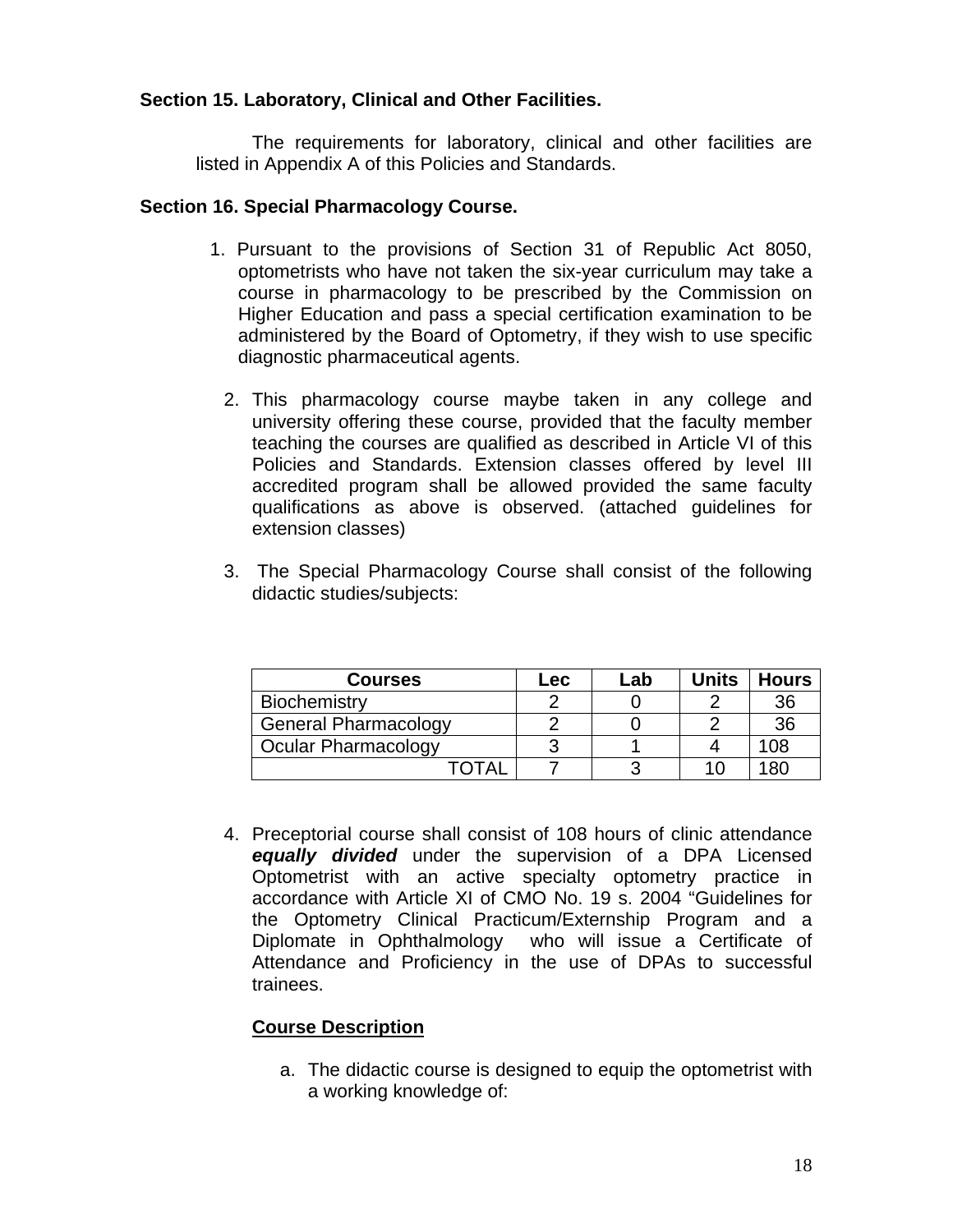- $\triangleright$  the basic biochemical sciences necessary for the understanding of pharmacology and;
- $\triangleright$  the basic principles of pharmacology, the action and uses of pharmacologic agents specially those used in eyecare.
- b. The preceptorial course is designed to train the optometrist in the actual use of DPAs in a clinical setting.

### **End Competencies**

- a. At the end of the didactic course, the optometrist is expected to have an understanding of the pharmacologic properties of the pharmaceutical agents especially those used in eye care;
- b. At the end of the preceptorial training, the optometrist is expected to be competent in the use of DPAs.

The implementation of this Special Pharmacology Course shall be from the effectivity of this Policies and Standards.

#### **Section 17. Admission, Selection and Retention**

The applicant for admission to a degree program in Optometry must have :

- graduated from a general secondary course from a school authorized by the government;
- satisfactorily complied with the admission requirements of the school;
- never been convicted or found guilty of any criminal offense and/or any misconduct involving moral turpitude.

As a general rule, no applicant shall be enrolled in the Optometry program unless he/she presents the required school pertinent documents before the end of the enrolment period.

### **Article VIII REPEALING CLAUSE**

**Section 18.** This Order supercedes all previous issuances concerning optometry education which may be inconsistent or contradictory with any of the provisions hereof.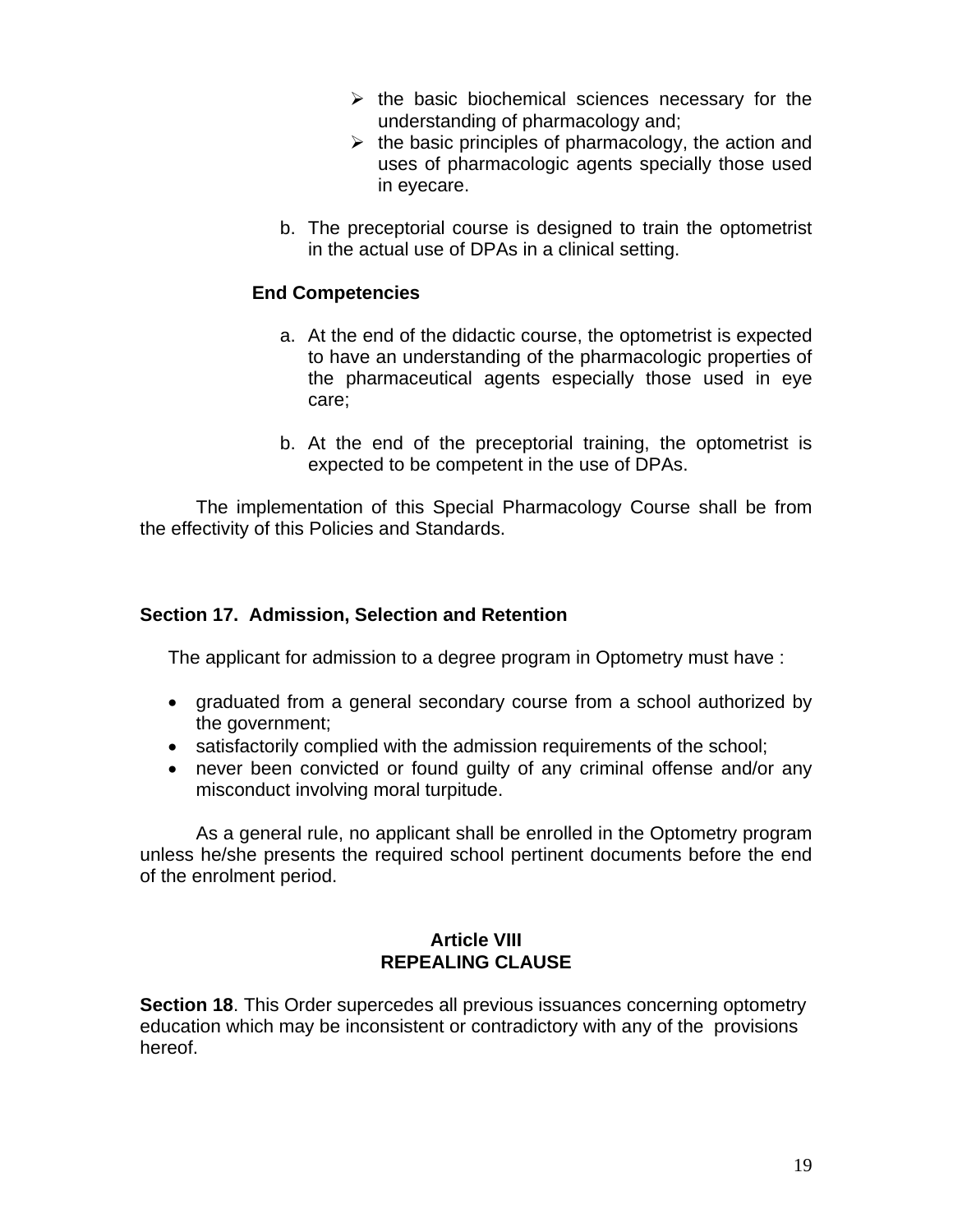### **Article IX EFFECTIVITY CLAUSE**

**Section 20.** This set of Policies and Standards for Optometry Education shall take effect beginning school year 2008-2009.

### **(SGD)CARLITO S. PUNO, DPA Chairman**

Pasig City, Philippines June 27, 2007

### **Annex "A" Course Specifications**

| <b>Course Name</b>    |                | REGIONAL ANATOMY AND PHYSIOLOGY                                         |
|-----------------------|----------------|-------------------------------------------------------------------------|
|                       |                | (EMPHASIS ON THE HEAD AND NECK)                                         |
| Course                |                | This course deals with the study of the human body by region with       |
| Description           |                | emphasis on the structure and functions of the head and neck as         |
|                       |                | they relate to the structure of the eye and their clinical correlations |
|                       |                | using preserved cadavers/models.                                        |
| Course Credit         |                | 5 units (3 units lecture; 2 units laboratory)                           |
| <b>Contact Hours</b>  |                | 3 lecture hours; 6 hours laboratory per week                            |
| Pre-requisite         |                | Biology 2 (Human Anatomy and Physiology)                                |
| Placement             |                | $1st$ year/ $1st$ semester, Opto 1 proper                               |
| Course                |                | At the end of the course, the student should be able to scientifically  |
| Objectives            |                | identify the vital parts of the human body and understand the           |
|                       |                | relationships among the structures of the head and neck and             |
|                       |                | various systems, principally the cerebro-vascular and nervous           |
|                       |                | systems, in relation to the eye.                                        |
| <b>Course Outline</b> | $\ddot{\cdot}$ |                                                                         |
|                       |                | <b>Introduction to Human Anatomy</b><br>I.                              |
|                       |                | a. What is Human Anatomy                                                |
|                       |                | b. Anatomical Nomenclature                                              |
|                       |                | Cells and Tissues<br>$\Pi$ .                                            |
|                       |                | a. Cell Structure                                                       |
|                       |                | b. Tissues                                                              |
|                       |                | i. Epithelium                                                           |
|                       |                | ii.<br>Glands                                                           |
|                       |                | <b>Connective Tissues</b><br>111.                                       |
|                       |                | III.<br>The Anatomical Systems                                          |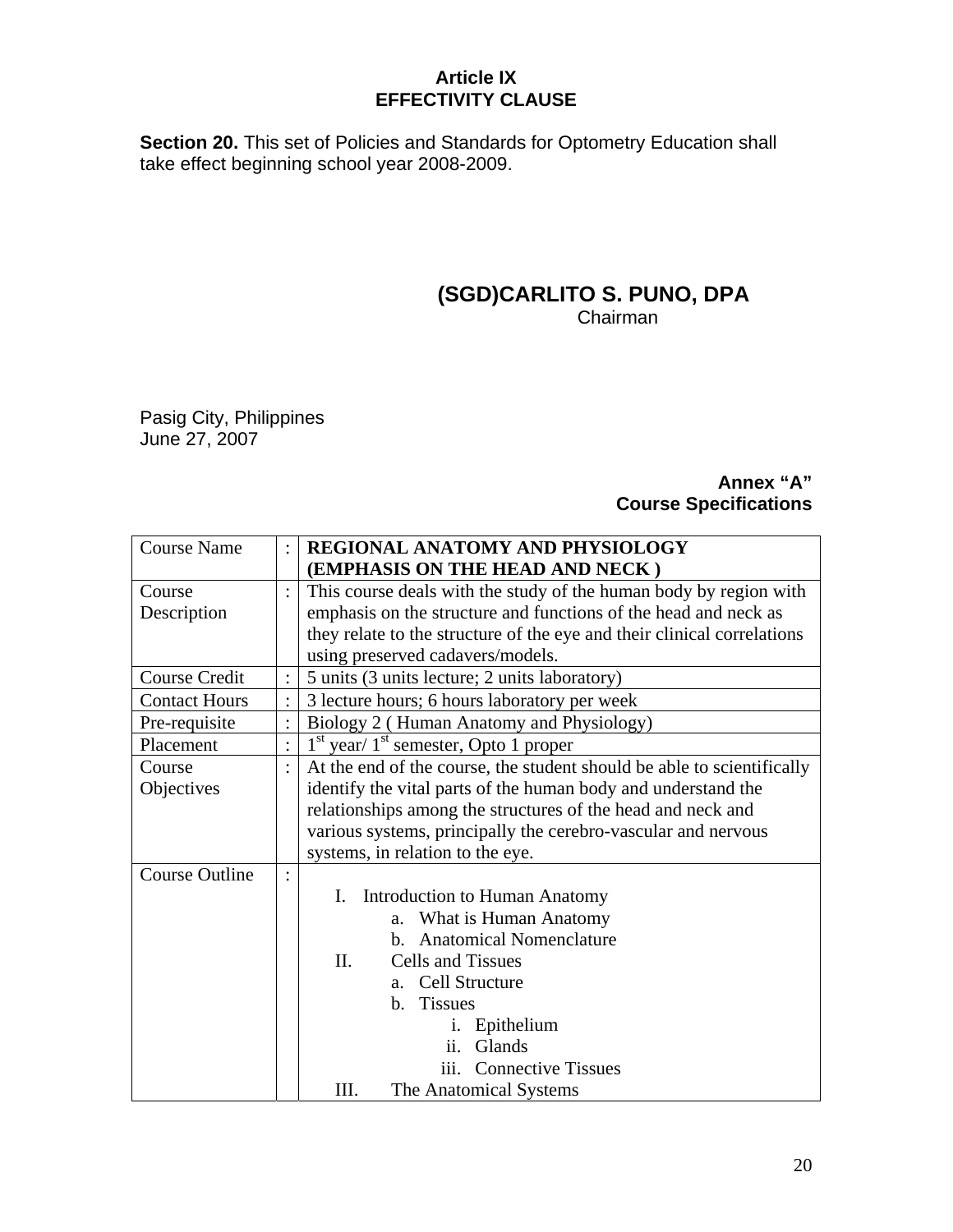| a.        | <b>Skeletal Systems</b>                        |
|-----------|------------------------------------------------|
|           | i. Morphology                                  |
|           | ii. Skeletal Connective Tissues                |
|           | iii. Axial Skeleton                            |
|           |                                                |
|           | iv. Appendicular Skeleton                      |
| b. Muscle |                                                |
|           |                                                |
|           | i. Major types of muscle                       |
|           | 1. Skeletal                                    |
|           | 2. Cardiac                                     |
|           | 3. Smooth                                      |
|           | ii. Attachments of skeletal muscle             |
|           | iii. Form and function of skeletal muscle      |
|           | iv. Muscles of the head and neck               |
|           | v. Muscles of the trunk                        |
|           | vi. Muscles of the upper and lower limb        |
|           | c. Integumental System                         |
|           | i. Skin                                        |
|           | ii. Breasts                                    |
|           | d. Nervous System                              |
|           | i. Introduction                                |
|           | ii. Regional organizations of the nervous      |
|           |                                                |
|           | system                                         |
|           | iii. Peripheral Nervous System                 |
|           | iv. Peripheral Apparatus of the special senses |
|           | e. Cardiovascular System                       |
|           | i. Blood Vessels                               |
|           | ii. Thoracic Cavity and heart                  |
|           | iii. Arterial Systems                          |
|           | iv. Venous system                              |
|           | v. Lymphatic systems                           |
| f.        | Respiratory system                             |
|           | <i>i</i> . Introduction                        |
| ii.       | Nose and para-nasal sinuses                    |
|           | iii. Larynx                                    |
| iv.       | Trachea and Bronchi                            |
|           | v. Lungs                                       |
|           | vi. Pleura                                     |
|           | vii. Mediastinum                               |
| g.        | <b>Alimentary System</b>                       |
|           | 1. Introduction                                |
|           | Oral Cavity and Related Structure<br>11.       |
| iii.      | Abdomen                                        |
|           | iv. Gastro-intestinal Structures               |
|           | h. Urinary System                              |
|           | 1. Kidneys                                     |
| ii.       | Ureter                                         |
|           | iii. Urethra                                   |
|           |                                                |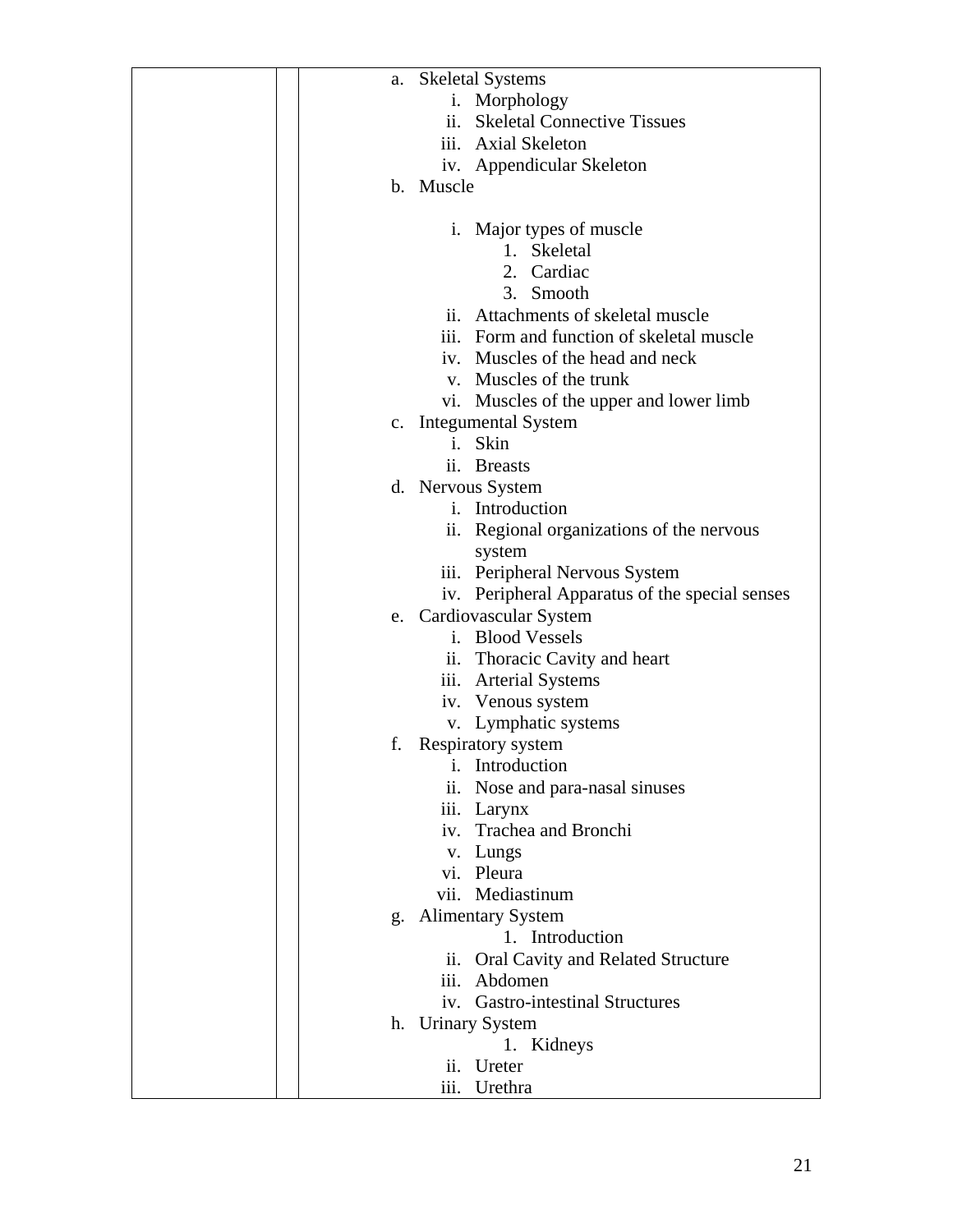|              | iv. Urinary Bladder                                           |
|--------------|---------------------------------------------------------------|
|              | Reproductive System<br>i.                                     |
|              | 1. Male Reproductive Organ                                    |
|              | 2. Female Reproductive Organ                                  |
|              | <b>Endocrine Systems</b><br>$\mathbf{i}$ .                    |
|              |                                                               |
|              | IV.<br><b>Surface Anatomy</b>                                 |
|              | Head<br>a <sub>z</sub>                                        |
|              | b. Neck                                                       |
|              | c. Thorax                                                     |
|              | d. Abdomen                                                    |
|              | e. Perineum                                                   |
|              | f. Back                                                       |
|              | g. Upper Limb                                                 |
|              | h. Lower Limb                                                 |
|              |                                                               |
| Textbook and | Grays Anatomy 1995                                            |
| References   | Introduction to the Human Body 1997 by: G. Tortora            |
|              | Essentials of Human Anatomy and Physiology- 1997 by           |
|              | E. Marieb                                                     |
|              | Anatomy and Physiology-1993 by G. Thibodean                   |
|              | Human Anatomy and Physiology-1992 by J. Creager               |
|              | Atlas:                                                        |
|              | Grants Atlas of Anatomy 10 <sup>th</sup> Edition 1999 by Anne |
|              | Agur and Ming Lee                                             |
|              | Atlas of Human Anatomy, $2nd$ Edition 1999 By F.              |
|              | <b>Netter</b>                                                 |
|              | Multimedia                                                    |
|              |                                                               |
|              |                                                               |
|              | A.D.A.M series CD-ROM (5)<br><b>Bodyworks</b>                 |

| <b>Course Name</b>   |                      | <b>THEORETICAL OPTICS 1 and 2</b>                                     |
|----------------------|----------------------|-----------------------------------------------------------------------|
|                      |                      | (GEOMETRICAL OPTICS 1 & 2)                                            |
| Course               |                      | This course deals with the study of the nature, propagation and       |
| Description          |                      | behavior of light and different phenomena related to it. The topics   |
|                      |                      | include aspects of physical and geometrical optics, optics of lenses, |
|                      |                      | prisms and mirrors. This course is also intended to provide an        |
|                      |                      | essential background in Photometry.                                   |
| Course Credit        | $\ddot{\phantom{0}}$ | TO1 3 units for lecture, 1 unit for laboratory                        |
|                      |                      | TO 2.4 units lecture, 1 unit laboratory                               |
| <b>Contact Hours</b> | ÷                    | TO 1 6 hours a week                                                   |
|                      |                      | TO 2 7 hours a week                                                   |
| Pre-requisite        |                      | Algebra, Trigonometry, Physics                                        |
| Placement            |                      | <b>Optometry Proper 1</b>                                             |
|                      |                      | $1st$ year/ $1st$ semester                                            |
| Course               | $\ddot{\cdot}$       | Cognitive                                                             |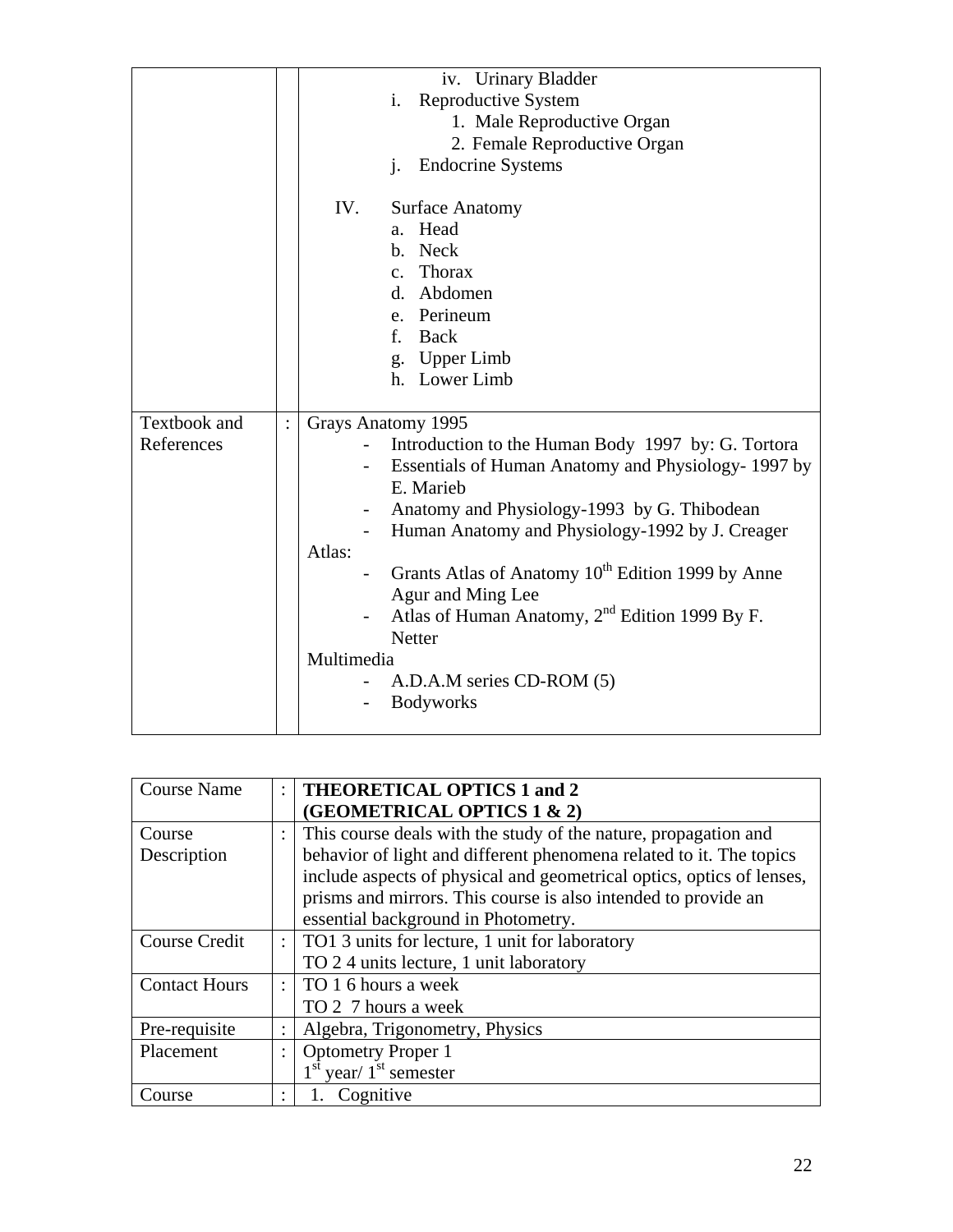| Objectives            | 1.1 Understand the nature, propagation and behavior of light.                                     |
|-----------------------|---------------------------------------------------------------------------------------------------|
|                       | 1.2 Acquire enough knowledge on the fundamentals of                                               |
|                       | geometrical optometry.                                                                            |
|                       | 2. Psychomotor                                                                                    |
|                       | Participate in laboratory exercises.<br>1.1                                                       |
|                       | Conduct exploratory studies on the phenomena of light.<br>1.2                                     |
|                       | 1.3<br>Construct devices that could be useful in the study of                                     |
|                       | light.                                                                                            |
|                       |                                                                                                   |
|                       | 3. Affective                                                                                      |
|                       | 3.1 Cooperate in class and group undertakings                                                     |
|                       | 3.2 Develop a desire to engage in research by formulating<br>hypotheses on some aspects of light. |
|                       |                                                                                                   |
| <b>Course Outline</b> | <b>Theoretical Optics 1</b>                                                                       |
|                       | Introduction                                                                                      |
|                       | 1. Scope and requirements of the course                                                           |
|                       | 2. Definition and subdivisions of Optics                                                          |
|                       | Nature and Propagation of Light                                                                   |
|                       | 1. Nature and Properties of Light                                                                 |
|                       | 2. Sources of Light (including Lasers)<br>3. Theories of Light                                    |
|                       | 1.1 Corpuscular Theory                                                                            |
|                       | 1.2 Wave Theory                                                                                   |
|                       | 1.3 Electromagnetic Theory                                                                        |
|                       | 1.4 Quantum Theory                                                                                |
|                       | <b>Fundamentals of Geometrical Optics</b>                                                         |
|                       | 4. Rectilinear Propagation of Light                                                               |
|                       | 1.1 Shadows and Eclipses                                                                          |
|                       | 1.2 Full and Partial Illumination                                                                 |
|                       | 1.3 Pinhole Cameras                                                                               |
|                       | 5. Reflection                                                                                     |
|                       | 2.1 Types of Materials/Surfaces                                                                   |
|                       | 2.2 Mirrors (Types)                                                                               |
|                       | 2.3 Kinds of Reflection                                                                           |
|                       | 2.4 Reflection at Plane Mirrors                                                                   |
|                       | Reversibility Principle in Reflection<br>2.4.1                                                    |
|                       | 2.4.2<br>Fresnel's :aw or Reflection                                                              |
|                       | 2.4.3<br>Laws of Regular Reflection                                                               |
|                       | 2.4.4<br>Characteristics of Image at Plane<br><b>Mirrors</b>                                      |
|                       | 2.4.5<br><b>Equalities of Reflection</b>                                                          |
|                       | 2.4.6<br>Minimum Size of Plane Mirror                                                             |
|                       | (including Sightseeing Chart)                                                                     |
|                       | 2.4.7<br><b>Deviation at Plane Mirrors</b>                                                        |
|                       | 2.4.8<br>Formation of Images at Two Inclined                                                      |
|                       | <b>Plane Mirrors</b>                                                                              |
|                       | 2.4.9<br><b>Rotating Plane Mirrors</b>                                                            |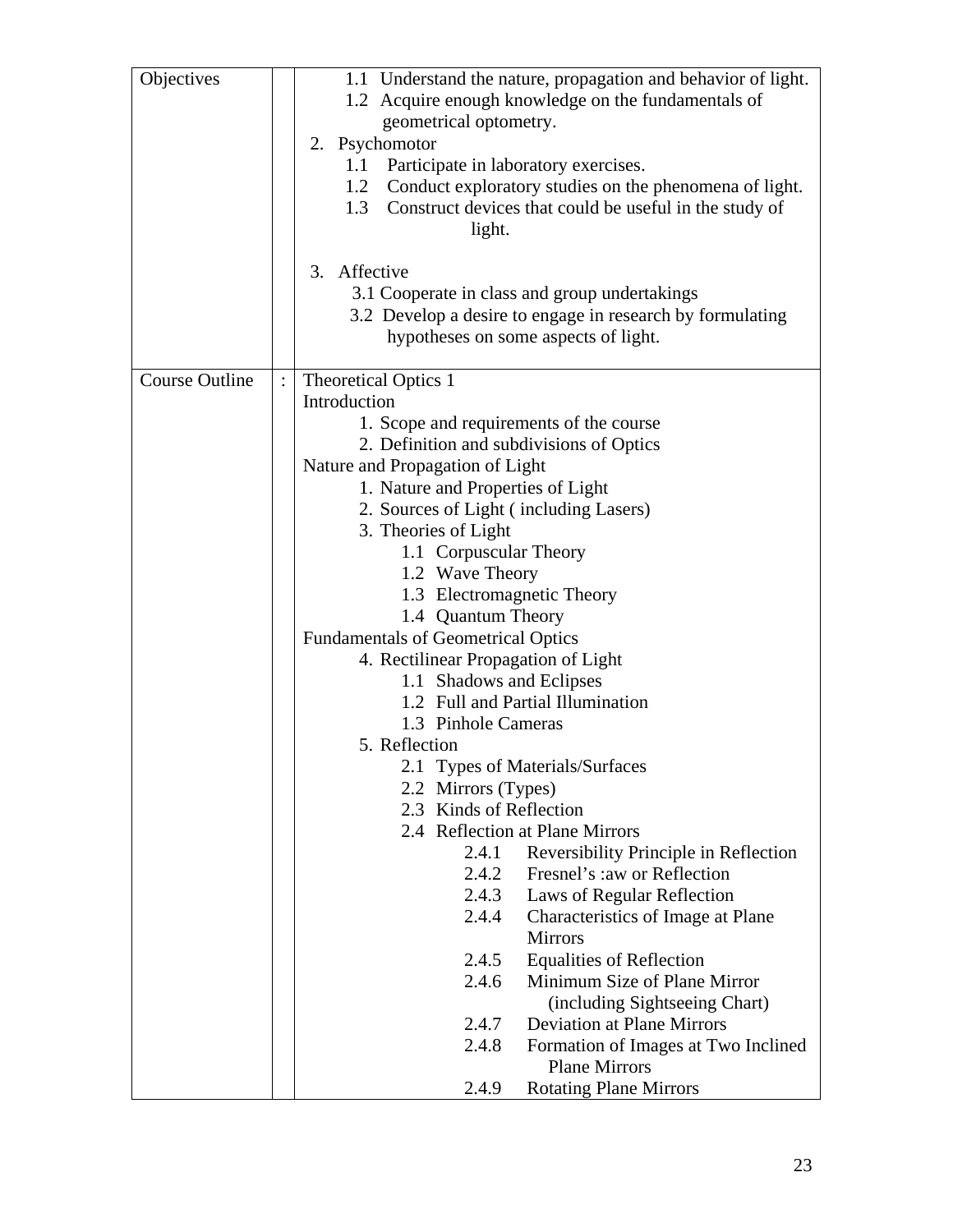| 2.5 Reflections at Curved Mirrors                       |
|---------------------------------------------------------|
| 2.5.1<br><b>Types of Curved Mirrors</b>                 |
| <b>Spherical Mirrors</b><br>2.5.2                       |
| 2.5.2.1 Types and Parts of Spherical                    |
| <b>Mirrors</b>                                          |
| 2.5.2.2 Wide and Narrow Aperture                        |
| <b>Spherical Mirror</b>                                 |
|                                                         |
| 2.5.2.3 Spherical Aberration in Spherical               |
| Mirror                                                  |
| 2.5.2.4 Principal Foci of Spherical Mirror              |
| 2.5.2.5 Dioptric Power and Curvature of                 |
| <b>Spherical Mirror</b>                                 |
| 2.5.2.6 Definite Behaviors of Light in                  |
| <b>Spherical Mirrors</b>                                |
| 2.5.2.7 Object-Image Relationships                      |
| (Computation and Graphical Ray                          |
| Tracing)                                                |
| 2.5.2.8 Physical and Optical                            |
| Characteristics                                         |
| of Spherical mirrors                                    |
|                                                         |
| 2.5.2.9 Practical Applications of                       |
| Spherical                                               |
| <b>Mirrors</b>                                          |
| 6. Refraction                                           |
| 3.1 Pre-Requisites for Refraction                       |
| 3.2 Refractive Index (Absolute and Relative)            |
| 3.3 Refraction at Plane Surfaces                        |
| 3.3.1 Laws of Refraction                                |
| 3.3.2 Graphical Ray Tracing for Refraction              |
| 3.3.3 Reversibility Principle in Refraction             |
| 3.3.4 Refraction by Rectangular Glass                   |
| <b>Block</b>                                            |
| 3.3.5 Lateral Displacement                              |
| 3.3.6 Refraction by Parallel Layers of                  |
| <b>Materials</b>                                        |
| 3.3.7 Real and Apparent                                 |
| Depth/Thickness/Distance                                |
| (Apparent Displacement)                                 |
| 3.3.8 Critical Angle and Total Internal                 |
| Reflection                                              |
|                                                         |
| <b>Theoretical Optics 2</b>                             |
| Continuation of the Fundamentals and Geometrical Optics |
| Refraction                                              |
| Refraction at curved surfaces (Single Spherical<br>3.4  |
| Refracting Interface)                                   |
| Types and parts of Single<br>1.4.1                      |
| Spherical refracting                                    |
| interface (SSRI)                                        |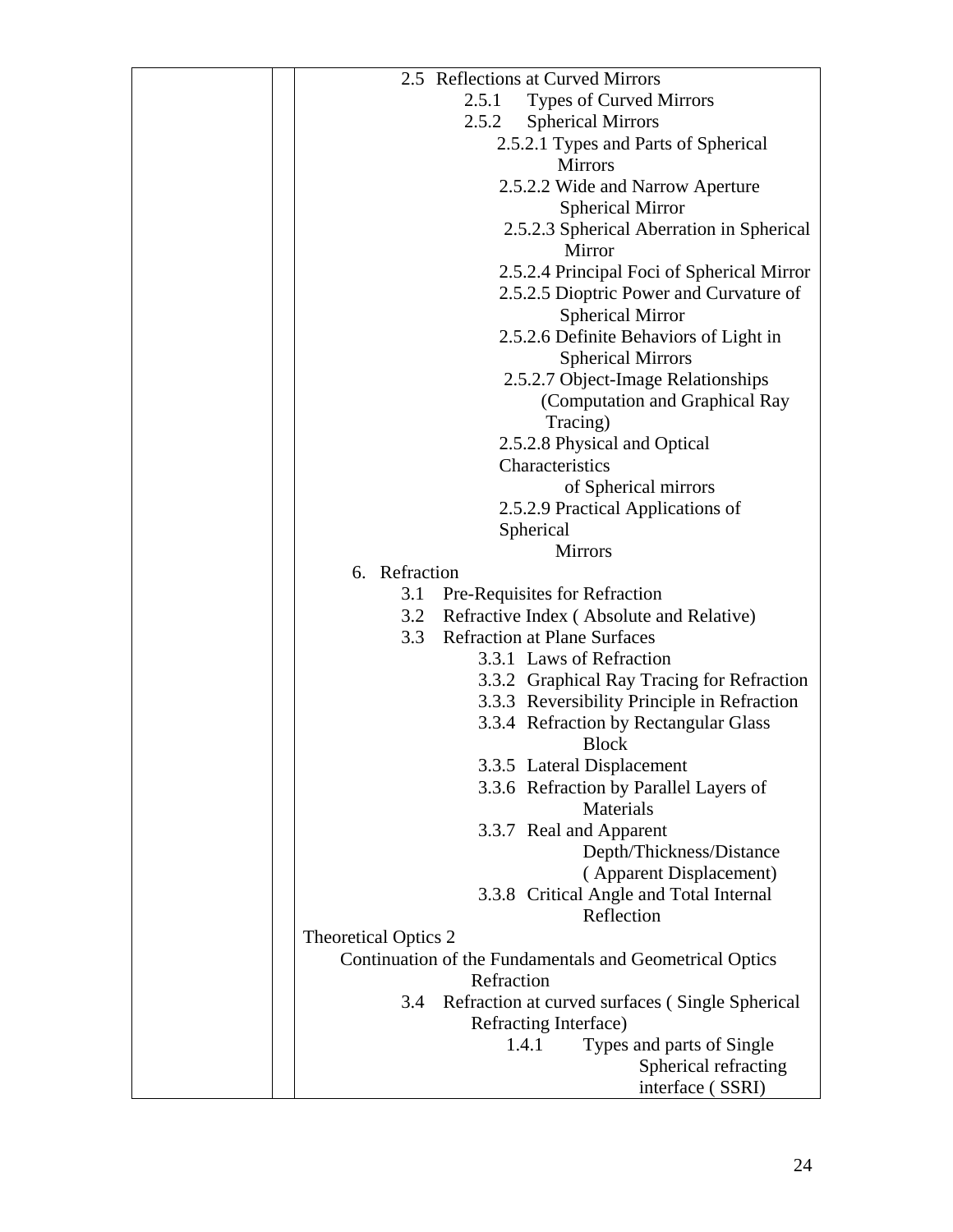|  |        |                     | 1.4.2                       | Dioptric Power and focal                   |
|--|--------|---------------------|-----------------------------|--------------------------------------------|
|  |        |                     |                             | length of SSRI                             |
|  |        |                     | 1.4.3                       | Definitive behavior of light in            |
|  |        |                     |                             | <b>SSRI</b>                                |
|  |        |                     | 1.4.4                       | Object image relationships                 |
|  |        |                     |                             | (computation and                           |
|  |        |                     |                             | graphical ray tracing)                     |
|  | 3.5    |                     | <b>Refraction by Prisms</b> |                                            |
|  |        | 3.5.1               |                             | Parts of Prisms                            |
|  |        |                     |                             | 3.5.2 Optical Properties of a prism        |
|  |        |                     |                             | 3.5.3 Uses of Prisms                       |
|  |        |                     |                             | 3.5.4 Deviation of light by prism of large |
|  |        |                     | apical angle                |                                            |
|  |        |                     |                             | 3.5.4.1 Maximum amount of                  |
|  |        |                     |                             | apical angle                               |
|  |        |                     |                             | 3.5.4.2 Limitation on refraction           |
|  |        |                     |                             | through a prism                            |
|  |        |                     |                             | 3.5.4.3 Critical angle and total           |
|  |        |                     |                             | internal reflection in a                   |
|  |        |                     |                             | prism                                      |
|  |        |                     |                             | 3.5.4.4 Minimum Deviation                  |
|  |        | 3.5.5               | Thin Prisms                 |                                            |
|  |        |                     |                             | 3.5.5.1 Unit of Measurement                |
|  |        |                     |                             |                                            |
|  |        |                     |                             | 3.5.5.2 Effects of Prism son Eye           |
|  |        |                     |                             | Movements                                  |
|  |        | 3.5.6               |                             | Dispersion of Light in a Prism             |
|  |        |                     |                             | 3.4.5.1 Newton's Prism Experiment          |
|  |        |                     |                             | 3.4.5.2 Wollaston's Experiment             |
|  |        |                     |                             | 3.4.5.3 Dispersive Power and               |
|  |        |                     |                             | Constringence<br>3.4.5.4 Fraunhofer Lines  |
|  |        |                     |                             |                                            |
|  | Lenses |                     |                             |                                            |
|  | 1.     | Thin Lenses         |                             |                                            |
|  |        | 1.1                 |                             | <b>Classifications of Thin Lenses</b>      |
|  |        | 1.2                 |                             | Parts of a Thin Lens                       |
|  |        | 1.3                 |                             | <b>Location of Optical Center</b>          |
|  |        | 1.4                 |                             | Thin Lens Power                            |
|  |        | 1.5                 |                             | Focal Points and Focal Lengths of a        |
|  |        |                     | Thin Lens                   |                                            |
|  |        | 1.6                 |                             | Definite Behaviors of Light in Thin        |
|  |        |                     | Lenses                      |                                            |
|  |        | 1.7                 |                             | <b>Physical and Optical Properties</b>     |
|  |        | 1.8                 |                             | Thin Lens System (Two Thin lenses          |
|  |        |                     | in Contact)                 |                                            |
|  | 2.     | <b>Thick Lenses</b> |                             |                                            |
|  |        | 2.1                 |                             | Parts of a Thick Lens                      |
|  |        | 2.2                 |                             | <b>Cardinal Points</b>                     |
|  |        |                     |                             | <b>Fundamentals of Physical Optics</b>     |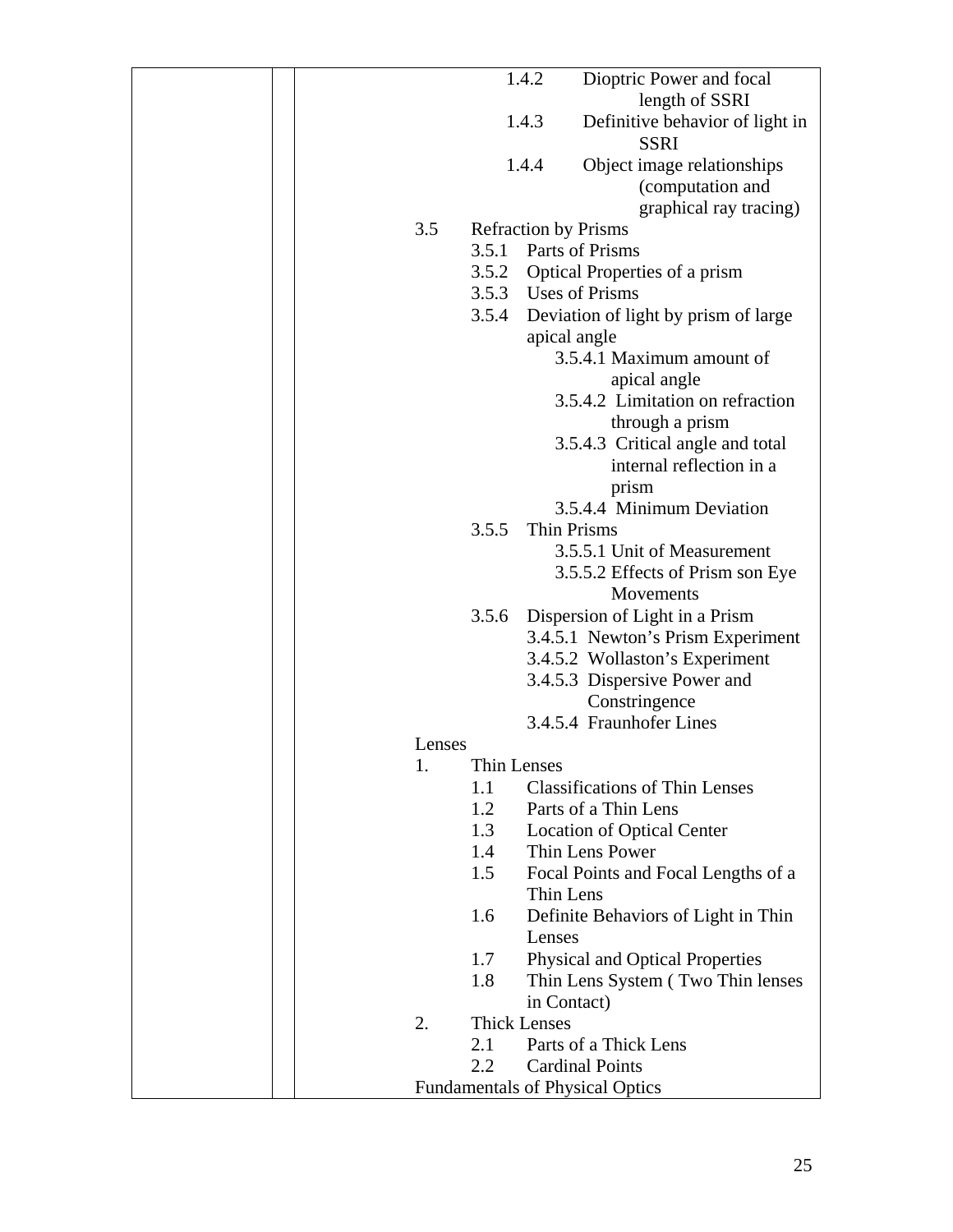|              | 1.<br>Waves                                             |  |  |
|--------------|---------------------------------------------------------|--|--|
|              | 2.<br>Diffraction (single slit, circular                |  |  |
|              | aperture, limits of resolution)                         |  |  |
|              | 3.<br>Interference (double slit, multiple               |  |  |
|              | slits, thin film, anti-reflective                       |  |  |
|              | coatings)                                               |  |  |
|              | Polarization<br>4.                                      |  |  |
|              | 5.<br>Electromagnetic Spectrum (visible)                |  |  |
|              | and invisible radiation)                                |  |  |
|              | 6.<br><b>Biological Effects of Radiation</b>            |  |  |
|              | Photometry                                              |  |  |
|              | Kinds of Photometry<br>1.                               |  |  |
|              | 2.<br><b>Benefits of Photometry</b>                     |  |  |
|              | 3.<br>Solid Angels                                      |  |  |
|              | 4.<br>Photometric Quantities                            |  |  |
|              | Luminous Flux<br>4.1                                    |  |  |
|              | 4.2<br>Luminous Intensity                               |  |  |
|              | 4.3<br>Illuminance                                      |  |  |
|              | 4.4<br>Luminance                                        |  |  |
|              | 5.<br>Photometers                                       |  |  |
|              | Principles of Optical Instruments and the Human         |  |  |
|              | Eye                                                     |  |  |
|              | 1.<br>Non-visual Instruments                            |  |  |
|              | 1.1<br>Camera                                           |  |  |
|              | 1.2<br>Projector                                        |  |  |
|              | 2.<br>The Eye                                           |  |  |
|              | 2.1<br>Visual Angle and Retinal                         |  |  |
|              | Image                                                   |  |  |
|              | 3.<br><b>Visual Instruments</b>                         |  |  |
|              | 3.1<br>Simple Magnifier                                 |  |  |
|              | 3.2<br>Spectrometer                                     |  |  |
|              | 3.3<br>Refractometer                                    |  |  |
| Textbook and | 1. OPTICS : Fincham, W.H.A. London:                     |  |  |
| References   | 2. Handbook of optics: Bass, et al                      |  |  |
|              | 3. Optics : Hecht                                       |  |  |
|              | GEOMETRICAL, PHYSICAL AND VISUAL OPTICS:<br>4.          |  |  |
|              | Keating, Michael                                        |  |  |
|              | 5. Clinical Optics: Grosvenor, Theodore and Fanin, Troy |  |  |
|              |                                                         |  |  |

| <b>Course Name</b> | :   THEORETICAL OPTOMETRY                                           |  |
|--------------------|---------------------------------------------------------------------|--|
| Course             | Study of the nature, theories, courses, symptoms, distributions and |  |
| Description        | prognosis of the different refractive status of the eye with        |  |
|                    | application of contemporary research in physiological optics and    |  |
|                    | clinical optometry; accommodative and convergence relationships,    |  |
|                    | subnormal vision, asthenopia and headaches                          |  |
| Course Credit      | 3 units lecture                                                     |  |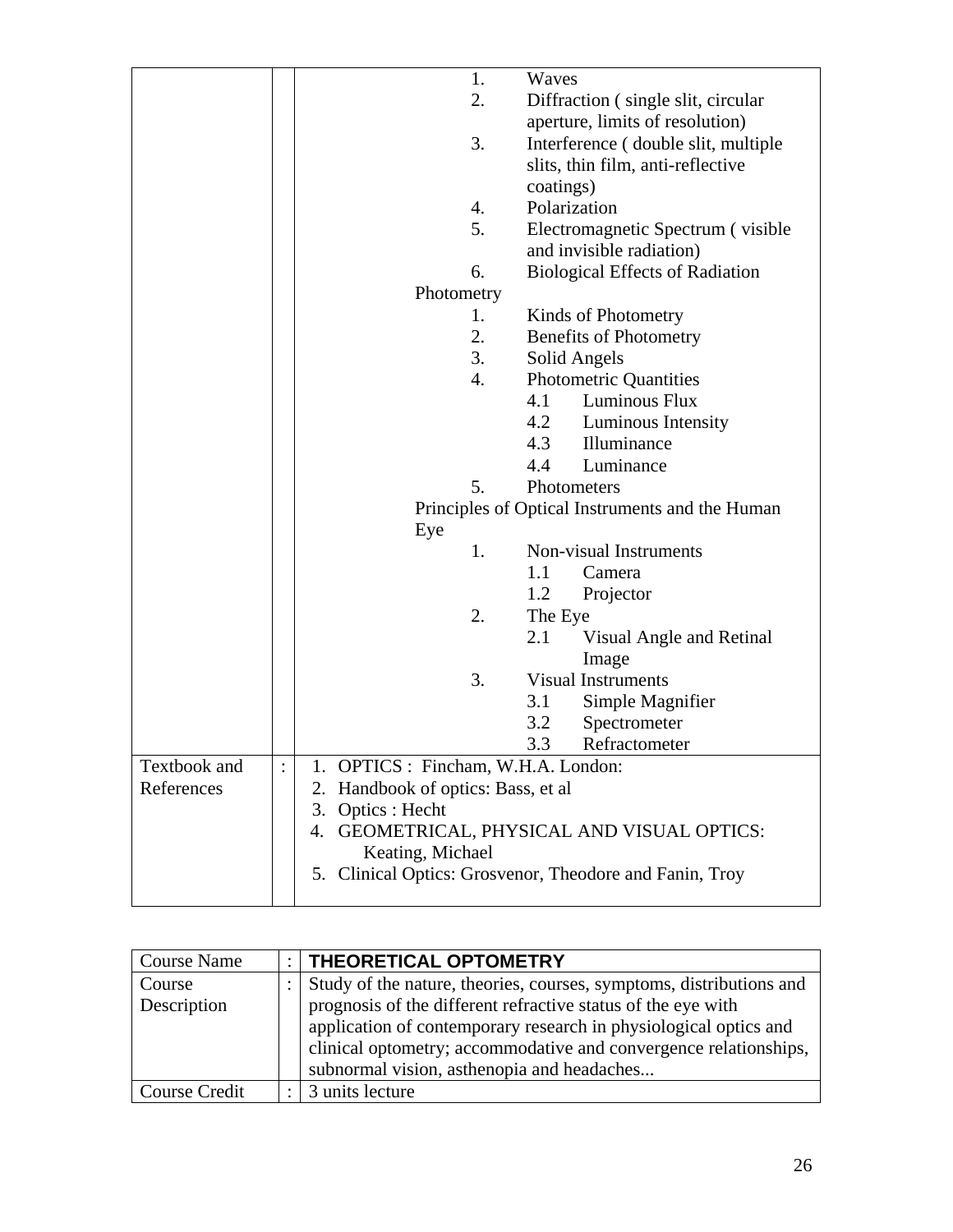| <b>Contact Hours</b>  |                | 3 hours a week                                                   |                                                 |  |  |
|-----------------------|----------------|------------------------------------------------------------------|-------------------------------------------------|--|--|
| Pre-requisite         | $\ddot{\cdot}$ | Ocular Anatomy and Physiology, Physiological Optics,             |                                                 |  |  |
|                       |                | <b>Theoretical Optics</b>                                        |                                                 |  |  |
| Placement             | $\ddot{\cdot}$ | $1st$ year/ $1st$ semester                                       |                                                 |  |  |
| Course                |                | 1. The clinician should be able to understand the differences    |                                                 |  |  |
| Objectives            |                | between emmetropia and ametropia and other                       |                                                 |  |  |
|                       |                | abnormalities of the eye, its classifications, signs and         |                                                 |  |  |
|                       |                | symptoms and general management with study on the                |                                                 |  |  |
|                       |                | general patient care                                             |                                                 |  |  |
|                       |                | 2. The clinician should be able to handle patient care services, |                                                 |  |  |
|                       |                | diagnose and correct all types of refractive error and other     |                                                 |  |  |
|                       |                | anomalies of the eye and learn the art of patient                |                                                 |  |  |
|                       |                | management                                                       |                                                 |  |  |
|                       |                |                                                                  |                                                 |  |  |
| <b>Course Outline</b> |                | <b>Refractive Status</b><br>$\mathbf{L}$                         |                                                 |  |  |
|                       |                | a. Definition of Terms                                           |                                                 |  |  |
|                       |                | b. Static and Dynamic Refraction                                 |                                                 |  |  |
|                       |                | $\mathbf{c}$ .                                                   | Distribution and Incidence of Refractive Status |  |  |
|                       |                | d. Vitamins affecting the visual system                          |                                                 |  |  |
|                       |                | II. Component and Correlation                                    |                                                 |  |  |
|                       |                | Component Ametropia<br>a.                                        |                                                 |  |  |
|                       |                |                                                                  | b. Correlation Ametropia                        |  |  |
|                       |                | c. Measurement of Ocular Dimensions                              |                                                 |  |  |
|                       |                | III. Classification of Refractive Status                         |                                                 |  |  |
|                       |                | a. Emmetropia                                                    |                                                 |  |  |
|                       |                | b. Ametropia                                                     |                                                 |  |  |
|                       |                | b.1<br>Hyperopia<br>b.1a                                         |                                                 |  |  |
|                       |                | Concept of development and<br>etiology                           |                                                 |  |  |
|                       |                | b.1b                                                             |                                                 |  |  |
|                       |                | b.1c                                                             | Classification by degree<br>Symptomatology      |  |  |
|                       |                | b.1d                                                             | Classification according to                     |  |  |
|                       |                |                                                                  | accommodation                                   |  |  |
|                       |                | b.1e                                                             | Intervention of hyperopia                       |  |  |
|                       |                | b.2<br>Myopia                                                    |                                                 |  |  |
|                       |                | b.2a                                                             | Concept of development and causes               |  |  |
|                       |                | of                                                               |                                                 |  |  |
|                       |                | myopia                                                           |                                                 |  |  |
|                       |                | b.2b                                                             | Classification of myopia                        |  |  |
|                       |                | b.2c                                                             | Classification according to degree              |  |  |
|                       |                | b.2d                                                             | Symptomatology                                  |  |  |
|                       |                | b.2e                                                             | Conditions associated with myopia               |  |  |
|                       |                | b.2f                                                             | Intervention of Myopia                          |  |  |
|                       |                | b.3<br>Astigmatism                                               |                                                 |  |  |
|                       |                | b.3a                                                             | Concept and development of                      |  |  |
|                       |                | astigmatism                                                      |                                                 |  |  |
|                       |                | b.3b                                                             | Causes of astigmatism                           |  |  |
|                       |                | b.3c                                                             | Classification of astigmatism                   |  |  |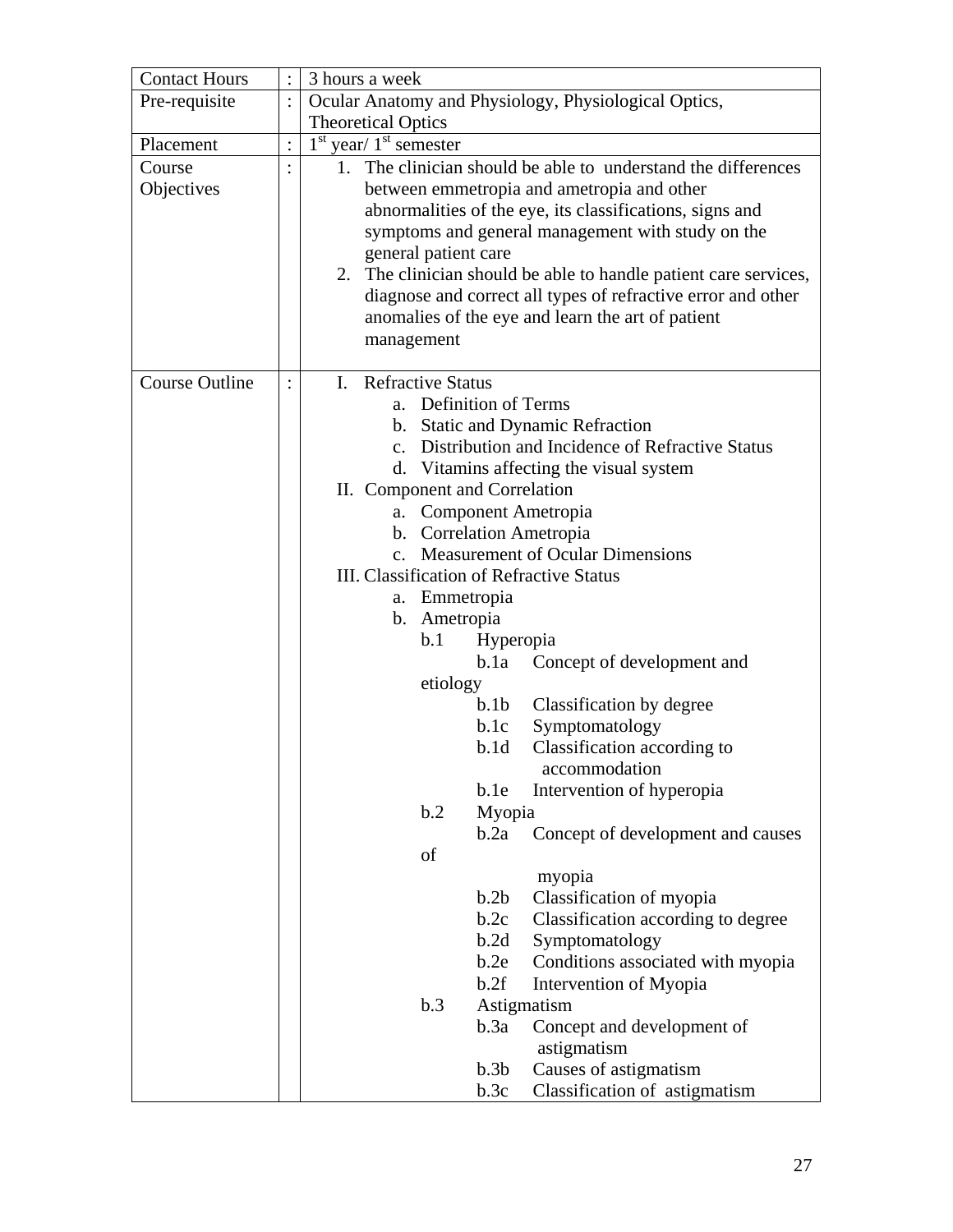| b.3d<br>According to resultant astigmatism                       |
|------------------------------------------------------------------|
| b.3e<br>Variation of astigmatism                                 |
| b.3f<br>Intervention of astigmatism                              |
|                                                                  |
| IV.<br>Accommodation                                             |
| The Accommodative Process<br>a.                                  |
| b. Theories of Accommodation                                     |
| c. Lenticular Changes                                            |
| d. Innervation                                                   |
| e. Development of Accommodation                                  |
| Amplitude and Range of Accommodation<br>f.                       |
| g. Factors that Affect Accommodation                             |
| h. Training the Accommodative System                             |
| Anomalies of Accommodation<br>$\mathbf{i}$ .                     |
| V.<br>Presbyopia                                                 |
| a. Definition                                                    |
| b. Theories of Presbyopia                                        |
| c. Causes of Presbyopia                                          |
| d. Analysis of the Biological Components of                      |
| Presbyopia                                                       |
| e. Symptomatology                                                |
| Management and Correlation<br>f.                                 |
| g. Determining the Add                                           |
| VI. Anistometropia Antimetropia and Aniseikonia<br>a. Definition |
| b. Classification                                                |
| c. Etiology                                                      |
| d. Symptomatology                                                |
| e. Effects in Reading                                            |
| Measurement<br>f.                                                |
| g. Management and Correlation                                    |
| VII. Amblyopia                                                   |
| Definition<br>a.                                                 |
| b. Etiology and Risk Factors of Amblyopia                        |
| c. Classification                                                |
| Organic Amblyopia<br>c.1                                         |
| <b>Functional Ambylopia</b><br>c.2                               |
| Light deprivation Amblyopia<br>c.3                               |
| d. Treatment and Management                                      |
|                                                                  |
| <b>VIII. Keratoconus</b>                                         |
| a. Definition                                                    |
| b. Etiology                                                      |
| Symptomatology<br>c.                                             |
| d. Classification according to cone size                         |
| Classification according to degree<br>e.<br>f.                   |
| Management and Correlation<br><b>Corneal Topography</b>          |
| g.                                                               |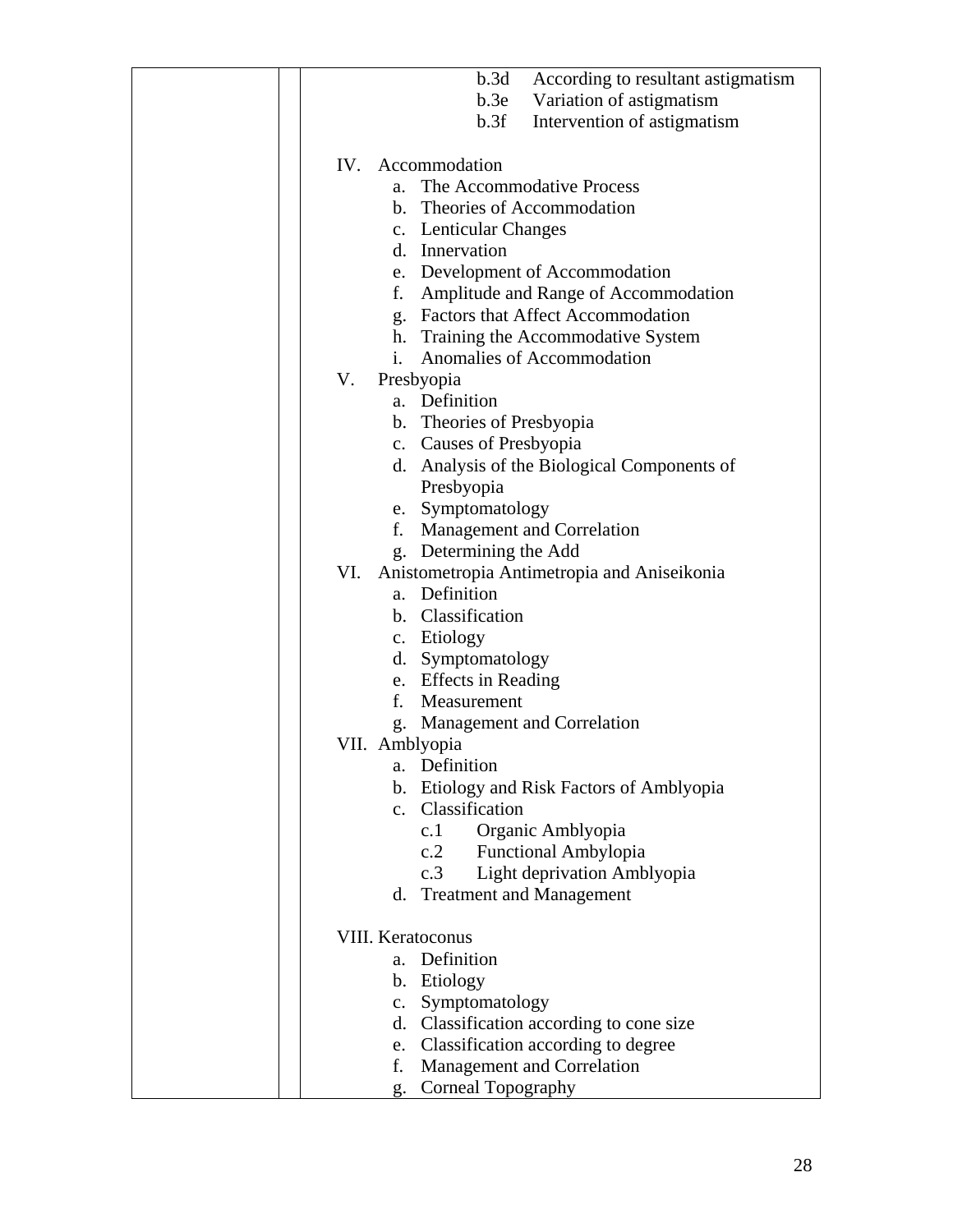|                            |           | h. Keratoplasty                                                                                                                                                                                                                                           |
|----------------------------|-----------|-----------------------------------------------------------------------------------------------------------------------------------------------------------------------------------------------------------------------------------------------------------|
| Textbook and<br>References | $\bullet$ | a. Clinical Refraction Vol. 1 by Borish 1999<br>b. Clinical Refraction Vol 1 by Borish 1970<br>c. Introduction to Ophthalmology by John Parr 1989<br>d. Primary Care Optometry, Grosvenor 2002<br>e. Refractive Management of Ametropia, Brookman<br>1996 |

| <b>Course Name</b>    |                | PHYSIOLOGICAL OPTICS                                                |  |  |
|-----------------------|----------------|---------------------------------------------------------------------|--|--|
| Course                |                | It deals with the aspects of the retina, including light and dark   |  |  |
| Description           |                | adaptation, color vision, spatial and temporal resolution. The      |  |  |
|                       |                | course deals with the science of measuring visual performance and   |  |  |
|                       |                | its application to clinical optometry. It also deals with binocular |  |  |
|                       |                | vision, stereopsis and visual perception.                           |  |  |
| <b>Course Credit</b>  |                | 4 units $(3 \text{ lec} / 1 \text{ lab})$                           |  |  |
| <b>Contact Hours</b>  |                | 3 lecture hours and 3 laboratory hours per week                     |  |  |
| Pre-requisite         |                | General Anatomy and Physiology; Inorganic and Organic               |  |  |
|                       |                | Chemistry                                                           |  |  |
| Co-requisite          |                | Theoretical Optics 1 and 2                                          |  |  |
| Placement             |                | $1st$ year/ $1st$ semester                                          |  |  |
| Course                |                | In this course, the student must be able to consider various        |  |  |
| Objectives            |                | functional aspects of the human eye, utilizing the information from |  |  |
|                       |                | the theoretical optics as well as the general principles of         |  |  |
|                       |                | physiology and anatomy, and present the sensory aspects of vision,  |  |  |
|                       |                | binocular vision, ocular motility and color vision.                 |  |  |
| <b>Course Outline</b> | $\ddot{\cdot}$ | I. Characteristics of Nerve Impulse                                 |  |  |
|                       |                | II. Retina                                                          |  |  |
|                       |                | a. anatomy and physiology                                           |  |  |
|                       |                | b. layers of the retina                                             |  |  |
|                       |                | c. special parts of the retina                                      |  |  |
|                       |                | d. blood supply                                                     |  |  |
|                       |                | III. Scotopic and Photopic Vision                                   |  |  |
|                       |                | e. Retinal Adaptation                                               |  |  |
|                       |                | f. Characteristics of Scotopia and Photopia                         |  |  |
|                       |                | g. Rhodopsin and Iodopsin                                           |  |  |
|                       |                | h. Rod Vs. Cone Vision                                              |  |  |
|                       |                | <b>III.</b> Retinal Stimulation                                     |  |  |
|                       |                | IV. Retinal Sensitivity and Visibility                              |  |  |
|                       |                | The Growth and Decay of Visual Sensations<br>V.                     |  |  |
|                       |                | VI. Flicker                                                         |  |  |
|                       |                | VII. Adaptation and Induction                                       |  |  |
|                       |                | VIII. Color Vision                                                  |  |  |
|                       |                | Theories of color vision<br>a.                                      |  |  |
|                       |                | b. Color mixing                                                     |  |  |
|                       |                | c. Color blindness and inheritance                                  |  |  |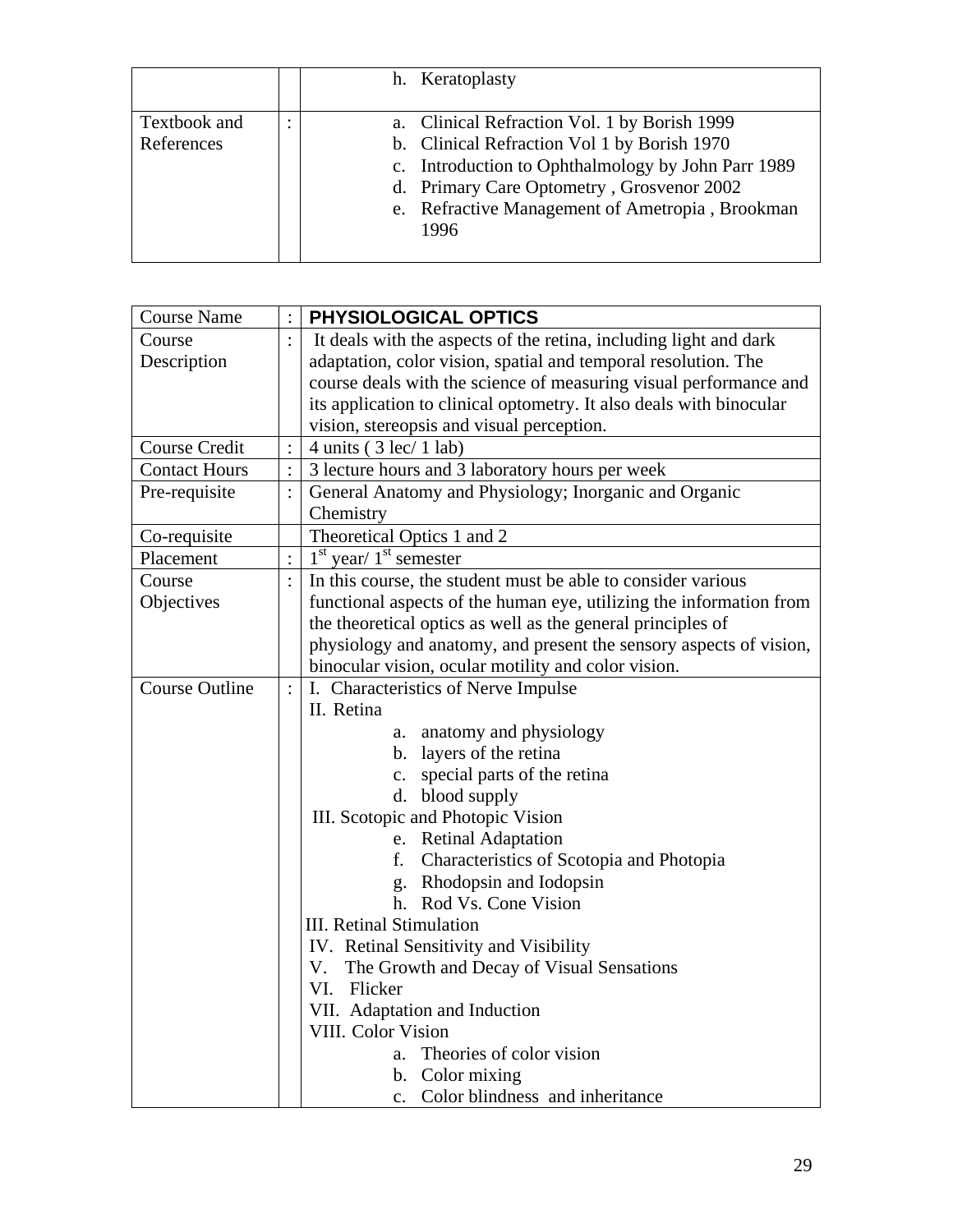| IX. The Extra Ocular Muscles                                      |
|-------------------------------------------------------------------|
| a. Origin and Insertion                                           |
| b. Blood Supply and Nerve Supply                                  |
| c. Actions                                                        |
| d. Movements                                                      |
| e. General Considerations in Muscles                              |
| <b>Innervation Control</b><br>f.                                  |
| XI<br><b>Binocular Vision</b>                                     |
| a. Definition                                                     |
| b. Pre-Requisites of Binocular Vision                             |
| c. Horopter                                                       |
| d. Cyclopean Eye                                                  |
| e. Retinal Rivalry                                                |
| f. Panums Area                                                    |
| g. Advantages of binocular vision compare over                    |
| monocular vision                                                  |
| XII<br>Accommodation and Convergence                              |
| Definition<br>a.                                                  |
| Measurement and Computation of Amplitude<br>$\mathbf{b}$ .        |
| Positive and Negative Accommodation and<br>$\mathbf{c}$ .         |
| Convergence                                                       |
| d.<br>Relative Accommodation and Convergence                      |
| Relation and Accommodation and Convergence<br>e.                  |
| <b>Tests for Binocular Vision</b><br>f.                           |
| XIII<br>Orthophoria, Heterophoria and Hetereotropia               |
| <b>Definition of Terms</b><br>a.                                  |
| Tests for Orthophoria and Heterophoria<br>b.                      |
| Causes of Heterotropia<br>$\mathbf{c}$ .                          |
| Classification of Heterophoria<br>d.                              |
| Amblyopia Exanopsia<br>e.                                         |
| Visual Efficiency<br>XIV.                                         |
| Minimum Visible<br>a.                                             |
| b.<br>Minimum Legible                                             |
| Minimum Separable<br>$\mathbf{c}$ .<br>d.<br><b>Visual Acuity</b> |
| Factors affecting visual acuity<br>e.                             |
| f.<br>Ocular fatigue                                              |
| Eyestrain<br>g.                                                   |
| Depth Perception: Stereopsis<br>XV.                               |
| Monocular depth perception<br>a.                                  |
| Binocular depth perception<br>b.                                  |
| Binocular parallax<br>$C_{\bullet}$                               |
| Visual Projection and Space Perception<br>XVI.                    |
| Mental space system<br>a.                                         |
| b. Origin of neural activities                                    |
| c. Lotze's signs                                                  |
| d. Nativistic Theory                                              |
| The Empirical Theory<br>e.                                        |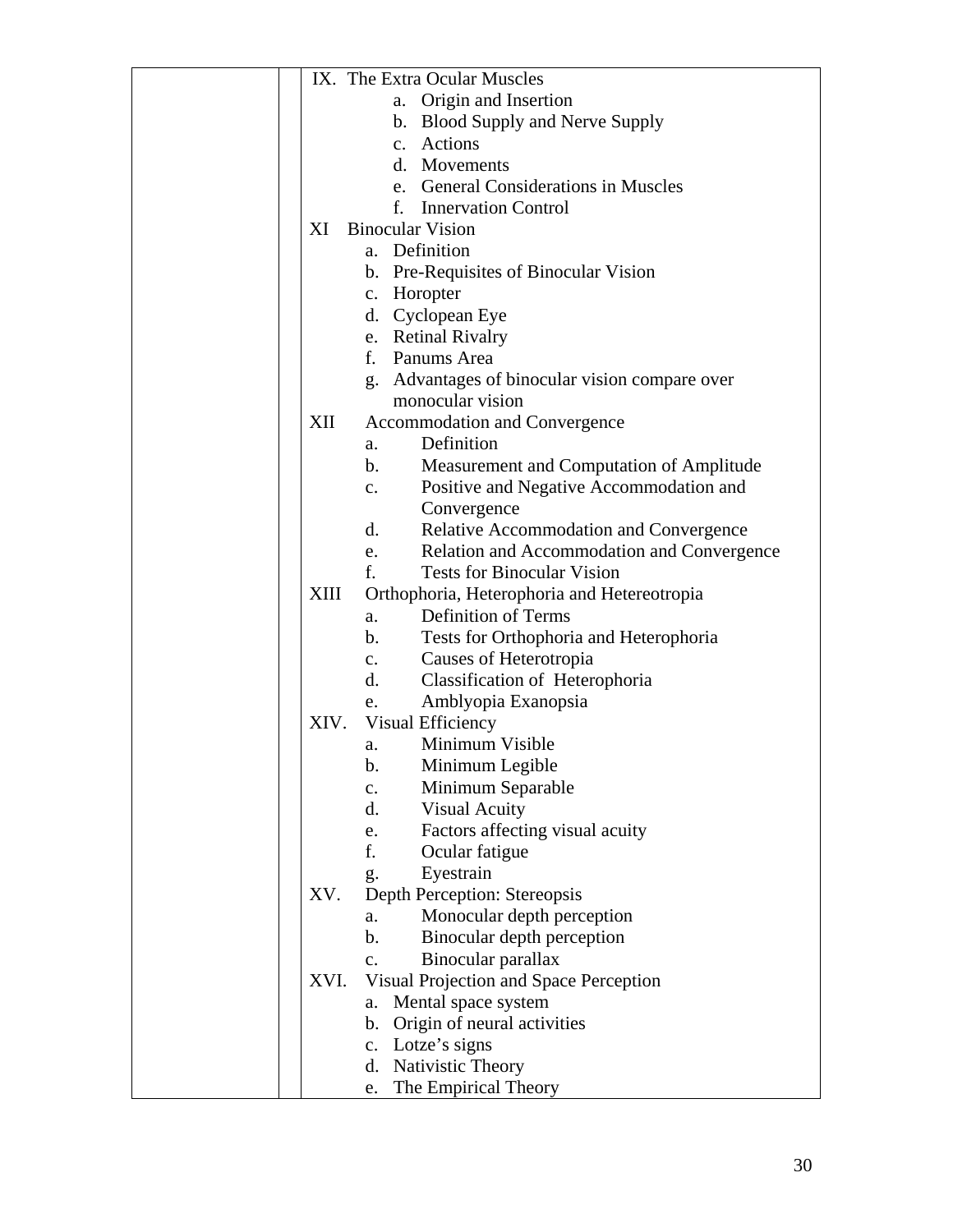|                            |   |                            | XVII. Perception of Motion and Illusions<br>Acuity of the perception of movement<br>a.<br>Origin of perception of movement<br>$\mathbf b$ .<br>Autokinetic movements<br>$\mathbf{C}$ .<br><b>Illusions</b><br>d.<br>Errors in Perception<br>e. |
|----------------------------|---|----------------------------|------------------------------------------------------------------------------------------------------------------------------------------------------------------------------------------------------------------------------------------------|
| Textbook and<br>References | ٠ | a.<br>b.<br>$\mathbf{c}$ . | Physiologic Optics by Zoethout<br>Clinical Refraction Vol. 1 and 2 by Irvin Borish (1970)<br>and 1999)<br>Introduction to Ophthalmology by John Parr.                                                                                          |

| <b>Course Name</b>    |                | <b>GENERAL HISTOLOGY AND EMBRYOLOGY</b>                              |  |  |
|-----------------------|----------------|----------------------------------------------------------------------|--|--|
| Course                | $\ddot{\cdot}$ | This course deals with the study of the microscopic anatomy of       |  |  |
| Description           |                | human cells, tissues, organs with histogenesis using prepared slides |  |  |
|                       |                | with special emphasis on the tissues found in the eye.               |  |  |
| Course Credit         |                | 3 units (2 units for lecture, 1 unit for laboratory)                 |  |  |
| <b>Contact Hours</b>  |                | 2 lecture hours, 3 laboratory hours per week                         |  |  |
| Pre-requisite         |                |                                                                      |  |  |
| Placement             | $\vdots$       | $1st$ year/ $2nd$ semester                                           |  |  |
| Course                |                | To identify the different histologic structures of the human tissues |  |  |
| Objectives            |                | and appreciate their importance in relation to clinical practice.    |  |  |
| <b>Course Outline</b> | $\ddot{\cdot}$ | A. The Anatomical Systems                                            |  |  |
|                       |                | i. Locomotor System                                                  |  |  |
|                       |                | ii. Cardiovascular and Nervous Systems                               |  |  |
|                       |                | iii. Digestive and Respiratory Systems.                              |  |  |
|                       |                | iiii. Urogenital System and the Skin                                 |  |  |
|                       |                | iiiii. Reproductive System                                           |  |  |
|                       |                |                                                                      |  |  |
|                       |                | Introduction to Histology<br><b>B.</b>                               |  |  |
|                       |                | i. Microscopy                                                        |  |  |
|                       |                | ii. Preparation of tissues                                           |  |  |
|                       |                | iii. Examination and interpretation of sections                      |  |  |
|                       |                | iiii. Stains                                                         |  |  |
|                       |                | iiiii. Histochemistry                                                |  |  |
|                       |                | <b>Histology of Primary Tissues</b><br>$\mathbf{C}$ .                |  |  |
|                       |                | i. Cell                                                              |  |  |
|                       |                | ii. Epithelium                                                       |  |  |
|                       |                | iii. Connective Tissues                                              |  |  |
|                       |                | iiii. Adipose Tissue                                                 |  |  |
|                       |                | iiiii. Specialized connective tissues                                |  |  |
|                       |                | Cartilage<br>a.                                                      |  |  |
|                       |                | b. Bone                                                              |  |  |
|                       |                | <b>Blood</b><br>$\mathbf{c}$ .                                       |  |  |
|                       |                | iiiiii. Muscle                                                       |  |  |
|                       |                | iiiiiii. Nervous Tissue                                              |  |  |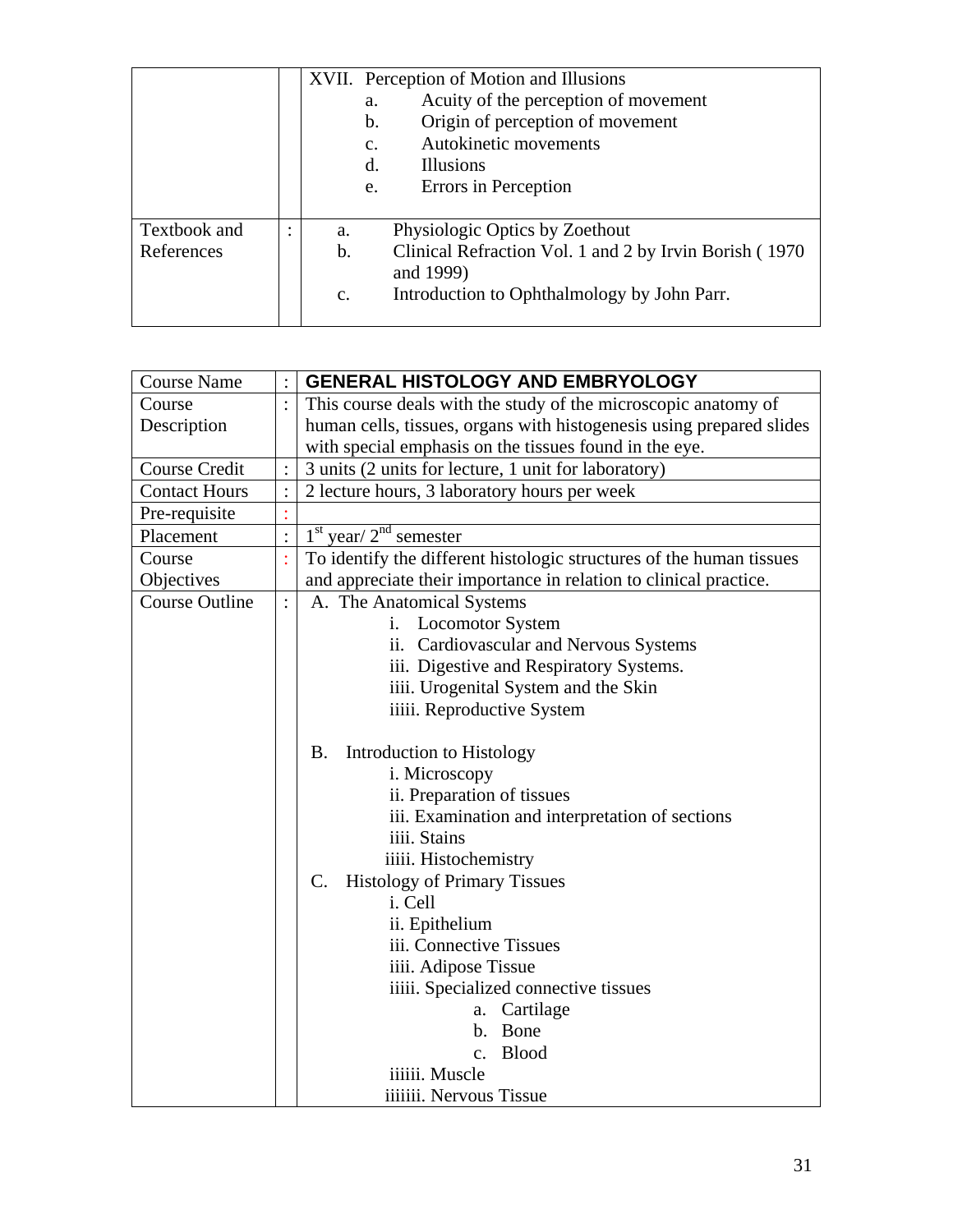| vii.<br>Circulatory systems, blood cells and                                                                                                                                           |
|----------------------------------------------------------------------------------------------------------------------------------------------------------------------------------------|
| hematopoiesis                                                                                                                                                                          |
| <b>Urinary System</b><br>viii.                                                                                                                                                         |
| Gastrointestinal tract<br>$\overline{1}X$ .                                                                                                                                            |
| Liver, pancreas, gallbladder, respiratory system<br>X.                                                                                                                                 |
| xi.<br>Ear, eyes                                                                                                                                                                       |
| Regions of the Body<br>D.                                                                                                                                                              |
| Head and Neck<br>$\mathbf{I}$ .                                                                                                                                                        |
| 1. Scalp                                                                                                                                                                               |
| Anatomy<br>а.                                                                                                                                                                          |
| Histology<br>b.                                                                                                                                                                        |
| 2. Bones of the skull, their parts and                                                                                                                                                 |
| interrelationships with one another                                                                                                                                                    |
| Anatomy<br>a.                                                                                                                                                                          |
| b. Histology                                                                                                                                                                           |
| 3. Interior of Skull (Anatomy and Histology)                                                                                                                                           |
| <b>Blood Supply</b><br>a.                                                                                                                                                              |
| b. Layers of the Dura Mater                                                                                                                                                            |
| c. Meningeal Arteries and Nerves                                                                                                                                                       |
| d. The Brain                                                                                                                                                                           |
| e. Cranial Nerves and its                                                                                                                                                              |
| Relationship to the Arteries of the                                                                                                                                                    |
| <b>Brain</b><br>Base of the Skull<br>f.                                                                                                                                                |
| 4. Face (Anatomy and Histology)                                                                                                                                                        |
| a. Facial muscles and their                                                                                                                                                            |
| innervations                                                                                                                                                                           |
| b. Facial sensory nerves                                                                                                                                                               |
| c. Facial blood supply                                                                                                                                                                 |
| 5. Orbital Cavity (Anatomy and Histology)                                                                                                                                              |
| a. Description of the parts and their                                                                                                                                                  |
| interrelationships                                                                                                                                                                     |
| The eyelids<br>b.                                                                                                                                                                      |
| Extraocular muscles<br>$\mathbf{c}$ .                                                                                                                                                  |
| d. Orbital nerve                                                                                                                                                                       |
| e. Optic nerve                                                                                                                                                                         |
| Ophthalmic vessels<br>f.                                                                                                                                                               |
| g. Lacrimal apparatus                                                                                                                                                                  |
| h.<br>The eye                                                                                                                                                                          |
| The Ear<br>6.                                                                                                                                                                          |
| 7.<br>The nose and para-nasal sinuses                                                                                                                                                  |
| 8. The oral cavity                                                                                                                                                                     |
|                                                                                                                                                                                        |
|                                                                                                                                                                                        |
|                                                                                                                                                                                        |
|                                                                                                                                                                                        |
|                                                                                                                                                                                        |
| The pharynx<br>9.<br>10. The neck, its muscles and blood supply<br>a. Triangles of the neck<br>Root of the neck<br>b.<br>Back of the neck<br>II. Thoracic cage (Anatomy and Histology) |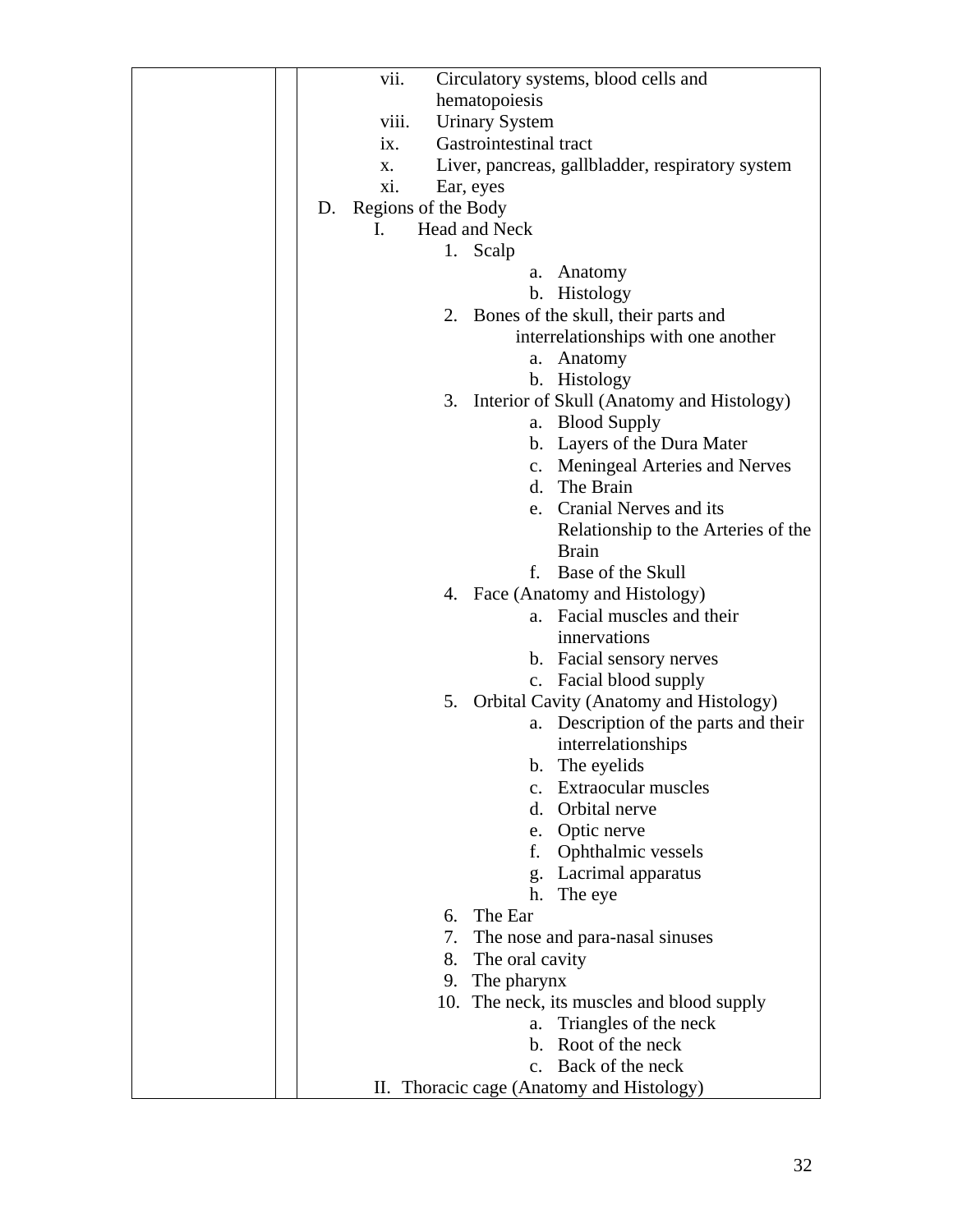|              | a. Description and frame work                                        |  |  |
|--------------|----------------------------------------------------------------------|--|--|
|              | b. Pleurae                                                           |  |  |
|              | c. Lungs                                                             |  |  |
|              | d. Heart and pericardium                                             |  |  |
|              | III. Abdomen (Anatomy and Histology)                                 |  |  |
|              | 1. Topography of the abdomen                                         |  |  |
|              | 2. Abdominopelvic Cavity                                             |  |  |
|              | 3. Stomach, Liver and related structures                             |  |  |
|              | 4. Mesenteric vessels, Duodenum and                                  |  |  |
|              | Pancreas                                                             |  |  |
|              | 5. Three-Paired Glands                                               |  |  |
|              | 6. Posterior abdominal structures                                    |  |  |
|              | IV. Perineum and Pelvis (Anatomy and Histology)                      |  |  |
|              | 1. Perineum                                                          |  |  |
|              | 2. Male pelvis                                                       |  |  |
|              | 3. Female pelvis                                                     |  |  |
|              | 4. Pelvic Autonomic Nerved and                                       |  |  |
|              | Lymphatics                                                           |  |  |
|              | V. Upper extremity (Anatomy and Histology)                           |  |  |
|              | VI. Lower extremity (Anatomy and Histology)                          |  |  |
| Textbook and | Rodd, M, etal. HISTOLOGY: A TEXT AND ATLAS. 2 <sup>nd</sup> ed.      |  |  |
| References   | Williams and Williams, c. 1989                                       |  |  |
|              | Weiss, Leon: CELL AND TISSUE BIOLOGY. 6 <sup>th</sup> ed., c. 1988   |  |  |
|              | Lesson et al. TEXTBOOK OF HISTOLOGY. 5 <sup>th</sup> ED. W.B.        |  |  |
|              | Sarenders Co., c 1985                                                |  |  |
|              | Bloom and Fawcett. A TEXTBOOK OF HISTOLOGY. 12 <sup>th</sup> ed., c. |  |  |
|              | 1994. Chapman and Hall                                               |  |  |
|              | Review of Gross Anatomy, 5 <sup>TH</sup> ed., by Pansky, Mc. Millan  |  |  |
|              | Publishing Co., c. 1992                                              |  |  |
|              | Grant's Methods of Anatomy, 10 <sup>th</sup> ed., By J.V. Basmajian  |  |  |
|              | Williams & Wilkins, Baltimore & London c. 1980                       |  |  |

| <b>Course Name</b>   |                      | OCULAR ANATOMY AND PHYSIOLOGY                                          |
|----------------------|----------------------|------------------------------------------------------------------------|
| Course               | ÷                    | This course deals with the detailed study of the anatomy of the eye    |
| Description          |                      | and embryology of the eye and its adnexae, and gross structures        |
|                      |                      | and histologic layers of the different parts of the human eye. This    |
|                      |                      | also includes the study of its function, the inter-relationship of the |
|                      |                      | intra-ocular tissues or structures and the correlation of each part or |
|                      |                      | function in clinical application.                                      |
| Course Credit        | $\ddot{\cdot}$       | 4 units $(3 \text{ lec} / 1 \text{ lab})$                              |
| <b>Contact Hours</b> | $\ddot{\cdot}$       | 3 lecture hours and 3 laboratory hours per week                        |
| Pre-requisite        | $\ddot{\cdot}$       | Human Anatomy and Physiology, Histology and Embryology                 |
| Placement            | $\ddot{\phantom{a}}$ | $1st$ year / $2nd$ semester                                            |
| Course               | $\ddot{\cdot}$       | In this course, the student must be able to identify the anatomic      |
| Objectives           |                      | structures of the eye and its neighboring adnexae. To understand       |
|                      |                      | its functions and its correlation in clinical application. Object      |
|                      |                      | covers the anatomy of the orbital cavity and its contents. This is     |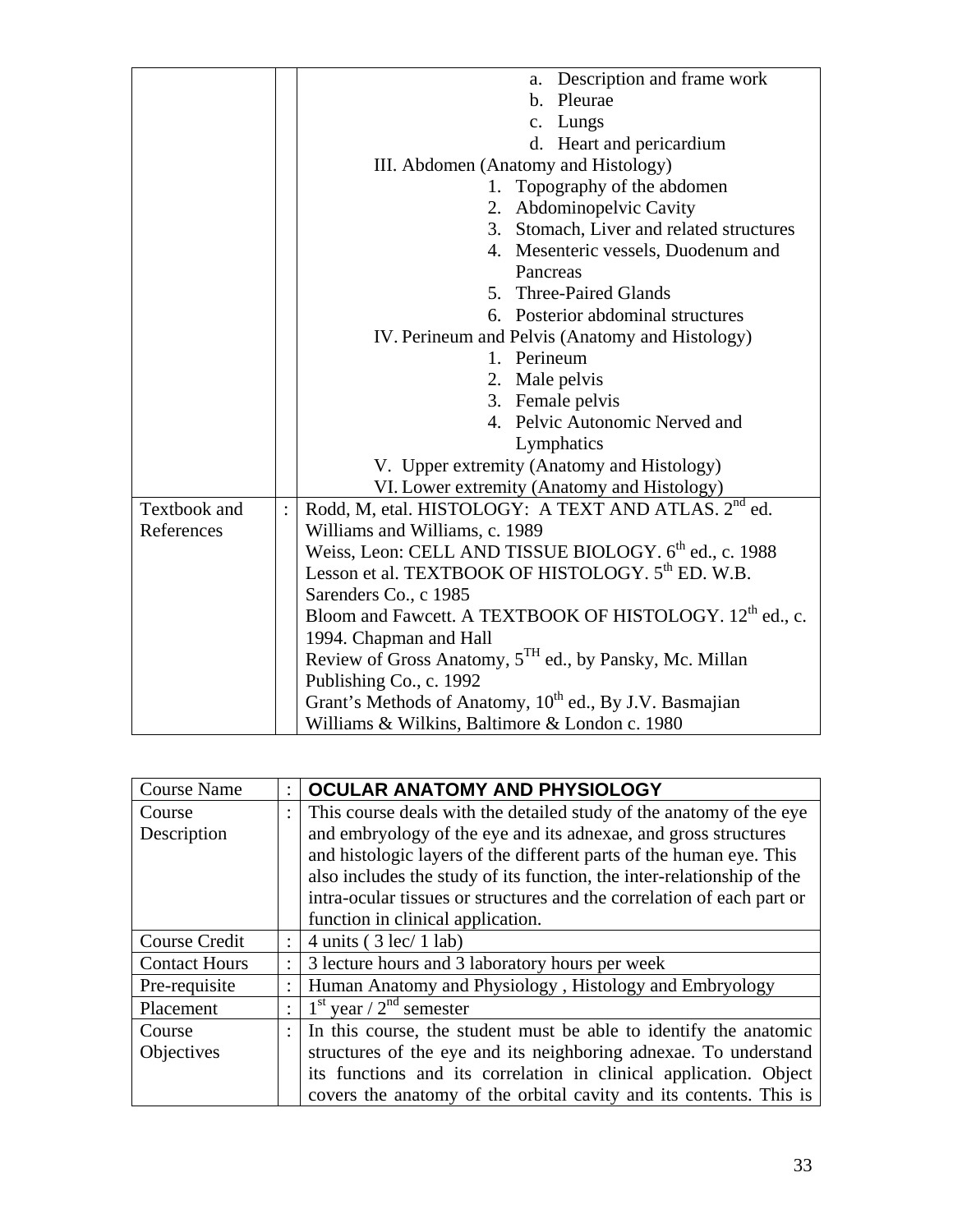| principally the Eyeball but also includes the<br>extra-ocular     |  |  |
|-------------------------------------------------------------------|--|--|
| structures which nourish, support, mobilize and provide the       |  |  |
| neurovascular supply to the eyeball. A number of anatomical       |  |  |
| perspective's are utilized:<br>the topographical or naked eye     |  |  |
| appearances of the orbital cavity, its<br>contents and anatomical |  |  |
|                                                                   |  |  |
| relations; the histology of the globe, its coats and regions; the |  |  |
| embryological development of the eye; the neuro-anatomy of the    |  |  |
| visual pathway. The curriculum is covered by both lectures and    |  |  |
| practicums and aims to give students the anatomical knowledge     |  |  |
| they will require to evaluate and manage the visual problems      |  |  |
| patients present in clinical practice.                            |  |  |
| $\ddot{\cdot}$<br>I. Introduction and General Scope               |  |  |
| Definition of terms<br>a.                                         |  |  |
| The Bony Orbit<br>$\mathbf b$ .                                   |  |  |
| b.1<br>parts and walls                                            |  |  |
| b.2<br>contents                                                   |  |  |
| b.3<br>accessories and structures                                 |  |  |
| b.4 relations                                                     |  |  |
| b.5<br>sinuses                                                    |  |  |
| II. Topography of the Eye                                         |  |  |
| dimensions of the eyeball<br>a.                                   |  |  |
| sagital axis and plane<br>b.                                      |  |  |
| horizontal axis and plane<br>$C_{\bullet}$                        |  |  |
| d.<br>equatorial axis and plane                                   |  |  |
| III. The Eyeball                                                  |  |  |
| Overview of the Parts of the Eyeball<br>a.                        |  |  |
| $\mathbf b$ .<br>Protective coat                                  |  |  |
| b.1<br>Cornea                                                     |  |  |
| b.2<br>Sclera                                                     |  |  |
| Vascular Coat<br>$C_{\bullet}$                                    |  |  |
| c.1<br>Iris                                                       |  |  |
| c.2<br>Choroid                                                    |  |  |
| Ciliary Body<br>c.3                                               |  |  |
| d.<br>Nervous Coat                                                |  |  |
| d.1<br>Retina                                                     |  |  |
| IV. Dioptric Apparatus of the Eye                                 |  |  |
| Cornea<br>a.                                                      |  |  |
| dimensions<br>a.1                                                 |  |  |
| a.2<br>contents and layers                                        |  |  |
| a.3<br>functions                                                  |  |  |
| vascular supply<br>a.4                                            |  |  |
| a.5<br>nerve supply                                               |  |  |
| relations<br>a.6                                                  |  |  |
| Crystalline lens<br>$\mathbf b$ .                                 |  |  |
|                                                                   |  |  |
|                                                                   |  |  |
| b.1<br>dimensions                                                 |  |  |
| b.2<br>layers<br>functions<br>b.3                                 |  |  |
|                                                                   |  |  |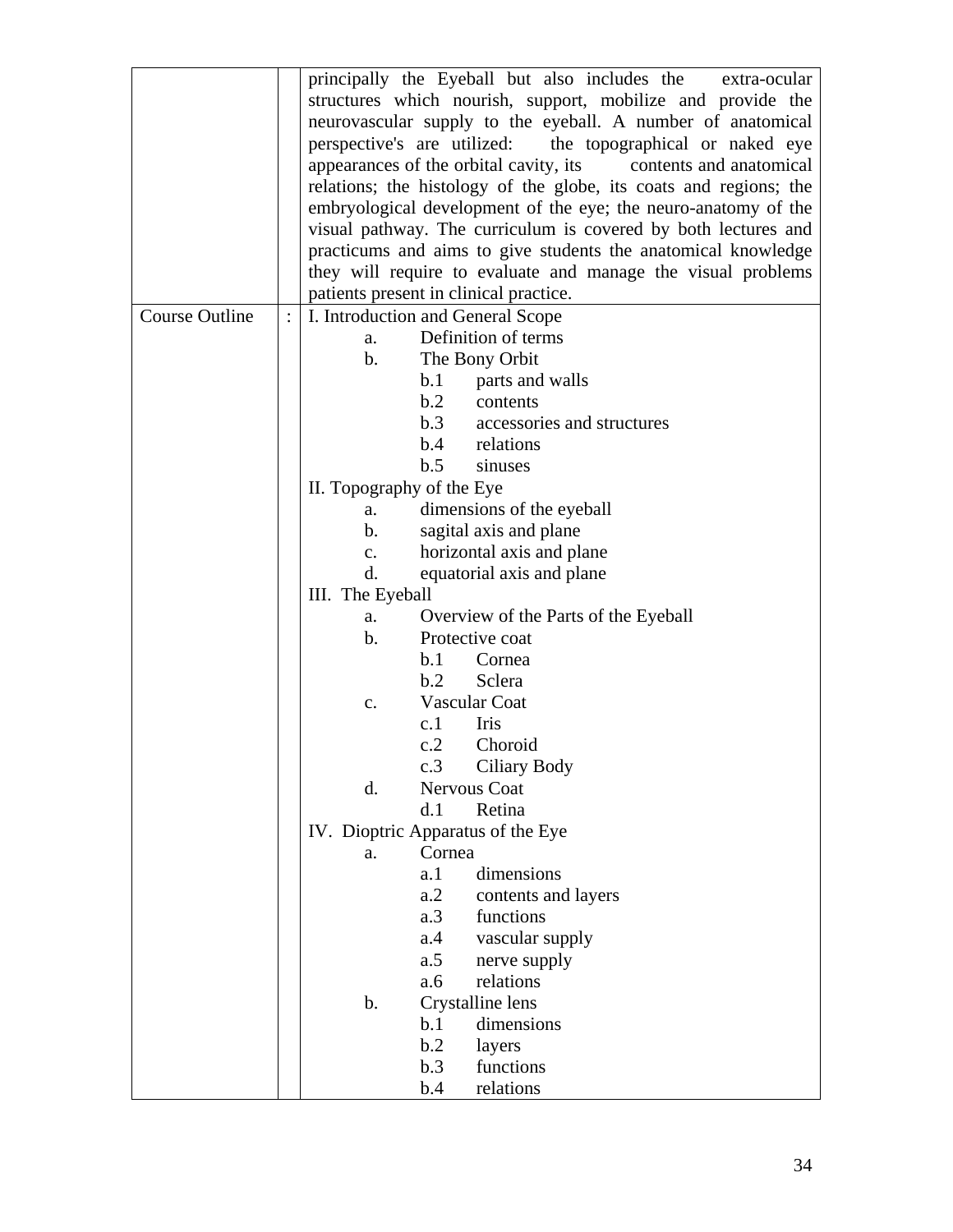|                      | b.5        | Zonules of Zinn, its parts and relations |
|----------------------|------------|------------------------------------------|
|                      | b.6        | nutrients and metabolism                 |
|                      | b.7        | cataract                                 |
| $C_{\bullet}$        |            | Aqueous humor                            |
|                      | c.1        | dimensions                               |
|                      | c.2        | compositions                             |
|                      | c.3        | functions                                |
|                      | c.4        | relations                                |
|                      | c.5        | nutrients and metabolism                 |
|                      | c.6        | outflow                                  |
| d.                   |            | Vitreous humor                           |
|                      | d.1        | dimensions                               |
|                      | d.2        | compositions                             |
|                      | d.3        | functions                                |
|                      | d.4        | vascular supply                          |
|                      | d.5        | nerve supply                             |
|                      | d.6        | relations                                |
| V. Ocular Appendages |            |                                          |
| a.                   | Eyelids    |                                          |
|                      | a.1        | functions                                |
|                      | a.2        | parts and layers                         |
|                      | a.3        | tarsal muscles and its innervation       |
|                      | a.4        | common eyelid abnormalities              |
| $\mathbf b$ .        | eyebrows   |                                          |
| $\mathbf{c}$ .       | eyelashes  |                                          |
| d.                   |            | conjunctive and its functions            |
|                      | d.1        | bulbar                                   |
|                      | d.2        | palpebral                                |
|                      | d.3        | fornix                                   |
|                      | d.4        | tears                                    |
|                      |            | d.4.1 production                         |
|                      |            | d.4.2<br>function                        |
|                      |            | d.4.3<br>layers                          |
|                      |            |                                          |
| e.                   | e.1        | lacrimal apparatus and drainage          |
|                      | e.2        | parts and its innervation                |
|                      |            | dimensions of the parts<br>functions     |
|                      | e.3<br>e.4 |                                          |
|                      | e.5        | secretory system                         |
|                      |            | excretory system                         |
| VI. Ocular Motility  |            | The Extraocular muscles                  |
| a.                   |            |                                          |
|                      | a. 1       | origin and insertion                     |
|                      | a.2        | dimensions                               |
|                      | a.3        | actions                                  |
|                      | a.4        | innervation                              |
|                      | a.5        | blood supply                             |
|                      | a.6        | relations with other muscles             |
|                      | a.7        | common abnormalities                     |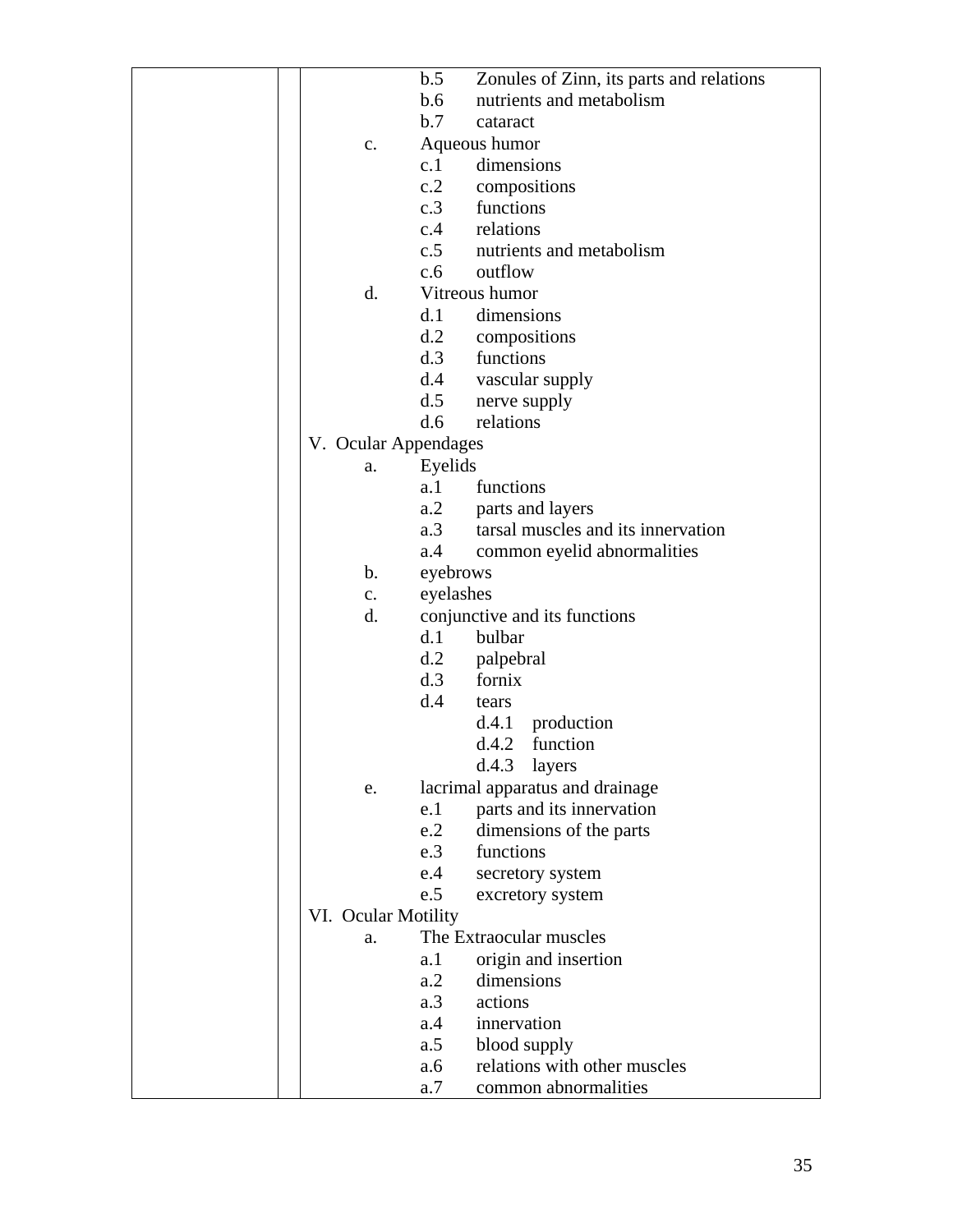|              |                | Herings's and Sherrington's Laws<br>a.8             |  |  |  |
|--------------|----------------|-----------------------------------------------------|--|--|--|
|              |                | Palpebral and Neighboring Muscles<br>$\mathbf b$ .  |  |  |  |
|              |                | origin and insertion<br>b.1                         |  |  |  |
|              |                | b.2<br>dimensions                                   |  |  |  |
|              |                | b.3<br>actions                                      |  |  |  |
|              |                | b.4<br>innervation                                  |  |  |  |
|              |                | b.5 blood supply                                    |  |  |  |
|              |                | relations with other muscles<br>b.6                 |  |  |  |
|              |                | VII. Development of the Eye                         |  |  |  |
|              |                | 2. Ectodermal in Origin                             |  |  |  |
|              |                | 2.1<br>neural crest                                 |  |  |  |
|              |                | 2.2<br>neural ectoderm                              |  |  |  |
|              |                | surface ectoderm<br>2.3                             |  |  |  |
|              |                | 3. Mesodermal in Origin                             |  |  |  |
|              |                | VIII. The Visual Pathway                            |  |  |  |
|              |                | <b>Optic Nerve</b><br>a.                            |  |  |  |
|              |                | Optic Chiasm<br>$\mathbf b$ .                       |  |  |  |
|              |                | <b>Optic Tract</b><br>$C_{\bullet}$                 |  |  |  |
|              |                | Lateral Geniculate Body<br>$\rm d$ .                |  |  |  |
|              |                | <b>Optic Radiation</b><br>e.                        |  |  |  |
|              |                | f.<br>Occipital Cortex                              |  |  |  |
|              |                | The Distribution of the Nerve Fibers<br>g.          |  |  |  |
|              |                | h.<br>Common Abnormalities of the Visual Field      |  |  |  |
|              |                |                                                     |  |  |  |
| Textbook and | $\ddot{\cdot}$ | Ocular Anatomy and Physiology by Trove Sauce c 1999 |  |  |  |
| References   |                | Ocular Anatomy of the Eye by Wolfe                  |  |  |  |
|              |                | <b>Clinical Ocular Anatomy by Snell</b>             |  |  |  |
|              |                | Gray's Anatomy, c 1995                              |  |  |  |

| <b>Course Name</b>   | $\bullet$            | <b>NEURO OPTOMETRY</b>                                                |
|----------------------|----------------------|-----------------------------------------------------------------------|
| Course               | ٠                    | This subject deals with the problems affecting the visual pathway,    |
| Description          |                      | pupillary reflex pathway and efferent visual pathway, and             |
|                      |                      | discussion of perimetry and electro-physiology of the eye and         |
|                      |                      | other procedures.                                                     |
| <b>Course Credit</b> | $\ddot{\phantom{a}}$ | 3 units (lec)                                                         |
| <b>Contact Hours</b> | $\ddot{\phantom{a}}$ | 3 hours per week                                                      |
| Pre-requisite        | $\ddot{\cdot}$       | Neuro-anatomy                                                         |
| Placement            | ٠                    | $1st$ year / $2nd$ semester                                           |
| Course               | $\bullet$            | The student should be able understand neurological defects and its    |
| Objectives           |                      | effect on the to visual pathway, visual fields and its interpretation |
|                      |                      | and management.                                                       |
| Co-requisite         |                      | Human Anatomy and Physiology with Neuro Anatomy; Ocular               |
|                      |                      | <b>Anatomy and Physiology</b>                                         |
| Course Outline       | $\ddot{\cdot}$       | UNIT 1: VISUAL PATHWAY AND THE VISUAL FIELD                           |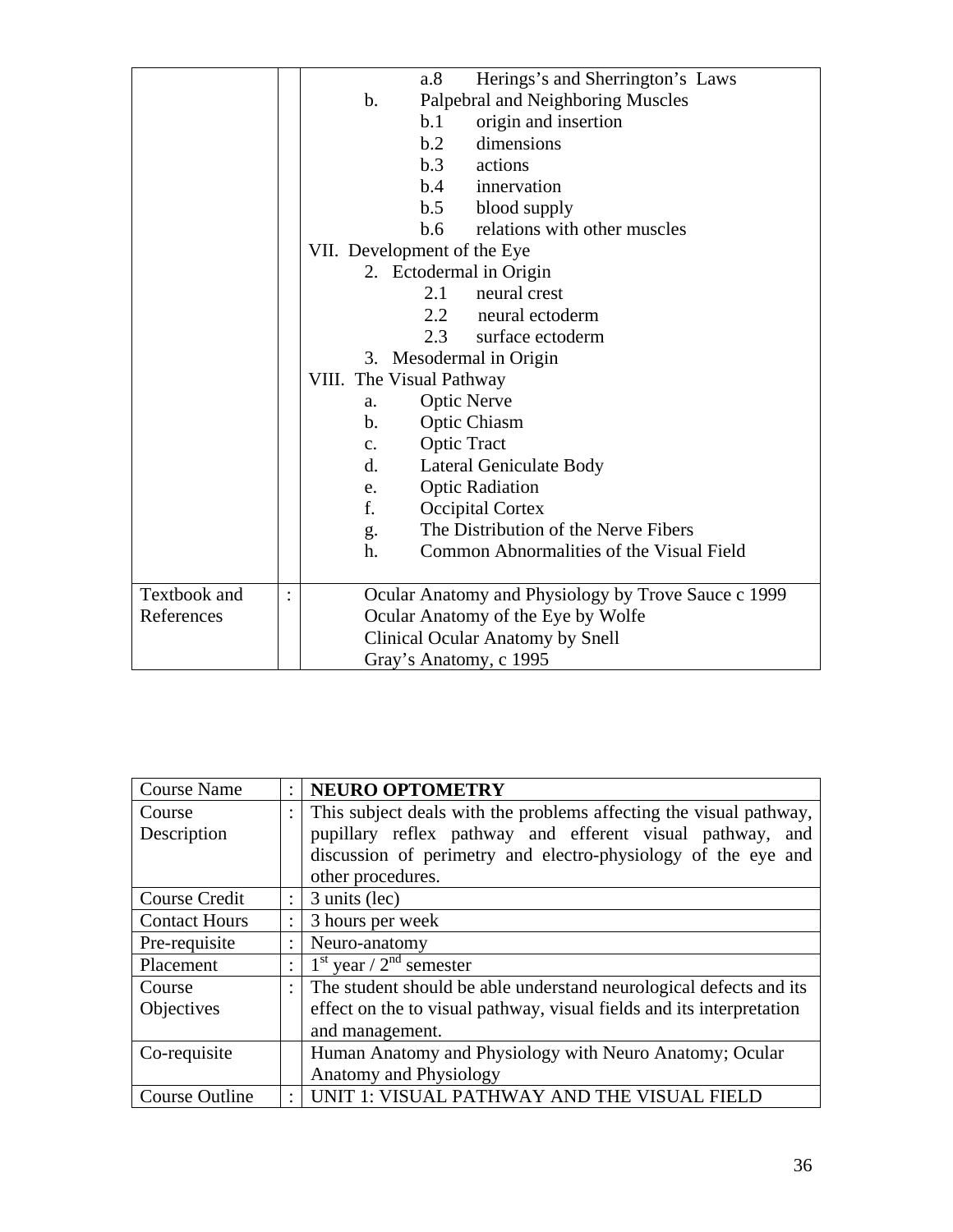| 1.1 The VISUAL PATHWAY                                          |
|-----------------------------------------------------------------|
| 1.1.1 The retina                                                |
| 1.1.1.1 Review of the Histological Layer of the                 |
| Retina                                                          |
| 1.1.1.2 The Sensory Retina                                      |
| 1.1.1.3 The Nerve Fiber Layer                                   |
| 1.1.1.4 Contrast Sensitivity                                    |
| 1.1.1.5 Dark and Light Adaptation                               |
| 1.1.1.6 Color Vision                                            |
| 1.1.1.7 Retinal Rivalry                                         |
| 1.1.2 The Optic Nerve                                           |
| 1.1.2.1 The Anatomy of the Optic Nerve                          |
| 1.1.2.2 The Optic Disc                                          |
| 1.1.2.3 Mapping of the Disc and Disc Photography                |
| 1.1.3 The Optic Chiasma                                         |
| 1.1.3.1 Anatomy of the Optic Chiasma                            |
| 1.1.3.2 Pituitary Gland                                         |
| 1.1.4 the optic tract                                           |
| 1.1.5 the optic radiation                                       |
| 1.1.6 the central nervous system                                |
| 1.2 The visual field                                            |
| 1.2.1 Introduction                                              |
| 1.2.1.1 definition of terms                                     |
| 1.2.1.2 normal visual field                                     |
| 1.2.1.3 types of visual field examination                       |
| 1.2.1.4 basic principles of the visual field                    |
| 1.2.1.5 topographical classification of visual field            |
| defect                                                          |
| 1.2.1.6 factors that may affect normal visual field             |
| 1.2.2 Visual field diagnosis                                    |
| 1.2.2.1 trobe and claser principles                             |
| 1.2.2.1.1 the outer retinal defect                              |
| 1.2.2.1.2 the sensory retina and optic nerve                    |
| defect                                                          |
| 1.2.2.1.3 the optic chiasmal defect                             |
| 1.2.2.1.4 the post-chiasmal defect                              |
| 1.2.2.2 clinical correlation of the common ocular               |
| <b>Diseases</b>                                                 |
| 1.2.2.2.1 Retinitis Pigmentosa                                  |
| 1.2.2.2.2 Diabetic Retinopathy                                  |
| 1.2.2.2.3 Age-Related Macular                                   |
| Degeneration<br>1.2.2.2.4 Macular Hole                          |
|                                                                 |
| 1.2.2.2.5 Central Serous Retinopathy                            |
| 1.2.2.2.6 Cystoid macular Edema<br>1.2.2.2.7 Retinal Detachment |
|                                                                 |
| 1.2.2.2.8 RPE Detachment                                        |
| 1.2.2.2.9 Chorioretinitis                                       |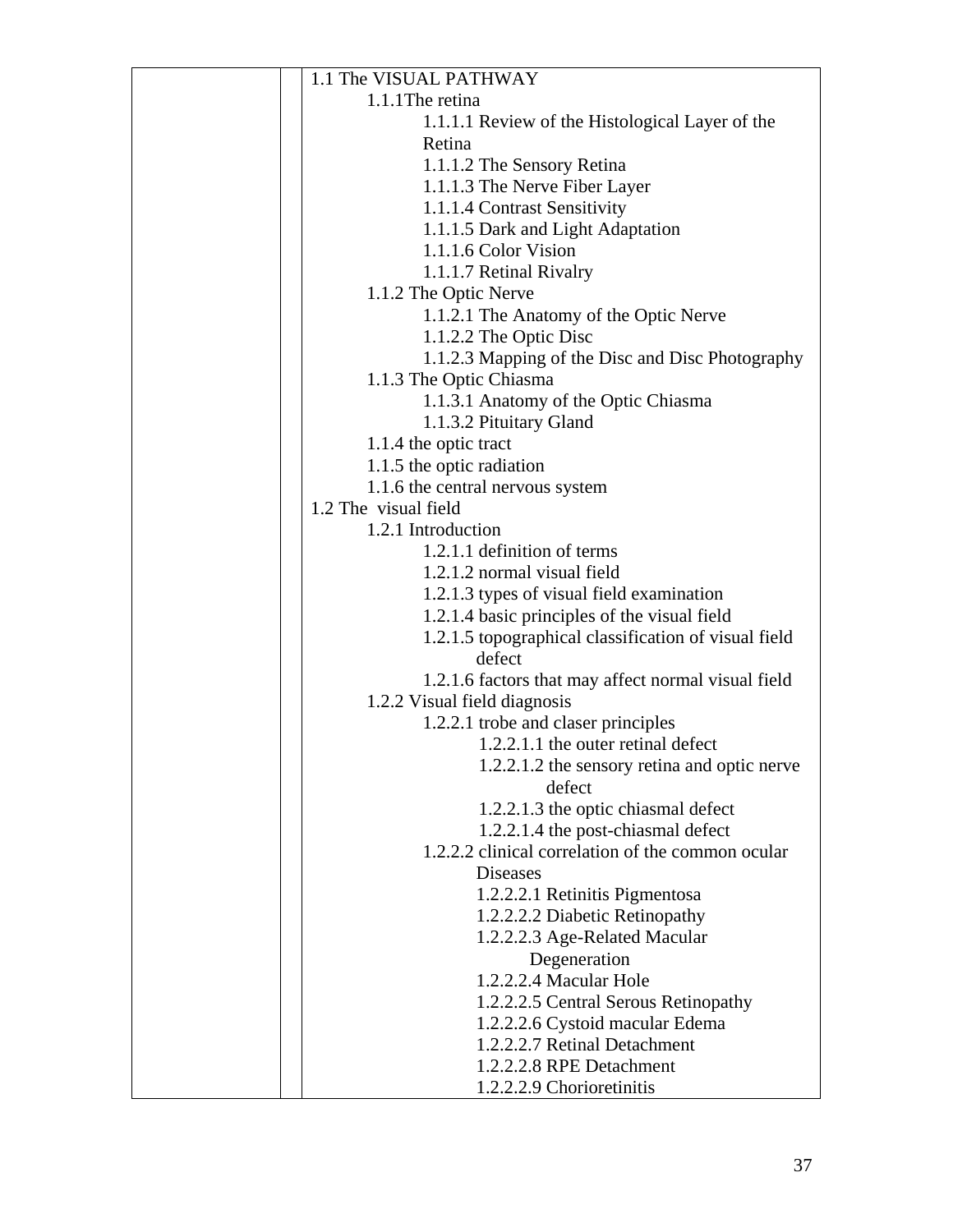| 1.2.2.2.10 Glaucoma                                          |
|--------------------------------------------------------------|
| 1.2.2.2.11 Optic Atrophy                                     |
| 1.2.2.2.12 Optic Neuropathy                                  |
| 1.2.2.2.13 Cardiovascular Accident (CVA)                     |
| 1.2.2.2.14 Anterior Ischemic Optic                           |
| Neuropathy                                                   |
| 1.2.2.2.15 Vascular Occlusion                                |
| UNIT II: THE PUPILLARY REFLEX PATHWAY                        |
| 2.1 Introduction                                             |
| 2.1.1 The Pathway                                            |
| 2.1.2 Review of the Histological Layers of the Iris          |
| 2.1.3 Principles of Consensual and direct Light Reflex       |
| 2.2 Assessment of the Afferent and Efferent Pupillary Defect |
| UNIT III: THE EFFERENT VISUAL SYSTEM                         |
| 3.1 Introduction                                             |
| 3.1.1 Central Nervous System                                 |
| 3.1.1.1 Review of the Anatomy and Physiology                 |
| 3.1.2 Parasympathetic Nervous System                         |
| 3.1.2.1 Review of the Anatomy and Physiology                 |
| 3.2 Preliminary Assessment                                   |
| 3.2.1 Motility                                               |
| 3.2.1.1 Extra-Ocular Muscle Palsies                          |
| 3.2.1.2 Gaze Palsies                                         |
| <b>LABORATORY:</b>                                           |
| Lab 1 Perimetry                                              |
| 1. Automated Tangent Screen                                  |
| 2. Manual Perimeter (Model: Goldmann Perimeter)              |
| 3. Automated Perimeter (Model: Octopus and Humphrey          |
| Perimeter)                                                   |
| Lab 2 Consensual and Direct Light Reflex                     |
| Lab 3 CT Scan and MRI                                        |
| Lab 4 Electro-retinography and Electro-oculography           |
|                                                              |

| <b>Course Name</b>   | ٠              | PRACTICAL AND MECHANICAL OPTICS                                      |
|----------------------|----------------|----------------------------------------------------------------------|
| Course               |                | This course is intended to give the students an understanding of the |
| Description          |                | principles of ophthalmic lenses, prisms and instruments. It deals    |
|                      |                | with the design, application of the ophthalmic materials, study of   |
|                      |                | the physical and optical characteristics of ophthalmic single vision |
|                      |                | and multifocal lens designs, ophthalmic prism, absorptive lenses     |
|                      |                | and the measurement and fitting of lenses and frames.                |
| <b>Course Credit</b> | $\ddot{\cdot}$ | 5 units (3 units lecture/2 units laboratory)                         |
| <b>Contact Hours</b> |                | 3 lecture hours and 6 laboratory hours per week                      |
| Pre-requisite        |                | <b>Theoretical Optics, Theoretical Optometry</b>                     |
| Placement            |                | $1st$ year / $2nd$ semester                                          |
| Course               | $\ddot{\cdot}$ | The clinician should be able to have an extensive hands-on           |
| Objectives           |                | training on lens neutralization, frame adjustment and mechanical     |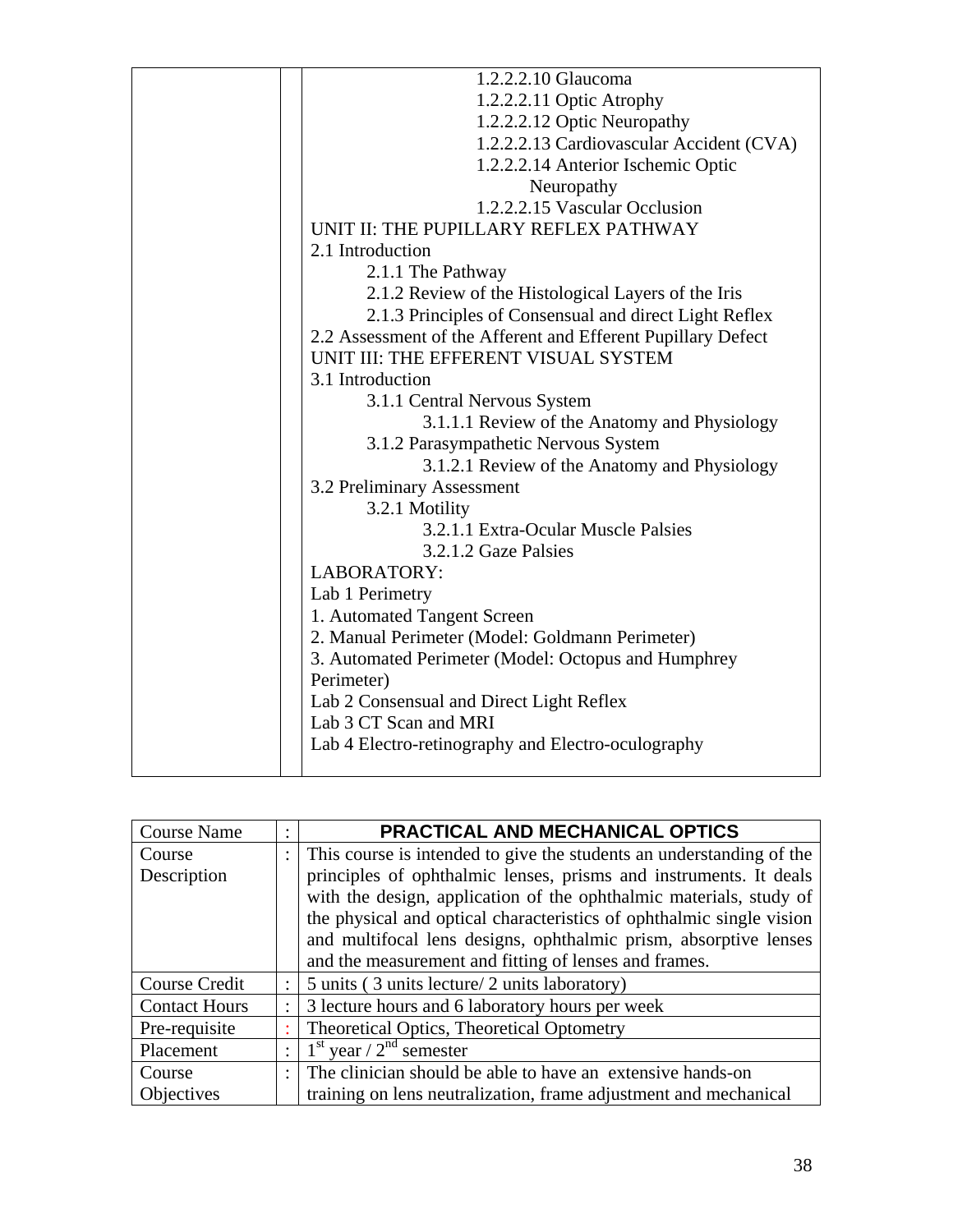|                       |                | procedures such as bench work, edging and lens surfacing |
|-----------------------|----------------|----------------------------------------------------------|
| <b>Course Outline</b> | $\ddot{\cdot}$ | UNIT I. INTRODUCTION                                     |
|                       |                | A. Sign Convention                                       |
|                       |                | <b>B.</b> Nomenclature                                   |
|                       |                | C. Notation                                              |
|                       |                | UNIT II. OPHTHALMIC LENS MATERIAL                        |
|                       |                | A. Glass                                                 |
|                       |                | 1. History Of The Glass Making                           |
|                       |                | 2. The Development of Optical Glass                      |
|                       |                | The Manufacture of Optical Glass<br>3.                   |
|                       |                | 4. Varieties of Optical Glass                            |
|                       |                | 5. Desirable Characteristics and Defects of              |
|                       |                | <b>Optical Glass</b>                                     |
|                       |                | <b>B.</b> Plastic Materials                              |
|                       |                | 1. Characteristics                                       |
|                       |                | 2. Manufacturing Process                                 |
|                       |                | 3. Development of Optical Glass                          |
|                       |                | 4. Manufacturer of Plastic Lenses                        |
|                       |                | 5. Optical and Physical Properties<br>of                 |
|                       |                | <b>Plastic Lenses</b>                                    |
|                       |                | C. The Strength of Lens Materials                        |
|                       |                | The Strength of Glass<br>1.                              |
|                       |                | Methods of Tempering Glass Lenses<br>2.                  |
|                       |                | 3. Impact Resistance of Plastic Lenses                   |
|                       |                | 4. Lenses for Occupational and Educational<br>Use        |
|                       |                |                                                          |
|                       |                | UNIT III. CHARACTERISTICS OF OPHTHALMIC LENSES           |
|                       |                | A. Physical Characteristics                              |
|                       |                | 1. Curvature                                             |
|                       |                | 2. Surface of Revolution                                 |
|                       |                | 3. The Lens Measure                                      |
|                       |                | 4.<br>Lens Form                                          |
|                       |                | 5. Prescription Writing and Transposition                |
|                       |                | <b>B.</b> Optical Characteristics                        |
|                       |                | 1. Basic Terminology                                     |
|                       |                | 2. Image Formation                                       |
|                       |                | 3. Dimensional Aspect of Conoid of Sturm                 |
|                       |                | 4. Spherical Equivalent                                  |
|                       |                | Power in an Oblique Meridian<br>5.                       |
|                       |                | <b>Obliquely Crossed Cylinders</b><br>6.                 |
|                       |                | 7. Astigmatism due to Lens Tilt                          |
|                       |                | The Maddox Rod<br>8.                                     |
|                       |                | UNIT IV. POWER SPECIFICATION AND MEASUREMENT             |
|                       |                | A. Power Specification                                   |
|                       |                | 1. Refractive Power                                      |
|                       |                | 2. Approximate Power                                     |
|                       |                | 3. Back Vertex Power                                     |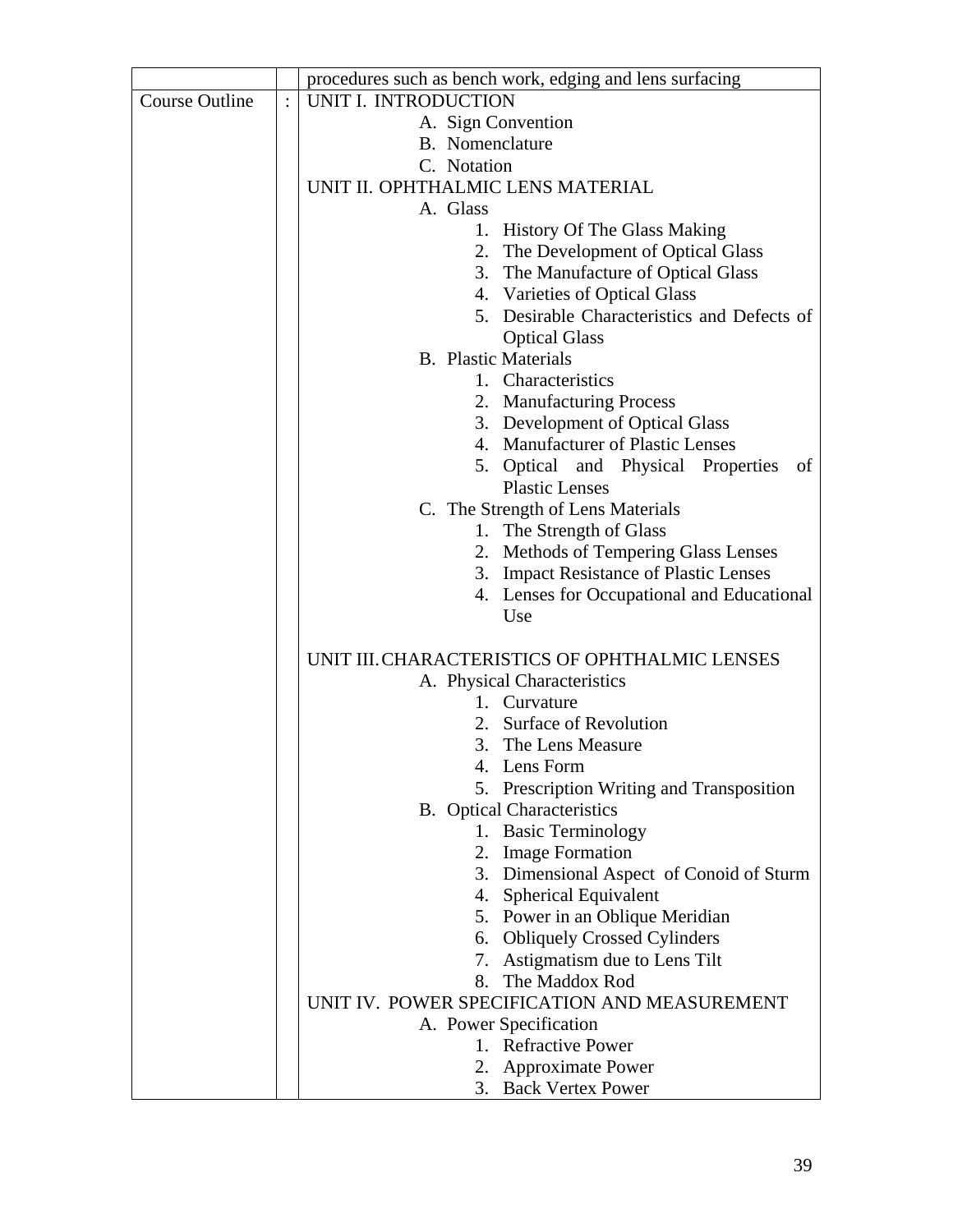| 4. Front Vertex Power                              |
|----------------------------------------------------|
| 5. Equivalent Power                                |
| 6. Effective Power                                 |
| UNIT V. OPHTHALMIC PRISMS AND DECENTRATION         |
| A. Terminology                                     |
| B. Refracting Power of a Prism                     |
| C. Effects of Prism on Eye Movements               |
| D. Prentice Rule                                   |
| E. Specification of Prismatic Effects; Their Prism |
| <b>Reference Point</b>                             |
| F. Decentration                                    |
| UNIT VI. ABERRATIONS AND OPHTHALMIC LENS           |
|                                                    |
| <b>DESIGN</b>                                      |
| A. Chromatic Aberration and Achromatic Lenses      |
| <b>B.</b> Monochromatic Aberrations                |
| <b>Spherical Aberration</b><br>a.                  |
| b. Coma                                            |
| c. Oblique Astigmatism                             |
| d. Curvature of Image                              |
| e. Distortion                                      |
| UNIT VII. MULTIFOCAL LENSES                        |
| A. Physical Characteristics                        |
| a. History and Development of Multifocal           |
| Lenses                                             |
| b. Fused Bifocal                                   |
| c. One Piece Bifocal                               |
|                                                    |
| d. Trifocals                                       |
| e. Plastic Multifocal                              |
| <b>Occupational Multifocal</b><br>f.               |
| <b>B.</b> Manufacturing Process                    |
| a. Glass Multifocals                               |
| b. Plastic Multifocals                             |
| C. Optical Principles of Multifocal Lens Design    |
| D. Clinical Considerations                         |
| E. Invincible Bifocal and Progressive Addition     |
| Lenses                                             |
| OPHTHALMIC MECHANICAL PROCEDURES<br>UNIT VIII.     |
| A. Lens Surfacing                                  |
| a. Marking                                         |
| b. Blocking                                        |
|                                                    |
| c. Roughing                                        |
| d. Smoothing                                       |
| e. Fining                                          |
| f. Polishing                                       |
| g. Deblocking                                      |
| h. lens inspection                                 |
| <b>B.</b> Benchwork                                |
| a. benchwork layout                                |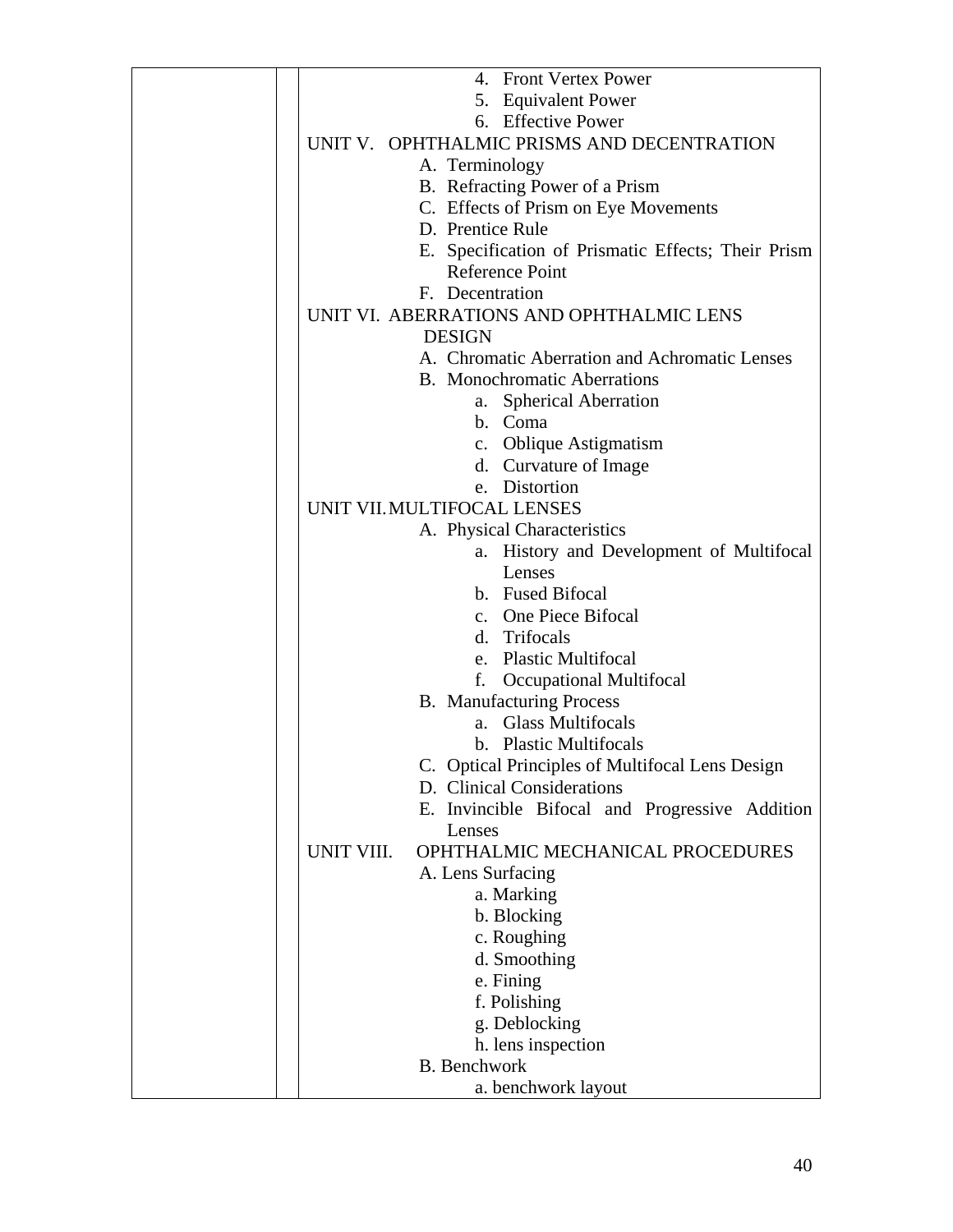|              |                |    | b. cutting<br>c. chipping / crumbing<br>d. edging<br>e. gazing<br>f. final inspection and checking |
|--------------|----------------|----|----------------------------------------------------------------------------------------------------|
| Textbook and | $\ddot{\cdot}$ |    | Clinical Optics by Theodore Grosvenor & Troy Fannin                                                |
| References   |                | 2. | Ophthalmic Mechanics by E.H. Waters                                                                |
|              |                | 3. | Optics by Fincham                                                                                  |
|              |                | 4. | Ophthalmic Mechanics & Dispensing by John Epting                                                   |
|              |                | 5. | The Optics of Ophthalmic Lenses by M. Morgan                                                       |

| <b>Course Name</b>    |                | <b>GENERAL PATHOLOGY</b>                                              |
|-----------------------|----------------|-----------------------------------------------------------------------|
| Course                |                | This course deals study of the general concepts in pathology such     |
| Description           |                | as cell injury and adaptation, inflammation, infections,              |
|                       |                | immunology and neoplasia. The disease process involving the           |
|                       |                | different body systems will also be discussed as well as its clinical |
|                       |                | correlations.                                                         |
| <b>Course Credit</b>  |                | $3$ units $-2$ units lecture and 1 unit laboratory                    |
| <b>Contact Hours</b>  |                | 2 lecture hours and 3 units laboratory work per week                  |
| Pre-requisite         | $\ddot{\cdot}$ | General Human Anatomy, General Physiology, Histology and              |
|                       |                | Embryology                                                            |
| Placement             | $\ddot{\cdot}$ | $1st$ year / $2nd$ semester                                           |
| Course                |                | The Clinician should be able to differentiate normalcy from an        |
| Objectives            |                | abnormality in the body.                                              |
| <b>Course Outline</b> |                | <b>CONCEPTS IN PATHOLOGY</b>                                          |
|                       |                | Cell Injury, Adaptation, and Death                                    |
|                       |                | Acute and Chronic Inflammation                                        |
|                       |                | Tissue Repair: Cell Regeneration and Fibrosis                         |
|                       |                | Hemodynamic Disorders, Thrombosis and Shock                           |
|                       |                | Disease of Immunity                                                   |
|                       |                | Neoplasia                                                             |
|                       |                | Genetic and Pediatric Disease                                         |
|                       |                | <b>Environmental Diseases</b>                                         |
|                       |                | General Pathology of Infectious Diseases                              |
|                       |                | DISEASES OF THE ORGAN SYSTEMS                                         |
|                       |                | The Blood Vessels                                                     |
|                       |                | The Heart                                                             |
|                       |                | The Hematopoietic and Lymphoid Systems                                |
|                       |                | The Lung and Upper Respiratory Tract                                  |
|                       |                | The Kidney and its Collecting System                                  |
|                       |                | The Oral Cavity and the Gastrointestinal Tract                        |
|                       |                | The Liver and Biliary Tract                                           |
|                       |                | The Pancreas                                                          |
|                       |                | The Male Genital System                                               |
|                       |                | The Female Genital System and Breast                                  |
|                       |                | The Endocrine System                                                  |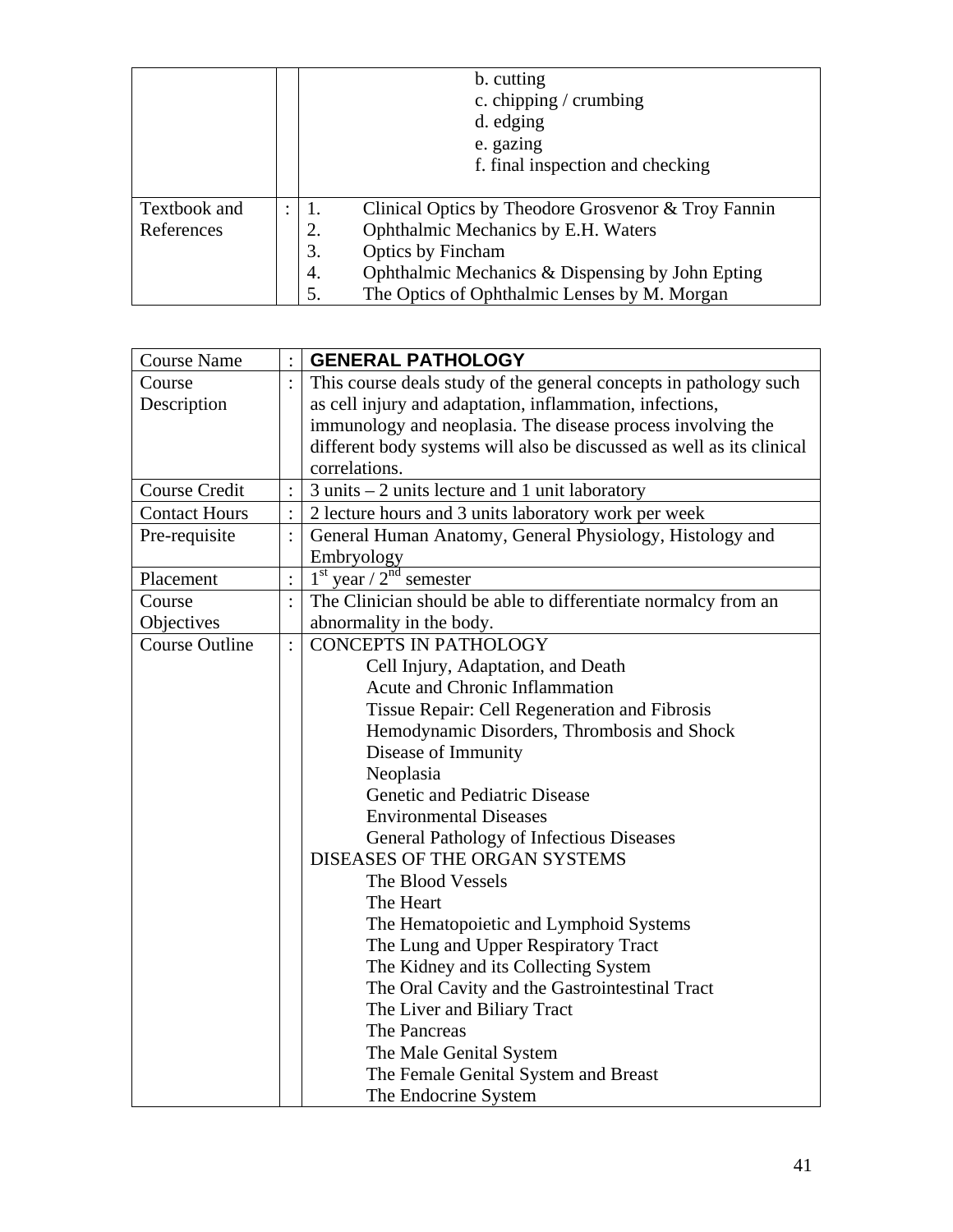|           |                | The Musculoskeletal System                                                                                       |  |
|-----------|----------------|------------------------------------------------------------------------------------------------------------------|--|
|           |                | The Skin                                                                                                         |  |
|           |                | The Nervous System                                                                                               |  |
| Textbook  | $\ddot{\cdot}$ | Basic Pathology $7th$ edition                                                                                    |  |
| Reference |                | By; Stanley Robbins, Vinay Kumar and Ramzi Cotran                                                                |  |
|           |                | 2003                                                                                                             |  |
|           |                | Pathologic Basis Of Disease 5 <sup>th</sup> edition<br>By: Stanley Robbins, Vinay Kumar and Ramzi Cotran<br>1994 |  |
|           |                | Pathology $2^{nd}$ edition                                                                                       |  |
|           |                | By: Alan Stevens and James Lowe 2000                                                                             |  |

| <b>Course Name</b>    |                | <b>OCULAR DISEASE 1</b>                                                |
|-----------------------|----------------|------------------------------------------------------------------------|
| Course                |                | This course deals with the detailed discussion of the signs,           |
| Description           |                | symptoms, differential diagnosis and management of ocular              |
|                       |                | diseases affecting the orbit, anterior segment of the eye and its      |
|                       |                | ocular adnexa.                                                         |
| <b>Course Credit</b>  |                | 3 units-2 units lecture and 1 unit laboratory                          |
| <b>Contact Hours</b>  |                | 2 lecture hours and 2 laboratory hours per week                        |
| Pre-requisite         |                | General Pathology; Human Anatomy and Physiology with Neuro             |
|                       |                | Anatomy; Ocular Anatomy and Physiology                                 |
| Placement             | $\ddot{\cdot}$ | $2nd$ year / 1 <sup>st</sup> semester                                  |
| Course                |                | 1. At the end of the course the clinician should be able to recognize  |
| Objectives            |                | signs and symptoms of anterior segment disorders.<br>These             |
|                       |                | specifically include disorders involving the lids,<br>lashes,          |
|                       |                | conjunctiva, cornea, episclera, sclera, lens and vitreous.             |
|                       |                | 2. The clinician should be able to diagnose the etiology of the        |
|                       |                | anterior segment disorder. These specifically include, but are not     |
|                       |                | limited to infection, inflammation, trauma, congenital, neoplastic,    |
|                       |                | metabolic, vascular and environmental.                                 |
|                       |                | 3. The clinician should be able to order, list and recognize the need  |
|                       |                | for additional clinical and laboratory testing necessary to confirm    |
|                       |                | their diagnosis of the anterior segment disease, disorder or           |
|                       |                | condition. The accurate interpretation of these tests is also          |
|                       |                | expected.                                                              |
|                       |                | 4. The clinician should be able to recall appropriate topical and oral |
|                       |                | medications necessary to treat the identified anterior segment         |
|                       |                | disorders.                                                             |
|                       |                | 5. The clinician should be able to recall the proper referral and      |
|                       |                | management strategies for the diagnosed anterior segment               |
|                       |                | condition when appropriate.                                            |
| <b>Course Outline</b> | $\ddot{\cdot}$ | <b>DISORDERS OF THE EYELIDS</b>                                        |
|                       |                | Disorders of the lashes<br>1.                                          |
|                       |                | ii.<br>Allergic disorders                                              |
|                       |                | iii.<br>Infections                                                     |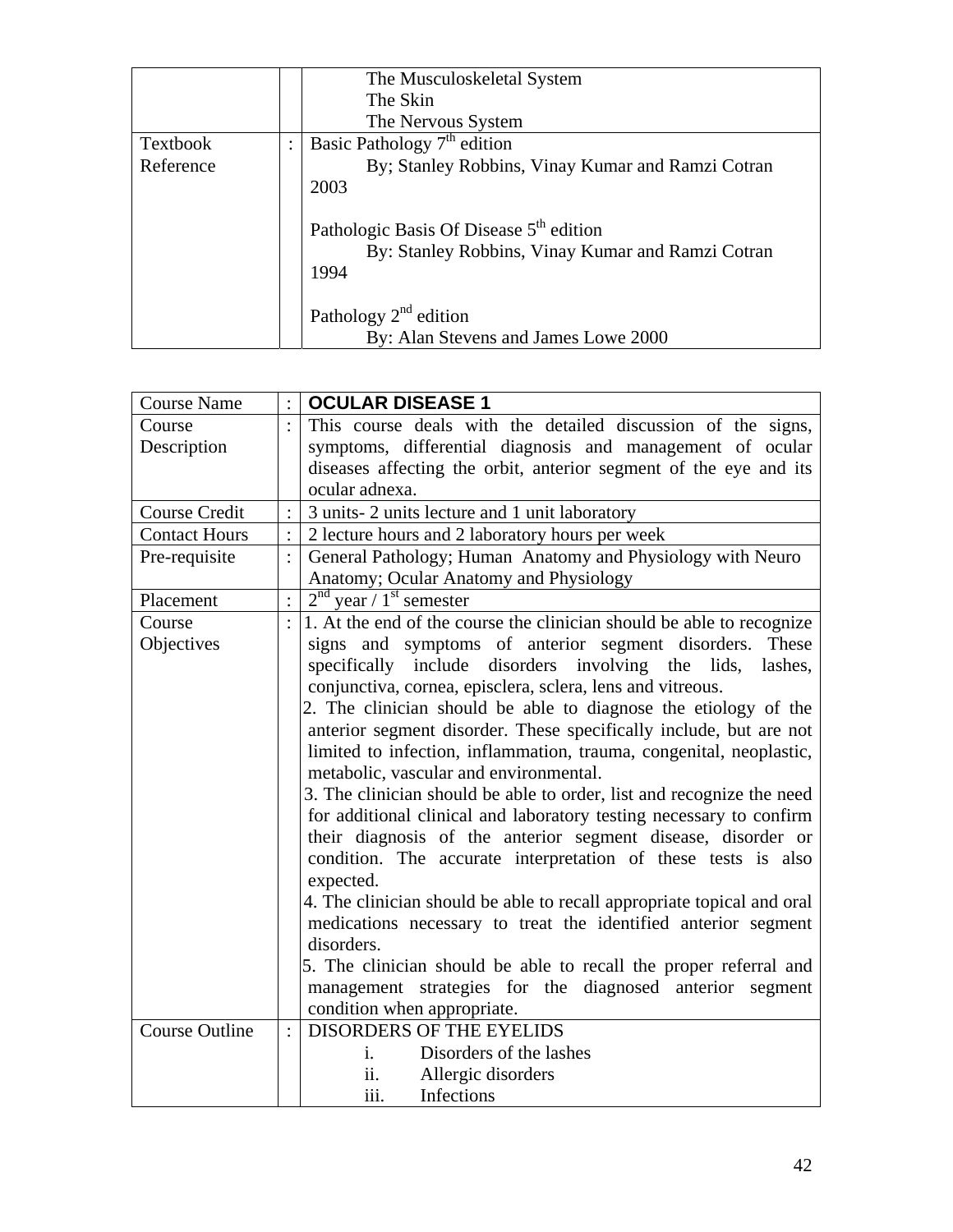| iv.               | <b>Chronic Marginal Blepharitis</b>       |
|-------------------|-------------------------------------------|
| V.                | Benign Eyelid Lesions                     |
| vi.               | <b>Malignant Eyelid Tumors</b>            |
| vii.              | Entropion                                 |
| viii.             | Ectropion                                 |
| ix.               | Ptosis                                    |
| X.                | Miscellaneous Acquired Disorders          |
| xi.               | Miscellaneous Congenital Disorders        |
|                   | <b>DISORDERS OF THE ORBIT</b>             |
| i.                | <b>Thyroid Eye Diseases</b>               |
| ii.               | Infections affection the orbit            |
| iii.              | <b>Inflammatory Diseases</b>              |
| iv.               | <b>Vascular Malformations</b>             |
| V.                | <b>Cystic Lesions</b>                     |
| vi.               | <b>Orbital Tumors</b>                     |
| vii.              | Fractures of the Orbit                    |
| viii.             | Congenital orbital malformations          |
|                   | DISORDERS OF THE LACRIMAL DRAINAGE SYSTEM |
| $\mathbf{1}$ .    | Evaluation of watery eyes                 |
| ii.               | Obstruction of the lacrimal drainage      |
| iii.              | Infections of the lacrimal passages       |
| iv.               | Surgical techniques and management        |
| DRY EYE           |                                           |
|                   | DISORDERS OF THE CONJUNCTIVA              |
| i.                | <b>Bacterial infections</b>               |
| ii.               | Viral infections                          |
| iii.              | Chlamydial infections                     |
| iv.               | Allergic inflammations                    |
| V.                | Neonatal conjunctival disorders           |
| vi.               | Chemical conjunctival disorders           |
| vii.              | Conjunctival degenerations                |
| viii.             | Miscellaneous inflammations               |
| ix.               | Squamous tumors                           |
| X.                | Pigmented lesions                         |
| xi.               | Miscellaneous tumors                      |
|                   | <b>DISORDERS OF THE CORNEA</b>            |
| i.                | Microbial keratitis                       |
| ii.               | Viral keratitis                           |
| 111.              | Peripheral corneal disorders              |
| iv.               | Corneal degenerations                     |
| V.                | Corneal dystrophies                       |
| vi.               | Corneal ectasias                          |
| vii.              | Neurokeratopathies                        |
| viii.             | Recurrent corneal erosions syndrome       |
| $\overline{1}X$ . | Drug induced keratopathies                |
| X.                | Metabolic keratopathies                   |
| xi.               | Congenital corneal abnormalities          |
|                   | DISORDERS OF THE SCLERA                   |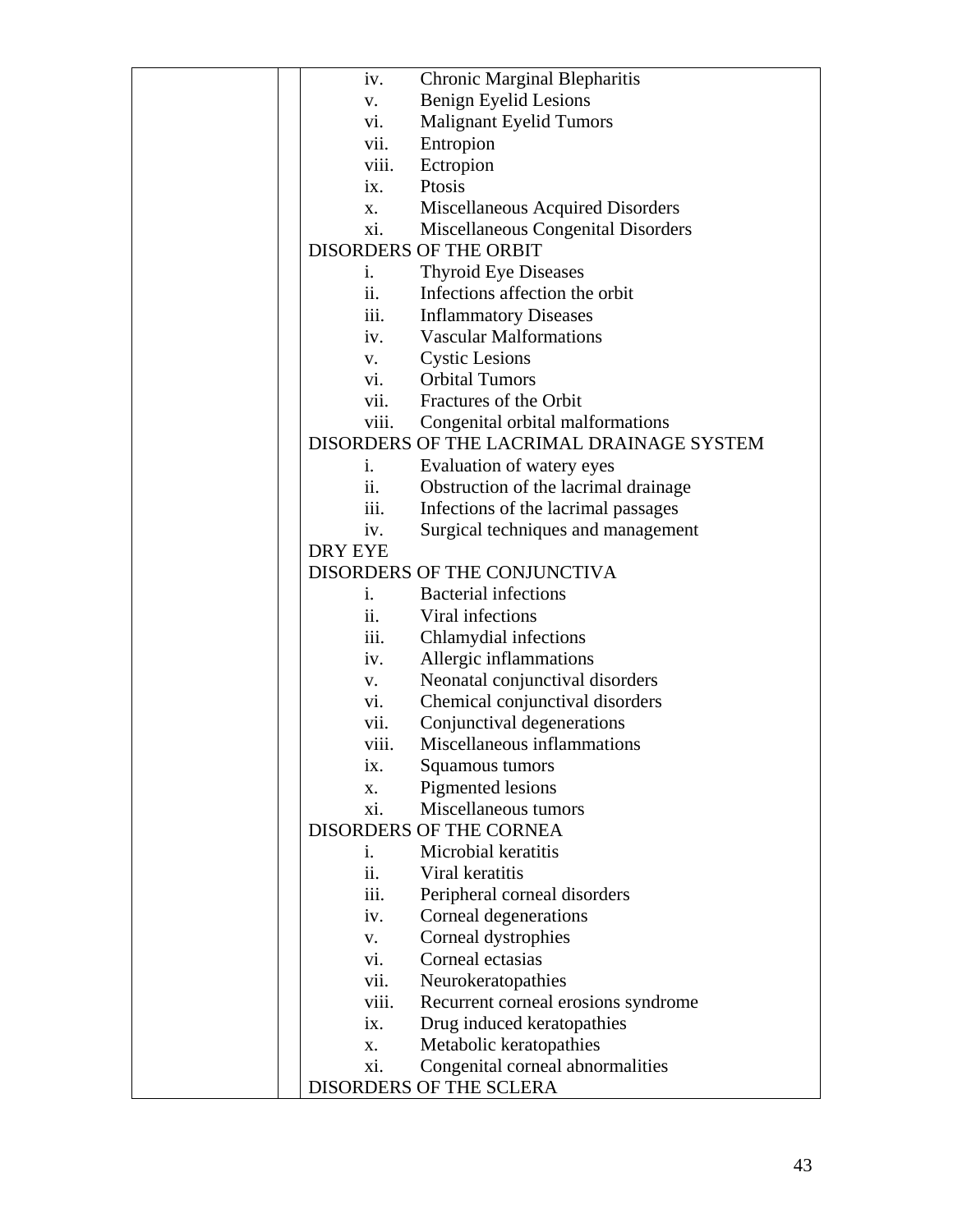|              |          | i.                | Episcleritis                                                                |
|--------------|----------|-------------------|-----------------------------------------------------------------------------|
|              |          | ii.               | Scleritis                                                                   |
|              |          | iii.              | Scleral discoloration                                                       |
|              |          | <b>UVEITIS</b>    |                                                                             |
|              |          | i.                | Uveitis associated with arthritis                                           |
|              |          | ii.               | Uveitis in non infectious systemic disease                                  |
|              |          | iii.              | Viral uveitis                                                               |
|              |          | iv.               | Parasitic uveitis                                                           |
|              |          | V.                | Fungal uveitis                                                              |
|              |          | vi.               | Mycobacterial uveitis                                                       |
|              |          | vii.              | Spirochaetal uveitis                                                        |
|              |          | viii.             | Common idiopathic specific uvenitis syndromes                               |
|              |          | ix.               | Rare idiopathic specific uveitis syndrome                                   |
|              |          | <b>TRAUMA</b>     |                                                                             |
|              |          | i.                | Eyelid trauma                                                               |
|              |          | ii.               | Orbital Trauma                                                              |
|              |          | iii.              | Trauma to the globe                                                         |
|              |          | iv.               | Chemical injuries                                                           |
|              |          |                   |                                                                             |
| Textbook and | $\vdots$ |                   | Clinical Ophthalmology: A Systemic Approach 5 <sup>th</sup> edition         |
| References   |          |                   | By: Jack J. Klankis, M.D 2003                                               |
|              |          |                   | Cornea: Color Atlas and Synopsis of Clinical Ophthalmology                  |
|              |          |                   | By: C.J. Rapuano and W.J. Heng 2003                                         |
|              |          |                   | Systemic Diseases and the Eye 1 <sup>st</sup> edition; By: Jack J. Klanski, |
|              |          | <b>MD</b><br>2001 |                                                                             |
|              |          |                   | Ocular Differential Diagnosis $7th$ edition; By: Frederick Hampton          |
|              |          | 2002<br>Roy       |                                                                             |
|              |          |                   | Wills Eye Manual 3 <sup>rd</sup> edition; By: Douglas Rhea, MD and Mark     |
|              |          | Pyfer, MD 1999    |                                                                             |
|              |          |                   | Primary Eye care in Systemic Diseases; By: Kelly Thompson, OD               |
|              |          |                   | & Esther Marks, OD & Diane Adamczyk OD, 2001                                |
|              |          |                   | Clinical Visual Optics. 2nd Ed 1991 Butterworths; By: Bennett               |
|              |          |                   | A.G and Rabbetts R.B Clinical Management of Binocular Vision.               |
|              |          |                   | Philadelphia Lippincott 1994. By: Scheiman M and Wick B,                    |
|              |          |                   |                                                                             |

| <b>Course Name</b>   |           | <b>GENERAL PHARMACOLOGY</b>                                      |  |  |
|----------------------|-----------|------------------------------------------------------------------|--|--|
| Course               |           | This course deals with the general principles of drug action,    |  |  |
| Description          |           | autonomic drugs, antihistamines and mast cell stabilizers,       |  |  |
|                      |           | antiseptics and disinfectants, anti ineffective agents, anti     |  |  |
|                      |           | inflammatory agents, major drugs acting on the kidneys and other |  |  |
|                      |           | major common over the counter drugs                              |  |  |
| Course Credit        |           | 3 units (3 units lec)                                            |  |  |
| <b>Contact Hours</b> |           | 3 lecture hours per week                                         |  |  |
| Pre-requisite        |           | General Anatomy, General Pathology, Human Anatomy and            |  |  |
|                      |           | Physiology with Neuro Anatomy, Ocular Anatomy and Physiology     |  |  |
| Placement            | $\bullet$ | $2nd$ year / 1 <sup>st</sup> semester                            |  |  |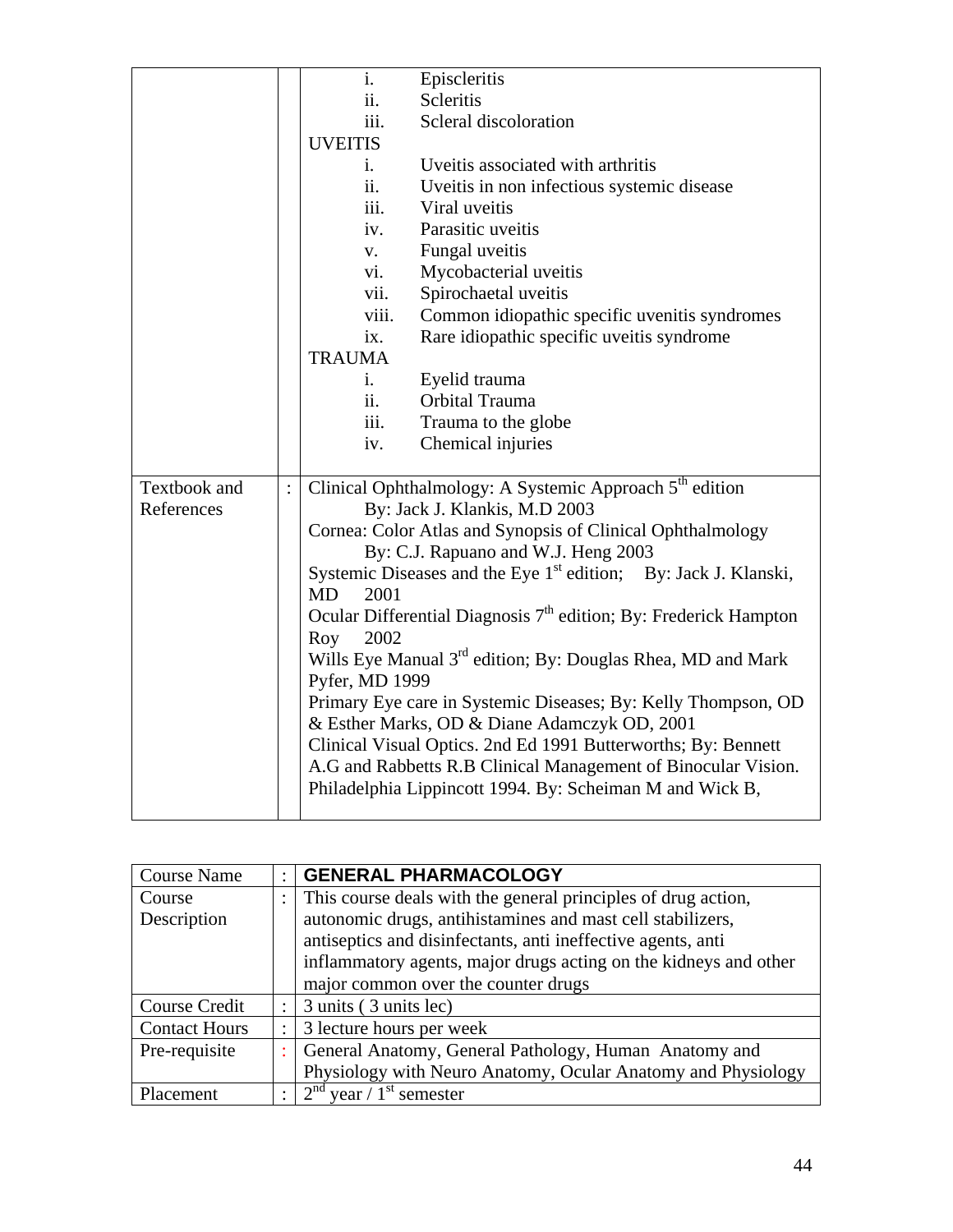| Course                |                | The Clinician should be able to understand the action and uses of |
|-----------------------|----------------|-------------------------------------------------------------------|
| Objectives            |                | pharmacologic agents thus equipping him to become a primary eye   |
|                       |                | health care provider                                              |
| <b>Course Outline</b> | $\ddot{\cdot}$ | I. Introduction                                                   |
|                       |                | 1.1 Consumer Safety and Drug Regulations                          |
|                       |                | a. Drug Laws                                                      |
|                       |                | b. EDA and DEA                                                    |
|                       |                | 1.2 Drug Names and References                                     |
|                       |                | a. Classifications                                                |
|                       |                | b. Identifying Names                                              |
|                       |                | c. Legal terms referring to drug                                  |
|                       |                | d. Terms indicating Drug Actions                                  |
|                       |                | 1.3 Sources and Bodily Effects of Drugs                           |
|                       |                | a. Sources of drugs                                               |
|                       |                | b. Effects of drugs                                               |
|                       |                | c. Pharmacokinetics                                               |
|                       |                | d. Absorption                                                     |
|                       |                | e. Distribution                                                   |
|                       |                | f. Metabolism                                                     |
|                       |                | g. Excretion                                                      |
|                       |                | h. Other Variables                                                |
|                       |                | i. Unexpected Response to Drugs                                   |
|                       |                | 1.4 Medication Preparation and Supplies                           |
|                       |                | a. A space-Age Drug form                                          |
|                       |                | b. Standard Drug Forms                                            |
|                       |                | c. Supplies                                                       |
|                       |                | 1.5 Abbreviations and System Management                           |
|                       |                | a. Abbreviations                                                  |
|                       |                | b. Prescription writing                                           |
|                       |                | c. System measurements                                            |
|                       |                | 1.6 Safe Dosage Preparation                                       |
|                       |                | a. Basic Calculation                                              |
|                       |                | b. Ration and Proportion                                          |
|                       |                | c. Pediatric Dosage                                               |
|                       |                | d. Geriatric Dosage                                               |
|                       |                | e. Prevention of Medication Errors                                |
|                       |                | II. Drug Classifications                                          |
|                       |                | 2.1 Vitamins, Minerals and Herbs                                  |
|                       |                | a. Fat-Soluble Vitamins                                           |
|                       |                | b. Water Soluble Vitamins                                         |
|                       |                | c. Minerals                                                       |
|                       |                | d. Antioxidants                                                   |
|                       |                | e. Alternative Medicine                                           |
|                       |                | 2.2 Skin Medications                                              |
|                       |                | a. Antipruritics                                                  |
|                       |                | b. Corticosteriods                                                |
|                       |                | c. Keratolytics                                                   |
|                       |                | d. Scabicides and Pediculides                                     |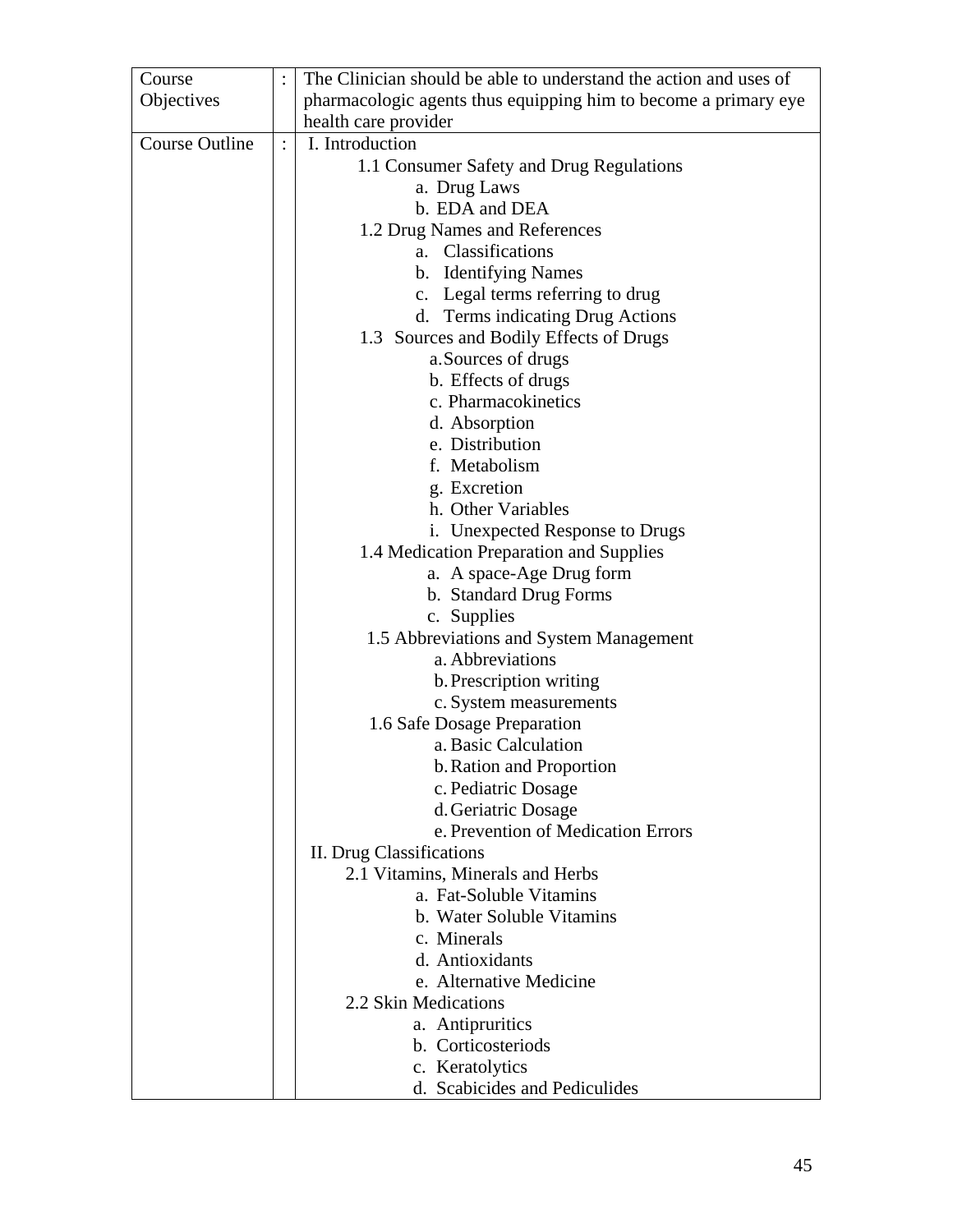| e. Antifungal                       |
|-------------------------------------|
| f. Antiviral                        |
| g. Local Anti-infectives            |
| 2.3 Autonomic Nervous System Drugs  |
| a. Adrenergics                      |
| b. Adrenergic Blockers              |
| c. Cholinergic                      |
| d. Cholinergic Blockers             |
| 2.4 Antineoplastic Drugs            |
| a. Antimetabolites                  |
| b. Alkylating Agents                |
| c. Plant Alkaloids                  |
| d. Antitumor Antibiotics            |
| e. Hormone Therapy                  |
| 2.5 Urinary System Drugs            |
| a. Diuretics                        |
| b. Medications for Gout             |
| c. Astipasmodics                    |
| d. Cholinergic                      |
| e. Analgesics                       |
| f. Prostatic Hypertrophy            |
| g. Alpha-blockers                   |
| 2.6 Gastrointestinal Drugs          |
| a. Antacids                         |
| b. Antipasmodics/Antichlolinergic   |
| c. Antidiarrhea Agents              |
| d. Antiiflatulents                  |
| e. Laxatives and Cathartics         |
| f.<br>Antiemetics                   |
| 2.7 Anti-Infective Drugs            |
| a. Aminoglycosides                  |
| Cephalosporins<br>b.                |
| Macrolides<br>$\mathbf{c}$ .        |
| Penicillins<br>d.                   |
| Quinolones<br>e.                    |
| Tetracyclines<br>f.                 |
| Antifungal<br>g.                    |
| Antituberculosis Agent<br>h.        |
| Antiviral<br>i.                     |
| $i$ .<br><b>HIV/AIDS</b> infections |
| k. Sulfonamides                     |
| Urinary Anti-infective<br>l.        |
| 2.8 Eye Medications                 |
| Anti-infectives<br>$a_{\cdot}$      |
| b. Anti-inflammatory Agents         |
| Antiglaucoma Agents<br>c.           |
| Mydriatics<br>d.                    |
| <b>Local Anesthetics</b><br>e.      |
|                                     |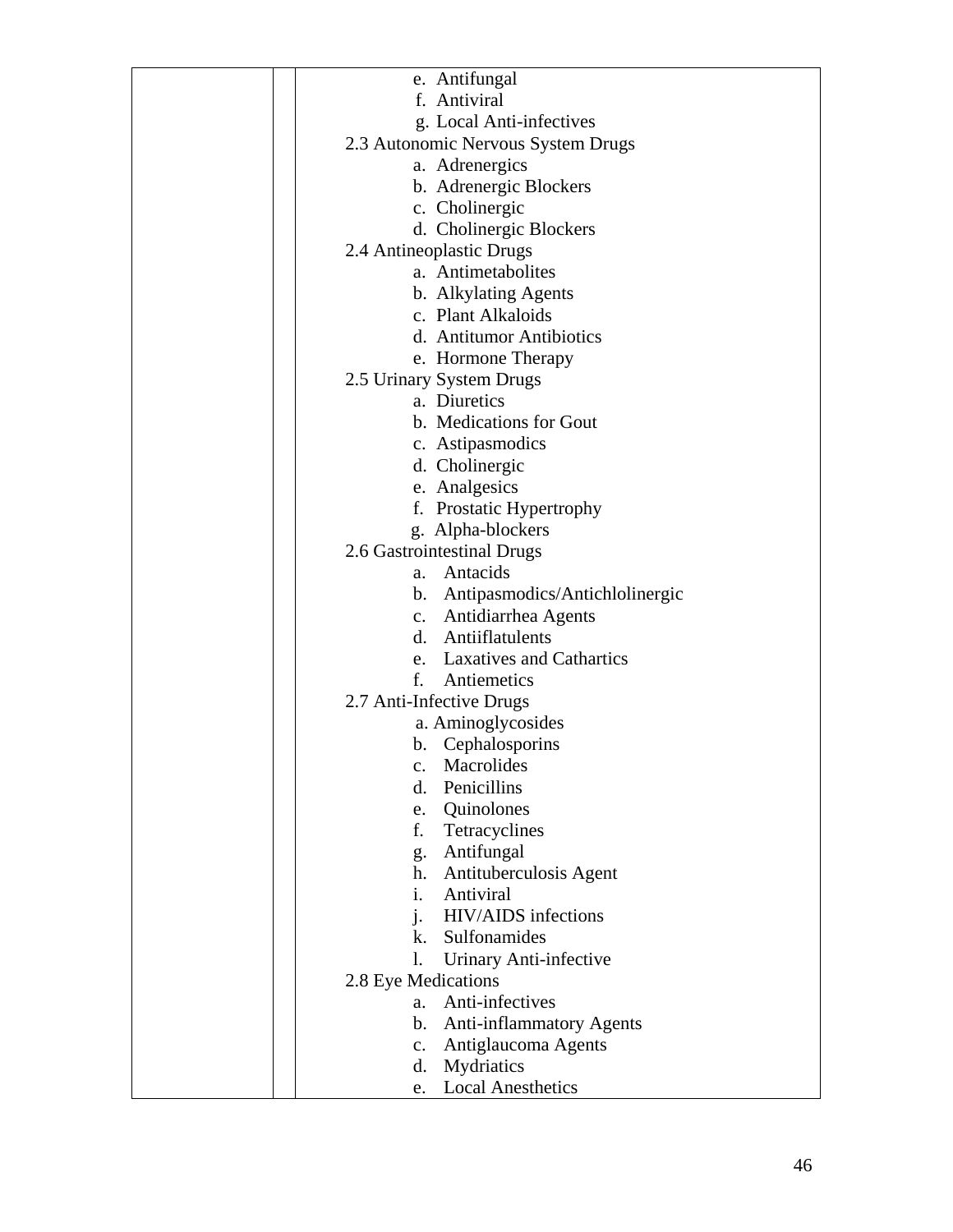| 2.9 Analgesics, Sedative and Hypnotics                     |
|------------------------------------------------------------|
| 2.10 Psychotropic, Medications, alcohol, and Drug Abuse    |
| a. CNS Stimulants                                          |
| b. Antidepressants                                         |
|                                                            |
| c. Antimanic Agents                                        |
| d. Anxiolytics                                             |
| e. Antipslychotic Medications/Major tranquilizers          |
| f. Alcohol                                                 |
| g. Drug Abuse                                              |
| 2.11 Musculoskeletal and Anti-Inflammatory Drugs           |
| <b>Skeletal Muscle Relaxant</b><br>a.                      |
| b. Anti Inflammatory Drugs                                 |
| c. Osteoporosis Therapy                                    |
| 2.12 Anticonsultants, Antiparkinson an Drugs and Agent for |
| Alzheimer's Disease                                        |
| 2.13 Endocrine System Drugs                                |
| b. Pituitary Hormones                                      |
| c. Adrenal Corticosteroids                                 |
|                                                            |
| d. Thyroid Agents                                          |
| e. Antidiabetic Agent                                      |
| 2.14 Reproductive Systems                                  |
| a. Androgens                                               |
| b. Impotence Agent                                         |
| c. Estrogens                                               |
| d. Progestins                                              |
| e. Contraceptives                                          |
| f. Labor and Delivery                                      |
| g. Gonadotrophic Drugs                                     |
| <b>Infertility Drugs</b><br>h.                             |
| 2.15 Cardiovascular Drugs                                  |
|                                                            |
| Cardiac Glycosides<br>a.                                   |
| Antiarrhythmic agent<br>b.                                 |
| Antihypertensive<br>$\mathbf C$                            |
| <b>Coronary Vasodilators</b><br>d.                         |
| Antilipemic Agents<br>f.                                   |
| g. Vasoconstrictors                                        |
| h. Anticoagulants                                          |
| i.<br>Thrombolytic Agents                                  |
| 2.16 Respiratory Systems and Anti histamines               |
| Oxygen<br>b.                                               |
| <b>Respiratory Stimulants</b><br>$c_{\cdot}$               |
| <b>Bronchodilators</b><br>d.                               |
| Corticosteroids<br>e.                                      |
| Asthma Prophylaxis<br>f.                                   |
| Mucolytics and Expectorants<br>g.                          |
| Antitussives<br>h.                                         |
| Antihistamines<br>i.                                       |
| Decongestants                                              |
|                                                            |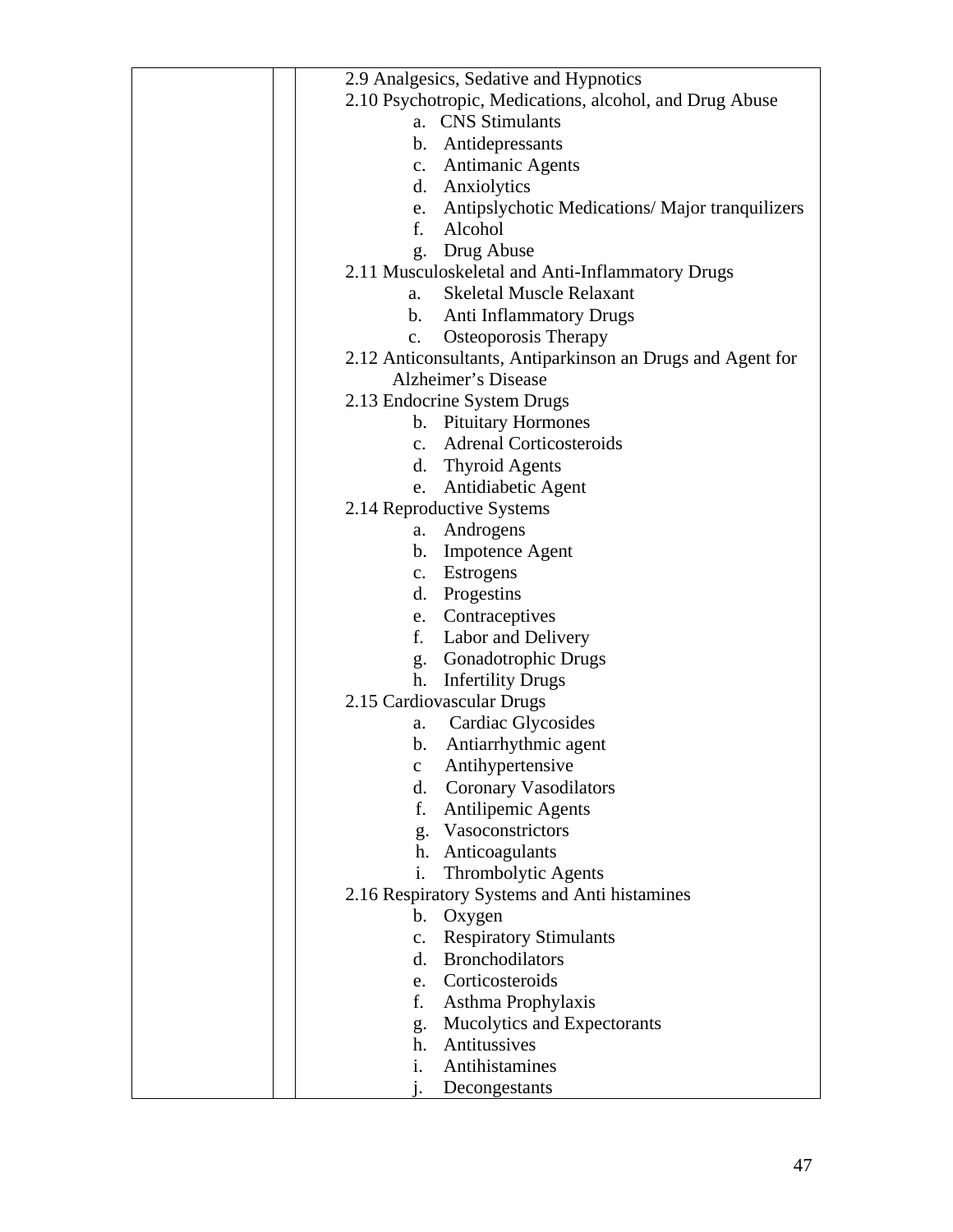|                       | k. Smoking Cessation Aids                                                 |  |
|-----------------------|---------------------------------------------------------------------------|--|
|                       | 2.17 Preoperative Medications and Local Anesthetics                       |  |
|                       | <b>Preoperative Medications</b><br>a.                                     |  |
|                       | <b>Local Anesthetics</b><br>b.                                            |  |
| Textbook and          | Essentials of Pharmacology for Health Occupations 4 <sup>th</sup> Edition |  |
| References            | by Ruth Woodrow; Publisher: Delmar. Thomason Learning, 2002               |  |
|                       | Core Concepts in Pharmacology by Manucher Ebadi; Lippincott-              |  |
|                       | Raven Publisher, Philadelphia, New York, 1997                             |  |
|                       | Pharmacy, by William N. Kelly; CRC Press, 2000                            |  |
| <b>Course Name</b>    | <b>BINOCULAR VISION</b>                                                   |  |
| Course                | This course deals with the basic concepts and theories of binocular       |  |
| Description           | vision and the study of the eye as a sensorimotor unit. The               |  |
|                       | sensory aspect of binocular vision is discussed with emphasis on          |  |
|                       | the various factors that provide obstacles to binocular vision. The       |  |
|                       | motor aspect is studied with emphasis on the anatomy and                  |  |
|                       | physiology of EOM movements. This course will also study the              |  |
|                       | different anomalies of binocular vision. The mechanisms,                  |  |
|                       | etiologies, signs and symptoms, differential diagnoses and modes          |  |
|                       | of management are discussed for each anomaly.                             |  |
| <b>Course Credit</b>  | 5 units (3 lec 2 lab)                                                     |  |
| <b>Contact Hours</b>  |                                                                           |  |
|                       | 9 hours per week                                                          |  |
| Pre-requisite         | Ocular Anatomy and Physiology; Physiological Optics, Neuro<br>÷           |  |
|                       | Optometry                                                                 |  |
| Placement             | $2nd$ year / 1 <sup>st</sup> semester                                     |  |
| Course                | To instruct students in techniques for the examination and<br>$\bullet$   |  |
| Objectives            | diagnosis of anomalies of binocular vision, sensory adaptation to         |  |
|                       | strabismus, incomitance and methods for their management.                 |  |
| <b>Course Outline</b> | Unit I Introduction<br>$\ddot{\cdot}$                                     |  |
|                       | A. The eye as a sensory motor unit                                        |  |
|                       | a. The sensory system                                                     |  |
|                       | b. The motor system                                                       |  |
|                       | B. Emprisim vs. Nativism                                                  |  |
|                       | <b>UNIT II The Sensory System</b>                                         |  |
|                       | A. Fusion, Diplopia and the Law of Sensory Correspondence                 |  |
|                       | a. Visual Direction and retinomotor values                                |  |
|                       | b. Retinal Correspondence                                                 |  |
|                       | c. Sensory fusion                                                         |  |
|                       | d. Motor fusion                                                           |  |
|                       | <b>B.</b> Retinal rivalry                                                 |  |
|                       | C. Visual Space                                                           |  |
|                       | D. Retinal correspondence and the horopter                                |  |
|                       | E. Physiologic diplopia and suppression                                   |  |
|                       | F. Panum's Area                                                           |  |
|                       |                                                                           |  |
|                       | G. Criteria for Retinal Correspondence                                    |  |
|                       | H. Fixation Disparity                                                     |  |
|                       | I. Grades of Binocular Vision                                             |  |
|                       | a. Simultaneous Perception                                                |  |
|                       | b. Fusion                                                                 |  |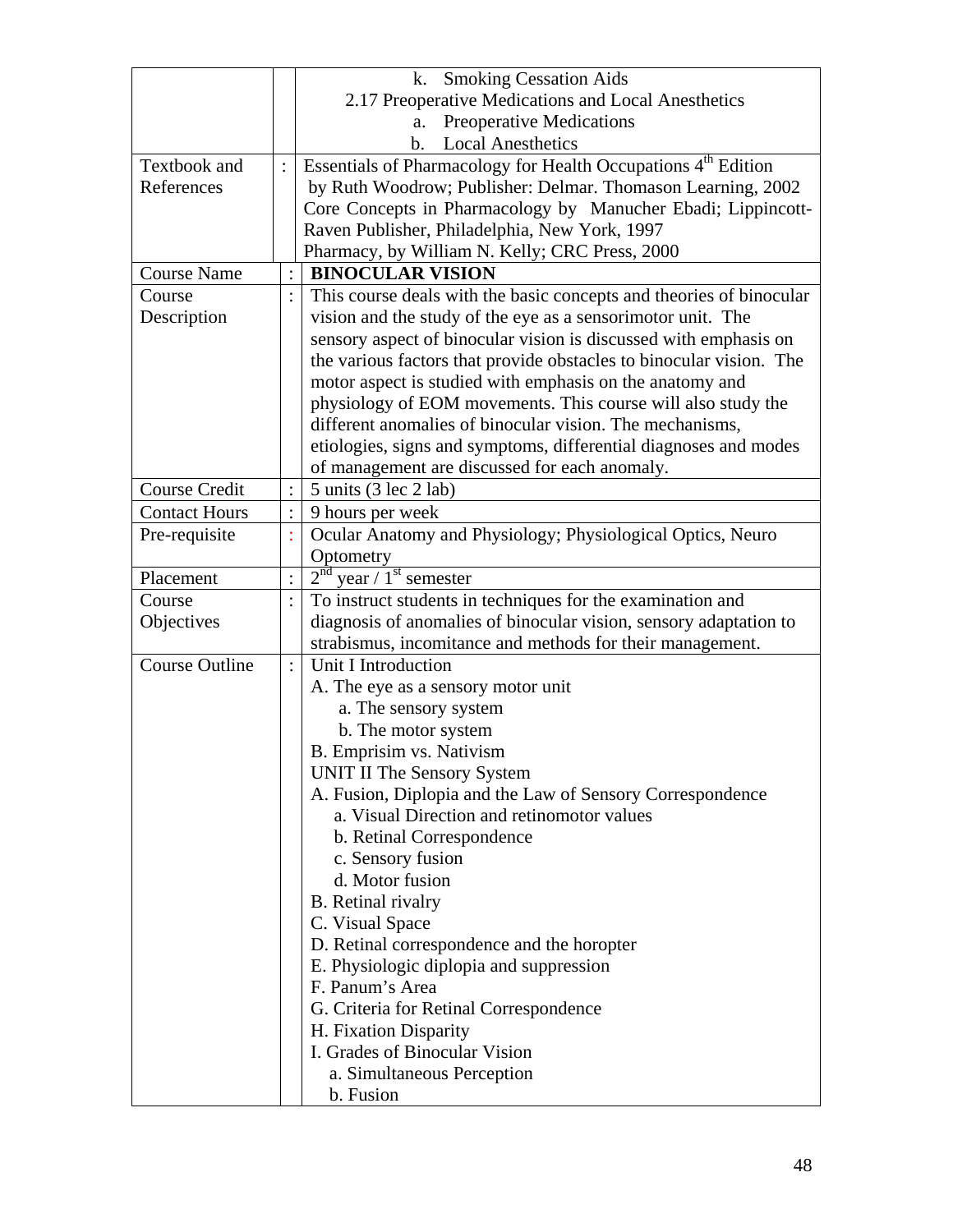|                     | c. Stereopsis                                                    |
|---------------------|------------------------------------------------------------------|
|                     | J. Theories of Binocular Vision                                  |
|                     | a. Nativism                                                      |
|                     | b. Older theories                                                |
|                     | UNIT III MOTOR SYSTEM                                            |
|                     | A. Summary of the gross anatomy of the EOM                       |
|                     | a. Rectus muscles                                                |
|                     | b. Oblique muscles                                               |
|                     | c. Fascial muscles                                               |
|                     | d. Developmental anomalies of the EOM and facial system          |
|                     | e. Innervation of EOM                                            |
|                     | f. Blood supply of the EOM                                       |
|                     | B. Physiology of ocular movements                                |
|                     | a. Basic kinetics – transitory and rotary motions, centers of    |
|                     | rotation, action of individual muscles                           |
|                     | b. Fundamental laws of ocular motility                           |
|                     | 1. Donders and listings law                                      |
|                     | 2. Sherringtons law                                              |
|                     | 3. Herings Law                                                   |
|                     | C. Survey of ocular movements, their control and characteristics |
|                     | a. Reflex of eye movements, their control and characteristics    |
|                     | b. Small eye movements associated with steady fixation           |
|                     | c. Versional movements (pursuits and saccades)                   |
|                     | d. Vergence eye movements (tonic, accommodative including        |
|                     | models of accomodative/vergence interaction, fusional            |
|                     | approximal)                                                      |
|                     | e. Nystagmus including optokinetri and vestibular                |
|                     | <b>III The Adnexal Musculature</b>                               |
|                     | a. Purposes and role of vision                                   |
|                     | b. Unique characteristics                                        |
|                     | c. Reflex Action                                                 |
| <b>Textbook</b> and | Burian and Von Noorden, Binocular Vision and Motility: Theory    |
| References          | and Management of Strabismus. Mosby                              |
|                     | Pickwell, Binocular Vision and its Anomalies: Investigation and  |
|                     | Treatment. Butterworth-Heinemann.                                |
|                     |                                                                  |

| <b>Course Name</b>   | <b>OPTOMETRY PRACTICE I</b>                                            |
|----------------------|------------------------------------------------------------------------|
| Course               | This course deals with theories, principles, procedures and            |
| Description          | techniques of the different monocular and binocular subjective         |
|                      | examination from case history, preliminary tests, external             |
|                      | examination, visual acuity tests, and other significance of the tests. |
|                      | In every procedure, students must be able to understand the            |
|                      | significance of the test and interpret the findings. Through this      |
|                      | course, practical training is enhanced and it prepares the clinicians  |
|                      | for direct patient case services towards proper diagnosis, aids and    |
|                      | preventions.                                                           |
| <b>Course Credit</b> | 3 units lecture                                                        |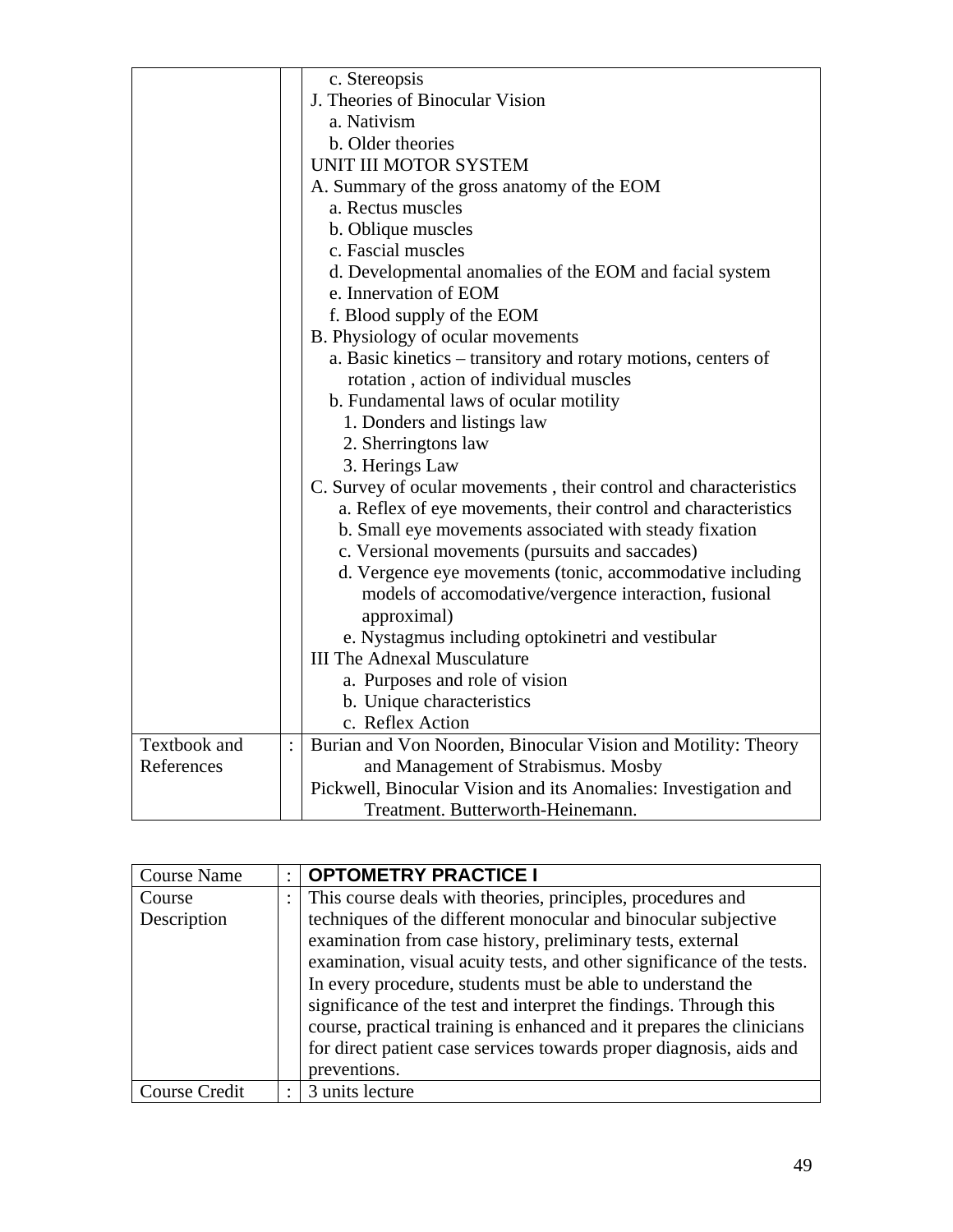| <b>Contact Hours</b>  |          | 3 lecture hours per week                                          |  |
|-----------------------|----------|-------------------------------------------------------------------|--|
| Pre-requisite         | $\vdots$ | Physiological Optics, Theoretical Optometry, Neuro-Anatomy and    |  |
|                       |          | Physiology,                                                       |  |
| Co-requisite          |          | Refraction, Applied Optics                                        |  |
| Placement             |          | $2nd$ year / 1 <sup>st</sup> semester                             |  |
| Course                |          | At the end of the course, the student should:                     |  |
| Objectives            |          | a. be able to define key terms                                    |  |
|                       |          | b. be able to take a complete case history of the patient         |  |
|                       |          | be able to differentiate types of headache, conjunctivitis,<br>c. |  |
|                       |          | blepharitis and other disturbances of vision                      |  |
|                       |          | d. be able to diagnose a patient well through the different       |  |
|                       |          | abnormal signs and symptoms for the aid and prevention            |  |
|                       |          | e. Be able to perform well visual assessment, visual acuity       |  |
|                       |          | taking, PD taking, Ocular dominance, Ocular motility tests,       |  |
|                       |          | binocular vision tests, color vision tests, visual field          |  |
|                       |          | screening, and other significant ocular tests.                    |  |
| <b>Course Outline</b> |          | <b>Case History Taking</b><br>a.                                  |  |
|                       |          | a.1 definition of terms and acronyms                              |  |
|                       |          | a.2 parts of case history                                         |  |
|                       |          | a.3 clinical significance and interpretation                      |  |
|                       |          | a.4 return learning experience                                    |  |
|                       |          | b. Patient Observation and external assessment                    |  |
|                       |          | b.1 patient observation and gross ocular inspection               |  |
|                       |          | b.2 eyelids                                                       |  |
|                       |          | b.3 lacrimal system                                               |  |
|                       |          | b.4 conjunctiva and sclera                                        |  |
|                       |          | b.5 cornea, iris, pupil, lens                                     |  |
|                       |          | b.6 anterior angle estimation                                     |  |
|                       |          | b.7 intraocular pressure                                          |  |
|                       |          |                                                                   |  |
|                       |          | c. Visual Acuity Measurement                                      |  |
|                       |          | c.1 definition of terms                                           |  |
|                       |          | c.2 instrumentation                                               |  |
|                       |          | c.3 clinical procedures                                           |  |
|                       |          | distance VA                                                       |  |
|                       |          | near VA                                                           |  |
|                       |          | pinhole visual acuity                                             |  |
|                       |          | pediatric visual acuity                                           |  |
|                       |          | geriatric/low vision visual acuity                                |  |
|                       |          | contrast sensitivity test                                         |  |
|                       |          | b. Pupillary Distance Measurement<br>d.1 definition               |  |
|                       |          | d.2 instrumentation                                               |  |
|                       |          | d.3 clinical procedures                                           |  |
|                       |          |                                                                   |  |
|                       |          | anatomical/physiological method<br>using PD meters                |  |
|                       |          | d.4 clinical significance and interpretation                      |  |
|                       |          | Test for ocular dominance<br>$\mathbf{c}$ .                       |  |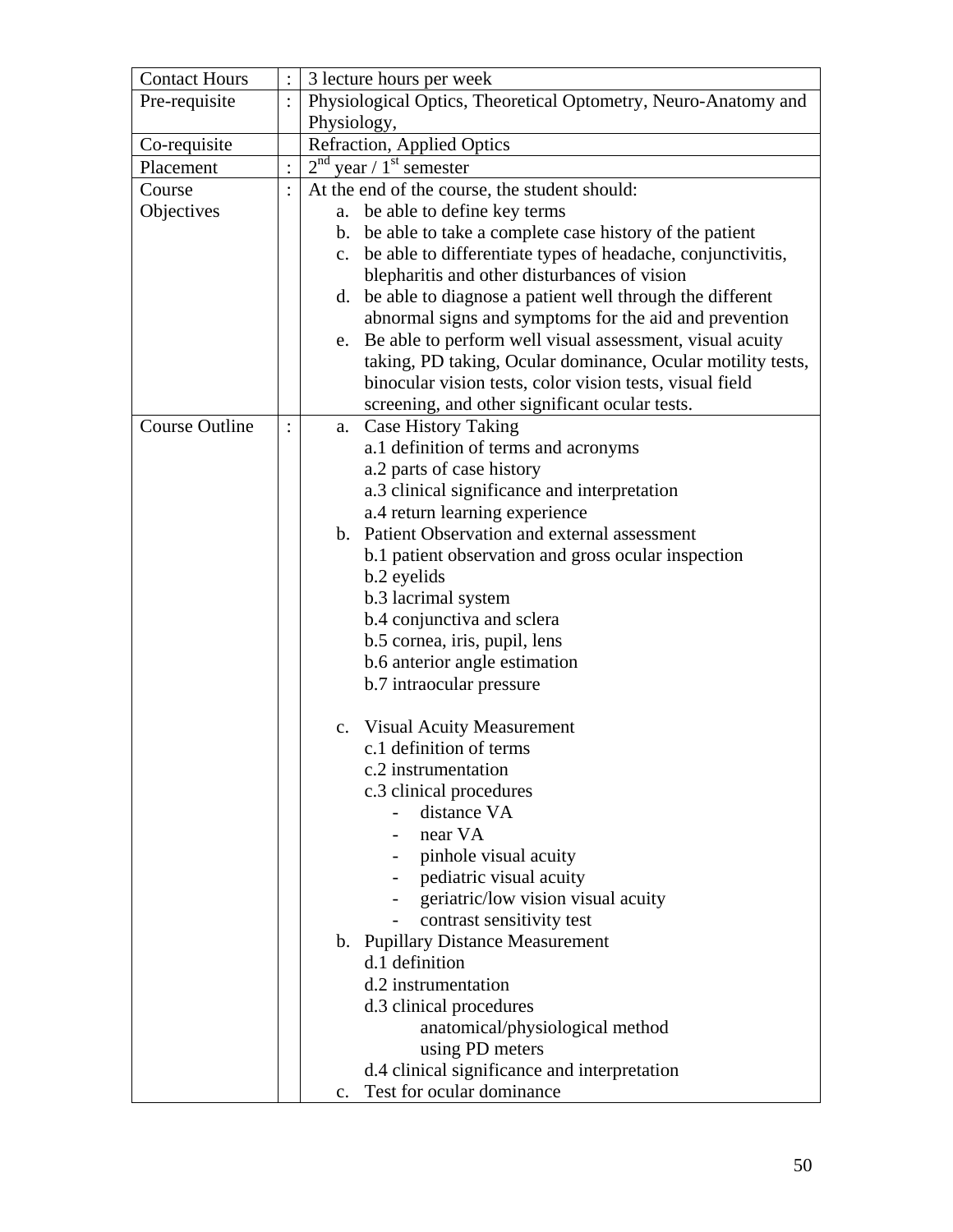|                | e.1 clinical procedures                                |
|----------------|--------------------------------------------------------|
|                | e.2 clinical significance and interpretation           |
|                | d. Tests of ocular motility and binocular vision       |
|                | f.1 definition                                         |
|                | f.2 instrumentation                                    |
|                | f.3 clinical procedures                                |
|                | cover tests                                            |
|                | fixation/corneal reflex test                           |
|                | Bruckner's test                                        |
|                | Near point of convergence                              |
|                | Near point of accommodation                            |
|                | Test of papillary function (reflex, size)              |
|                |                                                        |
|                | Test for suppression (worth's 4-dot test, break        |
|                | string                                                 |
|                | test)                                                  |
|                | Test's for EOM ( pursuit, saccadic, rotation)          |
|                | f.4 clinical significance and interpretation           |
|                | e. Color vision testing                                |
|                | g.1 definition of terms                                |
|                | g.2 instrumentation                                    |
|                | g.3 clinical procedures                                |
|                | psuedoicoshromatic plate tests                         |
|                | ishihara test                                          |
|                | color arrangement test                                 |
|                | other tests                                            |
|                | g.4 clinical significance and interpretation           |
|                | f. Visual Field Screening                              |
|                | h.1 definition of terms                                |
|                | h.2 instrumentation                                    |
|                | h.3 clinical procedures                                |
|                | tangent screen                                         |
|                | amsler grid test                                       |
|                | confrontation technique                                |
|                | finger counting visual field                           |
|                | other tests                                            |
| $\mathbf{g}$ . | <b>Cranial Nerve Screening</b>                         |
|                | i.1 definition of terms                                |
|                | i.2 clinical procedures                                |
|                | muscle field with red lens, ductions and saccades      |
|                | test for a paretic horizontal muscle                   |
|                | park's 3-step method                                   |
|                | dim-bright papillary test                              |
|                | accommodative response of the pupil                    |
|                | trigeminal nerve function test                         |
|                | facial nerve function                                  |
|                |                                                        |
|                | screening test for cranial nerves I, VIII, XI, and XII |
|                | i.3 clinical significance and interpretation           |
|                |                                                        |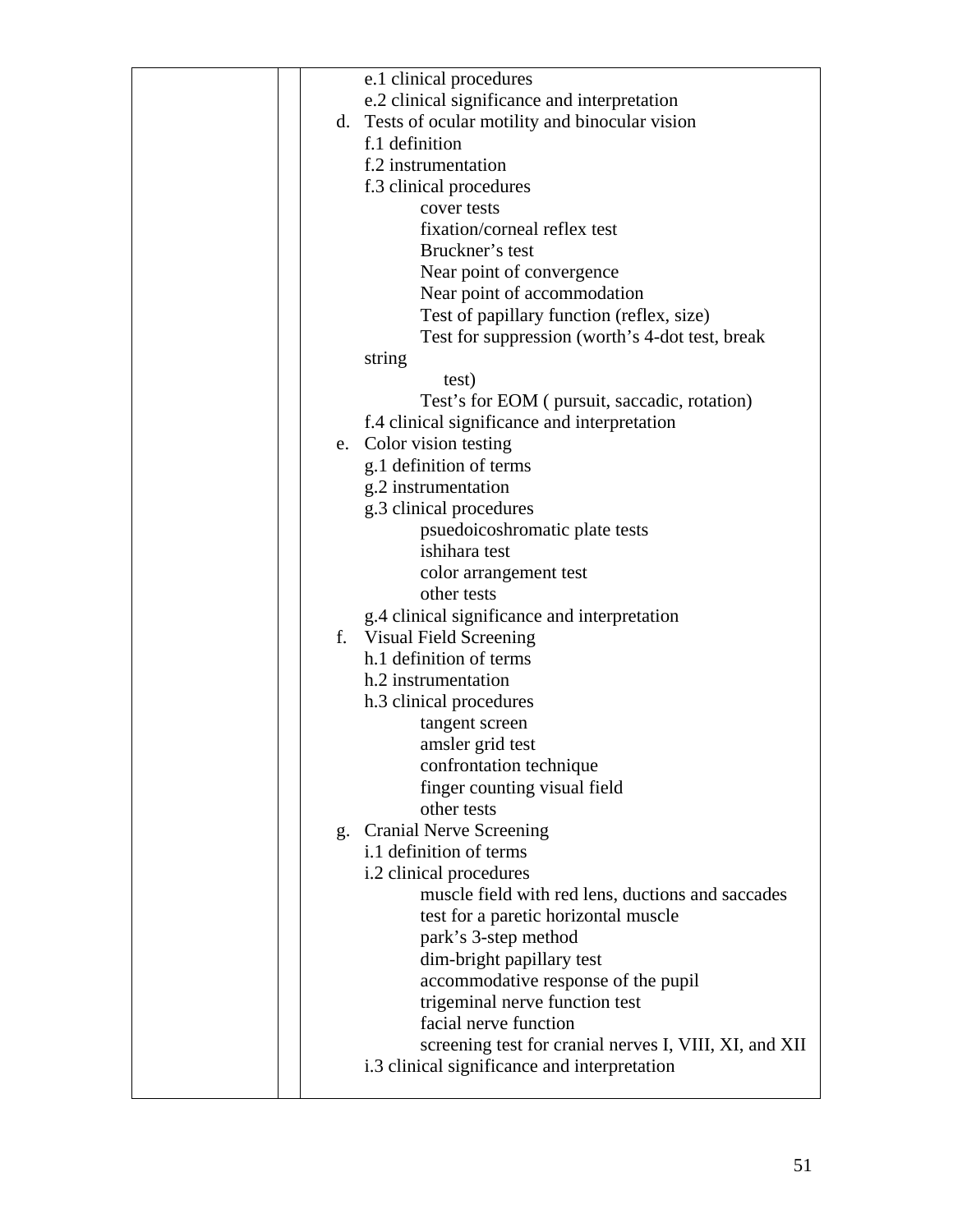| Textbook and | The Ocular Examination (measurement and findings) by: Karla         |
|--------------|---------------------------------------------------------------------|
| References   | Zadnik, OD, Ph.D.                                                   |
|              | Clinical Procedures for Ocular Examination, $2nd$ edition by: Nancy |
|              | Carlson, OD                                                         |
|              | Clinical Refraction by Irvin Borish (1970, 1999)                    |

| <b>Course Name</b><br><b>REFRACTION</b>                                             |  |
|-------------------------------------------------------------------------------------|--|
| This course deals with the theories, principles and procedure of<br>Course          |  |
| Description<br>objective and subjective refractive techniques. Objective refractive |  |
| and dynamic retinoscopy and application for<br>techniques                           |  |
| cycloplegic pediatric and low vision refraction. A short discussion                 |  |
| on automated refraction must be included. Subjective procedures                     |  |
| include the monocular, binocular and near subjective routines as                    |  |
| well as determination of presbyopic addition.                                       |  |
| Course Credit<br>4 units $(2 \text{ lec } 2 \text{ lab})$                           |  |
| <b>Contact Hours</b><br>8 hours per week                                            |  |
| Theoretical Optometry 1 and 2, Theoretical Optics 1 and 2<br>Pre-requisite          |  |
| <b>Optometric Practice 1</b><br>Co-requisite                                        |  |
| $2nd$ year /1 <sup>st</sup> semester<br>Placement<br>$\vdots$                       |  |
| The student should be able to refract the different refractive<br>Course            |  |
| Objectives<br>conditions.                                                           |  |
| The student should be able to confidently perform subjective and                    |  |
| objective refraction technique                                                      |  |
| The student should be able to maximally utilize the different                       |  |
| instruments in refraction.                                                          |  |
| The student should be able to analyze the different test results and                |  |
| correlate them with the subjective symptoms presented by the                        |  |
| patient.                                                                            |  |
|                                                                                     |  |
| <b>Course Outline</b><br>1. Retinoscopy<br>1.1 Definition                           |  |
|                                                                                     |  |
| 1.2 Instrumentation<br>1.3 Clinical Procedures                                      |  |
|                                                                                     |  |
| 1.3.1 Static Retinoscopy                                                            |  |
| 1.3.1.1 Static Retinoscopy<br>1.3.1.2 Astigmatic eye                                |  |
| 1.3.2 Dynamic Retinoscopy                                                           |  |
| 1.3.2.1 OEP method                                                                  |  |
| 1.3.2.2 Book Retinoscopy                                                            |  |
| 1.3.2.3 Bell Retinoscopy                                                            |  |
| 1.3.2.4 Monocular Estimation Method                                                 |  |
| (MEM)                                                                               |  |
| 1.3.2.5 Near Retinoscopy                                                            |  |
| 1.3.2.6 Chromoretinoscopy                                                           |  |
|                                                                                     |  |
| 1.3.2.7 Radical retinoscopy                                                         |  |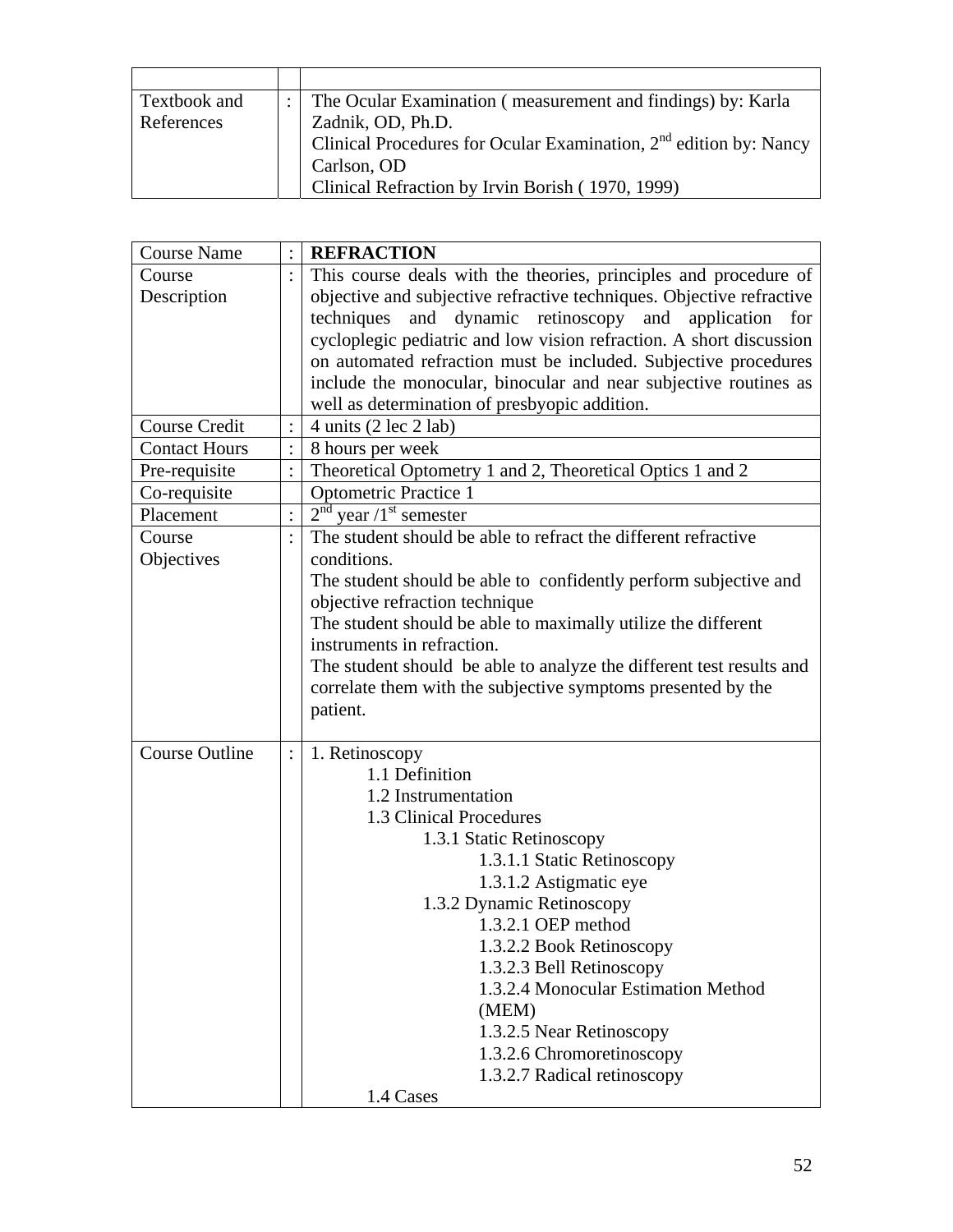|                      | 1.5 Clinical Significance and Interpretation                       |
|----------------------|--------------------------------------------------------------------|
|                      | 1.6 Cycloplegic Refraction                                         |
|                      | 1.6.1 Definition                                                   |
|                      | 1.6.2 Cycloplegic Agents                                           |
|                      | 1.6.3 Retinoscopy in Cycloplegic Refraction                        |
|                      | 1.6.4 Clinical Significance and Interpretation                     |
|                      | 1.6.5 Cases                                                        |
|                      | 1.7 Pediatric Refraction                                           |
|                      | 1.7.1 Definition                                                   |
|                      | 1.7.2 Clinical Procedure                                           |
|                      | 1.7.3 Cases                                                        |
|                      | 1.7.4 Clinical Significance and Interpretation                     |
|                      | 1.8 Low Vision Refraction                                          |
|                      | 1.8.1 Definition                                                   |
|                      |                                                                    |
|                      | 1.8.2 Instrumentation                                              |
|                      | 1.8.3 Subjective Refraction in Low Vision                          |
|                      | 1.8.4 Cases                                                        |
|                      | 1.8.5 Clinical Significance and Interpretation                     |
|                      | 2. Subjective Refraction                                           |
|                      | 2.1 Definition                                                     |
|                      | 2.2 Instrumentation                                                |
|                      | 2.3 Clinical Procedures                                            |
|                      | 2.3.1 Monocular Subjective                                         |
|                      | 2.3.2 Binocular Subjective                                         |
|                      | 2.3.3 Near Subjective                                              |
|                      | 2.3.4 Presbyopic Addition                                          |
|                      | 2.4 Cases                                                          |
|                      | 2.5 Clinical Significance and Interpretation                       |
|                      | 3. Automated Refraction                                            |
|                      | 3.1 Definition                                                     |
|                      | 3.2 Instrumentation                                                |
|                      | 3.3 Clinical Procedure                                             |
|                      | 3.4 Clinical application                                           |
|                      | 3.5 Clinical Significance and Interpretation                       |
|                      |                                                                    |
| Textbook and         | The Eye in General Practice by: CRS Jackson, RD Finlay             |
| References           | 9 <sup>th</sup> ed. Chruchill Wingstone Pub., 1991                 |
|                      | Clinical Procedures in Optometry by: J. Boyd Eskridge, John F.     |
|                      | Amos, Jimmy D. Bartlett                                            |
|                      | J.B. Lipelmcott Company, 1991                                      |
|                      | Primary Care Optometry by: Theodore P. Grosvenor                   |
|                      | 2 <sup>nd</sup> ed., Professional Press Books, Farichil Pub., 1998 |
|                      |                                                                    |
| <b>Course Name</b>   | <b>APPLIED OPTICS</b>                                              |
| Course               | The clinical application of Optics in Refraction, Instrumentation, |
| Description          | and Dispensing                                                     |
| Course Credit        | 2 units (lec)                                                      |
| <b>Contact Hours</b> | 2 hours per week                                                   |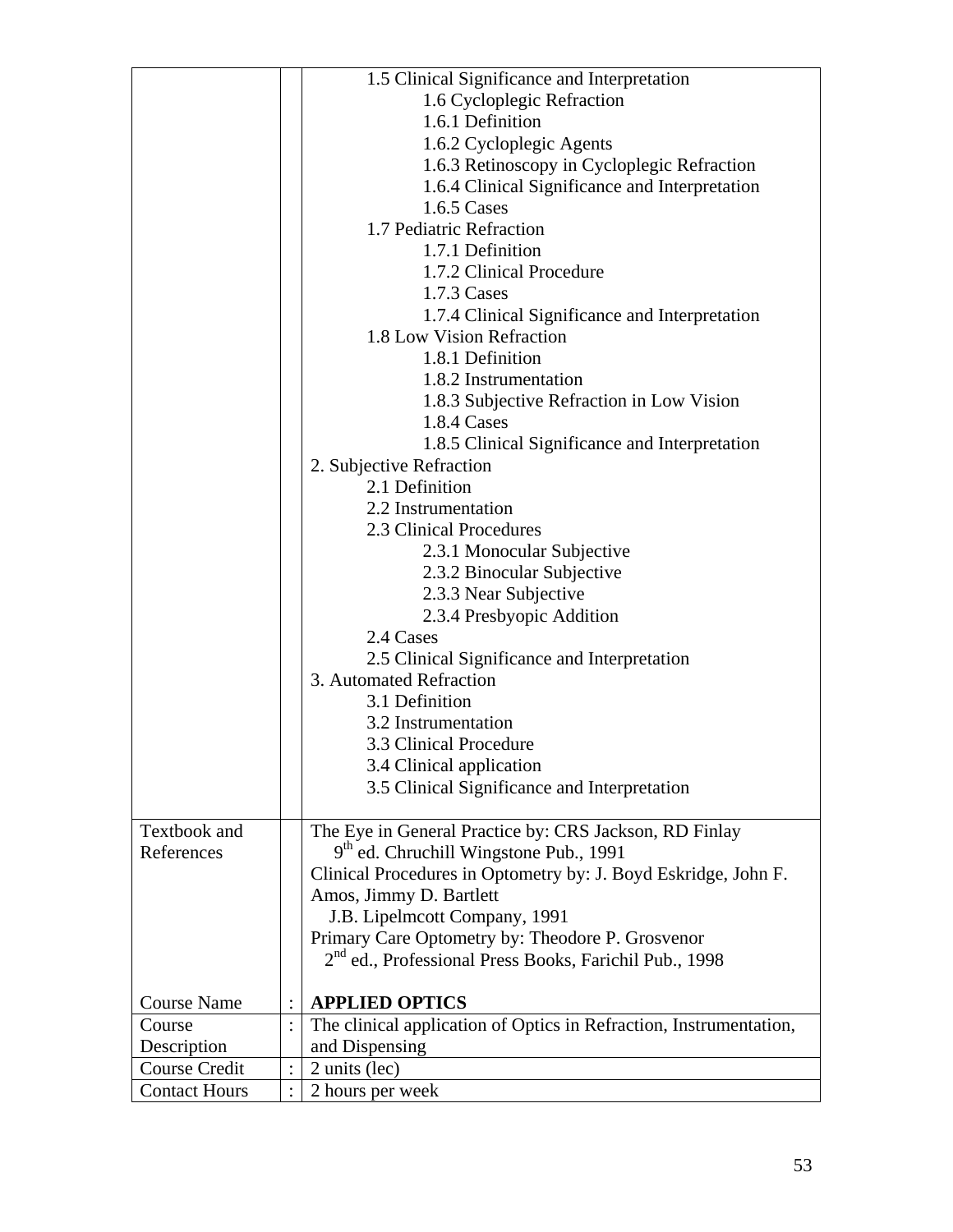| Pre-requisite         | $\ddot{\cdot}$ | Theoretical Optometry 1 and 2, Theoretical Optics 1 and 2,         |  |  |
|-----------------------|----------------|--------------------------------------------------------------------|--|--|
|                       |                | Practical and mechanical optics                                    |  |  |
| Placement             | ٠              | $2nd$ year / 1 <sup>st</sup> semester                              |  |  |
| Course                | $\ddot{\cdot}$ | The student should be able to apply his understanding of optics of |  |  |
| Objectives            |                | ophthalmic instruments.                                            |  |  |
| <b>Course Outline</b> | $\ddot{\cdot}$ | <b>Optical Instruments</b>                                         |  |  |
|                       |                | A. Simpler Magnifier                                               |  |  |
|                       |                | <b>B.</b> Telescope                                                |  |  |
|                       |                | C. Biomicroscope                                                   |  |  |
|                       |                | D. Ophthalmometer                                                  |  |  |
|                       |                | E. Autorefractometer                                               |  |  |
|                       |                | F. Lasers                                                          |  |  |
|                       |                | G. Gonioscope                                                      |  |  |
|                       |                | H. Slit Lamp with Camera and Video Attachment                      |  |  |
|                       |                | I. Beam Splitter                                                   |  |  |
|                       |                | J. Optics of Volk Lenses (70 D, 90D, 120D)                         |  |  |
|                       |                | K. Binocular Indirect Ophthalmoscope                               |  |  |
|                       |                |                                                                    |  |  |

| <b>Course Name</b>    | $\ddot{\cdot}$ | <b>OPTOMETRY ETHICS AND RELATED JURISPRUDENCE</b>                      |  |
|-----------------------|----------------|------------------------------------------------------------------------|--|
| Course                |                | This course deals with the study of the fundamental principles of      |  |
| Description           |                | law governing the Philippine optometry profession. The regulatory      |  |
|                       |                | laws, the code of ethics based on RA 8050 and other laws affecting     |  |
|                       |                | the practice of optometry in the country. It deals with the legal,     |  |
|                       |                | ethical, and professional concerns of optometric practice, including   |  |
|                       |                | legal decisions making, the regulatory role of government and          |  |
|                       |                | administrative agencies, licensing procedures, professional liability  |  |
|                       |                | and malpractice, ethical considerations and the legal rights of        |  |
|                       |                | patients in optometric practice.                                       |  |
| <b>Course Credit</b>  |                | 3 units lecture                                                        |  |
| <b>Contact Hours</b>  |                | 3 lecture hours per week                                               |  |
| Pre-requisite         |                | None                                                                   |  |
| Placement             |                | $2nd$ year / 1 <sup>st</sup> semester                                  |  |
| Course                |                | The student should be able to completely understand his legal          |  |
| Objectives            |                | responsibilities in the conduct of optometric practice, his rights and |  |
|                       |                | liabilities and the boundaries between ethical and unethical           |  |
|                       |                | optometric practice.                                                   |  |
|                       |                | To discuss optometry in relation to the Department of Health, the      |  |
|                       |                | College of Optometry and the general legal background to               |  |
|                       |                | optometric practice.                                                   |  |
| <b>Course Outline</b> |                | I. The Law in General                                                  |  |
|                       |                | <b>Classification of Laws</b>                                          |  |
|                       |                | 1. Divine Law                                                          |  |
|                       |                | 2. Human Law                                                           |  |
|                       |                | <b>Ethical Theories and Philosophies</b><br>П.                         |  |
|                       |                | Ethical Principles, Values and Professionalism<br>Ш.                   |  |
|                       |                | i. Principles of Biomedical Ethics                                     |  |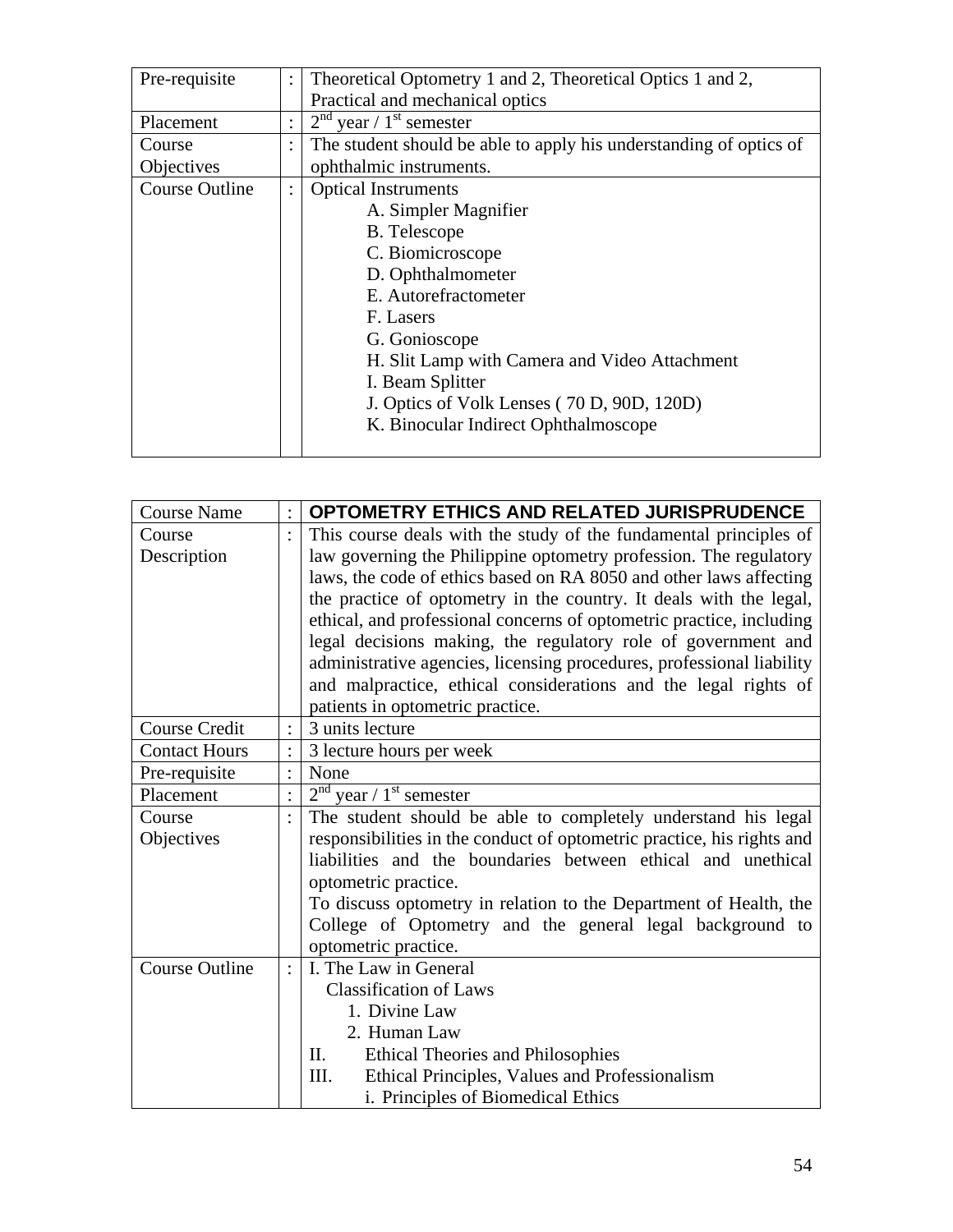| Textbook and | $\ddot{\cdot}$ | ii. Professional Ethics<br>IV.<br>Optometry Ethics and Jurisprudence<br>i. Regulatory Laws and Regulations in Optometry<br>ii. The Optometry Law<br>iii. The Code of Professional Ethics<br>iv. Government Regulatory Bodies in Optometry<br>v. The Professional Regulations Commission<br>vi. Board of Optometry<br>vii. Commission on Higher Education<br>V.<br>The Practice of Optometry<br>VI.<br>The Optometrist-Patient Relationship<br>VII.<br>The Bill of Rights<br><b>Rights of Patient</b><br>VIII.<br><b>Rights of Optometrists</b><br>IX.<br>X.<br>The Law and Optometry Ethics<br>The Judicial System<br>$\mathbf{i}$ .<br>Procedural Law: The structure of a lawsuit<br>ii.<br>iii. Liabilities of Optometrists<br>iv.<br>The Optometrists in Court<br>Damages<br>V.<br><b>Clinical Ethics</b><br>XI.<br>Ethical Decision Making in Clinical Practice<br>i.<br>ii.<br>Responsibilities in Patient Care<br><b>Clinical Ethics in Special Populations</b><br>iii.<br>Clinical Optometry in a Multicultural Society<br>iv.<br>Optometry: Legal and Professional Aspects |
|--------------|----------------|------------------------------------------------------------------------------------------------------------------------------------------------------------------------------------------------------------------------------------------------------------------------------------------------------------------------------------------------------------------------------------------------------------------------------------------------------------------------------------------------------------------------------------------------------------------------------------------------------------------------------------------------------------------------------------------------------------------------------------------------------------------------------------------------------------------------------------------------------------------------------------------------------------------------------------------------------------------------------------------------------------------------------------------------------------------------------------|
| References   |                | Claro M. Cinco, OD 2004<br>By:<br>An Optometrists Guide to Clinical Ethics                                                                                                                                                                                                                                                                                                                                                                                                                                                                                                                                                                                                                                                                                                                                                                                                                                                                                                                                                                                                         |
|              |                | By: Norman Bailey, O.D. and Elizabeth Heitman, PhD                                                                                                                                                                                                                                                                                                                                                                                                                                                                                                                                                                                                                                                                                                                                                                                                                                                                                                                                                                                                                                 |
|              |                | 2002                                                                                                                                                                                                                                                                                                                                                                                                                                                                                                                                                                                                                                                                                                                                                                                                                                                                                                                                                                                                                                                                               |
|              |                | <b>Ethics of Health Care</b>                                                                                                                                                                                                                                                                                                                                                                                                                                                                                                                                                                                                                                                                                                                                                                                                                                                                                                                                                                                                                                                       |
|              |                | By: Raymond Edge and John Randall Groves                                                                                                                                                                                                                                                                                                                                                                                                                                                                                                                                                                                                                                                                                                                                                                                                                                                                                                                                                                                                                                           |
|              |                | 1987 Philippine Constitution                                                                                                                                                                                                                                                                                                                                                                                                                                                                                                                                                                                                                                                                                                                                                                                                                                                                                                                                                                                                                                                       |

| <b>Course Name</b>   |              | :   OCULAR PHARMACOLOGY                                             |  |
|----------------------|--------------|---------------------------------------------------------------------|--|
| Course               |              | : This course is designed to understand the mechanism and action of |  |
| Description          |              | the various pharmacologic agents in the eye care with emphasis on   |  |
|                      |              | diagnostic pharmaceutics and overview of the therapeutic agents     |  |
|                      |              | and surgical-related eye drugs. It also aims to understand the      |  |
|                      |              | medications used in the treatment of ocular disease and the ocular  |  |
|                      |              | effects of systemic medications.                                    |  |
| <b>Course Credit</b> | $\mathbf{L}$ | 3 units (3 units lec)                                               |  |
| <b>Contact Hours</b> |              | $\therefore$ 3 lecture hours per week                               |  |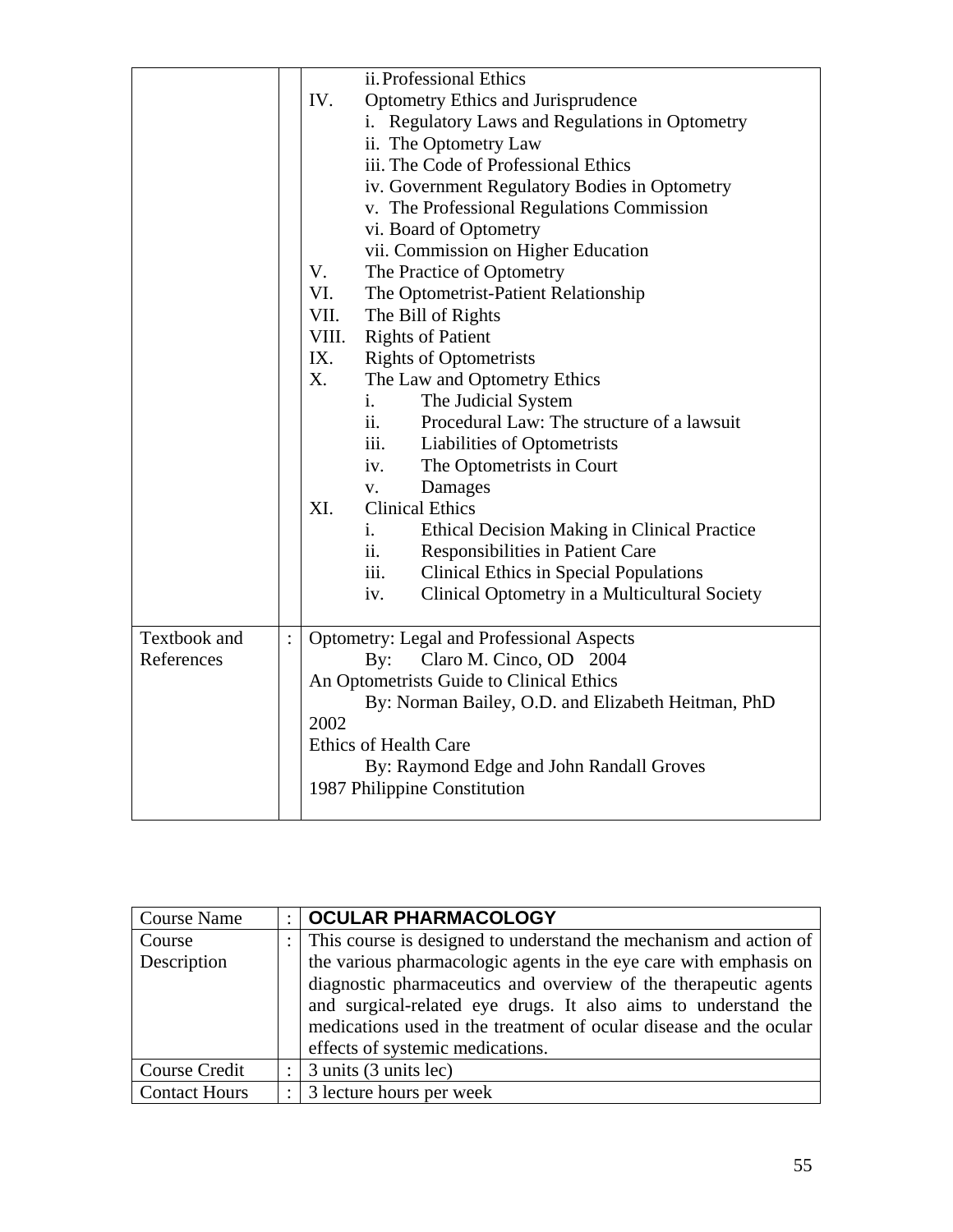| Pre-requisite         |                | General Pharmacology, Ocular Anatomy and Physiology; Ocular        |  |
|-----------------------|----------------|--------------------------------------------------------------------|--|
|                       |                | Disease 1;                                                         |  |
| Placement             |                | $2nd$ year $2nd$ semester                                          |  |
| Course                |                | The clinician should be able to possess the ability to use         |  |
| Objectives            |                | Diagnostic Pharmaceutical Agent competently and to understand      |  |
|                       |                | the use of therapeutic pharmaceutic agents. The teaching program   |  |
|                       |                | will emphasize the importance of drug action in the eye and        |  |
|                       |                | provide the optometry student with enough background to            |  |
|                       |                | appreciate the special needs of optometry patients undergoing drug |  |
|                       |                | therapy for other conditions and be able to communicate            |  |
|                       |                | confidently with patients and other health professionals about     |  |
|                       |                | pharmacology and therapeutics. Topics that will be covered         |  |
|                       |                | include: Principles of drug action; pharmacodynamics and           |  |
|                       |                | pharmacokinetics. Administration of drugs to the eye; absorption   |  |
|                       |                | and penetration through the cornea. Mechanisms of drug             |  |
|                       |                | elimination and metabolism. Autonomic innervation of the eye;      |  |
|                       |                | miotics, mydriatics and cycloplegics. Drugs used in systemic and   |  |
|                       |                | central conditions and their consequence to ocular function. Drugs |  |
|                       |                | used in ocular conditions; local anaesthetics, anti-inflammatory   |  |
|                       |                | drugs, antihistamines, anti-infective agents and drugs used in the |  |
|                       |                | treatment of glaucoma.                                             |  |
| <b>Course Outline</b> | $\ddot{\cdot}$ | I. Fundamental Concept in Ocular Pharmacology                      |  |
|                       |                | a. Pharmacotheraphy of the ophthalmic patient                      |  |
|                       |                | b. Ophthalmic drugs                                                |  |
|                       |                | c. Ophthalmic drug delivery                                        |  |
|                       |                | d. Pharmaceutical and Regulatory Aspect of Ocular                  |  |
|                       |                | Administration                                                     |  |
|                       |                | e. Legal Aspect of Drug Utilization                                |  |
|                       |                | II.<br>Pharmacology of Ocular Drugs                                |  |
|                       |                | a. Local Anesthetics                                               |  |
|                       |                | b. Analgesic for Treatment of Acute Ocular Pain                    |  |
|                       |                | c. Cycloplegics                                                    |  |
|                       |                | d. Antiglaucoma Drugs                                              |  |
|                       |                | e. Anti-Infective                                                  |  |
|                       |                | f. Anti-Inflammatory Agent                                         |  |
|                       |                | g. Anti-allergy Drugs and Decongestants                            |  |
|                       |                | h. Lubricants and Other Preparation                                |  |
|                       |                | i. Anti Edema Drugs                                                |  |
|                       |                | j. Irrigating Solutions                                            |  |
|                       |                | k. Dyes<br>1. Contact Lens Solutions and Care                      |  |
|                       |                | m. Adjunctive Agents                                               |  |
|                       |                | III.<br><b>Ocular Drugs in Clinical Practice</b>                   |  |
|                       |                | a. Topical and Regional Anesthesia                                 |  |
|                       |                | b. Dilation of the Pupil                                           |  |
|                       |                | c. Cycloplegic Refraction                                          |  |
|                       |                | d. Neuro-Ophthalmic Disorders                                      |  |
|                       |                | e. Disease of the eyelids                                          |  |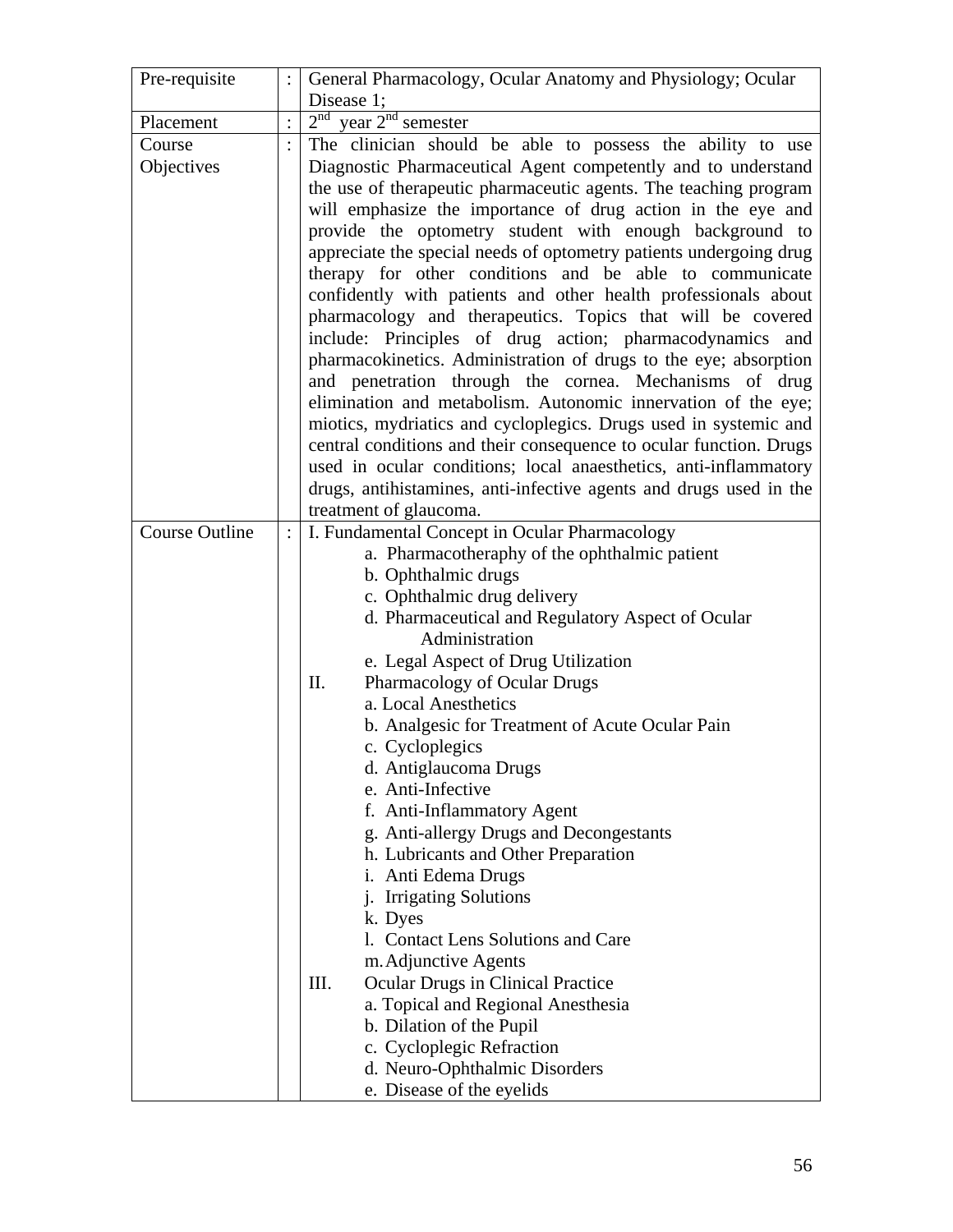|              |                | f. Disease of the conjunctiva                                            |
|--------------|----------------|--------------------------------------------------------------------------|
|              |                | g. Disease of the Cornea                                                 |
|              |                | h. Allergic Eye Disease                                                  |
|              |                | Diseases of the Solera                                                   |
|              |                | Uveitis<br>j.                                                            |
|              |                | k. Post Operative Care of the Cataract Patient                           |
|              |                | Disease of the Retina                                                    |
|              |                | m. Thyroid-Related Eye Disease                                           |
|              |                | Pharmacologic Management of Strabismus<br>n.                             |
|              |                | o. Medical Management of the Glaucoma                                    |
|              |                | IV.<br>Toxicology                                                        |
|              |                | a. Drug Interactions                                                     |
|              |                | b. Ocular effects of Systemic Drugs                                      |
|              |                | c. Life Threatening Systemic Emergencies                                 |
|              |                |                                                                          |
| Textbook and | $\ddot{\cdot}$ | Clinical Ocular Pharmacology. 3 <sup>rd</sup> Edition, Bartlett, Jimmy;  |
| References   |                | Jaanusm Siret:                                                           |
|              |                | Havener's Ocular Pharmacology 6 <sup>th</sup> Edition. Thomas F. Mauger, |
|              |                | Mosby                                                                    |
|              |                | Drug-Induced Ocular Side Effects 4 <sup>th</sup> Edition (International  |
|              |                | Edition), FT_Frauntelder, MD. Williams & Wilkins 1996                    |
|              |                |                                                                          |

| <b>Course Name</b>   |                | <b>OPTOMETRIC PRACTICE II</b>                                         |
|----------------------|----------------|-----------------------------------------------------------------------|
| Course               |                | This course is designed to provide the students with the necessary    |
| Description          |                | expertise in handling the different types of ophthalmic clinical      |
|                      |                | instruments in order to facilitate examination procedures. The        |
|                      |                | relevance of each test in coordination with the use and               |
|                      |                | manipulation of the different ophthalmic instruments in the           |
|                      |                | routinary clinical eye examination is given emphasis.                 |
| <b>Course Credit</b> |                | 3 units (1 lec 2 lab)                                                 |
| <b>Contact Hours</b> | $\ddot{\cdot}$ | 7 hours per week                                                      |
| Pre-requisite        |                | <b>Optometric Practice I</b>                                          |
| Placement            |                | 2 <sup>nd</sup><br>semester, Opto 2 Proper                            |
| Course               | $\ddot{\cdot}$ | The course aims to:                                                   |
| Objectives           |                | 1. acquaint the students with the different types and brands of       |
|                      |                | optical instruments                                                   |
|                      |                | 2. acquaint the students with the different parts of each             |
|                      |                | instruments                                                           |
|                      |                | 3. provide the students the necessary skills, dexterity and expertise |
|                      |                | in                                                                    |
|                      |                | handling the instrument                                               |
|                      |                | 4. Let the student utter the importance of the instrument as well as  |
|                      |                | each of its part                                                      |
|                      |                | 5. build up self-confidence and dependence within the students        |
|                      |                | with regards to clinical practice                                     |
|                      |                |                                                                       |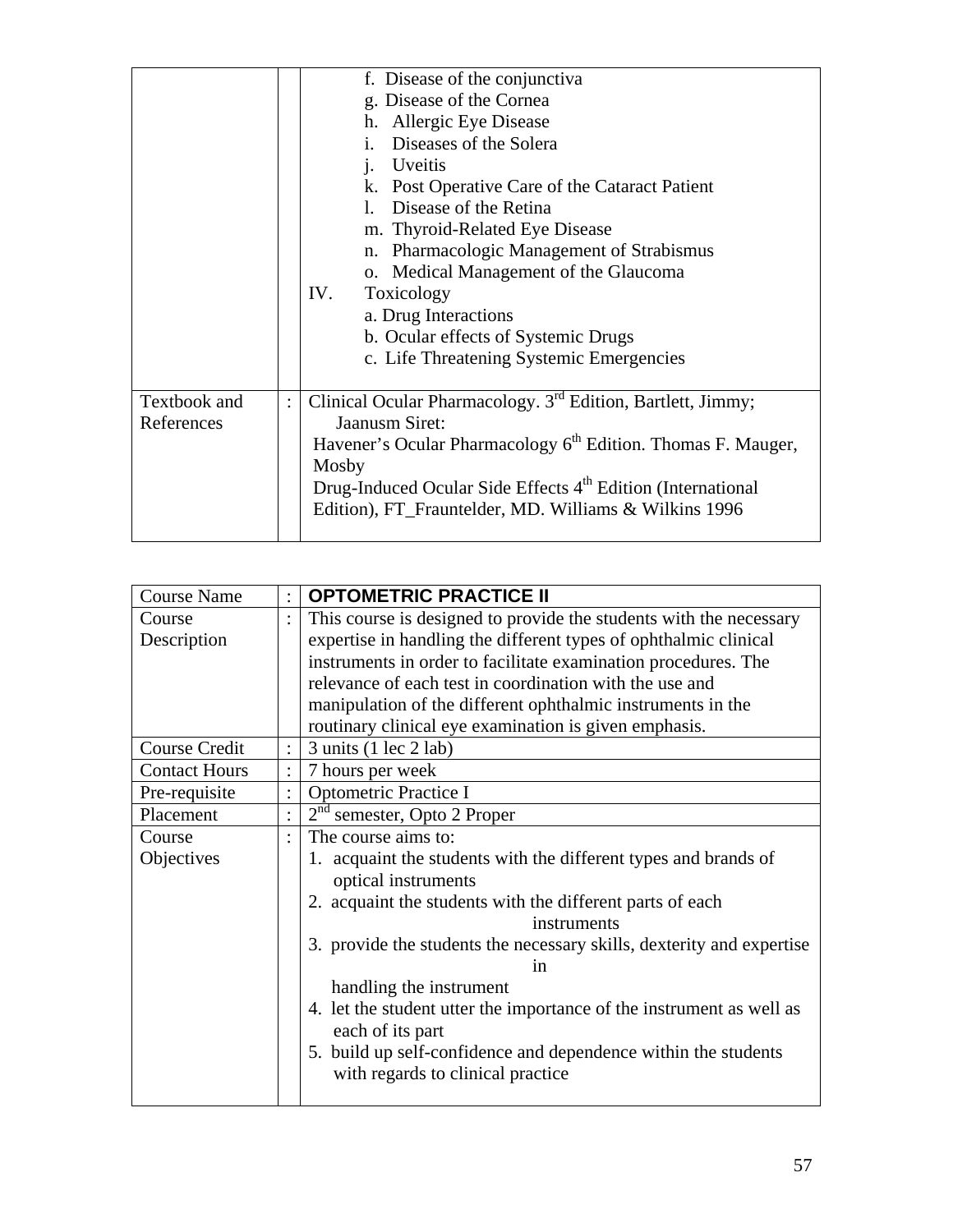| Course Outline | I. Ophthalmoscopy                                            |
|----------------|--------------------------------------------------------------|
|                | a. Definition and Objectives                                 |
|                | b. Parts and Accessories                                     |
|                | c. Clinical Routine and Observation                          |
|                | d. Types of Opthalmoscopy                                    |
|                | d.1 Direct Opthalmoscopy                                     |
|                | d.2 Indirect Ophthalmoscopy                                  |
|                | d.3 Comparison                                               |
|                | e. Identification of Normal and Abnormal Fundus              |
|                | II. Ophthalmometry                                           |
|                | a. Definition and its parts                                  |
|                | b. Measurement of Corneal Curvature                          |
|                | c. Basis of Keratometry                                      |
|                | d. Types of Keratometry                                      |
|                | d.1 Bausch and Lomb                                          |
|                | d.2 CI or Micromatic                                         |
|                | d.3 Javal-Schiotz                                            |
|                |                                                              |
|                | e. Clinical Procedure and its Importance                     |
|                | f. Interpretation of Findings                                |
|                | III. Retinoscopy                                             |
|                | a. Development and its Basic principles                      |
|                | b. Illumination system and its parts                         |
|                | c. The first, second,, and third movement                    |
|                | d. Neutrality                                                |
|                | e. Appearance of the reflex and factors affecting the reflex |
|                | f. Clinical technique in usual conditions                    |
|                | g. Clinical technique in unusual conditions                  |
|                | h. Refractometer and other objective devices                 |
|                | i. Difference between objective and subjective results       |
|                | IV. Tonometry                                                |
|                | a. Definition and its development                            |
|                | b. Brief Anatomy of the Anterior Chamber Angle               |
|                | c. Instrumentation, parts and accessories                    |
|                | d. Kinds of tonometer                                        |
|                | d.1 Indentation                                              |
|                | d.2 Applanation                                              |
|                | d.3 Others Vibration, Air-type                               |
|                | e. Provocative tests                                         |
|                | V. Biomicroscopy                                             |
|                | a. Definition and objectives                                 |
|                | b. Parts and its accessories                                 |
|                | c. Application of Illumination techniques                    |
|                | b.1 diffuse illumination                                     |
|                | b.2 direct illumination                                      |
|                | b.3 indirect illumination                                    |
|                | b.4 retro-illumination                                       |
|                | b.5 specular illumination                                    |
|                | b.6 sclerotic scatter                                        |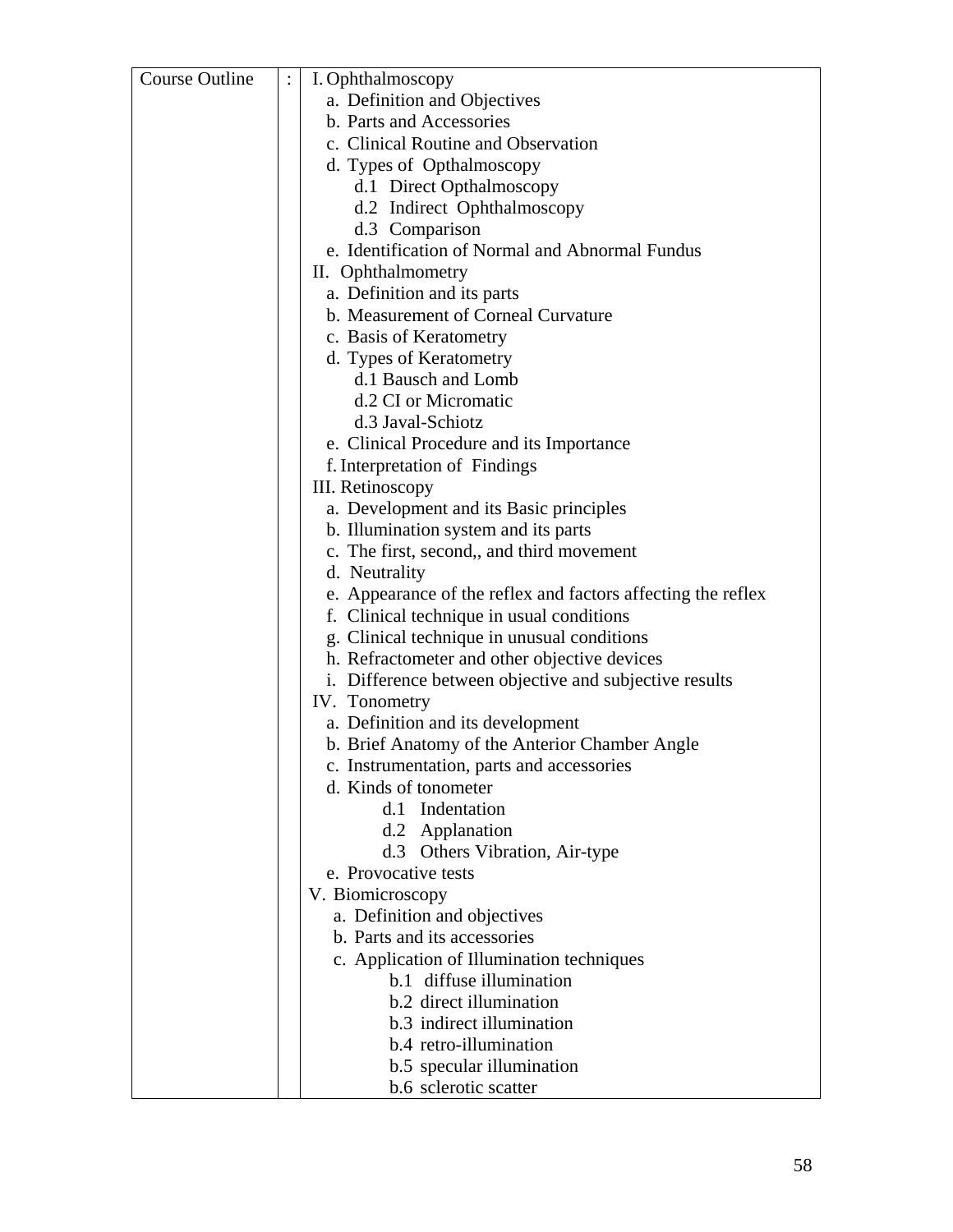|                                   | b.7 filtered illumination                           |
|-----------------------------------|-----------------------------------------------------|
|                                   | b.8 oscillation illumination                        |
|                                   |                                                     |
| <b>LABORATORY</b>                 | b.9 tangential illumination                         |
|                                   |                                                     |
| Plate 1-                          | Ophthalmoscope                                      |
| Plate 2-                          | Keratometer-Bausch and Lomb                         |
| Plate 3-                          | The Normal Fundus of a fair complexion              |
| Plate 4-                          | The Normal Fundus of a Negro                        |
| Plate 5-                          | <b>Tessellated Fundus</b>                           |
| Plate 6-                          | <b>Medullated Fundus</b>                            |
| Plate 7-                          | <b>Albinotic Fundus</b>                             |
| Pate 8-                           | <b>Central Choroiditis</b>                          |
| Plate 9-                          | Malignant Melanoma of the Choroid                   |
| Plate 10-                         | <b>Disseminated Choroid</b>                         |
| Plate $11$ -                      | Diffuse exudative Choroiditis                       |
| Plate 12-                         | Syphilic Choroiretinitis                            |
| Plate 13-                         | Coloboma of the Choroid                             |
| Plate 14-                         | Chorioretinal Degeneration of Myopia                |
| Plate 15-                         | <b>Retinal Detachment</b>                           |
| Plate 16-                         | Retinal Detachment with large tear                  |
| Plate 17-                         | <b>Hypertensive Retinopathy</b>                     |
| Plate 18-                         | Hypertensive and Nephritic Retinopathy              |
| Plate 19-                         | Diabetic Retinopathy                                |
| Plate 20-                         | <b>Retinitis Proliferans</b>                        |
| Plate $21$ -                      | Retinal Hemorrhage                                  |
| Plate 22-                         | Colloid Bodies (Drusen)                             |
| Plate 23-                         | Retinitis Pigmentosa                                |
| Plate 24-                         | Thrombosis of the Superior Temporal                 |
| <b>Branch</b>                     |                                                     |
|                                   | of the CRV                                          |
| Plate 25-                         | Thrombosis of the Trunk of the CRV                  |
| Plate 26-                         | <b>Recent Obstruction of the CRV</b>                |
| Plate 27-                         | Myopic Crescent                                     |
| Plate 28-                         | Retinoblastoma                                      |
| Plate 29-                         | <b>Retinal Arteriosclerosis</b>                     |
| Plate 30-                         |                                                     |
|                                   | Papilledema                                         |
| Plate 31-                         | Papillitis                                          |
| Plate 32-                         | Senile Atrophy of the Optic Nerve                   |
| Plate 33-                         | <b>Glaucomatous Cupping</b>                         |
| Plate 34-                         | <b>Amaurotic Family Idiocy</b>                      |
| Plate 35-                         | Senile Degeneration of the Macula                   |
| Plate 36-                         | Hole in the Macula                                  |
| Plate 37-                         | Macula Pucker                                       |
| <b>ACTIVITIES AND EVALUATION:</b> |                                                     |
| a.                                | long written exams                                  |
| b.                                | return learning experience                          |
| $\mathbf{c}$ .                    | practical examination of each instrument            |
| d.                                | illustration and identification of different fundus |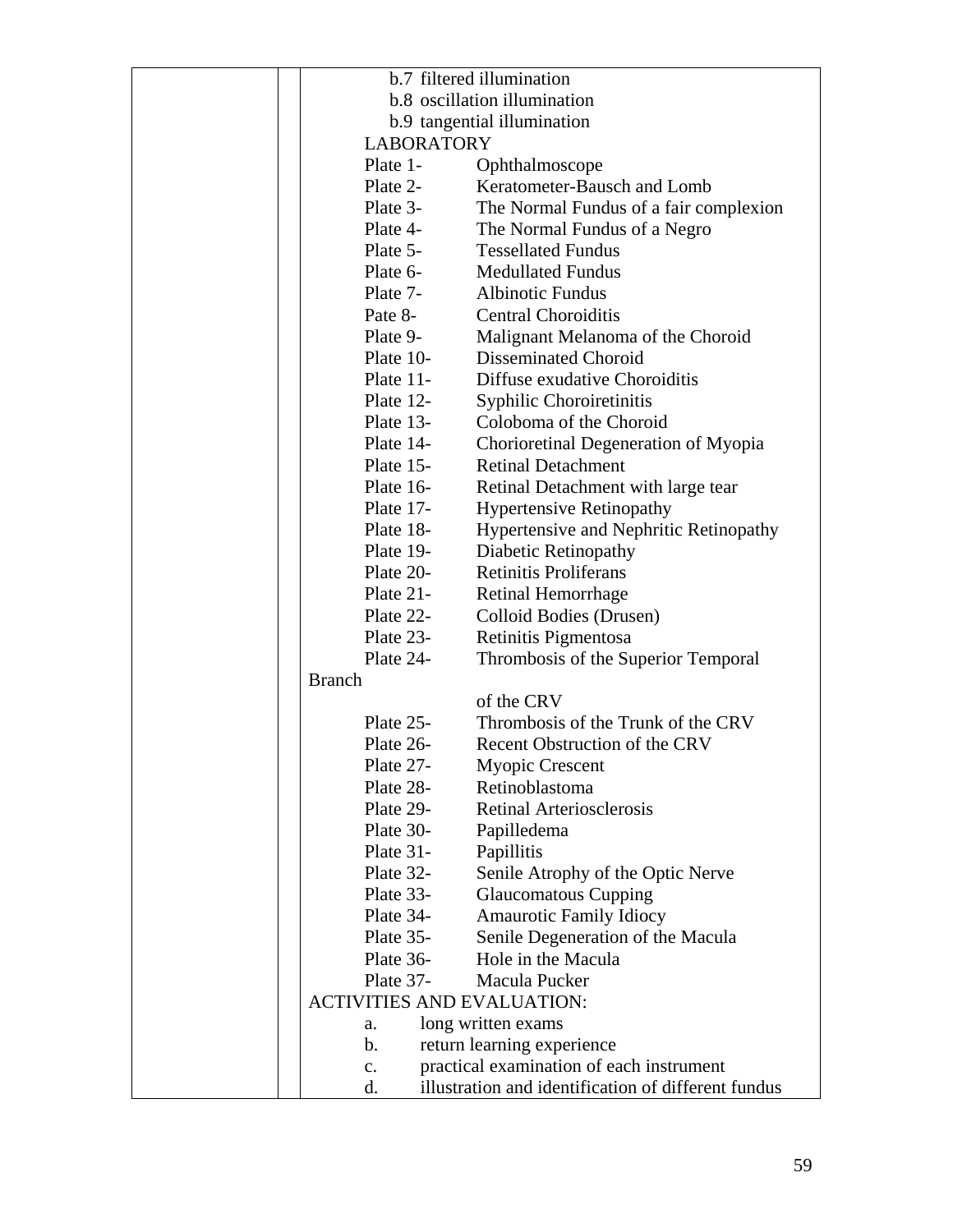|              |                |                                                                   | illustration and labeling of the parts of each<br>e.       |
|--------------|----------------|-------------------------------------------------------------------|------------------------------------------------------------|
|              |                |                                                                   | instrument                                                 |
|              |                |                                                                   | f.<br>semestral requirement of one (1) retinoscopy, one    |
|              |                |                                                                   | $(1)$ tonometry, three $(3)$ abnormal slit lamp            |
|              |                |                                                                   | evaluations                                                |
|              |                |                                                                   | semestral requirement of one (1) scrapbook of<br>g.        |
|              |                |                                                                   | complete fundus plates                                     |
| Textbook and | $\ddot{\cdot}$ | a.                                                                | Clinical Refraction I by Irvin Borish                      |
| References   |                | b.                                                                | Clinical Ophthalmology, $3rd$ Edition by Butterworth-      |
|              |                |                                                                   | Heinemann                                                  |
|              |                | May's Manual of the Diseases of the Eye by Allen<br>$C_{\bullet}$ |                                                            |
|              |                | d.                                                                | Introduction to Ophthalmology by John Parr                 |
|              |                | e.                                                                | Primary Care Optometry 4 <sup>th</sup> Ed, Grosvenor c2002 |
|              |                | f.                                                                | Basic Procedures by Lindy Dubois c1998                     |
|              |                | g.                                                                | Instrumentation for Eye care Paraprofessionals by Michelle |
|              |                |                                                                   | Pett Herrin c 1999                                         |
|              |                |                                                                   |                                                            |

| <b>Course Name</b>    | <b>LOW VISION and GERIATRIC OPTOMETRY</b>                                  |  |
|-----------------------|----------------------------------------------------------------------------|--|
| Course                | An introduction to the epidemiology of aging and the clinical              |  |
| Description           | effects of aging on the visual system. The optometric assessment           |  |
|                       | and management of the aging patient. An introduction to low                |  |
|                       | vision care with emphasis on assessment and management of                  |  |
|                       | visual impairment and disability, including optical and non-optical        |  |
|                       | therapies.<br>epidemiology of<br>The<br>vision<br>impairment,              |  |
|                       | multidisciplinary management, and associated rehabilitative                |  |
|                       | services will be discussed.                                                |  |
| Course Credit         | 3 units (lec)                                                              |  |
| <b>Contact Hours</b>  | 3 hours per week                                                           |  |
| Pre-requisite         | Theoretical Optics 1 and 2, Refraction, Ocular Disease 1 and 2;            |  |
|                       | <b>Optometric Practice 1</b>                                               |  |
| Co-requisite          | <b>Optometric Practice 2</b>                                               |  |
| Placement             | $2nd$ year / $2nd$ semester                                                |  |
| Course                | To give students a good working knowledge of the needs, methods            |  |
| Objectives            | of examination and assistance available to low vision patients.            |  |
| <b>Course Outline</b> | 1. Problem-based learning exercise: The scope of low vision                |  |
|                       | practice, introduction to disability                                       |  |
|                       | 2. Legal and functional definitions, registration; history and<br>symptoms |  |
|                       | 3. Routine examination; testing acuity, magnification                      |  |
|                       | methods                                                                    |  |
|                       | 4. Real image magnification - CCTV, Viewscan; telescopic                   |  |
|                       | magnification; methods for prescribing distance and near                   |  |
|                       | magnification; optics of plus-lens magnifiers                              |  |
|                       | Binocular correction; control of aberrations in plus lens<br>5.            |  |
|                       | magnifiers, availability in the Philippines; hand-held and                 |  |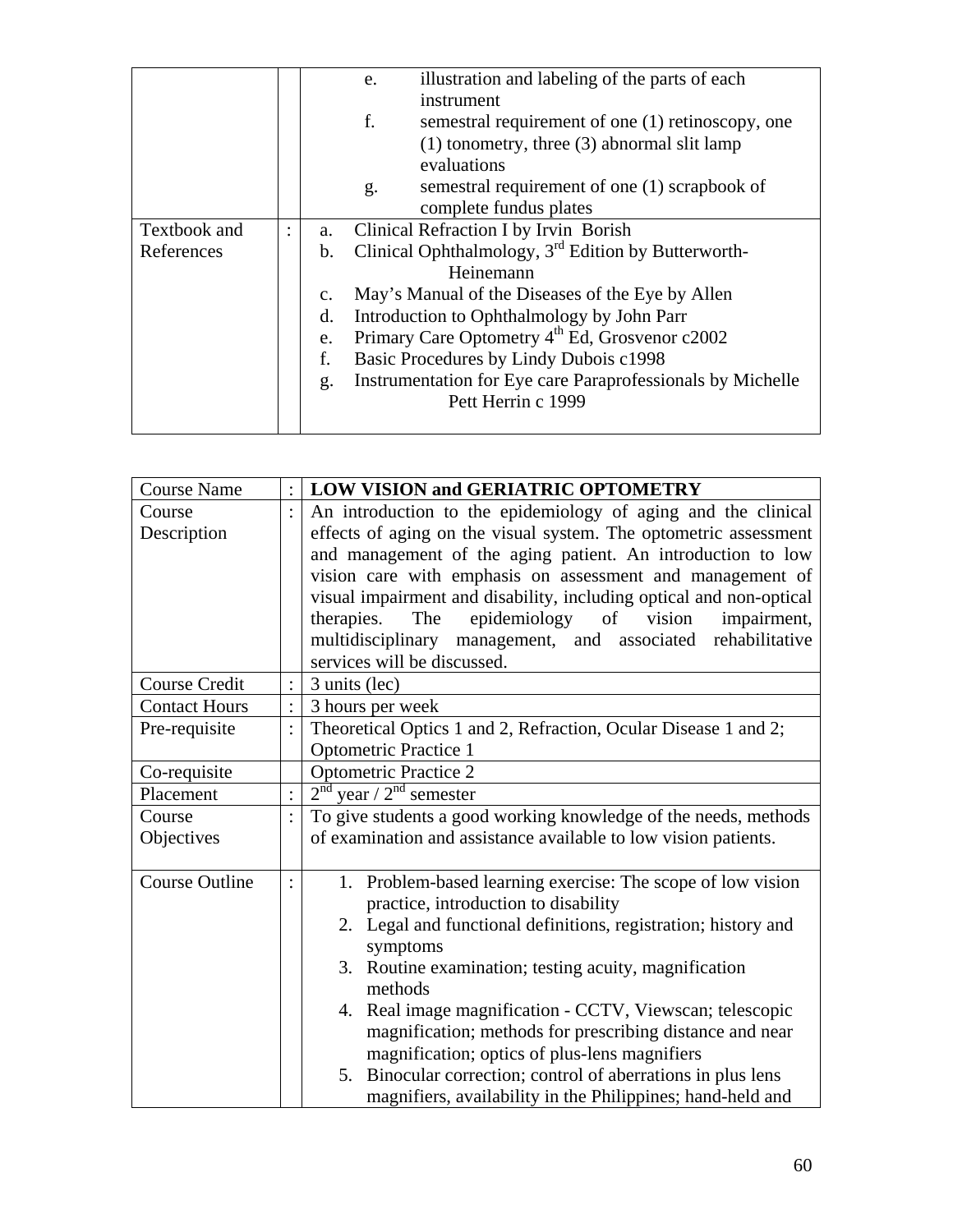|              | stand magnifiers<br>6. Telescopes; focal telescopes, contact lens telescopes<br>7. Aids to improve peripheral awareness; eccentric viewing,<br>prism relocation; non-optical aids, environmental design,<br>lighting, glare, tints<br>8. Success rates with low vision aids and the role of training;<br>incidence and prevalence of visual impairment; sensory<br>substitution<br>9. Measurement of visual performance in low vision |
|--------------|---------------------------------------------------------------------------------------------------------------------------------------------------------------------------------------------------------------------------------------------------------------------------------------------------------------------------------------------------------------------------------------------------------------------------------------|
| Textbook and | R. Nowakowski, Primary Low Vision Care                                                                                                                                                                                                                                                                                                                                                                                                |
| References   | C. Dickinson, Low Vision: Principles and Practice                                                                                                                                                                                                                                                                                                                                                                                     |

| <b>Course Name</b>    |                | <b>OCULAR DISEASE 2</b>                                            |  |
|-----------------------|----------------|--------------------------------------------------------------------|--|
| Course                |                | This course deals with the detailed discussion of the signs,       |  |
| Description           |                | symptoms, differential diagnosis and management of ocular          |  |
|                       |                | disease of the posterior segment, including the ocular             |  |
|                       |                | manifestations of systemic diseases.                               |  |
| Course Credit         |                | $3 \text{ units}$ ( $2 \text{ lec}$ / $1 \text{ lab}$ )            |  |
| <b>Contact Hours</b>  |                | 2 lecture hours and 3 laboratory hours per week                    |  |
| Pre-requisite         |                | Ocular Disease 1 and General Pathology                             |  |
| Placement             | $\vdots$       | $2nd$ year / $2nd$ semester                                        |  |
| Course                | $\ddot{\cdot}$ | 1. The clinician should be able to recognize signs and symptoms    |  |
| Objectives            |                | of ocular and systemically induced ocular diseases, disorders and  |  |
|                       |                | conditions. These include all tissues of the eye.                  |  |
|                       |                | 2. The clinician should be able to diagnose the ocular or systemic |  |
|                       |                | etiology of the ophthalmic disorders. These specifically include   |  |
|                       |                | but are not limited to infection, inflammation, and trauma,        |  |
|                       |                | congenital, neoplastic,<br>metabolic,<br>coma,<br>vascular,<br>and |  |
|                       |                | environmental.                                                     |  |
|                       |                | 3. The clinician should be able to order, list and recognize the   |  |
|                       |                | need for additional clinical and laboratory testing necessary to   |  |
|                       |                | confirm their diagnosis of the ocular and systemic etiology        |  |
|                       |                | responsible for the ophthalmic disease, disorder or condition. The |  |
|                       |                | accurate interpretation of these tests is also expected.           |  |
|                       |                | 4. The clinician should be able to recall appropriate topical and  |  |
|                       |                | oral medications necessary to treat the identified ocular and      |  |
|                       |                | systemic disorder.                                                 |  |
|                       |                | 5. The clinician should be able to recall the proper referral and  |  |
|                       |                | management strategies for the diagnosed ocular and systemic        |  |
|                       |                | condition when appropriate.                                        |  |
|                       |                | 6. The clinician should be able to write an assessment for the     |  |
|                       |                | patient PRIOR to being staffed in order to fully demonstrate their |  |
|                       |                | capability of merging the didactic and clinical education received |  |
|                       |                | from the curriculum at the college.                                |  |
| <b>Course Outline</b> | $\ddot{\cdot}$ | <b>GLAUCOMA</b>                                                    |  |
|                       |                | i. Methods of examinations                                         |  |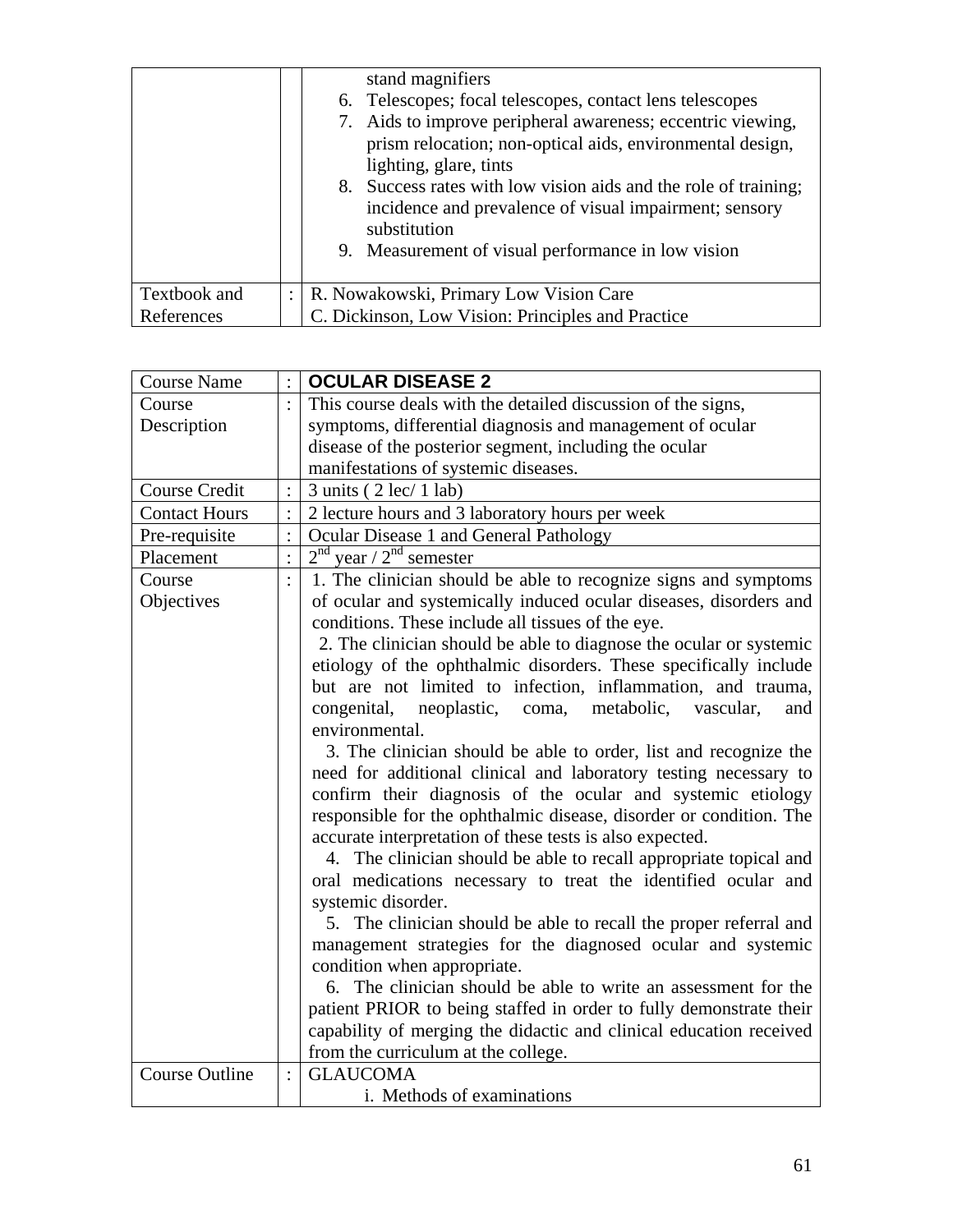|                   | Tonometry                                    |  |
|-------------------|----------------------------------------------|--|
|                   | Gonioscopy                                   |  |
|                   | Perimetry                                    |  |
| ii.               | Ocular hypertension                          |  |
| iii.              | Primary open angle glaucoma                  |  |
| iv.               | Normal tension glaucoma                      |  |
| V.                | Primary angle closure glaucoma               |  |
| $\overline{vi}$ . | Pseudoexfoliative glaucoma                   |  |
| vii.              | Pigmentary glaucoma                          |  |
| viii.             | Neovascular glaucoma                         |  |
| ix.               | Inflammatory glaucoma                        |  |
| X.                | Lens related glaucoma                        |  |
| xi.               | Iridocorneal endothelial syndrome            |  |
| xii.              | Miscellaneous secondary glaucoma             |  |
| xiii.             | Primary congenital glaucoma                  |  |
| xiv.              | Glaucoma in phacomatoses                     |  |
| XV.               | Anti-glaucoma drugs                          |  |
| XVI.              | Lasers in glaucoma therapy                   |  |
| xvii.             | Glaucoma surgery                             |  |
|                   | <b>DISORDERS OF THE LENS</b>                 |  |
| i.                | Acquired cataract                            |  |
| ii.               | Management of age related cataract           |  |
| iii.              | Congenital cataract                          |  |
| iv.               | Cataract surgery                             |  |
| V.                | Abnormalities in lens shape and position     |  |
|                   | RETINAL DETACHMENT                           |  |
| $\mathbf{1}$ .    | Pathogenesis of retinal detachment           |  |
| ii.               | Clinical features of retinal detachment      |  |
| iii.              | Differential diagnosis of retinal detachment |  |
| iv.               | Retinal detachment surgery                   |  |
|                   | ACQUIRED MACULAR DISORDERS                   |  |
| i.                | Age related macular degeneration             |  |
| ii.               | Age related macular hole                     |  |
| iii.              | Central serous retinopathy                   |  |
| iv.               | Cystoid macular edema                        |  |
| V.                | Myopic maculopathy                           |  |
| vi.               | Macular epiretinal membrane                  |  |
| vii.              | Angoid streaks                               |  |
| viii.             | Choroidal folds                              |  |
| ix.               | Drug induced maculopathies                   |  |
| X.                | Miscellaneous maculopathies                  |  |
|                   | HEREDITARY FUNDUS DYSTROPHIES                |  |
| i.                | Retinal dystrophies                          |  |
| ii.               | Choroidal dystrophies                        |  |
| iii.              | Vitreoretinopathies                          |  |
| iv.               | Albinism                                     |  |
| V.                | "Cherry red spot" at macula syndromes        |  |
|                   | RETINAL VASCULAR DISORDERS                   |  |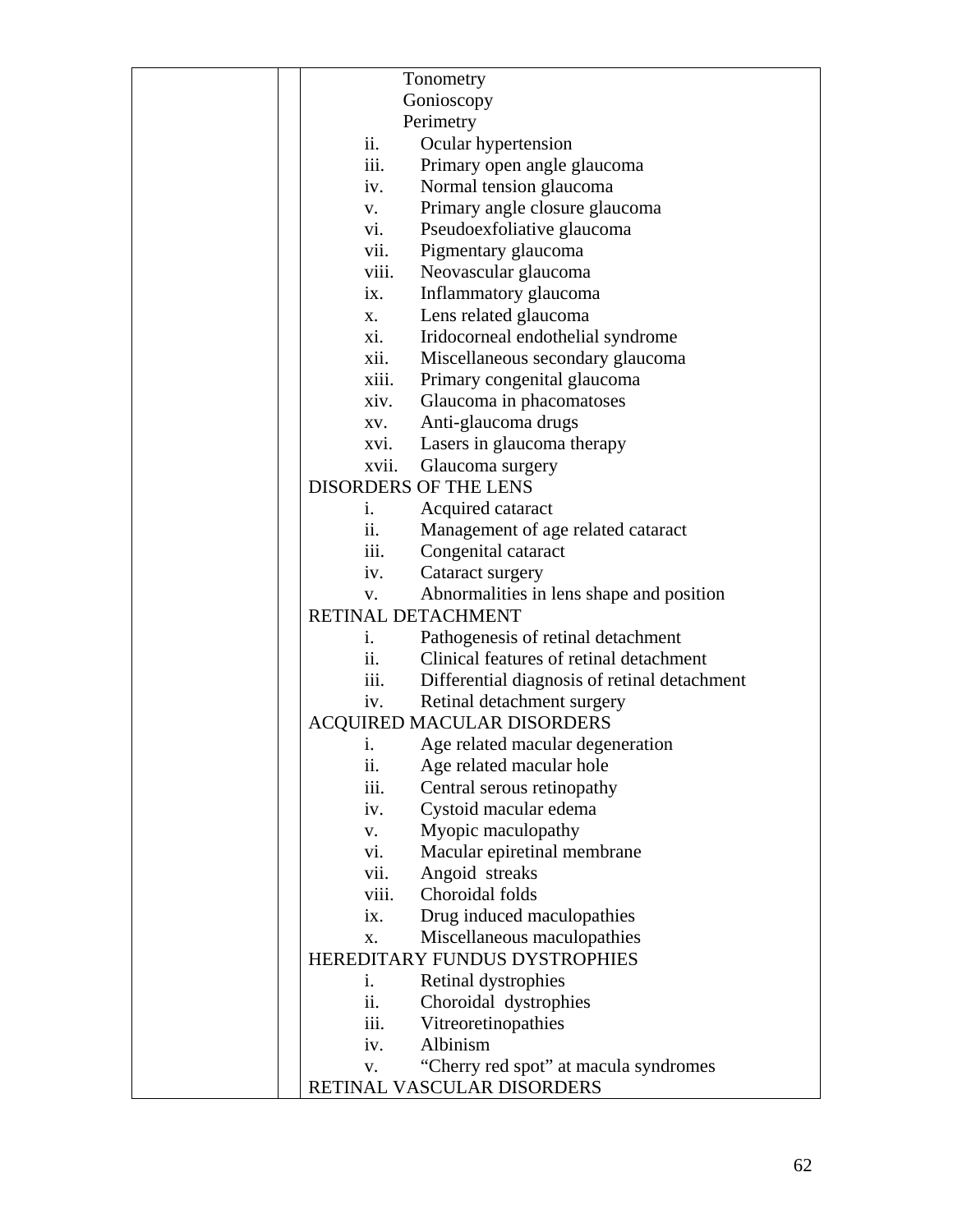|              | i.<br>Diabetic retinopathy                                              |
|--------------|-------------------------------------------------------------------------|
|              | ii.<br>Retinal vein occlusion                                           |
|              | iii.<br>Retinal artery occlusion                                        |
|              | Ocular ishemic syndrome<br>iv.                                          |
|              | Hypertensive retinopathy<br>V.                                          |
|              | Sickle cell retinopathy<br>vi.                                          |
|              | vii.<br>Retinopathy of prematurity                                      |
|              | Retinal artery macroaneurysms<br>viii.                                  |
|              | Primary retinal telangiectasia<br>ix.                                   |
|              | Radiation retinopathy<br>X.                                             |
|              | Retinopathy in blood dsycrasias<br>xi.                                  |
|              | OCULAR MANIFESTATIONS OF SYSTEMIC DISEASES                              |
| Textbook and | Clinical Ophthalmology: A Systemic Approach 4 <sup>th</sup> edition;    |
| References   | By: Jack J. Kanski, MD<br>2003                                          |
|              | Primary Eyecare of the Glaucoma $2nd$ edition; By: M. Fingeret          |
|              | and T.L. Lewis<br>2001                                                  |
|              | Glaucoma Handbook; By: Anthony Litwak, OD., FAAO                        |
|              | Disease of the Retina and the Vitreous; By: R.F. Sparde<br>1999         |
|              | Disease of the Macula: A Practical Approach; By: Jack. Kanski           |
|              | and Stanslaw Milewski 2003                                              |
|              | Retinal Detachment: A Manual of Diagnosis and Treatment 2 <sup>nd</sup> |
|              | edition; By: Jack J. Kanski and Zdenek J. Gregor<br>1994                |
|              | Ocular Manifestations of Systemic Diseases; By; Bernard H.              |
|              | Blaustein, OD 1994                                                      |
|              | Primary Eyecare in Systemic Diseases; By: Kelly Thompson, OD            |
|              | & Esther Marks, OD & Diane Adamezy; By:<br>Jack J.                      |
|              | Kanski, MD 2001                                                         |
|              | Ocular Differential Diagnosis $7th$ edition; By: Frederick Hampton      |
|              | Roy 2002                                                                |
|              | Ocular Syndromes and Systemic Diseases 3 <sup>rd</sup> edition; By:     |
|              | Frederick Hampton Roy 2002                                              |
|              | Wills Eye Manual 3 <sup>rd</sup> edition; By: Douglas Rhea, MD and Mark |
|              | Pyfer, MD 1999                                                          |
|              | Clinical Visual Optics. 2nd Ed 1991 Butterworths. By: Bennett A.G       |
|              | and Rabbetts R.B                                                        |
|              | Clinical Management of Binocular Vision. Philadelphia Lippincott        |
|              | 1994. By: Scheiman M and Wick B                                         |
|              |                                                                         |

| <b>Course Name</b>   |   | <b>CONTACT LENS</b>                                                                                                                                      |
|----------------------|---|----------------------------------------------------------------------------------------------------------------------------------------------------------|
| Course               |   | : This course deals with the theoretical background of fitting contact                                                                                   |
| Description          |   | lenses, history of contact lenses, types of contact lenses, wearing<br>mode of contact lenses, materials and manufacturing methods of<br>contact lenses. |
| Course Credit        |   | 4 units ( $3 \text{ lec} / 1 \text{ lab}$ )                                                                                                              |
| <b>Contact Hours</b> | ٠ | 3 lecture hours and 3 lab hours per week                                                                                                                 |
| Pre-requisite        |   | Optometry Practice 1 and 2                                                                                                                               |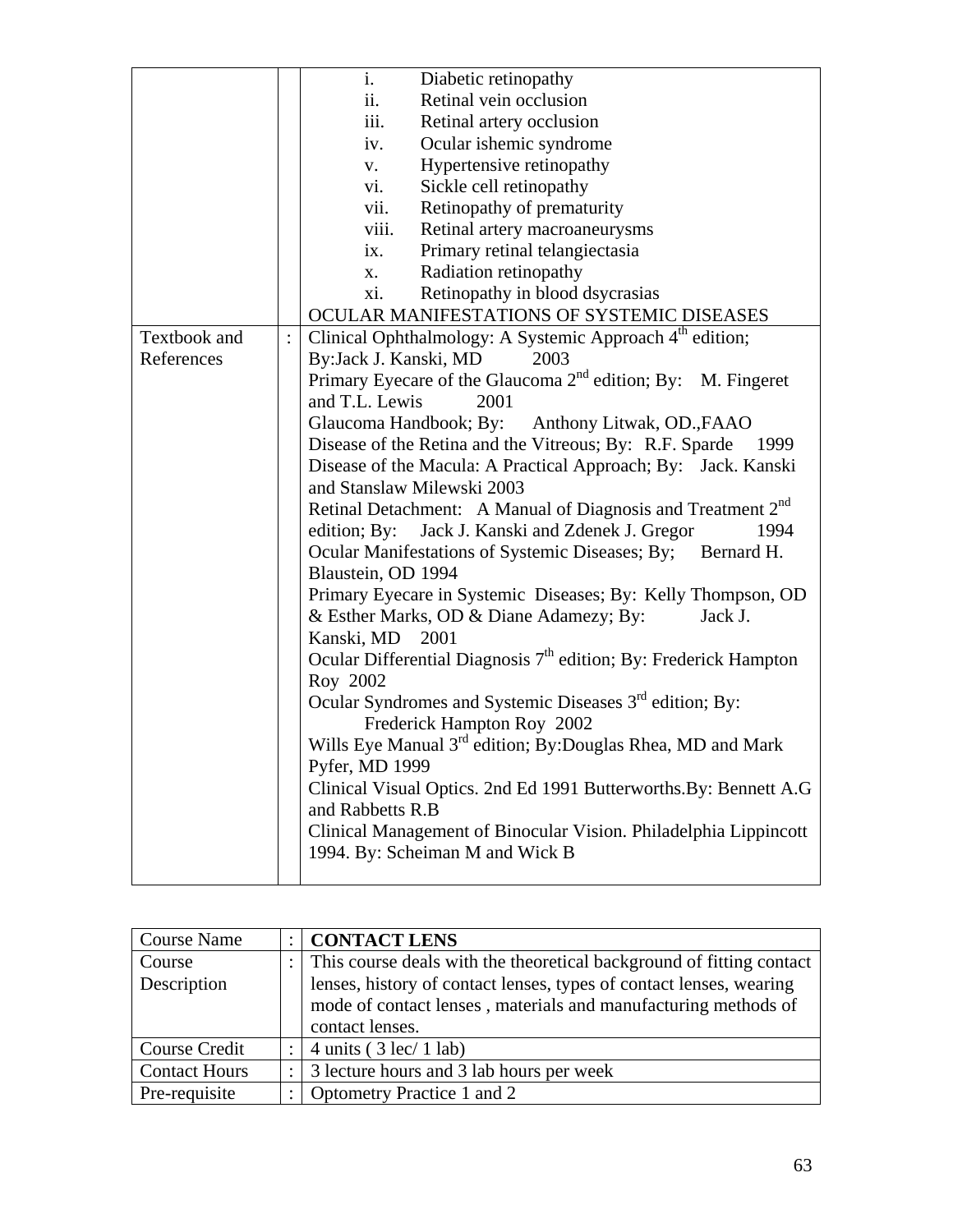| Placement             |                | $2nd$ year / $2nd$ semester                                                     |
|-----------------------|----------------|---------------------------------------------------------------------------------|
| Course                |                | The student should be able to know the history of contact lenses                |
| Objectives            |                | and the evolution of contact lens materials and design.                         |
|                       |                |                                                                                 |
|                       |                | The student at the end of the course should be able to understand               |
|                       |                | the principles in fitting contact lenses.                                       |
|                       |                |                                                                                 |
|                       |                | The student should be able to appreciate the advantages of contact              |
|                       |                | lenses over spectacles.                                                         |
|                       |                |                                                                                 |
|                       |                | The student should be able to decide which contact lens material,               |
|                       |                | design and wearing mode, is best fitted for a particular patient                |
|                       |                | according to the refractive condition, lifestyle, ocular dimension,             |
|                       |                | tear film characteristic and other factors related.                             |
|                       |                |                                                                                 |
|                       |                | The student should be able to understand fully the optics of contact<br>lenses. |
|                       |                |                                                                                 |
|                       |                | The student should be able to fit spherical soft contact lenses and             |
|                       |                | spherical rigid contact lenses to patients.                                     |
|                       |                |                                                                                 |
|                       |                | The student should be able to perform slit lamp biomicroscopy and               |
|                       |                | assess patients cornea, tear film, lids, conjunctiva, iris, sclera,             |
|                       |                | aqueous humor and retina.                                                       |
|                       |                |                                                                                 |
| <b>Course Outline</b> | $\ddot{\cdot}$ | History of contact lenses                                                       |
|                       |                | Evolution of contact lens material.                                             |
|                       |                | Advantages of contact lens over spectacles.                                     |
|                       |                | The ideal contact lens material.                                                |
|                       |                | Factors to consider if a patient is a good candidate for contact lens           |
|                       |                | fitting.                                                                        |
|                       |                | Optics of contact lenses                                                        |
|                       |                | Parameters of contact lenses:<br><b>Back Optic Zone Radius</b>                  |
|                       |                | Power                                                                           |
|                       |                | Diameter                                                                        |
|                       |                | Optic Zone                                                                      |
|                       |                | <b>Peripheral Curves</b>                                                        |
|                       |                | <b>Water Content</b>                                                            |
|                       |                | Material                                                                        |
|                       |                | Effect of changing the parameters of contact lens (decreasing the               |
|                       |                | diameter, changing the base curve)                                              |
|                       |                | The ocular parameters to be measured prior to contact lens fitting:             |
|                       |                | Reason for contact lens fitting                                                 |
|                       |                | History of contact lens wear (if any)                                           |
|                       |                | <b>Tear Film assessment</b>                                                     |
|                       |                | The lid characteristic                                                          |
|                       |                | Medications taken (if any)                                                      |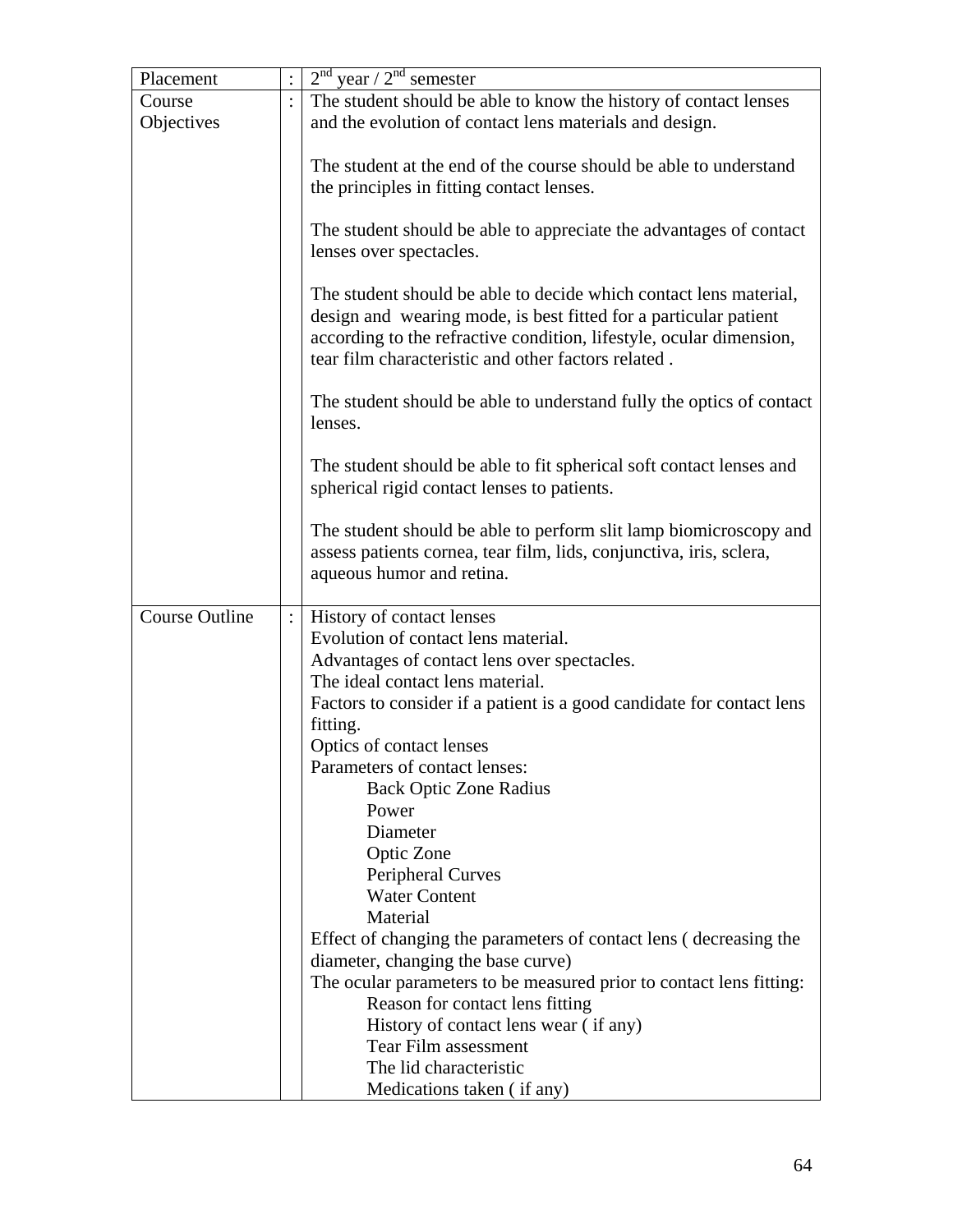|              | Refractive error (sphere vs cylinder component)               |
|--------------|---------------------------------------------------------------|
| Textbook and | Contact Lens Practice by Ruben and Guillon                    |
| References   | <b>Contact Lens Practice by Robert Mandell</b>                |
|              | Fitting Guide for Hard and Soft Contact Lenses by Stein&Slatt |
|              | Clinical Refraction by Irvin Borish                           |
|              | <b>IACLE Contact Lens Module 1-10</b>                         |

| <b>Course Name</b>   | $\ddot{\cdot}$ | PEDIATRIC OPTOMETRY                                                     |
|----------------------|----------------|-------------------------------------------------------------------------|
| Course               |                | This course deals with the characteristics of the pediatric eye         |
| Description          |                | population, the growth and development of pediatric eye disorders,      |
|                      |                | and special concerns like vision screening, pediatric low vision and    |
|                      |                | visual dyslexia. It deals with specialized diagnosis and management     |
|                      |                | strategies for the infant and child. Topics will include refractive and |
|                      |                | binocular vision anomalies, disease and pharmacology.                   |
|                      |                |                                                                         |
| Course Credit        |                | 3 Units lecture                                                         |
| <b>Contact Hours</b> |                | 3 lecture hours per week                                                |
| Pre-requisite        | $\colon$       | General and Ocular Anatomy, General and Ocular Pathology,               |
|                      |                | Histology and Embryology, Human Anatomy and Physiology with             |
|                      |                | Neuro-anatomy and Neuro-optometry                                       |
| Placement            | $\colon$       | 2 <sup>nd</sup><br>year/semester                                        |
| Course               |                | 1. The clinician should be able to choose the most appropriate          |
| Objectives           |                | visual acuity test based on the developmental level of the              |
|                      |                | patient. The clinician should be able to evaluate visual acuity         |
|                      |                | (distance and near) by performing one or more of the                    |
|                      |                | following test and correctly record the result.                         |
|                      |                | a. Preferential looking                                                 |
|                      |                | b. Dot box                                                              |
|                      |                | c. Lighthouse chart or cards                                            |
|                      |                | d. Broken wheel cards                                                   |
|                      |                | e. Fixation preference                                                  |
|                      |                | f.<br>Hoty                                                              |
|                      |                | 2. The clinician should be able to evaluate the sensory status of       |
|                      |                | the patient performing the ff. tests and correctly record the           |
|                      |                | result.                                                                 |
|                      |                | Pediatric flashlight<br>a.                                              |
|                      |                | b. Lang stereo test                                                     |
|                      |                | c. Random dot e stereo test                                             |
|                      |                | 3. The clinician should be able to evaluate the refractive status       |
|                      |                | of the patient by performing one or more of the ff.                     |
|                      |                | procedures and correctly record the results.                            |
|                      |                | Near retinoscopy (mohindra)<br>a.                                       |
|                      |                | b. Cycloplegic refraction                                               |
|                      |                | c. Subjective refraction                                                |
|                      |                | 4. The clinician should be able to evaluate the ocular deviation        |
|                      |                | of the patient by performing the ff. tests and correctly record         |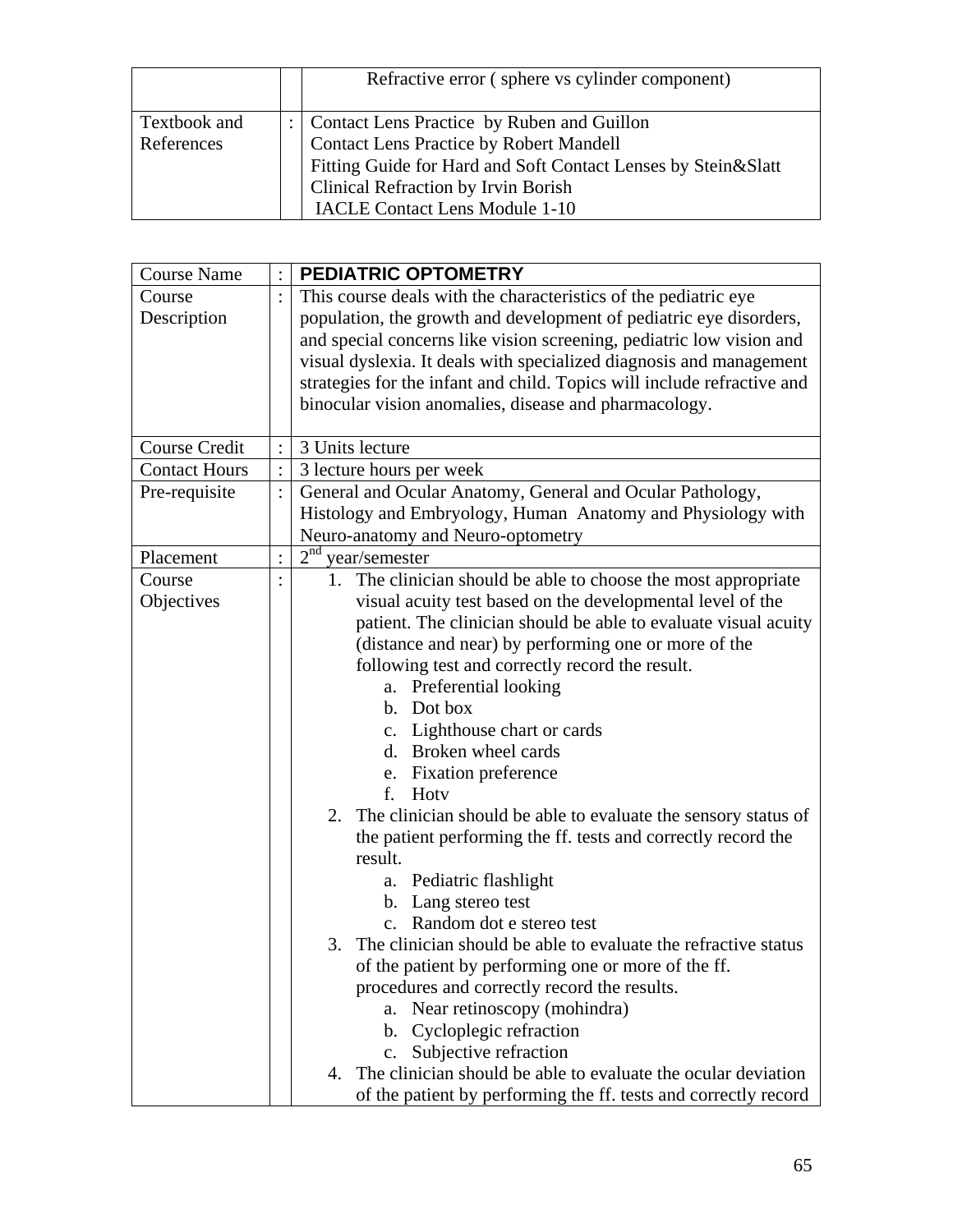|                       | the results.                                                     |
|-----------------------|------------------------------------------------------------------|
|                       | Hirschberg / kappa<br>a.                                         |
|                       | b. Krimsky                                                       |
|                       | c. Bruckner                                                      |
|                       | d. Cover test with prism neutralization at far and near          |
|                       | 5. The clinician should be able to evaluate the motor fusion and |
|                       | accommodative status of the patient by performing one or         |
|                       | more of the ff. procedures and correctly record the results.     |
|                       | a. Near point of convergence                                     |
|                       | b. Out of instrument motor fusion (prism bar)                    |
|                       |                                                                  |
|                       | c. Out of instrument step vergence                               |
|                       | d. Amplitude of accommodation                                    |
|                       | e. Mem retinoscopy                                               |
|                       | 6. The clinician should be able to evaluate the ocular health of |
|                       | the patient by performing the ff procedures and correctly        |
|                       | record the results.                                              |
|                       | a. Non contact tonometry                                         |
|                       | b. Hand held slit lamp                                           |
|                       | c. Ophthalmoscopy                                                |
|                       | d. Versions                                                      |
|                       | e. Pupil evaluation                                              |
|                       | Confrontation visual field<br>f.                                 |
|                       | 7. The clinician should be able to identify any abnormal         |
|                       | findings, recognize any associated abnormal findings,            |
|                       | correlate results of history with the examination results, and   |
|                       | formulate a final diagnosis if possible.                         |
|                       | 8. The clinician should be able to manage common refractive      |
|                       | anomalies based on the age of the patient. The clinician         |
|                       | should be able to identify whether the refractive status is      |
|                       | normal or abnormal based on the chronological age of the         |
|                       | patient.                                                         |
|                       | 9. The clinician should be able to prescribe a lens prescription |
|                       | based on the refractive, binocular, accommodative, and           |
|                       |                                                                  |
|                       | special visual needs of the patient.                             |
|                       | 10. The clinician should be able to recognize and appropriately  |
|                       | refer conditions requiring diagnostic or management              |
|                       | services beyond that normally provided in a family practice      |
|                       | examination.                                                     |
| <b>Course Outline</b> | PART I.<br><b>GROWTH AND DEVELOPMENT</b>                         |
|                       |                                                                  |
|                       | A)<br><b>General Growth And Development</b>                      |
|                       | Anomalies of Child Development<br>B)                             |
|                       | 1. Clinical techniques and tests to assess the                   |
|                       | development of an infant (birth to 18)                           |
|                       | mos.)                                                            |
|                       | 2. Physical status                                               |
|                       | 3. Fine and gross motor development                              |
|                       | 4. Personal-social development                                   |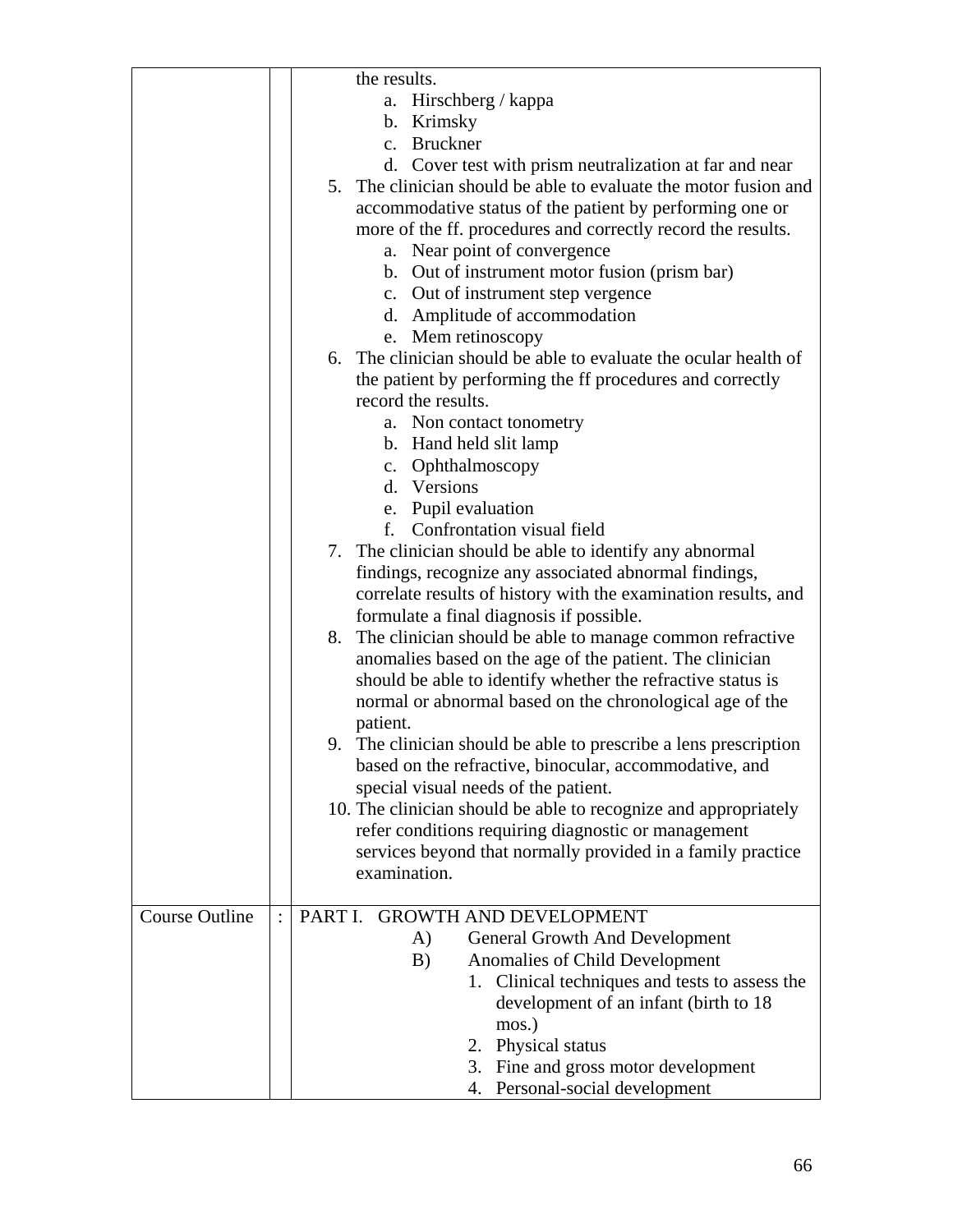|               | 5. Speech-language development              |
|---------------|---------------------------------------------|
| $\mathcal{C}$ | Optical Components of the Eye: Embryology   |
|               | and Post-Natal Dev't.                       |
|               | 1. Clinical characteristics of children who |
|               | deviate from normal patterns of             |
|               |                                             |
|               | development, and epidemiology of            |
|               | developmental disorders                     |
|               | 2. Mental abilities                         |
|               | 3. Sensory abilities (vision and Daring     |
|               | handicaps)                                  |
|               | 4. Neuromuscular and physical               |
|               | 5. Personal-social behavior                 |
|               | 6. Speech and language abilities            |
|               | 7. Multiple handicaps                       |
|               | 8. Specific learning disabilities           |
| D)            | Normal Development Of Visual Disorders      |
|               | Visuomotor Development                      |
| E)            |                                             |
| F)            | Genetics and Congenital Ocular Visual       |
|               | <b>Disorders</b>                            |
| $\mathbf{G}$  | Refractive Status of Infants and Children   |
|               | PART II. GENERAL DIAGNOSIS AND MANAGEMENT   |
| A)            | Assessment                                  |
|               | 1. Taking the case history of pediatric     |
|               | patients                                    |
|               | 2. Optometric examination                   |
|               | a. External examination                     |
|               | b. Ophthalmoscopy                           |
|               | c. Refraction                               |
|               | d. Binocular Vision Assessment              |
|               | Other exams<br>e.                           |
|               | visual attention and<br>i.                  |
|               | discrimination                              |
|               | visual motor<br>$\overline{11}$ .           |
|               | integration                                 |
|               |                                             |
|               | iii.<br>intersensory                        |
|               | integration                                 |
|               | bilateral integration<br>iv.                |
|               | and laterality                              |
| B)            | Diagnosis                                   |
| $\mathcal{C}$ | Management of Pediatric Eye Problem         |
|               | 1. Refractive                               |
|               | 2.<br><b>Binocular Vision</b>               |
|               | 3. Pathologies                              |
| PART III.     | SPECIAL PEDIATRIC CONCERNS                  |
| A)            | Visual Screening (IOA)                      |
| B)            | Vision Dyslexia                             |
| $\mathbf{C}$  | Visually Impaired Child                     |
| PART IV.      | ANOMALIES OF CHILD DEVELOPMENT              |
|               |                                             |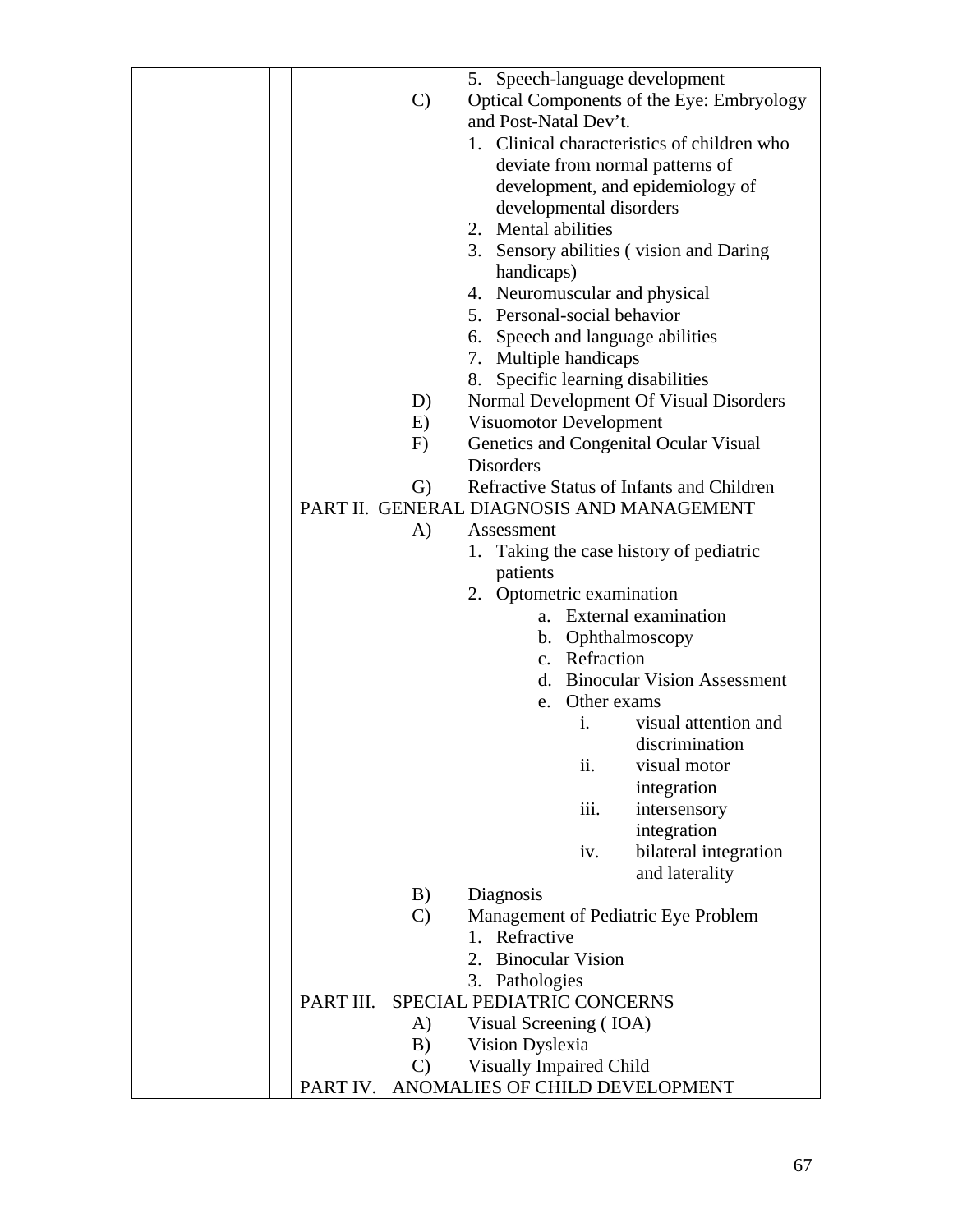|              | A)               | Clinical techniques and test to assess the                                                |
|--------------|------------------|-------------------------------------------------------------------------------------------|
|              |                  | development of an infant (birth to 18 months)                                             |
|              |                  | toddler (18 mos. To 3 years), pre-schooler (3                                             |
|              |                  | to 5 yrs) and school age child                                                            |
|              | B)               | Physical status                                                                           |
|              | $\mathcal{C}$    | Fine and gross motor development                                                          |
|              | D)               | Personal-social development                                                               |
|              | E)               | Special language development                                                              |
|              | F)               | Clinical characteristics of children who                                                  |
|              |                  | deviate from normal patterns of development,                                              |
|              |                  | and epidemiology of developmental disorders                                               |
|              | G)               | Mental abilities                                                                          |
|              | H)               | Sensory abilities (vision and hearing                                                     |
|              |                  | handicaps)                                                                                |
|              | I)               | Neuromuscular and physical                                                                |
|              | J)               | Personal-social behaviors                                                                 |
|              | K)               | Speech and language abilities                                                             |
|              | $L$ )            | Multiple handicaps                                                                        |
|              | M)               | Specific learning abilities                                                               |
|              |                  | PART V. TESTS THAT DIAGNOSIS VISION PROBLEMS                                              |
|              |                  | WHICH MAY BE ASSOCIATED WITH DEVIATION FROM                                               |
|              |                  | NORMAL PATTERNS OF DEVELOPMENT                                                            |
|              | A)               | Mental abilities                                                                          |
|              | B)               | Sensory abilities (vision and hearing                                                     |
|              |                  | handicaps)                                                                                |
|              | $\mathbf{C}$     | Neuro-muscular and physical abilities                                                     |
|              | D)               | Personal-Social behaviors                                                                 |
|              | E)               | Speech and language abilities                                                             |
|              | F)               | Multiple handicaps                                                                        |
|              | G)               | Specific learning abilities                                                               |
|              | PART VI.         | TEST USED BY OPTOMETRIST AND OTHER                                                        |
|              |                  | DISCIPLINES IN SCREENING, EVALUATIONG, MANGING<br>AND REFERRING CHILDREN WHO DEVIATE FROM |
|              |                  |                                                                                           |
|              |                  | NORMAL PATTERNS OF DEVELOPMENT.                                                           |
|              | A)<br>B)         | Mental abilities                                                                          |
|              |                  | Sensory abilities (vision and hearing<br>handicaps)                                       |
|              | $\mathbf{C}$     | Neuro-muscular and physical abilities                                                     |
|              | D)               | Personal-Social behaviors                                                                 |
|              | E)               | Speech and language abilities                                                             |
|              | F)               | Multiple handicaps                                                                        |
|              | G)               | Specific learning abilities                                                               |
| Textbook and | 1.               | Pediatric Optometry by Rosenbloom and Morgan                                              |
| References   | 2.               | Pediatric Optometry 2 <sup>nd</sup> ed. By Jerome Rosner and Joy                          |
|              | Rosneer          |                                                                                           |
|              | 3.               | Principles and Practice of Pediatric Optometry by:                                        |
|              | Rosenbloom, 1990 |                                                                                           |
|              | 4.               | Pediatric Eye Care by Simon Barnard, 1998                                                 |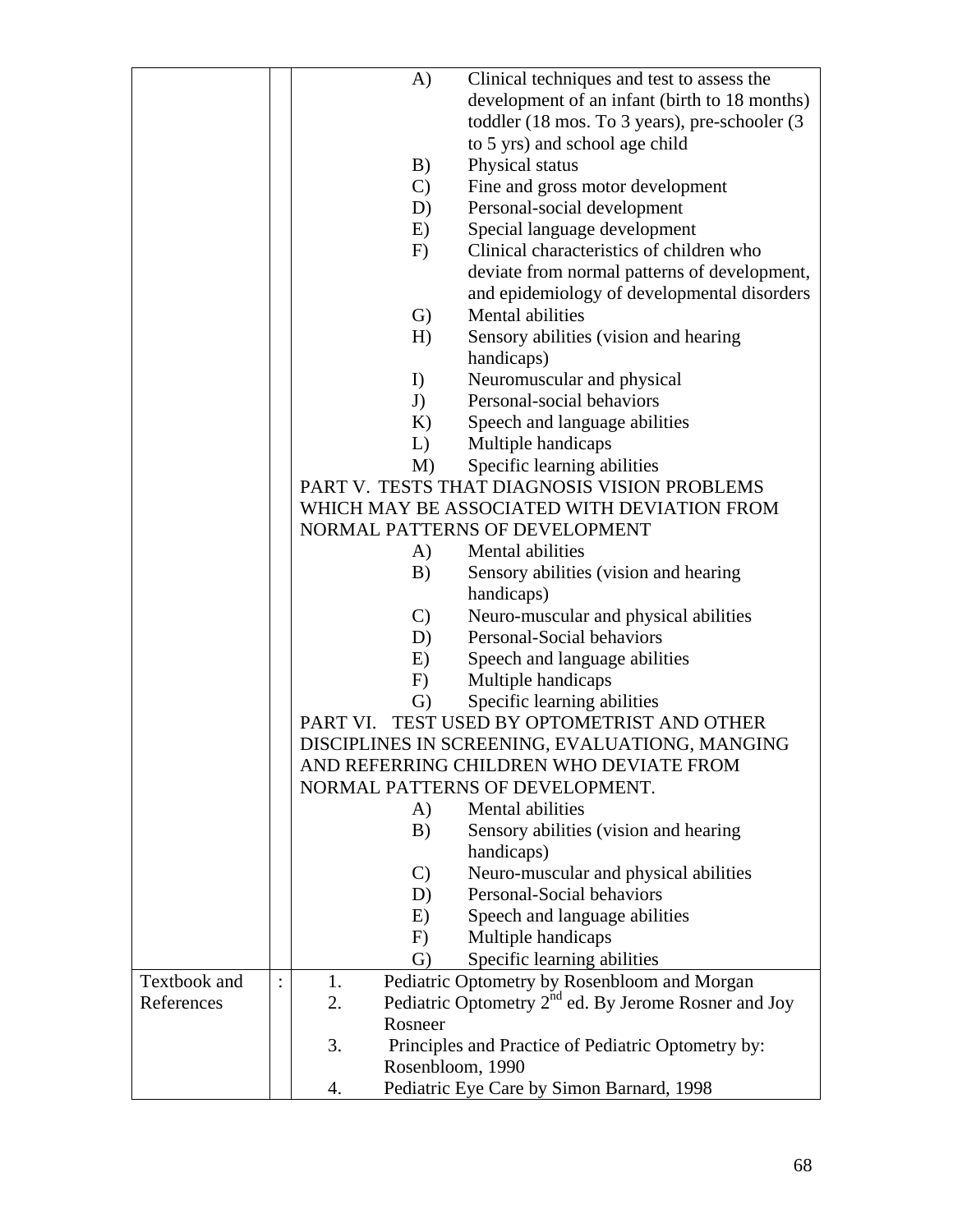| Pediatric Ophthalmology by: Taylor<br>1990 |
|--------------------------------------------|
|--------------------------------------------|

| The subject "Optometry Economics and Practice Management" is<br>geared toward equipping Optometry students with the knowledge<br>and skills in matters of business, economics and management; and<br>all their aspects that are related in the establishment, operation,<br>maintenance, and development of an Optometric practice. Discuss<br>the labor code of the Philippines, rights and privileges of employed<br>optometrists.<br>2 units (lec)                                                                                                                                                                                   |  |
|-----------------------------------------------------------------------------------------------------------------------------------------------------------------------------------------------------------------------------------------------------------------------------------------------------------------------------------------------------------------------------------------------------------------------------------------------------------------------------------------------------------------------------------------------------------------------------------------------------------------------------------------|--|
|                                                                                                                                                                                                                                                                                                                                                                                                                                                                                                                                                                                                                                         |  |
|                                                                                                                                                                                                                                                                                                                                                                                                                                                                                                                                                                                                                                         |  |
|                                                                                                                                                                                                                                                                                                                                                                                                                                                                                                                                                                                                                                         |  |
| 2 hours per week                                                                                                                                                                                                                                                                                                                                                                                                                                                                                                                                                                                                                        |  |
| None                                                                                                                                                                                                                                                                                                                                                                                                                                                                                                                                                                                                                                    |  |
| $2nd$ year / $2nd$ semester                                                                                                                                                                                                                                                                                                                                                                                                                                                                                                                                                                                                             |  |
| In this course, the student must be able to correlate knowledge and<br>skills in business, all aspects related to establishment, operation,<br>maintenance of an optometric clinic, also to prepare for future                                                                                                                                                                                                                                                                                                                                                                                                                          |  |
| management and optometric practice.<br>I. Introduction<br>a. History of Business in Optometry<br>Trade<br>i.<br>ii. Craft<br>iii. Profession<br>b. The Relationship between Ethics and Practice Management<br>i. Aspects<br>1. operations<br>2. finance<br>3. profession<br>4. marketing<br>II. Aspects of Business in Optometry<br>a. Internal Aspects<br>i. Basic procedures in Management<br>1. Conceptualizing<br>2. Planning<br>ii. Markets and Marketing<br>1. Definitions<br>2. Basic Psychological Aspects<br>3. Identifying your market<br>4. Patient-Practitioner Relationship<br>5. Analysis and application<br>iii. Finance |  |
|                                                                                                                                                                                                                                                                                                                                                                                                                                                                                                                                                                                                                                         |  |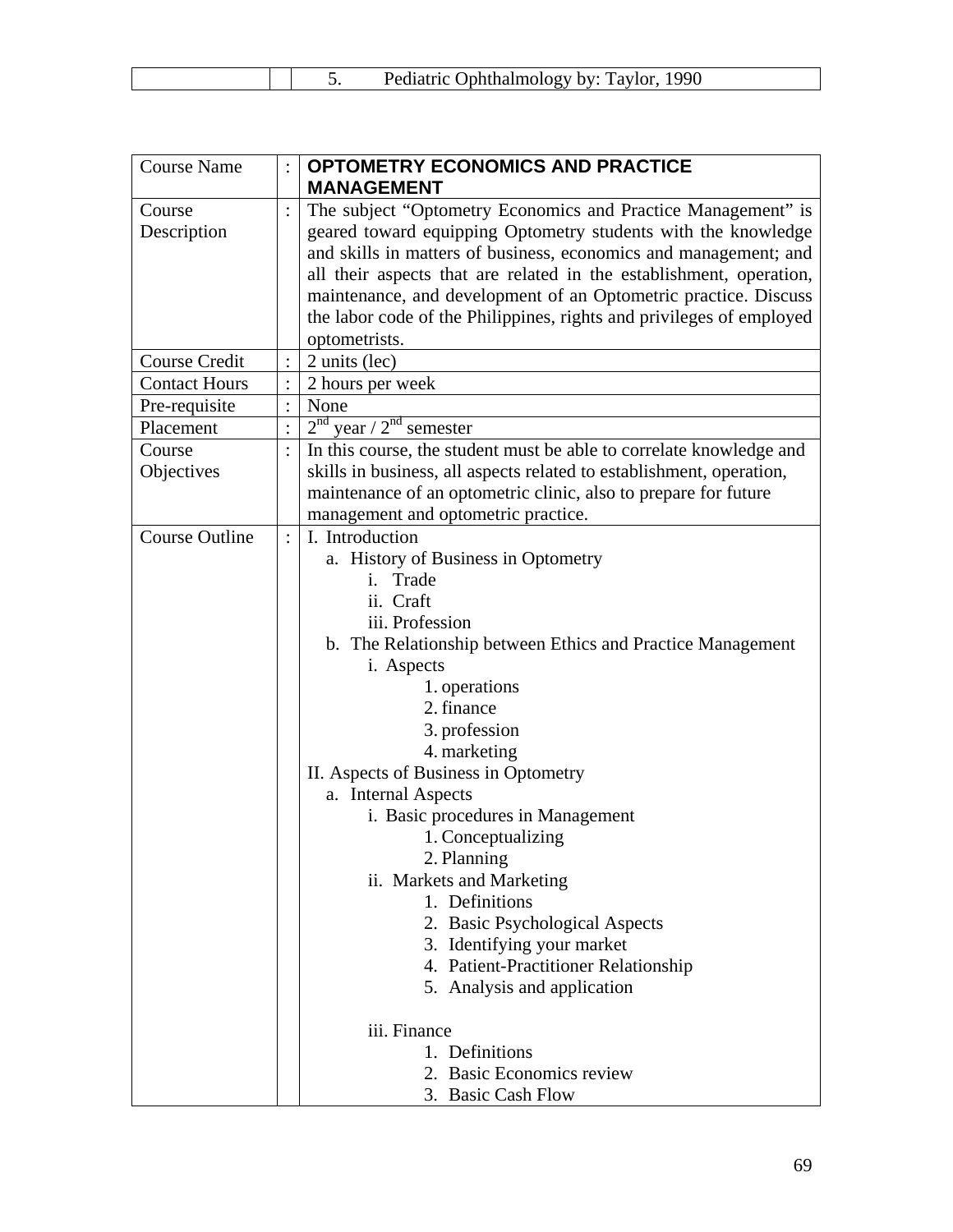|              | 4. Basic Accounting                                                 |  |  |
|--------------|---------------------------------------------------------------------|--|--|
|              | 5. Analysis and Application                                         |  |  |
|              | iv. Human Resources                                                 |  |  |
|              | 1. Definitions                                                      |  |  |
|              | 2. Usage                                                            |  |  |
|              | 3. Analysis and Application                                         |  |  |
|              | v. Organizational Formation                                         |  |  |
|              | 1. Defining your practice                                           |  |  |
|              | a. character                                                        |  |  |
|              | b. specialization                                                   |  |  |
|              | c. clinic set-up                                                    |  |  |
|              | 2. Choosing a location for your clinic                              |  |  |
|              | 3. Setting-up                                                       |  |  |
|              | a. Making purchases                                                 |  |  |
|              | b. Legal requirements                                               |  |  |
|              |                                                                     |  |  |
|              | b. External Aspects                                                 |  |  |
|              | How to project to the patient who you are<br>i.                     |  |  |
|              | ii. How to align with the patient's perception of you               |  |  |
|              | iii. Keeping a professional and ethical image in the midst          |  |  |
|              | of doing business                                                   |  |  |
|              | c. Comprehensive Situational Mastery                                |  |  |
|              | <b>General Operations</b><br>i.                                     |  |  |
|              | 1. professional                                                     |  |  |
|              | 2. legal                                                            |  |  |
|              | 3. ethical                                                          |  |  |
|              | 4. financial                                                        |  |  |
|              | 5. perceptional                                                     |  |  |
|              | ii. Basic Procedures in Management                                  |  |  |
|              | 1. implementing                                                     |  |  |
|              | 2. evaluating                                                       |  |  |
|              | Analysis and Application<br>iii.                                    |  |  |
| Textbook and | Business Aspects of Optometry by Classe, Hisaka, Lakin, Rounds<br>: |  |  |
| References   | &Thal                                                               |  |  |
|              | Optometry, Legal and Professional Aspects, Cinco                    |  |  |
|              | <b>Enterprise Creation and Procreation, Morato</b>                  |  |  |

| <b>Course Name</b>   | <b>CLINICAL CONFERENCE 1 and 2</b>                                    |
|----------------------|-----------------------------------------------------------------------|
| Course               | This course aims to actuate the clinical skills of the student-       |
| Description          | clinicians in the clinical practice of visual analysis, patient care  |
|                      | and optometric procedure. Case discussion and student evaluation      |
|                      | is done on a daily basis. It includes ocular and visual               |
|                      | examinations, recording of clinical data, interpretation of findings; |
|                      | diagnosis and management of primary eye care patients. Students       |
|                      | are expected to accomplish common cases of ametropias and other       |
|                      | binocular anomalies.                                                  |
| <b>Course Credit</b> | $5 \text{ units}$ (3 lec 2 lab)                                       |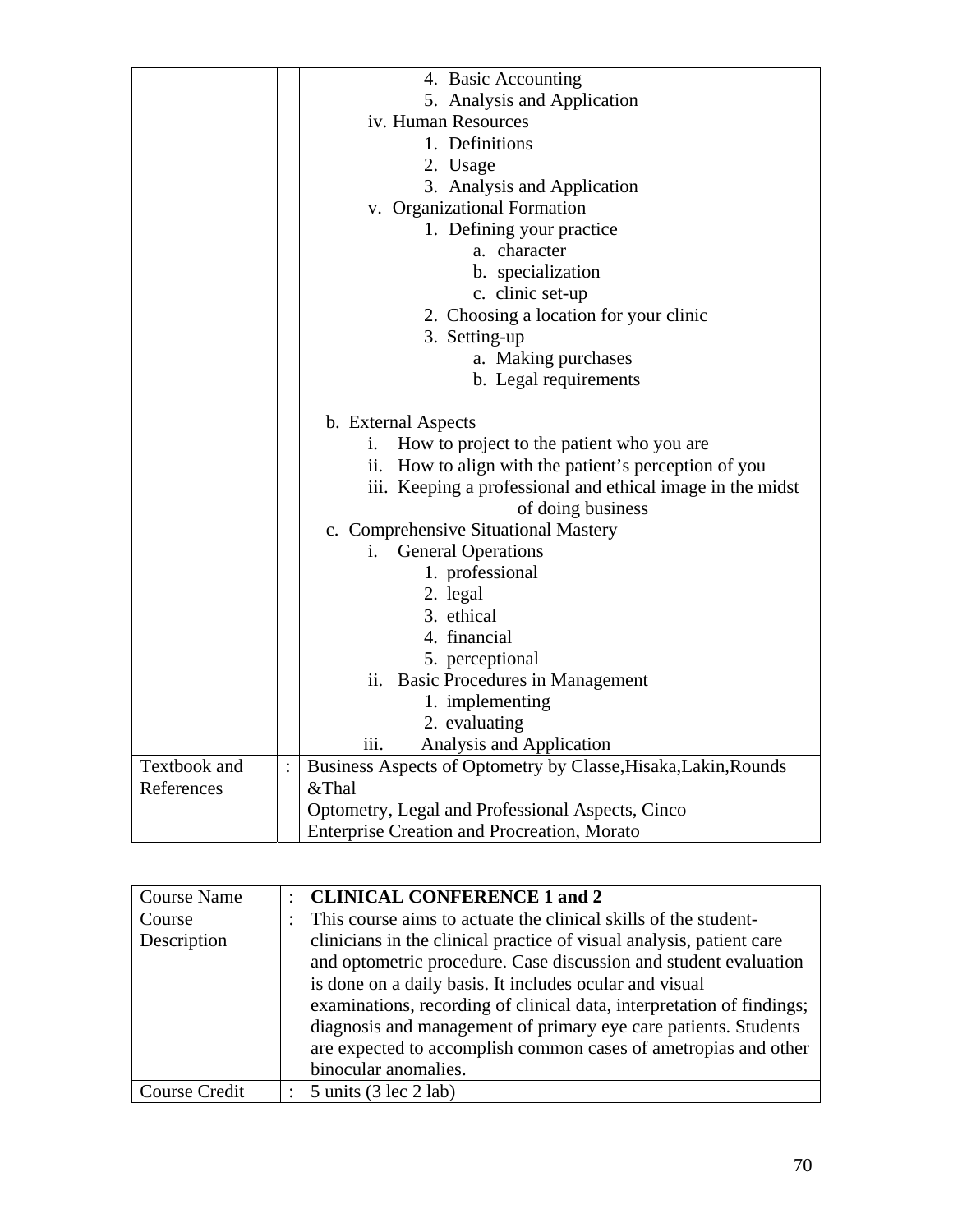| <b>Contact Hours</b>  |                | 9 hours per week                                                     |
|-----------------------|----------------|----------------------------------------------------------------------|
| Pre-requisite         |                | Optometric Practice 2, Ocular Disease 2, Binocular Vision 2,         |
|                       |                | Pediatric Optometry, Geriatric Optometry and Low Vision, Visual      |
|                       |                | Analysis 2, Contact Lenses ( ALL PROFESSIONAL                        |
|                       |                | OPTOMETRY SUBJECTS PRIOR TO THIS)                                    |
| Placement             | $\ddot{\cdot}$ | $3rd$ year/ $1st$ semester                                           |
| Course                |                | This course aims to actuate the clinical skills of the student-      |
| Objectives            |                | clinicians in the clinical practice of visual analysis, patient care |
|                       |                | and optometric procedure.                                            |
| <b>Course Outline</b> | $\ddot{\cdot}$ | I. Review of the Preliminary and Optometric Examination Tests        |
|                       |                | II. Schematic Diagram of Chief Complaint                             |
|                       |                | headache<br>a.                                                       |
|                       |                | b. blurring of vision                                                |
|                       |                | c. eyestrain                                                         |
|                       |                | d. diplopia                                                          |
|                       |                | e. photophobia                                                       |
|                       |                | f. floaters                                                          |
|                       |                | g. pain                                                              |
|                       |                | h. metamorphopsia                                                    |
|                       |                | III. Pupillary Reflexes and its abnormalities                        |
|                       |                | IV. Amsler Grid & Contrast Sensitivity Tests with Interpretation     |
|                       |                | V. Progressive Additional Lenses Fitting                             |
|                       |                | VI. Verification and Dispensing                                      |
|                       |                | VII. Optometric Continuing Education Program                         |
|                       |                | VIII. Presentation of Case Studies                                   |
|                       |                | IX. Systematic Diseases with Ocular Manifestations                   |
|                       |                | a. Diabetic Retinopathy                                              |
|                       |                | b. Hypertensive Retinopathy                                          |
|                       |                | c. Tuberculosis                                                      |
|                       |                | d. AIDS                                                              |
|                       |                | Syphilis<br>e.                                                       |
|                       |                | f.<br><b>Arthritis</b>                                               |
|                       |                | <b>Intracranial Tumors</b><br>g.                                     |
| Textbook and          | $\ddot{\cdot}$ | Primary Care Optometry 4 <sup>th</sup> Edition, Grosvenor            |
| References            |                | Clinical Procedure for Ocular Examination $2nd$ Edition,             |
|                       |                | <b>Borish Clinical Refraction</b>                                    |

| <b>Course Name</b>   |   | <b>CLINICAL CONTACT LENS</b>                                      |
|----------------------|---|-------------------------------------------------------------------|
| Course               |   | Detection and management of chronic and acute complications       |
| Description          |   | induced by contact lenses. Contact lens management options for    |
|                      |   | special conditions such as dry eye, aphakia and keratoconus (and  |
|                      |   | other corneal irregularities). Disposable lenses and replacement  |
|                      |   | regimens. Extended wear options. Alternative management of        |
|                      |   | refractive errors such as orthokeratology and refractive surgery. |
|                      |   | Contact lenses and presbyopia.                                    |
| <b>Course Credit</b> |   | 4 units $(2 \text{ lec } 2 \text{ lab})$                          |
| <b>Contact Hours</b> | ٠ | 8 hours per week                                                  |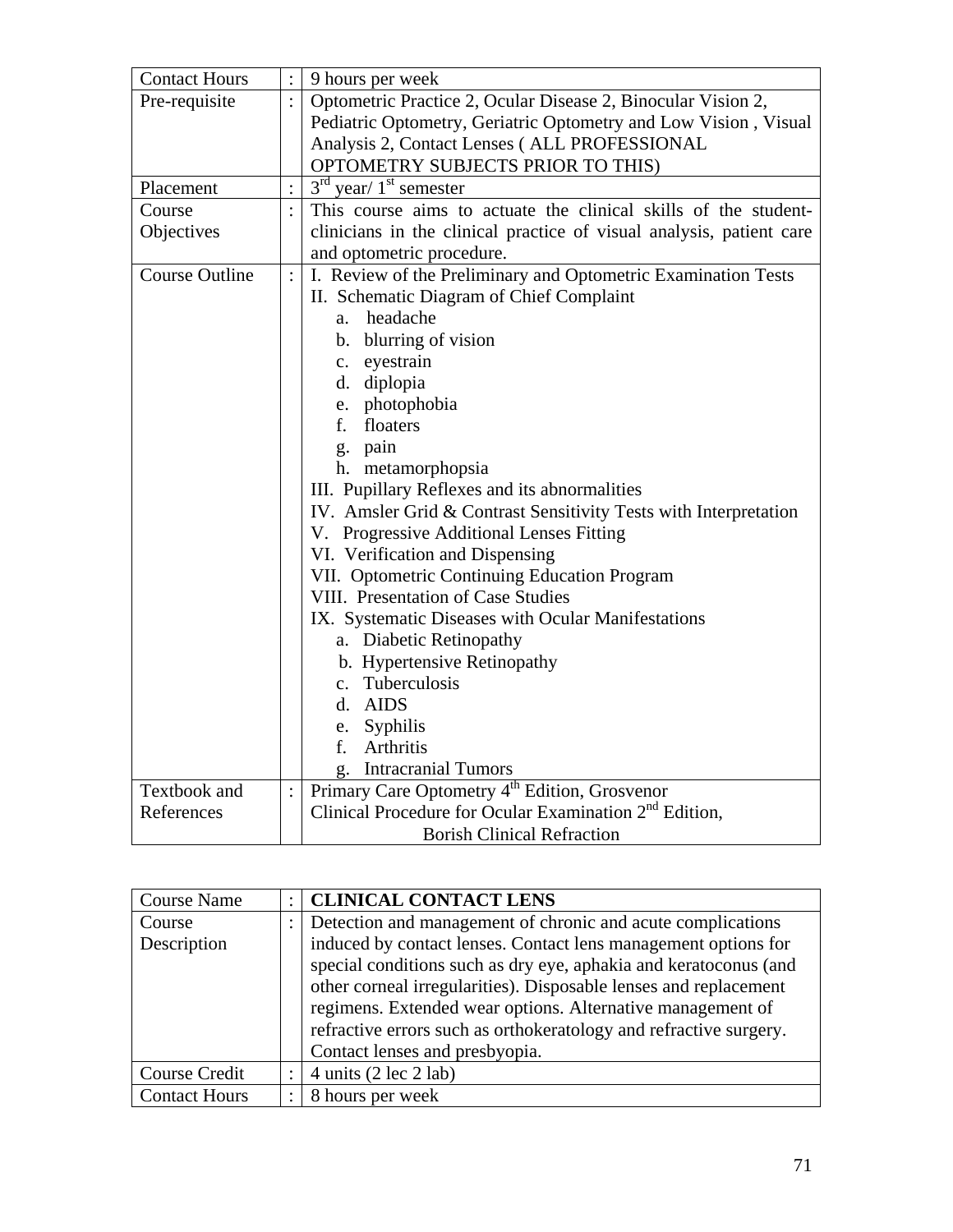| Pre-requisite         |          | Contact Lens 1                                             |
|-----------------------|----------|------------------------------------------------------------|
| Placement             | $\vdots$ | $3^{\text{rd}}$<br>year/ $1st$ semester                    |
| Course                |          | The clinician should be able to thoroughly<br>1.           |
| Objectives            |          | evaluate/review all areas of the patients case history     |
|                       |          | when comprehensive primary care examinations are           |
|                       |          | performed. These areas include chief complaint,            |
|                       |          | patients eye health, patients medical health, family eye   |
|                       |          | and medical health, medications, allergies, CL history,    |
|                       |          | age, vocation and avocational visual demands.              |
|                       |          | 2.<br>The clinician should be able to thoroughly evaluate/ |
|                       |          | review all areas of the patients contact lens case history |
|                       |          | when contact lens follow up/ progress examination are      |
|                       |          | peformed. These areas include but are not limited to:      |
|                       |          | Contact lens related chief complaint, if the patient has   |
|                       |          | previously worn contact lenses, reason for                 |
|                       |          | discontinuation of contact lenses if applicable, Vas (     |
|                       |          | distance and near), comfort, handling, wearing time,       |
|                       |          | care system and compliance with care system regimen.       |
|                       |          | 3.<br>The clinician should be able to address, attempt to  |
|                       |          | resolve, and present findings to the patient concerning    |
|                       |          | their chief complaint and any other relevant findings by   |
|                       |          | the end of the examination.                                |
|                       |          | Technical skills:                                          |
|                       |          | a. RGP Analysis                                            |
|                       |          | b. SCL Analysis                                            |
|                       |          | c. RGP application, removal and recentering                |
|                       |          | d. SCL application and removal                             |
|                       |          | e. Keratometry<br>f.                                       |
|                       |          | Retinoscopy<br>g. Subjective Refraction                    |
|                       |          | h. Biomicroscopy                                           |
|                       |          | <b>RGP</b> Modification<br>i.                              |
|                       |          | 4.<br>The Clinician should be able to write a complete     |
|                       |          | contact lens order (CL Rx). From data collection           |
|                       |          | furnished, the student will prescribe and provide care to  |
|                       |          | patients requiring the following treatment options:        |
|                       |          | a. Soft Sphere                                             |
|                       |          | b. Soft Toric                                              |
|                       |          | Extended Wear/Flexiwear Lenses (RGP or SCL)<br>$c_{\cdot}$ |
|                       |          | d. Rigid Thin Flex                                         |
|                       |          | e. Rigid Base Curve Toric                                  |
|                       |          | Rigid Bitorics (SPE/CPE)<br>f.                             |
|                       |          | g. Rigid front surface torics                              |
|                       |          | h. Monovision (Rigid or Soft)                              |
|                       |          | Bifocals (Rigid or Soft)<br>i.                             |
|                       |          |                                                            |
| <b>Course Outline</b> |          | 1. Contact lens complications                              |
|                       |          | Grading scales for contact lens complications<br>2.        |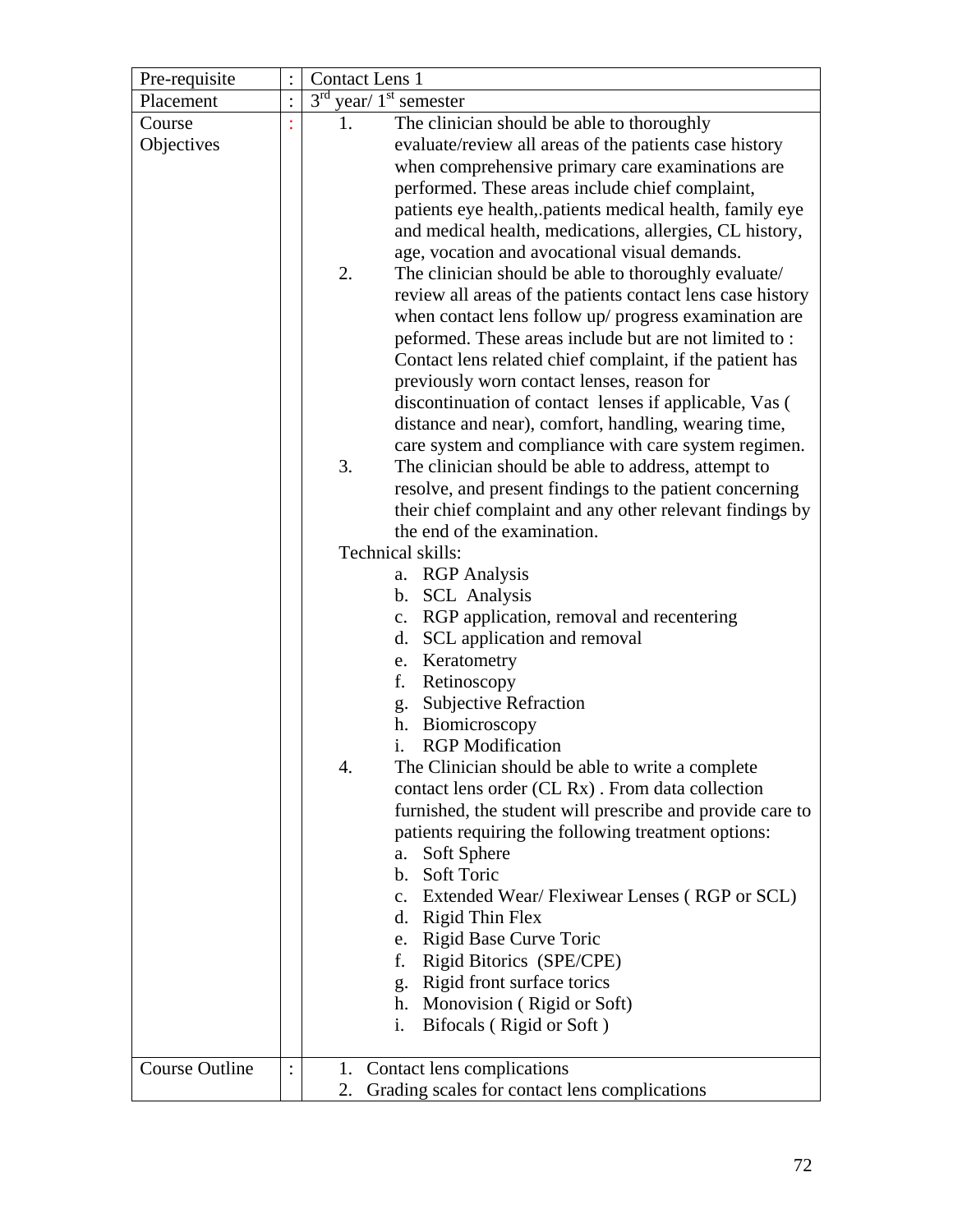|                            |                | 3. The tear film in contact lens practice<br>Disposable contact lens controversies<br>4.<br>5. Understanding oxygen<br>6. Bifocal lenses<br>7. Compliance in contact lens practice<br>8. Contact lens wear by diabetic patients<br>9. Contact lenses for sport<br>10. Extended wear of contact lenses<br>11. The future of contact lenses |
|----------------------------|----------------|-------------------------------------------------------------------------------------------------------------------------------------------------------------------------------------------------------------------------------------------------------------------------------------------------------------------------------------------|
| Textbook and<br>References | $\ddot{\cdot}$ | Phillips AJ, Speedwell L. Contact Lenses. 4th ed. Butterworth-<br>Heinemann, Oxford, 1997<br>IACLE MODULE 1-10<br>Ruben M, Guillon M. (Eds) Contact Lens Practice. Chapman &<br>Hall Medical, London,<br>1994.                                                                                                                            |

| <b>Course Name</b>   | <b>CLINICAL ORTHOPTICS AND PEDIATRIC</b><br><b>OPTOMETRY</b>          |
|----------------------|-----------------------------------------------------------------------|
| Course               | This course deals with the clinical assessment of pediatric and       |
| Description          | squint patients and the diagnosis and management of their ocular      |
|                      | anomalies.                                                            |
|                      | $4 \text{ units}$ (3 lec 1 lab)                                       |
| <b>Contact Hours</b> | 6 hours per week                                                      |
| Pre-requisite        | Pediatric Optometry, Binocular Vision, Neuro Optometry                |
| Placement            | $3rd$ year/ $1st$ semester                                            |
| Course               | 1. The clinician should be able to choose the most appropriate        |
| Objectives           | visual acuity test based on the developmental level of the patient.   |
|                      | The clinician should be able to evaluate visual acuity (distance and  |
|                      | near) by performing one or more of the following test and             |
|                      | correctly record the result.                                          |
|                      | • Preferential looking                                                |
|                      | $\bullet$ Dot box                                                     |
|                      | • Lighthouse chart or cards                                           |
|                      | Broken wheel cards                                                    |
|                      | • Fixation preference                                                 |
|                      | $\bullet$ Hoty                                                        |
|                      | 2. The clinician should be able to evaluate the sensory status of the |
|                      | patient performing the ff. tests and correctly record the result.     |
|                      | • Pediatric flashlight                                                |
|                      | • Lang stereo test                                                    |
|                      | • Random dot e stereo test                                            |
|                      | 3. The clinician should be able to evaluate the refractive status of  |
|                      | the patient by performing one or more of the ff. procedures and       |
|                      | correctly record the results.                                         |
|                      | • Near retinoscopy (mohindra)                                         |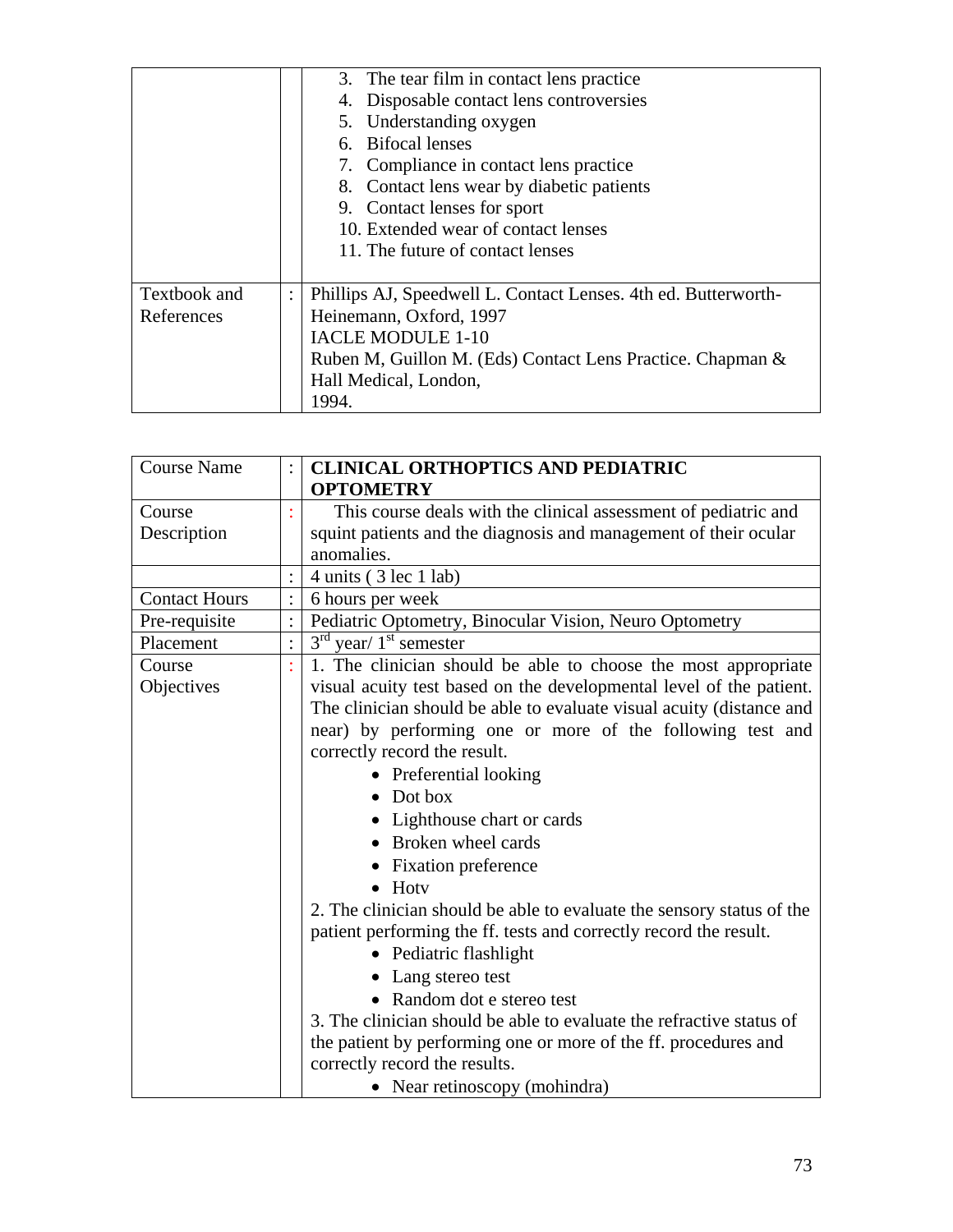|                       | • Cycloplegic refraction                                             |
|-----------------------|----------------------------------------------------------------------|
|                       |                                                                      |
|                       | • Subjective refraction                                              |
|                       | 4. The clinician should be able to evaluate the ocular deviation of  |
|                       | the patient by performing the ff. tests and correctly record the     |
|                       | results.                                                             |
|                       | • Hirschberg / kappa                                                 |
|                       | • Krimsky                                                            |
|                       | • Bruckner                                                           |
|                       | • Cover test with prism neutralization at far and near               |
|                       | 5. The clinician should be able to evaluate the motor fusion and     |
|                       | accommodative status of the patient by performing one or more of     |
|                       | the ff. procedures and correctly record the results.                 |
|                       | • Near point of convergence                                          |
|                       |                                                                      |
|                       | • Out of instrument motor fusion (prism bar)                         |
|                       | • Out of instrument step vergence                                    |
|                       | • Amplitude of accommodation                                         |
|                       | • Mem retinoscopy                                                    |
|                       | 6. The clinician should be able to evaluate the ocular health of the |
|                       | patient by performing the ff procedures and correctly record the     |
|                       | results.                                                             |
|                       | • Non contact tonometry                                              |
|                       | • Hand held slit lamp                                                |
|                       | Ophthalmoscopy                                                       |
|                       | • Versions                                                           |
|                       |                                                                      |
|                       | • Pupil evaluation                                                   |
|                       | • Confrontation visual field                                         |
|                       | 7. The clinician should be able to identify any abnormal findings,   |
|                       | recognize any associated abnormal findings, correlate results of     |
|                       | history with the examination results, and formulate a final          |
|                       | diagnosis if possible.                                               |
|                       |                                                                      |
|                       | 8. The clinician should be able to manage common refractive          |
|                       | anomalies based on the age of the patient. The clinician should be   |
|                       | able to identify whether the refractive status is normal or abnormal |
|                       | based on the chronological age of the patient.                       |
|                       |                                                                      |
|                       | 9. The clinician should be able to prescribe a lens prescription     |
|                       | based on the refractive, binocular, accommodative, and special       |
|                       | visual needs of the patient.                                         |
|                       |                                                                      |
|                       | 10. The clinician should be able to recognize and appropriately      |
|                       | refer conditions requiring diagnostic or management services         |
|                       | beyond that normally provided in a family practice examination.      |
|                       |                                                                      |
| <b>Course Outline</b> | Refraction of infants<br>1.                                          |
|                       |                                                                      |
|                       | Special techniques for infant examination (OKN, Forced<br>2.         |
|                       | preferential looking, Hirshberg and Krimsky, cycloplegia)            |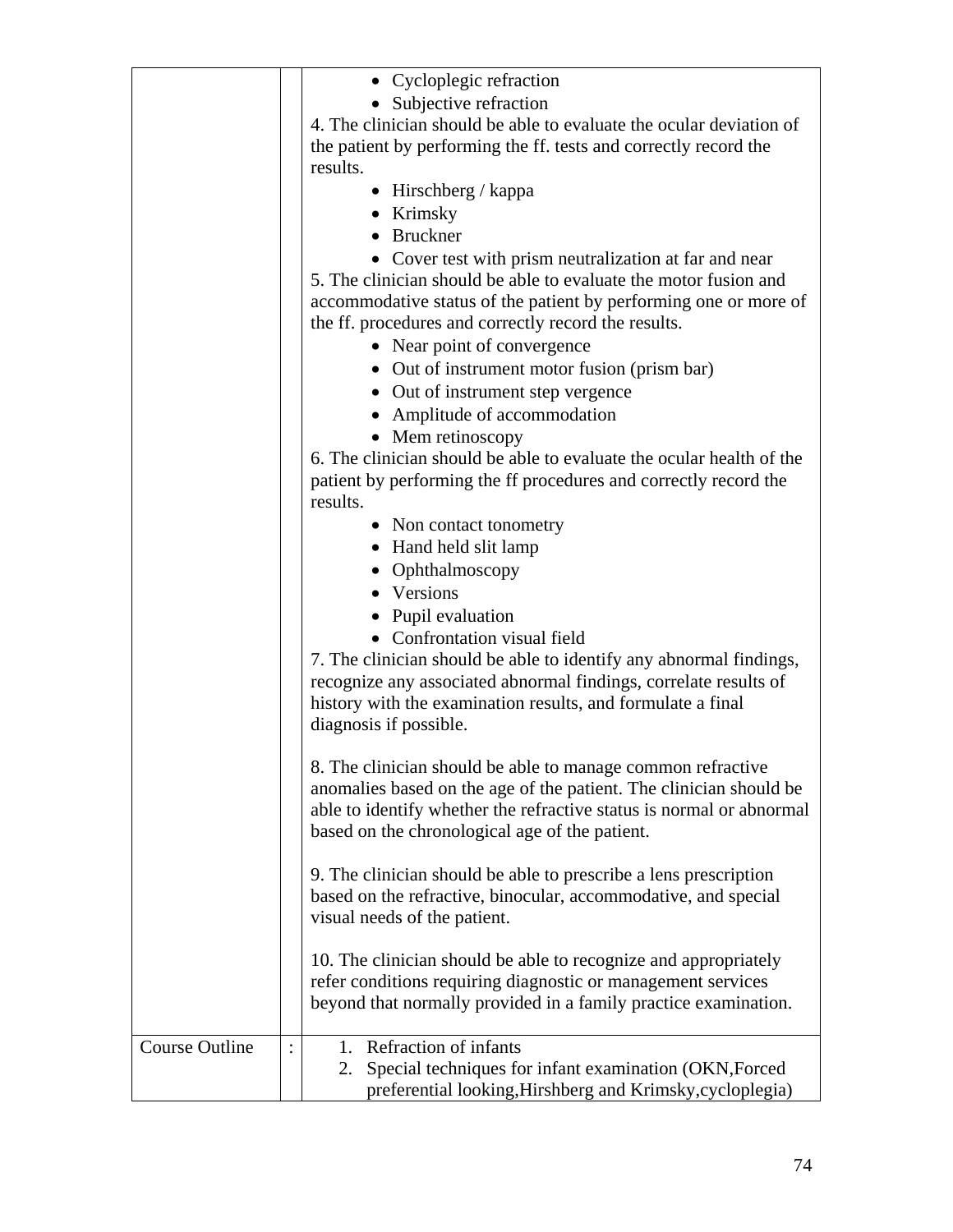|              |                | 3. Prescribing for the infant, other recommendations            |
|--------------|----------------|-----------------------------------------------------------------|
|              |                | 4. Amblyopia prevention                                         |
|              |                | 5. Strabismus surgery considerations                            |
|              |                | 6. Contact lens fitting                                         |
|              |                | 7. Infant vision - development of VA etc, incidence and type    |
|              |                |                                                                 |
|              |                | of refractive error; tests VA, refractive error and stereopsis. |
|              |                | Prescribing and dispensing for young children                   |
|              |                | 8. Objective visual acuity - OKN, VEP, preferential looking;    |
|              |                | VEPs - flash, pattern and sweep stimuli, methods,               |
|              |                | interpretation of latency and amplitude in development and      |
|              |                | disease                                                         |
|              |                | 9. Dyslexia: optometric considerations                          |
|              |                | <b>ORTHOPTICS:</b>                                              |
|              |                | 1. Causes of squint                                             |
|              |                | 2. Suppression                                                  |
|              |                | 3. Amblyopia - definitions, visual function; investigation,     |
|              |                | management; eccentric fixation; treatment of amblyopia          |
|              |                | and eccentric fixation                                          |
|              |                | 4. Anomalous retinal correspondence                             |
|              |                | 5. Squint:                                                      |
|              |                | 5.1 Classification of squint                                    |
|              |                | 5.2 Accommodative concomitant convergent squint                 |
|              |                | 5.3 Non-accommodative concomitant convergent squint             |
|              |                | 5.4 Concomitant divergent squint                                |
|              |                | 5.5 Vertical squint                                             |
|              |                | 5.6 small squints                                               |
|              |                | 5.7 Incomitant squint - investigation and management            |
|              |                | 6. Surgical treatment of squint                                 |
|              |                | 7. Review of orthoptic management of squint and sensory         |
|              |                | anomalies                                                       |
|              |                | 8. Nystagmus and strabismus                                     |
|              |                | Review of prism adaptation in phoria and squint                 |
| Textbook and | $\ddot{\cdot}$ | Press, Clinical Pediatric Optometry.Butterworth, 1993           |
| References   |                | Edwards and Llewellyn. Optometry                                |
|              |                | Faye. Clinical Low Vision, 2nd. Ed. Little and Brown, 1984      |
|              |                | Tasman-Duane's Clinical Ophthalmology.Lippincott, 1991          |

| <b>Course Name</b> | <b>CLINICAL LOW VISION AND GERIATRIC OPTOMETRY</b>                    |
|--------------------|-----------------------------------------------------------------------|
| Course             | This course deals with the clinical application of diagnostic         |
| Description        | procedures in low vision and the assessment and management of         |
|                    | low vision cases. The interdisciplinary approach to the               |
|                    | rehabilitation of the partially sighted will be emphasized. Different |
|                    | refractive and physiological changes in the elderly and their         |
|                    | management will also be discussed.                                    |
| Course Credit      | $\frac{3 \text{ units}}{2 \text{ sec}} 1 \text{ lab}$                 |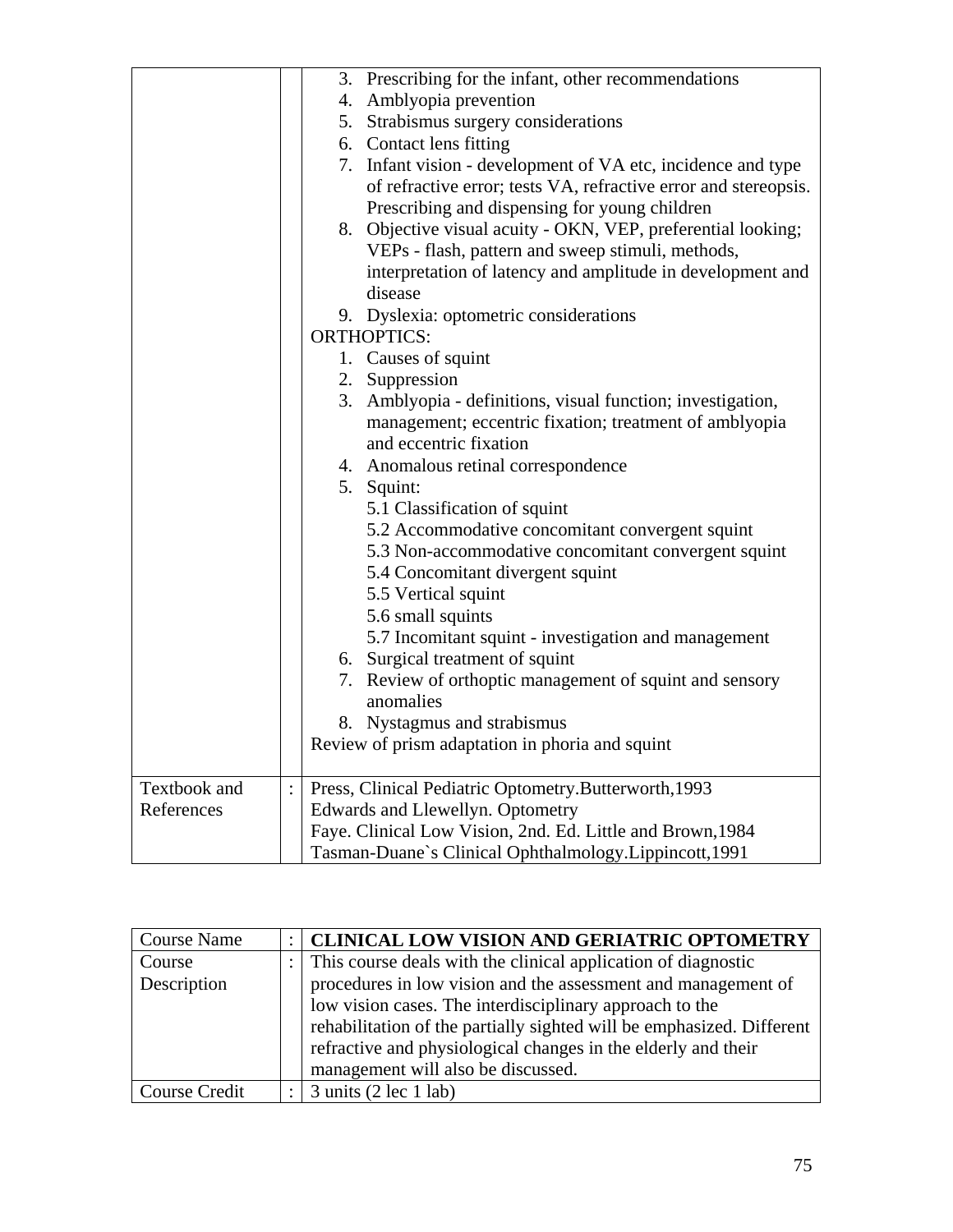| <b>Contact Hours</b>  |                | 5 hours per week                                              |
|-----------------------|----------------|---------------------------------------------------------------|
| Pre-requisite         |                | Low Vision and Geriatric Optometry                            |
| Placement             |                | $3rd$ year/ $1st$ semester                                    |
| Course                |                | The student should be able to handle and manage the different |
| Objectives            |                | visual problems of the geriatric population.                  |
| <b>Course Outline</b> | $\ddot{\cdot}$ | <b>UNIT I: LOW VISION PRACTICE</b>                            |
|                       |                | A. Clinical: Application of Diagnostic Procedures             |
|                       |                | 1. Non-invasive tests in Low Vision Assessment                |
|                       |                | 1.1 Visual-evoked potential                                   |
|                       |                | 1.2 Electroretinography                                       |
|                       |                | 1.3 Laser Interferometry                                      |
|                       |                | 1.4 Ophthalmic Ultrasonography                                |
|                       |                | 1.5 Contrasensitivity tests                                   |
|                       |                | 2. Imaging techniques                                         |
|                       |                | 2.1 Floursecein Angiography                                   |
|                       |                | 2.2 Magnetic Resonance Imaging (MRI)                          |
|                       |                | 2.3 Computer Axial Tornography                                |
|                       |                | 3. Functional tests                                           |
|                       |                | 3.1 Amsler Grid Test                                          |
|                       |                | 3.2 Perimetry                                                 |
|                       |                | 3.3 Color Vision                                              |
|                       |                | 3.4 Potential Acuity Test                                     |
|                       |                | 3.5 Brightness Acuity Test                                    |
|                       |                | <b>B.</b> General Assessment and management                   |
|                       |                | 1. Minimum Assessment (by Optometrist)                        |
|                       |                | 1.1 Case History taking                                       |
|                       |                | 1.2 Visual Acuity Testing                                     |
|                       |                | 1.3 Confrontation Test                                        |
|                       |                | 1.4 Amsler's Grid                                             |
|                       |                | 1.5 Environmental Assessment                                  |
|                       |                | 2. Comprehensive Assessment (by Low Vision specialist)        |
|                       |                | 2.1 Case History taking                                       |
|                       |                | 2.2 Eye examination                                           |
|                       |                | 2.3 Visual Acuity Testing and Refraction                      |
|                       |                | 2.4 Amsler's Grid and Perimetry                               |
|                       |                | 2.5 Demonstrating Low Vision Aids and                         |
|                       |                | Preliminary Fittinf of Low Vision Aid                         |
|                       |                | 3. Prescribing and Fitting Low Vision Aids                    |
|                       |                |                                                               |
|                       |                | C. Clinical Assessment and Management of Selected Eye         |
|                       |                | Conditions                                                    |
|                       |                | 1. Achromatopsia                                              |
|                       |                | 2. Albinism                                                   |
|                       |                | 3. Amblyopia                                                  |
|                       |                | 4. Aniridia                                                   |
|                       |                | 5. Aphakia (Monocular)                                        |
|                       |                | 6. Cataract                                                   |
|                       |                | 7. Coloboma of the Iris                                       |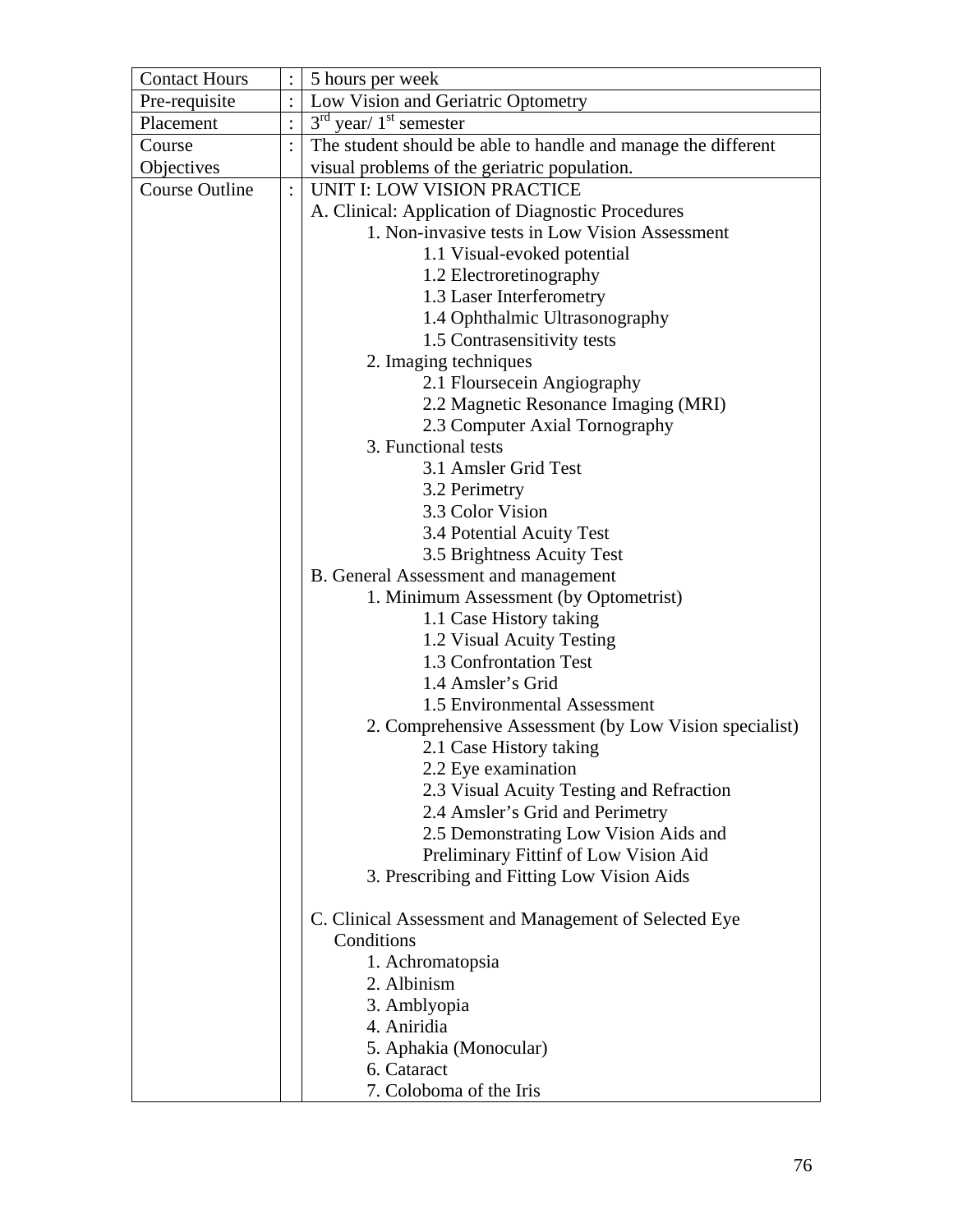|              | 8. Corneal Opacity                                                |
|--------------|-------------------------------------------------------------------|
|              | 9. Diabetic Retinopathy                                           |
|              | 10. Glaucoma                                                      |
|              | 11. Hemianopsia                                                   |
|              | 12. Keratoconus                                                   |
|              |                                                                   |
|              | 13. Maculopathies                                                 |
|              | 14. Myopia (Degenerative)                                         |
|              | 15. Nystagmus                                                     |
|              | 16. Optic Neuropathies                                            |
|              | 17. Retinal Detachment                                            |
|              | 18. Retinitis Pigmentosa                                          |
|              | 19. Rod Monochromatism                                            |
|              | 20. Subluxation of the Lens (Marfan's Syndrome)                   |
|              | 21. Vascular Retinopathies                                        |
|              | d. Team Approach in the Delivery of Low Vision Care               |
|              | e. Case Presentation                                              |
|              | F. Laboratory: Practical Experiences with Low                     |
|              | vision Devices                                                    |
|              | G. Geriatric Optometry                                            |
|              |                                                                   |
|              | 1. Refractive and physiological changes in the elderly            |
|              | 2. Cataract removal considerations                                |
|              | 3. Post-operative management of the cataract patient              |
|              |                                                                   |
|              | 4. Contact lenses in the geriatric population                     |
|              | 5. Overview of common pathological conditions in the<br>elderly   |
|              | 6. Contrast sensitivity measurement - principles, test methods    |
|              | (Arden, Vistech, Pelli-Robson etc), normals, effects of           |
|              | disease and refractive blur                                       |
|              | 7. Accuracy of refractive techniques - reliability and validity,  |
|              | techniques for minimizing error; auto-refractors                  |
|              | 8. Aniseikonia - definition, tilt, induced effects, symptoms;     |
|              |                                                                   |
|              | measurement, modifications to conventional prescription,          |
|              | size lenses, isogonal lenses                                      |
|              | 9. Imaging - photography VS digital imaging of various            |
|              | structures of the eye. <i>i.e.</i> cornea lens and retina.        |
|              | Application of enhancing techniques, analysis and                 |
|              | quantification and expert/neural techniques                       |
|              | 10. Visual fields - screening instruments; autoplotting           |
|              | instruments                                                       |
|              | 11. Principles of screening for eye disease; role of optometrist  |
|              | in glaucoma detection and investigation                           |
|              | 12. Ocular Disease: Cataract and IOL lenses; refractive           |
|              | surgery; macular disease; hypertension; glaucoma; diabetic        |
|              | retinopathy; an optometrist's view of ocular disease              |
|              |                                                                   |
| Textbook and | Press, Clinical Pediatric Optometry.Butterworth, 1993<br>$\vdots$ |
| References   | Edwards and Llewellyn. Optometry                                  |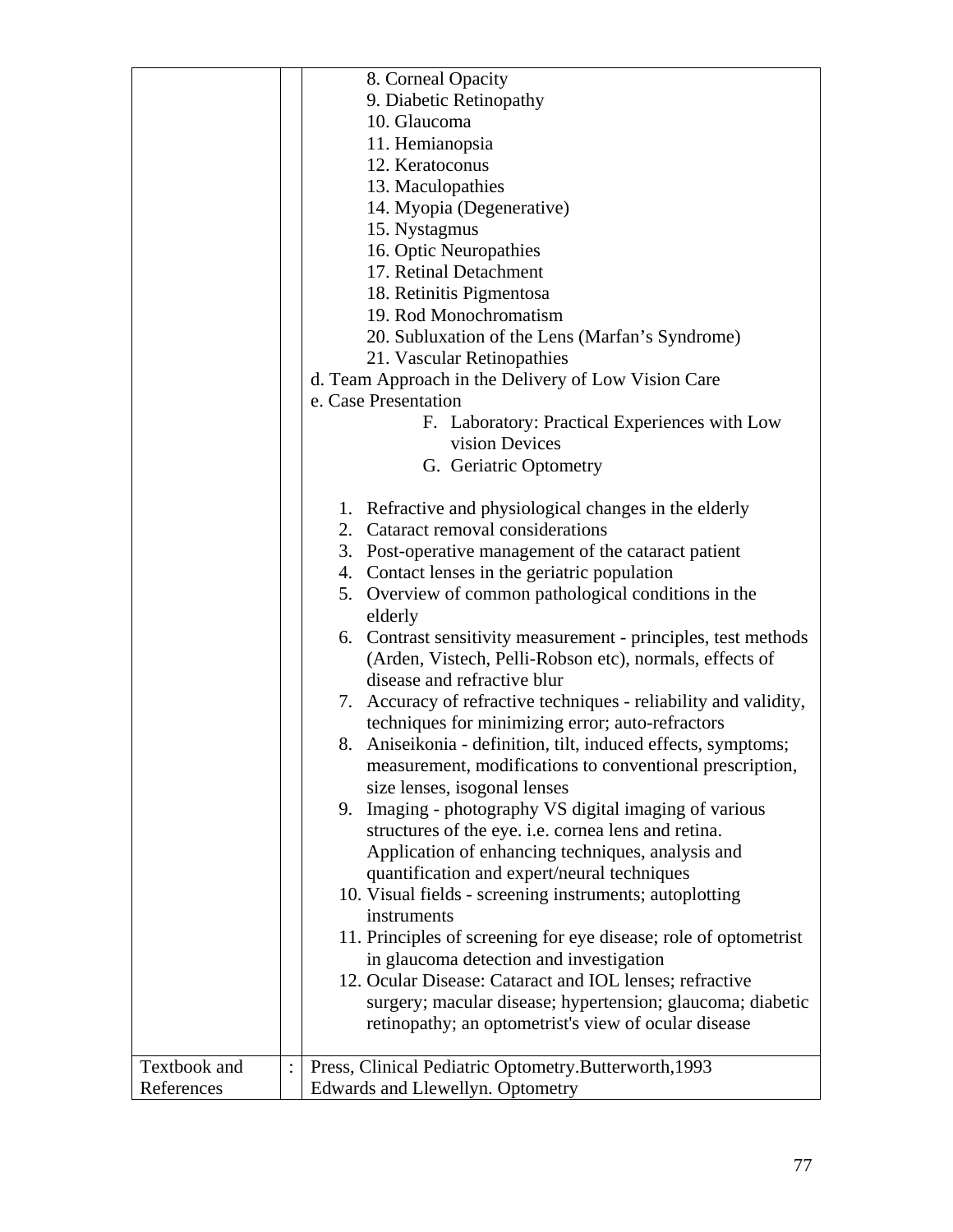|  | Faye. Clinical Low Vision, 2nd. Ed. Little and Brown, 1984 |
|--|------------------------------------------------------------|
|  | Tasman-Duane's Clinical Ophthalmology. Lippincott, 1991    |

| <b>Course Name</b>    |                | <b>CLINICAL NEURO-OPTOMETRY</b>                                       |
|-----------------------|----------------|-----------------------------------------------------------------------|
| Course                |                | This course deals with the clinical assessment, diagnosis and         |
| Description           |                | management of the different neurological problems with emphasis       |
|                       |                | on the visual sensory and motor-sensory disorder. It will also        |
|                       |                | highlight the discussion on the clinical management of                |
|                       |                | neurological headache.                                                |
| <b>Course Credit</b>  |                | 3 units (2 lec 1 lab)                                                 |
| <b>Contact Hours</b>  |                | 5 hours per week                                                      |
| Pre-requisite         |                | Neuro-optometry; Ocular Anatomy and Physiology with Neuro-            |
|                       |                | anatomy                                                               |
| Placement             |                | $3rd$ year/ $1st$ semester                                            |
| Course                |                | The student should be able to manage the different visual field       |
| Objectives            |                | defects, afferent and efferent papillary defect, defect of the lesion |
|                       |                | of the efferent visual system.                                        |
|                       |                |                                                                       |
|                       |                | The student should be able to manage headache, its differential       |
|                       |                | diagnosis and refer them to the proper health care practitioner.      |
| <b>Course Outline</b> | $\ddot{\cdot}$ | UNIT 1: Clinical Management of the Visual pathway defect              |
|                       |                | Glaucoma<br>$a_{\cdot}$                                               |
|                       |                | b. Optic neuropathy                                                   |
|                       |                | c. Retrobulbar nueuritis                                              |
|                       |                | d. Pituitary adenomas                                                 |
|                       |                | e. Retrochiasmal lesions                                              |
|                       |                | f. Cardiovascular accident                                            |
|                       |                | Compressive masses<br>$g_{\rm{}}$ .                                   |
|                       |                | Trauma<br>h.                                                          |
|                       |                | UNIT 2: Clinical Management of the afferent and efferent              |
|                       |                | papillary defect                                                      |
|                       |                | Argyl Robertson pupil<br>a.                                           |
|                       |                | b. Marcus Gunn Pupil                                                  |
|                       |                | UNIT 3: Clinical Management of the Defect of the Lesion at the        |
|                       |                | efferent visual system                                                |
|                       |                | Motility<br>a.                                                        |
|                       |                | a.1 gaze palsies                                                      |
|                       |                | - INO                                                                 |
|                       |                | $-SNO$                                                                |
|                       |                | a.2 EOM palsies                                                       |
|                       |                | - nerve III palsy                                                     |
|                       |                | - nerve IV palsy                                                      |
|                       |                | - nerve VI palsy                                                      |
|                       |                | a.3 nystagmus                                                         |
|                       |                | a.4 Eyelid retraction                                                 |
|                       |                | a.5 others                                                            |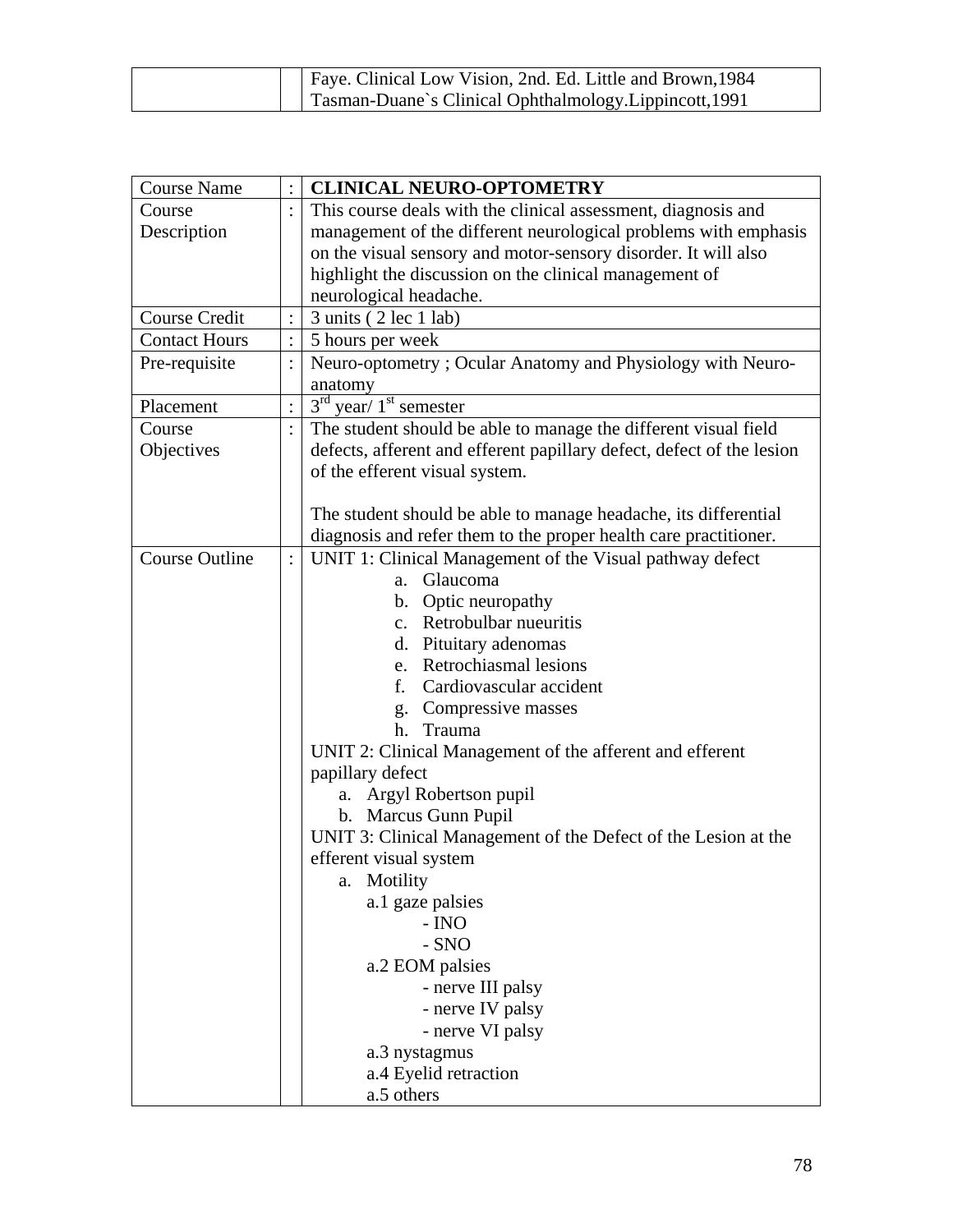|              | b. Ocular Manifestation of Cavernous sinus disorder             |
|--------------|-----------------------------------------------------------------|
|              | c. Ocular manifestation of disorder at the carotid artery       |
|              | division                                                        |
|              | d. Orbital masses                                               |
|              | UNIT 4: Clinical Management of Neurologic Headache              |
|              | a. Migraine                                                     |
|              | b. Tension Headache                                             |
|              | c. Tumor or compressive masses                                  |
|              | d. Others                                                       |
|              |                                                                 |
|              | <b>UNIT 5: Case Presentation</b>                                |
| Textbook and | Decision Making in Neuro-Ophthalmology by: Trobe                |
| References   |                                                                 |
|              | Visual Field: Clinical Case Presentation by: Townsend, Griffin, |
|              | <b>Sclevin and Comer</b>                                        |
|              |                                                                 |
|              | Neuro-Ophthalmology by: Podos Yanoop                            |
|              |                                                                 |
|              | Neuro-Ophthalmology by: Glaser                                  |
|              |                                                                 |
|              | Visual Field Manual by: Werner                                  |

| <b>Course Name</b>    |                | OCCUPATIONAL AND ENVIRONMENTAL OPTOMETRY                           |
|-----------------------|----------------|--------------------------------------------------------------------|
| Course                |                | Concepts of occupational and environmental vision, occupational    |
| Description           |                | vision examination, vision standards and safety aspects of the     |
|                       |                | workplace. Visual demands of different occupations and work        |
|                       |                | prescription.                                                      |
| Course Credit         |                | $2 \text{ units}$ (1 lec 1 lab)                                    |
| <b>Contact Hours</b>  |                | 3 hours per week                                                   |
| Pre-requisite         |                | Optometric Practice 1 and 2                                        |
| Placement             | $\ddot{\cdot}$ | $3rd$ year/ $2nd$ semester                                         |
| Course                |                | Students learn at the end of the course the concepts of            |
| Objectives            |                | occupational and environmental vision, occupational vision         |
|                       |                | examination, vision standards and safety aspects of the workplace. |
| <b>Course Outline</b> |                | i. Environmental Vision                                            |
|                       |                | <b>General Concepts</b><br>a.                                      |
|                       |                | Occupational Safety and Health Act<br>$\mathbf{b}$ .               |
|                       |                | <b>Task Analyses for Visual Requirements</b><br>$\mathbf{c}$ .     |
|                       |                | Principles of Occupational Health and Hygiene<br>d.                |
|                       |                | e. Visual Environmental Design                                     |
|                       |                | ii. Occupational and Industrial Vision Problems                    |
|                       |                | Dangers to vision: mechanical, chemical and<br>a.                  |
|                       |                | radiation hazards                                                  |
|                       |                | b. Design and specification of protective eyewear                  |
|                       |                | c. Use of vision standards for job classification                  |
|                       |                | and vision screening; purposes and types of                        |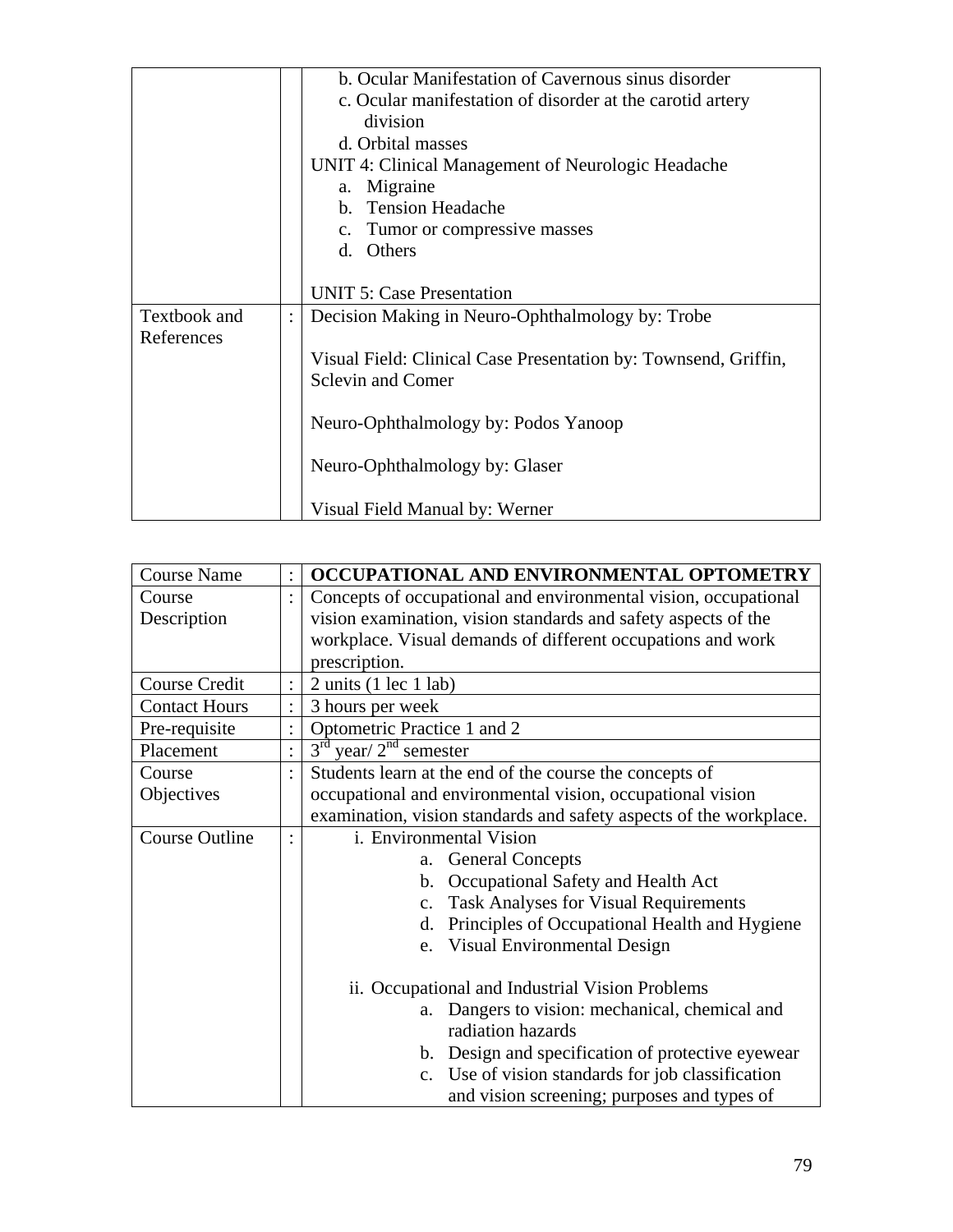| screening programs<br>d. School visual problems; vision screening for<br>schools; purposes and procedures; efficiency of<br>screening techniques<br>Practical aspects of illumination<br>e.<br>iii. Working Prescription<br>a. Measuring Visual Demand<br>b. Prescribing Working RX<br>iv. Safety – Ocular Hazards & Work environment<br>a. Illumination<br>b. Ergonomics<br>c. Walkthrough Survey<br>d. Types of Physical and Ocular Hazards<br>v. Industrial Emergencies and First Aid<br><b>Industrial Protection</b><br>Vİ.<br><b>General Safety</b><br>a.<br>b. Safety Eyewear - Material and Test Standards<br>b.1. ANZI standard<br><b>Special Ophthalmic Lenses</b> |
|-----------------------------------------------------------------------------------------------------------------------------------------------------------------------------------------------------------------------------------------------------------------------------------------------------------------------------------------------------------------------------------------------------------------------------------------------------------------------------------------------------------------------------------------------------------------------------------------------------------------------------------------------------------------------------|
| a. Tints and Coatings<br>b. Polycarbonate lenses<br>viii. Environment Vision<br><b>General Concepts</b><br>a.<br>b. Occupational Safety and Health Act                                                                                                                                                                                                                                                                                                                                                                                                                                                                                                                      |
| c. Task Analysis and Work Requirements<br>d. Principles of Occupational Health Hygiene<br>e. Visual Environmental Design                                                                                                                                                                                                                                                                                                                                                                                                                                                                                                                                                    |
| a. Occupational Safety and Health Standards / Department of<br>Labor and Employment<br>b. Advanced Optometric Studies Manual on Occupational<br>Optometry<br>c. Titmus Occupational Vision Standard Manual                                                                                                                                                                                                                                                                                                                                                                                                                                                                  |
|                                                                                                                                                                                                                                                                                                                                                                                                                                                                                                                                                                                                                                                                             |

| <b>Course Name</b>    | $\ddot{\phantom{a}}$ | <b>OCULAR PROSTHESIS</b>                                          |
|-----------------------|----------------------|-------------------------------------------------------------------|
| Course                |                      | The course is designed to enable students to learn the fitting    |
| Description           |                      | procedures and manufacturing of Ocular Prosthesis using different |
|                       |                      | materials and techniques.                                         |
| Course Credit         | $\ddot{\cdot}$       | $2$ units- 1 lec/ 1 lab                                           |
| <b>Contact Hours</b>  | ÷                    | 1 lecture hour and 3 laboratory hours per week                    |
| Pre-requisite         | $\ddot{\phantom{a}}$ | Ocular Disease 2, Clinical and Conference 1                       |
| Placement             | ٠                    | $3rd$ year/ 2ns semester                                          |
| Course                | $\ddot{\cdot}$       | The Clinician should be able to do actual prosthetic fitting on a |
| Objectives            |                      | patient.                                                          |
| <b>Course Outline</b> | ٠                    | HISTORY and INTRODUCTION TO OCULAR                                |
|                       |                      | <b>PROSTHESIS</b>                                                 |
|                       |                      | a. What is Ocular prosthesis                                      |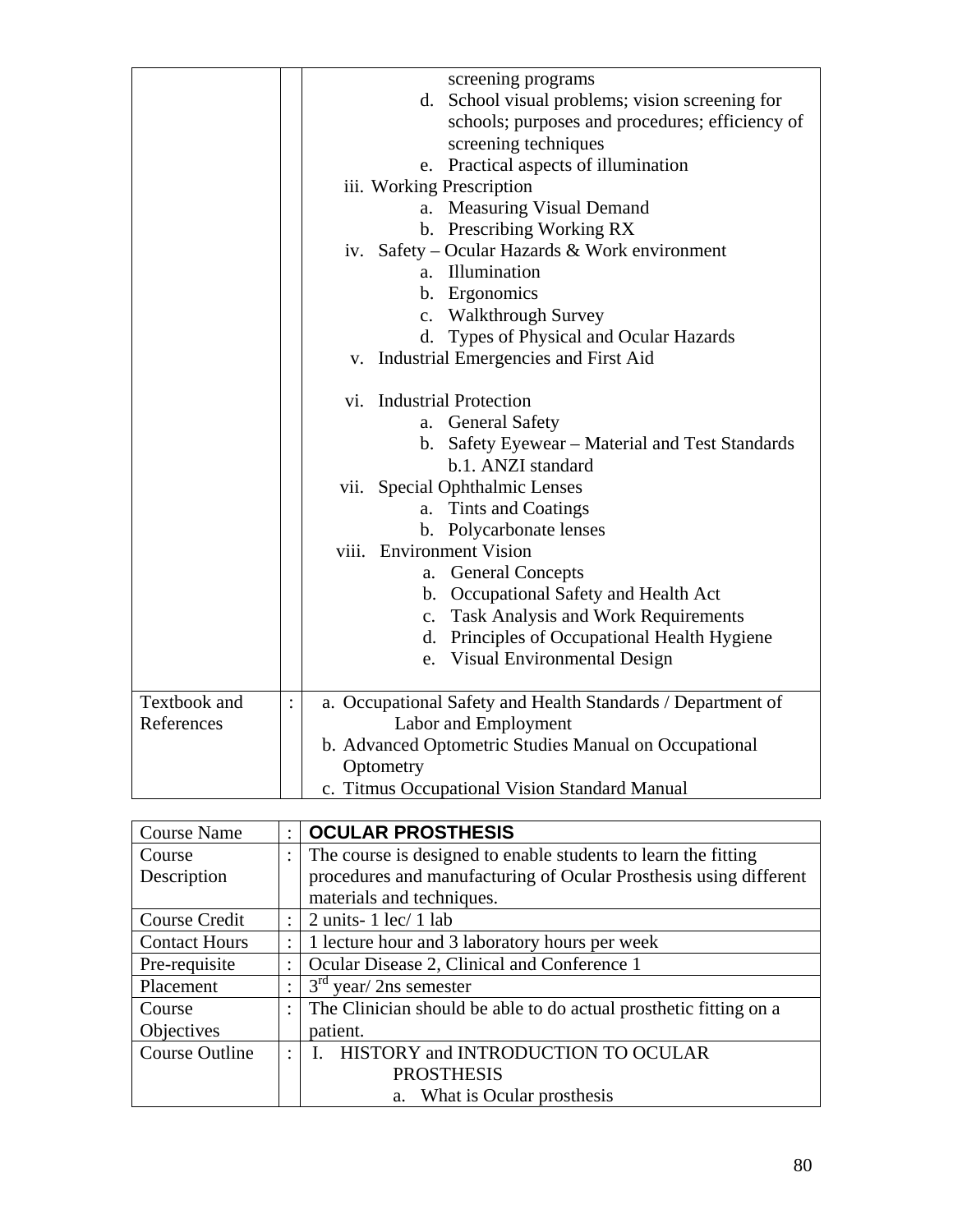| b. Why wear Ocular prosthesis                     |
|---------------------------------------------------|
| c. Brief History                                  |
| II. REVIEW OF OCULAR ANATOMY                      |
| a. Orbit                                          |
| b. Eyelids                                        |
| c. Lacrimal System                                |
| III. ANOPTHALMIC SOCKET, SURGERY, PROCEDURES      |
| and INDICATIONS                                   |
| <b>Common Ocular Diseases</b><br>а.               |
| b. Enucleation                                    |
| c. Evisceration                                   |
| d. Exenteration                                   |
| IV. OPHTHALMIC PLASTIC SURGERY                    |
| a. Grafting                                       |
| b. Lid Surgery                                    |
| c. Lid Reconstruction                             |
|                                                   |
| d. Surgery at the Canthi                          |
| e. Socket Reconstruction                          |
| <b>POST OPERATIVE SURGERY</b><br>V.               |
| a. Changes after surgery                          |
| TYPES OF PROSTHESIS and DESIGN FOR SPECIAL<br>VI. |
| <b>CASES</b>                                      |
| a. Shell type                                     |
| b. Prosthetic Contact lens                        |
| c. Artificial Eye                                 |
| c.1 Shallow fornix                                |
| c.2 Pediatric prosthesis                          |
| c.3 Pegging                                       |
| d. Maxillo facial prosthesis                      |
| MATERIALS and EQUIPMENTS<br>VII.                  |
| a. Manufacturing Materials                        |
| a.1 Waxes                                         |
| a.2 Impression materials                          |
| a.3 Gypsum products                               |
| a.4 Plastic materials                             |
| a.5 Abrasive and Polishing materials              |
| a.6 Liquid agent                                  |
| a.7 Coloring materials                            |
| b. Manufacturing Tools and Dental Laboratory      |
| Equipments                                        |
| b.1 Hand held driller                             |
|                                                   |
| b.2 Dental Flask, Clamp and Press                 |
| <b>b.3 Custom made Puncher</b>                    |
| b.4 Grinder/ Edger                                |
| b.5 Others                                        |
| c. Uses and functions of Solutions, Cleaner and   |
| Lubricants                                        |
| c.1 Contact lens lubricant                        |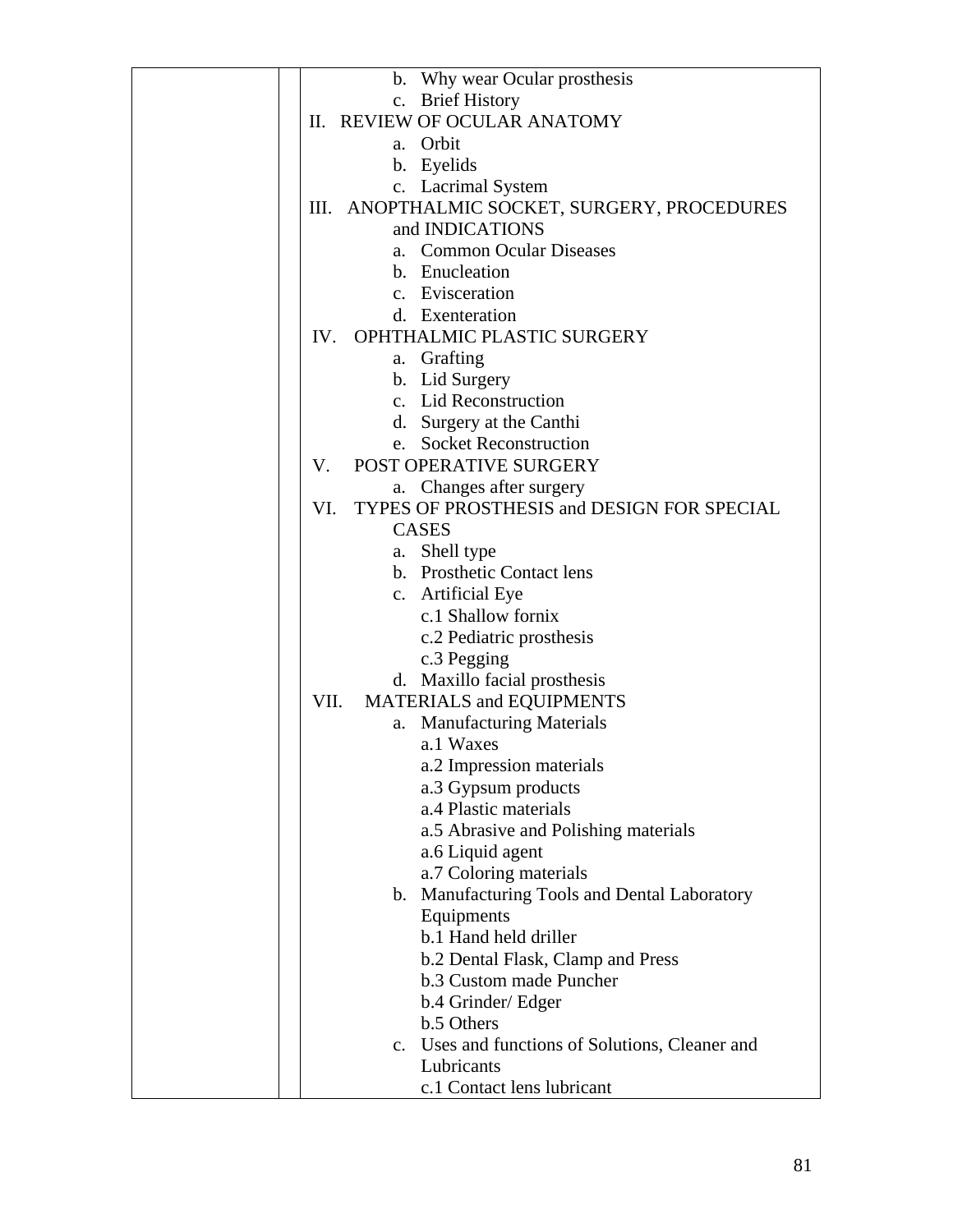| c.2 Contact lens cleaner                             |  |
|------------------------------------------------------|--|
| c.3 Saline Solution                                  |  |
| c.4 Hydrogen peroxide                                |  |
| d. Protective devices and materials use for cleaning |  |
| the eye                                              |  |
| d.1 Disposable gloves                                |  |
| d.2 Mask                                             |  |
| d.3 Cottons                                          |  |
| d.4 Alcohol                                          |  |
| d.5 Others                                           |  |
| e. Local anesthetics                                 |  |
| VIII. PATIENTS EVALUATION                            |  |
| a. Case History Taking                               |  |
| b. Preliminary Examinations                          |  |
| c. Fitting                                           |  |
| MANUFACTURING EXERCISES<br>IX.                       |  |
| <b>Fitting Methods</b><br>a.                         |  |
| a.1 Wax molding method                               |  |
| a.2 Injection method                                 |  |
| b. Impression making                                 |  |
| c. Blank prosthesis                                  |  |
| d. Methods of iris making                            |  |
| d.1 Iris Button                                      |  |
| d.2 Button painting                                  |  |
| d.3 Paper painting                                   |  |
| e. Conjunctival markings                             |  |
| e.1 Deep and Superficial Conjunctival Vessels        |  |
| e.2 Pigments and Stain                               |  |
| e.3 Arcus Seniles                                    |  |
| e.4 Others                                           |  |
| f. Polishing                                         |  |
| f.1 Sanding                                          |  |
| f.2 Purnice                                          |  |
| f.3 Metal Polishing agent                            |  |
| <b>DISPENSING PROCEDURES</b><br>X.                   |  |
| a. Proper handling procedures                        |  |
| b. Patients handling procedures                      |  |
| XI. TROUBLE SHOOTING                                 |  |
| a. To loose                                          |  |
| b. To light                                          |  |
| c. Appearance                                        |  |
| c.1 Deviation                                        |  |
| c.2 Volume                                           |  |
| XII. FOLLOW UP                                       |  |
| a. Complications                                     |  |
| b. Management of Ocular Prosthetics                  |  |
| Maintaining your prosthesis<br>c.                    |  |
| Requirements:                                        |  |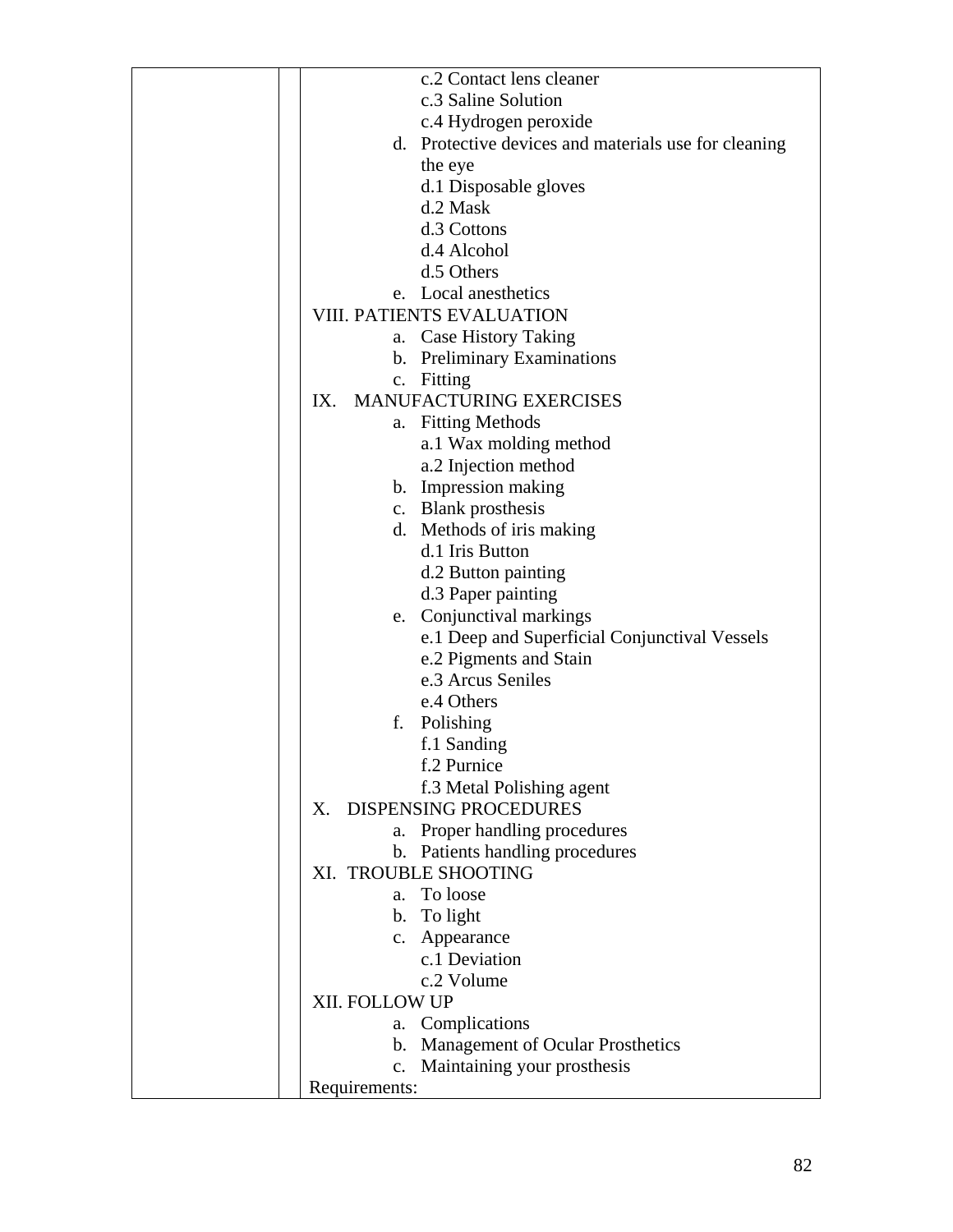|                                   |                | <b>1 PATIENT</b><br>1.<br>2.<br>1 FITTING<br>a. Wax Molding Method<br>b. Injection Method<br><b>LABORATORY EXERCISES</b><br>3.<br>SHELL TYPE PROSTHESIS<br>4.                                                                                                                                                                                                                                                                                                                                                                                                                                                                                                                                                                                                                                                                                                                                                                                                                                                                   |
|-----------------------------------|----------------|---------------------------------------------------------------------------------------------------------------------------------------------------------------------------------------------------------------------------------------------------------------------------------------------------------------------------------------------------------------------------------------------------------------------------------------------------------------------------------------------------------------------------------------------------------------------------------------------------------------------------------------------------------------------------------------------------------------------------------------------------------------------------------------------------------------------------------------------------------------------------------------------------------------------------------------------------------------------------------------------------------------------------------|
| <b>Textbook</b> and<br>References | $\ddot{\cdot}$ | <b>INTERNET:</b><br>Jarlingocularprosthetics.com<br>Artificialeyeclinic.com<br>Eyecancer.com<br>Ocular prosthetics lab.com<br>Contact lens spectrum.com<br>Ocularis association of California.com<br><b>BOOKS:</b><br>ELEMENTS OF DENTAL MATERIALS 5 <sup>th</sup> EDITION<br>BY: RALPH W. PHILLIPS & B. KEITH MOORE<br>DENTAL MATERIALS 8 <sup>th</sup> EDITION<br>PROPERTIES & MANIPULATION<br>BY: ROBERT G. CRAIG and ET. AL<br><b>MOSBY 2004</b><br>BASIC CLINICAL SCIENCE COURSE 2001-2002 SECTION 7<br>ORBIT, EYELIDS & LACRIMAL SYSTEM<br>BY: AOA<br>OPHTHALMIC PLASTIC SURGERY, 3rd EDITION<br><b>BY: SIDNEY FORX</b><br><b>GRUNE &amp; STRATTON</b><br>OPHTHALMIC PLASTIC SURGERY<br>BY: ROBERT C. DELLA ROCCA DECISION MAKING and<br><b>TECHNIQUES</b><br>MC DRAW-HILL, 2002<br>BASIC CLINICAL SCIENCE COURSE 2001-2002 SECTION 4<br>OPHTHALMIC PATHOLOGY<br>BY: AOA<br>THE IACLE CONTACT LENS COURSE<br><b>MODULE 9 SPECIAL TOPICS</b><br>PUBLISHED BY INTERNATIONAL ASSOCIATION OF<br><b>CONTACT LENS EDUCATORS</b> |

| Course Name |  | VISION TRAINING AND SPORTS VISION |
|-------------|--|-----------------------------------|
|-------------|--|-----------------------------------|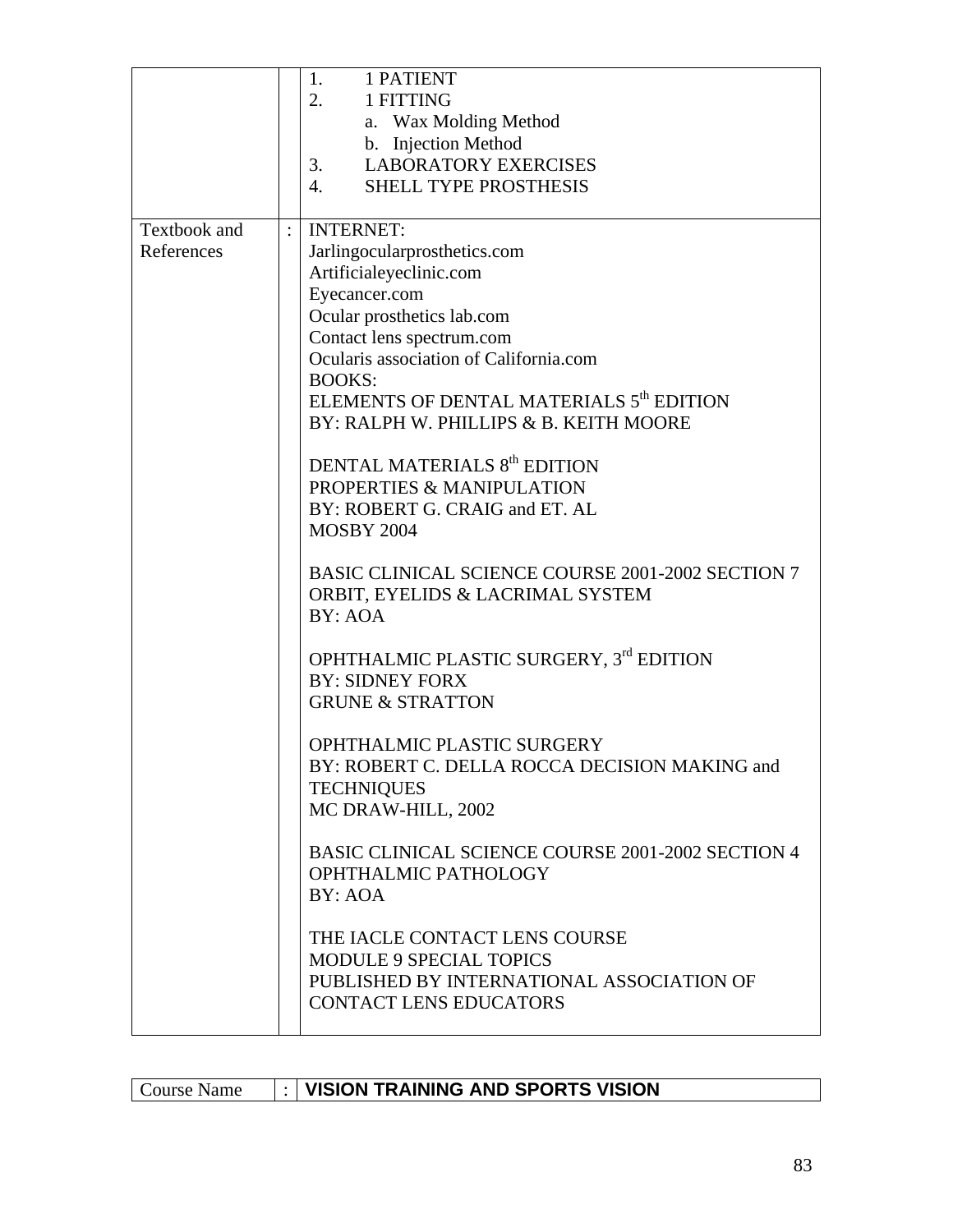| Course Credit<br>3 units<br><b>Contact Hours</b><br>2 hours lecture and 3 laboratory hours per week<br>Optometric Practice 1 and 2<br>Pre-requisite<br>$\ddot{\cdot}$<br>$3^{\text{rd}}$<br>year/ $2nd$ semester<br>Placement<br>$\vdots$<br>1. The clinician should be able to conduct a<br>Course<br>Objectives<br>comprehensive patient case history specific for visual<br>information, processing problems, to include: to include<br>patient demographics, chief complaints and related<br>symptoms, PH, PMH, FEH, FMH, parent history form<br>and any supplemental evaluation that have been<br>performed.<br>2. The clinician should be able to evaluate the following<br>characteristics of the VISUAL SPATIAL SYSTEM, by<br>performing the following tests, recording the results and<br>identifying whether the results are normal or abnormal;<br>a. Bilateral integration; angels in the snow<br>b. Laterality; piaget right left awareness test<br>c. Directionality; piaget right left awareness test<br>d. Directionality of letters and numbers; reversal<br>frequency tests<br>3. The clinician should be able to evaluate the following<br>characteristics of the VISUAL ANALYSIS SYSTEM<br>by performing the following tests recording the results<br>and identifying whether the results are normal and<br>abnormal;<br>a. Visual discrimination, form constancy, visual<br>spatial test or visual perceptual skills<br>b. Visual processing speed- perceptual speed test;<br>primary mental ability test<br>c. Visualization-spatial relation test; primary<br>mental abilities tests<br>4. The Clinician should be able to evaluate the following<br>characteristics of the visual motor system by performing<br>the following tests, recording the results and identifying | Course<br>Description | The course is designed to provide basic knowledge in diagnosis,<br>prognosis, and Orthoptic treatment of anomalies of Binocular<br>Vision including the optical, motor, sensory, integrative, and<br>perceptual systems. It also aims to provide knowledge and skills<br>needed to enhance the visual performance of athletes and to<br>provide knowledge and skills needed to enhance the visual<br>performance of athletes and to design customized sports vision<br>training program. |
|----------------------------------------------------------------------------------------------------------------------------------------------------------------------------------------------------------------------------------------------------------------------------------------------------------------------------------------------------------------------------------------------------------------------------------------------------------------------------------------------------------------------------------------------------------------------------------------------------------------------------------------------------------------------------------------------------------------------------------------------------------------------------------------------------------------------------------------------------------------------------------------------------------------------------------------------------------------------------------------------------------------------------------------------------------------------------------------------------------------------------------------------------------------------------------------------------------------------------------------------------------------------------------------------------------------------------------------------------------------------------------------------------------------------------------------------------------------------------------------------------------------------------------------------------------------------------------------------------------------------------------------------------------------------------------------------------------------------------------------------------------------------------------------------------|-----------------------|------------------------------------------------------------------------------------------------------------------------------------------------------------------------------------------------------------------------------------------------------------------------------------------------------------------------------------------------------------------------------------------------------------------------------------------------------------------------------------------|
|                                                                                                                                                                                                                                                                                                                                                                                                                                                                                                                                                                                                                                                                                                                                                                                                                                                                                                                                                                                                                                                                                                                                                                                                                                                                                                                                                                                                                                                                                                                                                                                                                                                                                                                                                                                                    |                       |                                                                                                                                                                                                                                                                                                                                                                                                                                                                                          |
|                                                                                                                                                                                                                                                                                                                                                                                                                                                                                                                                                                                                                                                                                                                                                                                                                                                                                                                                                                                                                                                                                                                                                                                                                                                                                                                                                                                                                                                                                                                                                                                                                                                                                                                                                                                                    |                       |                                                                                                                                                                                                                                                                                                                                                                                                                                                                                          |
|                                                                                                                                                                                                                                                                                                                                                                                                                                                                                                                                                                                                                                                                                                                                                                                                                                                                                                                                                                                                                                                                                                                                                                                                                                                                                                                                                                                                                                                                                                                                                                                                                                                                                                                                                                                                    |                       |                                                                                                                                                                                                                                                                                                                                                                                                                                                                                          |
|                                                                                                                                                                                                                                                                                                                                                                                                                                                                                                                                                                                                                                                                                                                                                                                                                                                                                                                                                                                                                                                                                                                                                                                                                                                                                                                                                                                                                                                                                                                                                                                                                                                                                                                                                                                                    |                       |                                                                                                                                                                                                                                                                                                                                                                                                                                                                                          |
|                                                                                                                                                                                                                                                                                                                                                                                                                                                                                                                                                                                                                                                                                                                                                                                                                                                                                                                                                                                                                                                                                                                                                                                                                                                                                                                                                                                                                                                                                                                                                                                                                                                                                                                                                                                                    |                       |                                                                                                                                                                                                                                                                                                                                                                                                                                                                                          |
| whether the results are abnormal or normal;<br>Visual motor integration; developmental test of<br>a.<br>visual motor integration<br>b. Visually guided fine motor accuracy- eye -hand<br>coordination subtest; developmental test of                                                                                                                                                                                                                                                                                                                                                                                                                                                                                                                                                                                                                                                                                                                                                                                                                                                                                                                                                                                                                                                                                                                                                                                                                                                                                                                                                                                                                                                                                                                                                               |                       |                                                                                                                                                                                                                                                                                                                                                                                                                                                                                          |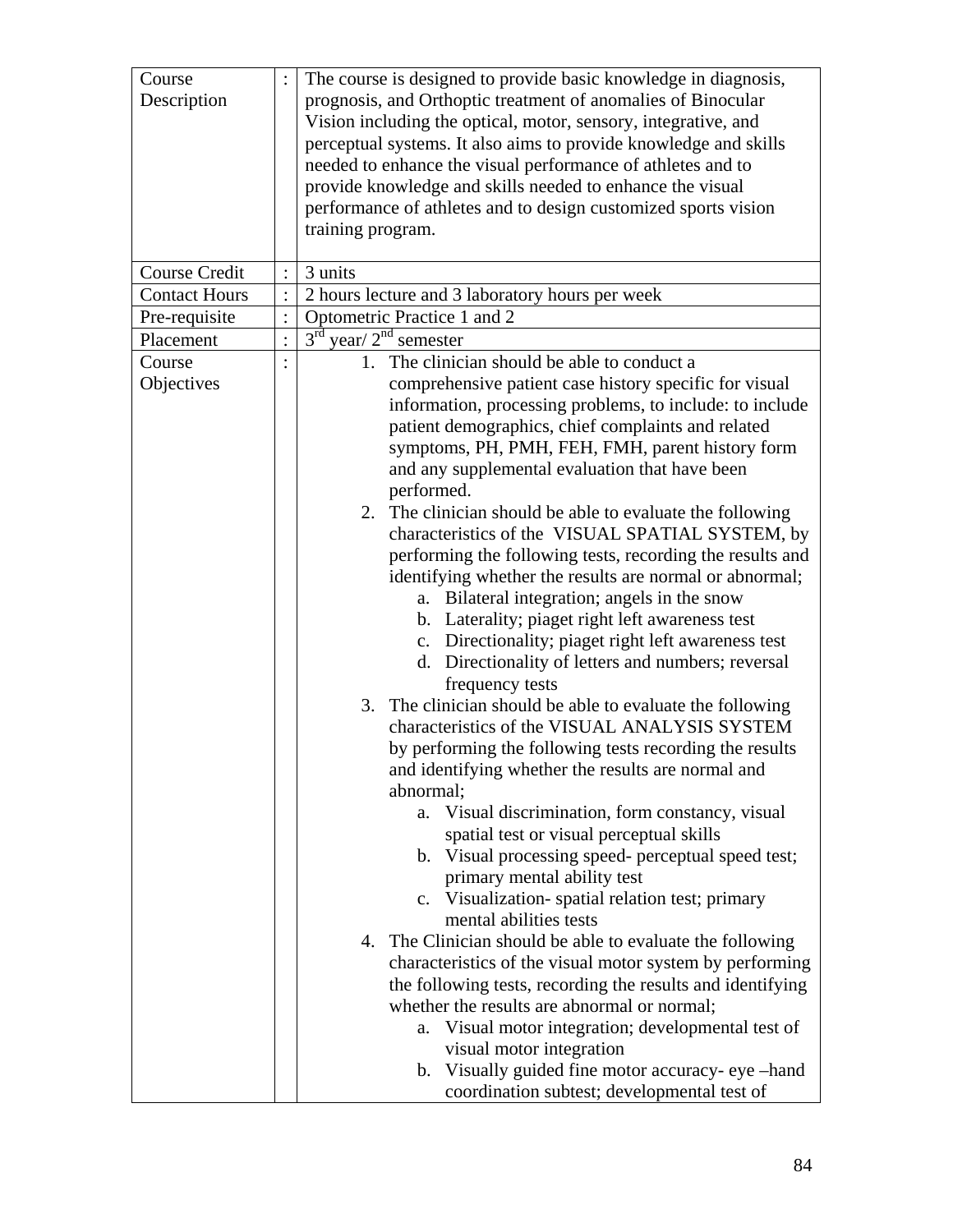|                       | visual perception                                              |
|-----------------------|----------------------------------------------------------------|
|                       | c. Visually guided fine-motor speed – visual motor             |
|                       |                                                                |
|                       | speed subtest; developmental test of visual<br>perception      |
|                       |                                                                |
|                       | d. Visual motor integration with symbols; woled                |
|                       | sentence copy test                                             |
|                       | 5. The clinician should be able to verbally or in writing list |
|                       | the potential treatment options, to include no treatment,      |
|                       | lens therapy, prism therapy, active vision therapy and         |
|                       | potential referrals.                                           |
|                       | 6. The clinician should be able to verbally or in writing      |
|                       | outline the treatment strategy for the patients vision         |
|                       | efficiency and visual information processing deficits.         |
|                       | 7. The clinician should be able to present the case to the     |
|                       | patient/or parents and describe the primary problems in        |
|                       | appropriate layman's terms, outline the general                |
|                       | treatment strategy, (OVT and HVT components)                   |
|                       | treatment options available to the patient and the             |
|                       | estimated treatment time. The presentation should              |
|                       | reflect the tone and knowledgeable clinician.                  |
|                       | <b>SPORTS VISION</b>                                           |
|                       | Evaluate the performance of an athlete in sports.<br>а.        |
|                       | b. Manage visual problem related to sports.                    |
|                       | c. Enhance the performance of an athlete with vision related   |
|                       | problems.                                                      |
|                       | d. Perform certain exercises to improve visual skills.         |
| <b>Course Outline</b> | UNIT I. FOUNDATIONS OF VISION THERAPHY                         |
|                       | The evolution of Vision Therapy<br>1.                          |
|                       | 2.<br>Principles of Vision Therapy                             |
|                       | a. What is Vision Therapy?                                     |
|                       | b. What does Efficient Visual Function involve?                |
|                       | c. Optometric Evaluation of Visual Abilities                   |
|                       | d. Understanding Skilled Performance                           |
|                       | e. Programming VT                                              |
|                       | f. Principles guiding Successful VT Therapy                    |
|                       | UNIT II. AN OVERVIEW OF SPORTS VISION                          |
|                       | Introduction<br>$1_{-}$                                        |
|                       | 2.<br>History                                                  |
|                       | 3.<br><b>Visual Skills Requirements</b>                        |
|                       | <b>COMMON PROBLEMS AN ATHLETE</b><br>UNIT III.                 |
|                       | Signs and Symptoms<br>1.                                       |
|                       | 2.<br><b>Vision Problems</b>                                   |
|                       |                                                                |
|                       | UNIT IV.<br><b>VISUAL HEALTH</b>                               |
|                       | <b>Eye Protection</b><br>1.                                    |
|                       | a. Frames                                                      |
|                       | b. Lenses                                                      |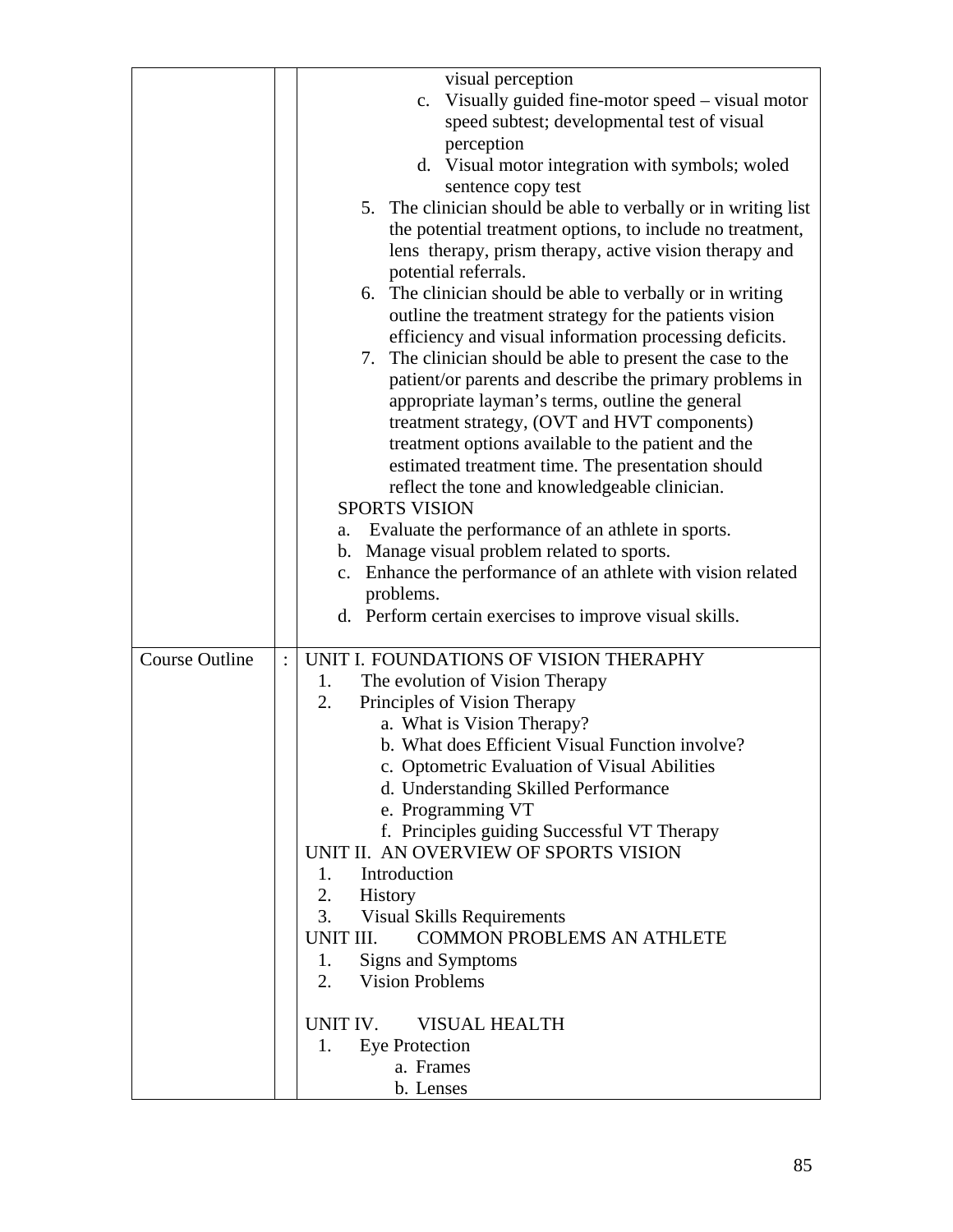|              | c. Accessories                                     |
|--------------|----------------------------------------------------|
|              | 2.<br>Tints                                        |
|              | a. Indoor sports                                   |
|              | b. Out Door Sports                                 |
|              | 3.<br><b>Contact Lens and Sports</b>               |
|              | a. Advantages and Disadvantages                    |
|              | b. Lens Type                                       |
|              | <b>Specific Applications</b><br>c.                 |
|              | UNIT V. TYPES OF SPORTS                            |
|              | Outdoors<br>1.                                     |
|              | <b>Track and Field</b><br>a.                       |
|              | b.<br>Cycling                                      |
|              | c. Golf                                            |
|              | d. Soccer                                          |
|              | e. Baseball                                        |
|              | f.<br>Soft Ball                                    |
|              | g. Tennis                                          |
|              | Football<br>h <sub>1</sub>                         |
|              | Indoors<br>2.                                      |
|              | a. Dart                                            |
|              | b. Basketball                                      |
|              | c. Volleyball                                      |
|              | d. Swimming                                        |
|              | e. Table Tennis                                    |
|              | f.<br><b>Badminton</b>                             |
|              | UNIT VI. SPORTS VISION THERAPHY                    |
|              | 1. Program Design                                  |
|              | 2. Vision Therapy Goals                            |
|              | 3. Home Vision Therapy                             |
|              | Sports Vision Therapy and Activities<br>4.         |
|              | <b>Sports Vision Enhancement Training</b><br>5.    |
|              | UNIT VII. SPORTS RELATED INJURIES AND FIRST AID    |
| Textbook and | a. Internet:<br>www.agape.com                      |
| References   | www.browser.com                                    |
|              | www.allaboutvision.com/sports                      |
|              | www.eyesite.co.za/gensports/index.asp              |
|              | Applied Concept in Vision Therapy,<br>b. Books:    |
|              | Loenard J. Press, OD, FCOUD, FAAO                  |
|              | Mosby Inc. 1997                                    |
|              | The Contact Lens Manual, A Practical Fitting Guide |
|              | <b>Andrew Gasson and Judith Morris</b>             |
|              | Butter worth-Heinemann LTD, 1993                   |
|              | Practical Aspects of Ophthalmic Optics             |
|              | Margaret Dowaliby New York, 1988                   |
|              | Ophthalmic Dispensing The Present Day Realities    |
|              | <b>Ralph Drew</b>                                  |
|              | Butter Worth Publishers, 1990                      |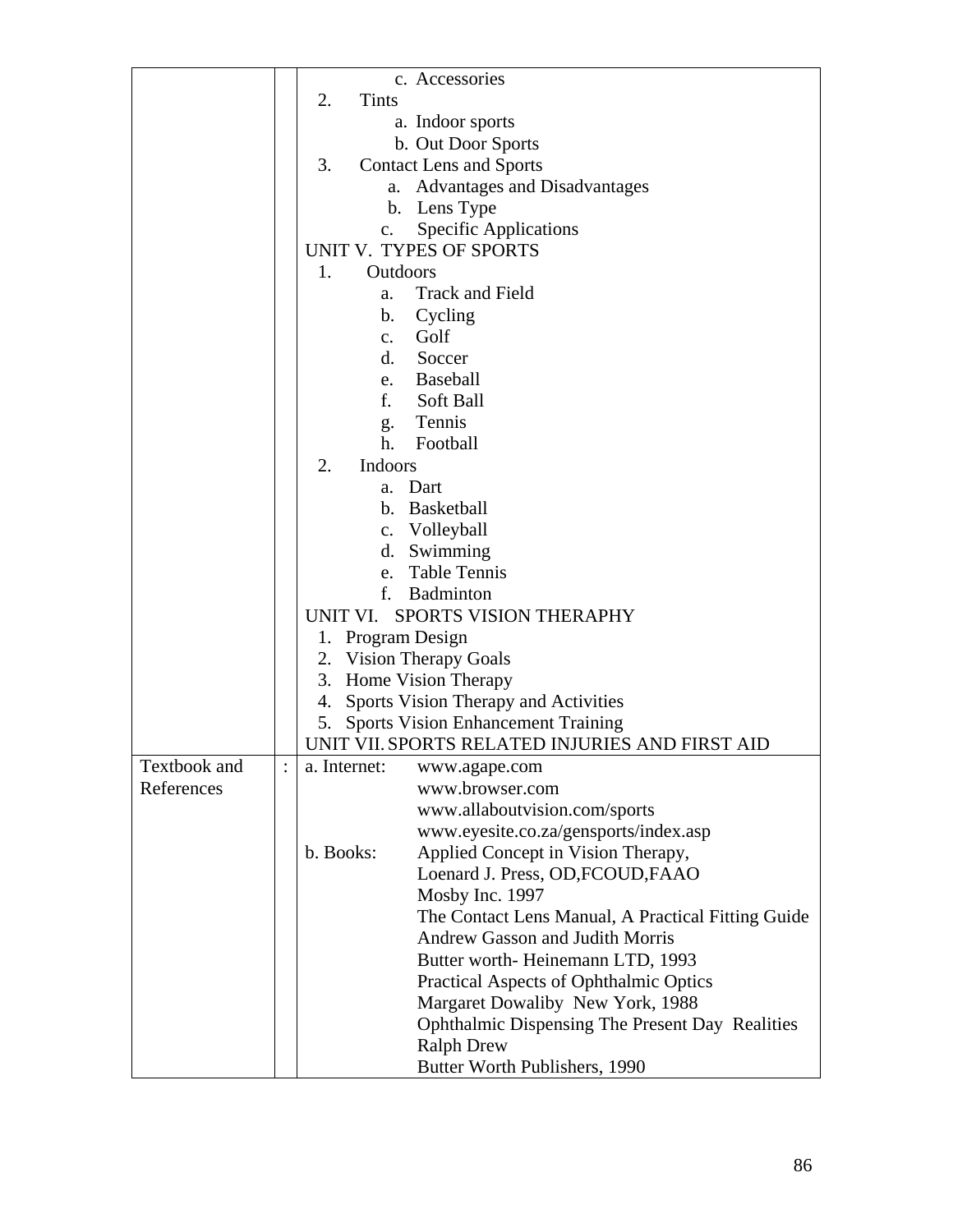| <b>Course Name</b>    | <b>OPTOMETRIC REHABILITATION</b>                                                                    |  |  |  |
|-----------------------|-----------------------------------------------------------------------------------------------------|--|--|--|
| <b>Course Credit</b>  | 3 Units lecture                                                                                     |  |  |  |
| <b>Contact Hours</b>  | 3 lecture hours per week                                                                            |  |  |  |
| Course                | The course deals with the historical background, principles,                                        |  |  |  |
| Description           | symptomatology and psychological bases of optometric                                                |  |  |  |
|                       | rehabilitation, its assessment and therapeutic approach. With great                                 |  |  |  |
|                       | emphasis on the clinical rehabilitative management of impaired                                      |  |  |  |
|                       | visual function due to ocular or neurological disease and trauma                                    |  |  |  |
|                       | and minimizing its effect on the over all function of the individual,                               |  |  |  |
|                       | thus lessening the patient's frustration,. Improving their quality of                               |  |  |  |
|                       | life and helping them regain a measure of independence through                                      |  |  |  |
|                       | visual rehabilitation.                                                                              |  |  |  |
| Pre-requisite         | Optometric Practice 1 and 2                                                                         |  |  |  |
| Placement             | $3rd$ year/ $2nd$ semester                                                                          |  |  |  |
| Course                | 1. The clinician should be able to thoroughly evaluate and review                                   |  |  |  |
| Objectives            | all areas of the patient's history when comprehensive examinations                                  |  |  |  |
|                       | are performed. These areas include: chief complaint, patient's                                      |  |  |  |
|                       | ocular condition including diagnosis and prognosis, medical history                                 |  |  |  |
|                       | complete with systems review, family and ocular and medical                                         |  |  |  |
|                       | history, medications, allergies, age, vocation and avocation vision                                 |  |  |  |
|                       | demands.                                                                                            |  |  |  |
|                       | 2. The clinicians should be able to thoroughly review the effect of                                 |  |  |  |
|                       | the patient's condition under central and peripheral vision. The                                    |  |  |  |
|                       | clinician should be able to evaluate and review the conditions                                      |  |  |  |
|                       | effect on mobility, distance vision, near vision, activities of daily                               |  |  |  |
| <b>Course Outline</b> | living and illumination needs of the examination.<br>UNIT I. OPTOMETRIC MODEL OF VISION DEVELOPMENT |  |  |  |
|                       | Antigravity<br>1.                                                                                   |  |  |  |
|                       | 2.<br>Centering                                                                                     |  |  |  |
|                       | Identification<br>3.                                                                                |  |  |  |
|                       | Speech-auditory<br>4.                                                                               |  |  |  |
|                       | 5.<br>Acuity, refractive and eye health                                                             |  |  |  |
|                       | UNIT II OPTOMETRY, PSYCHOLOGY and LEARNING                                                          |  |  |  |
|                       | <b>PROBLEMS</b>                                                                                     |  |  |  |
|                       | Learning disabilities<br>1.                                                                         |  |  |  |
|                       | 2.<br>Mental retardation                                                                            |  |  |  |
|                       | 3.<br>Ocular tasks responsible for the reception of                                                 |  |  |  |
|                       | the visual stimuli                                                                                  |  |  |  |
|                       | Motor tasks responsible for the reception of<br>4.                                                  |  |  |  |
|                       | the visual stimuli                                                                                  |  |  |  |
|                       | UNIT III. OPTOMETRIC REHABILITATIVE THERAPHY                                                        |  |  |  |
|                       | Neuroplasticity and its relationship to the<br>1.<br>functional vision                              |  |  |  |
|                       | 2.                                                                                                  |  |  |  |
|                       | Elements for neural reprogramming<br>3.                                                             |  |  |  |
|                       | Goals of optometric management                                                                      |  |  |  |
|                       |                                                                                                     |  |  |  |
|                       | Optometric treatment modalities<br>4.<br>Treatment strategies<br>5.                                 |  |  |  |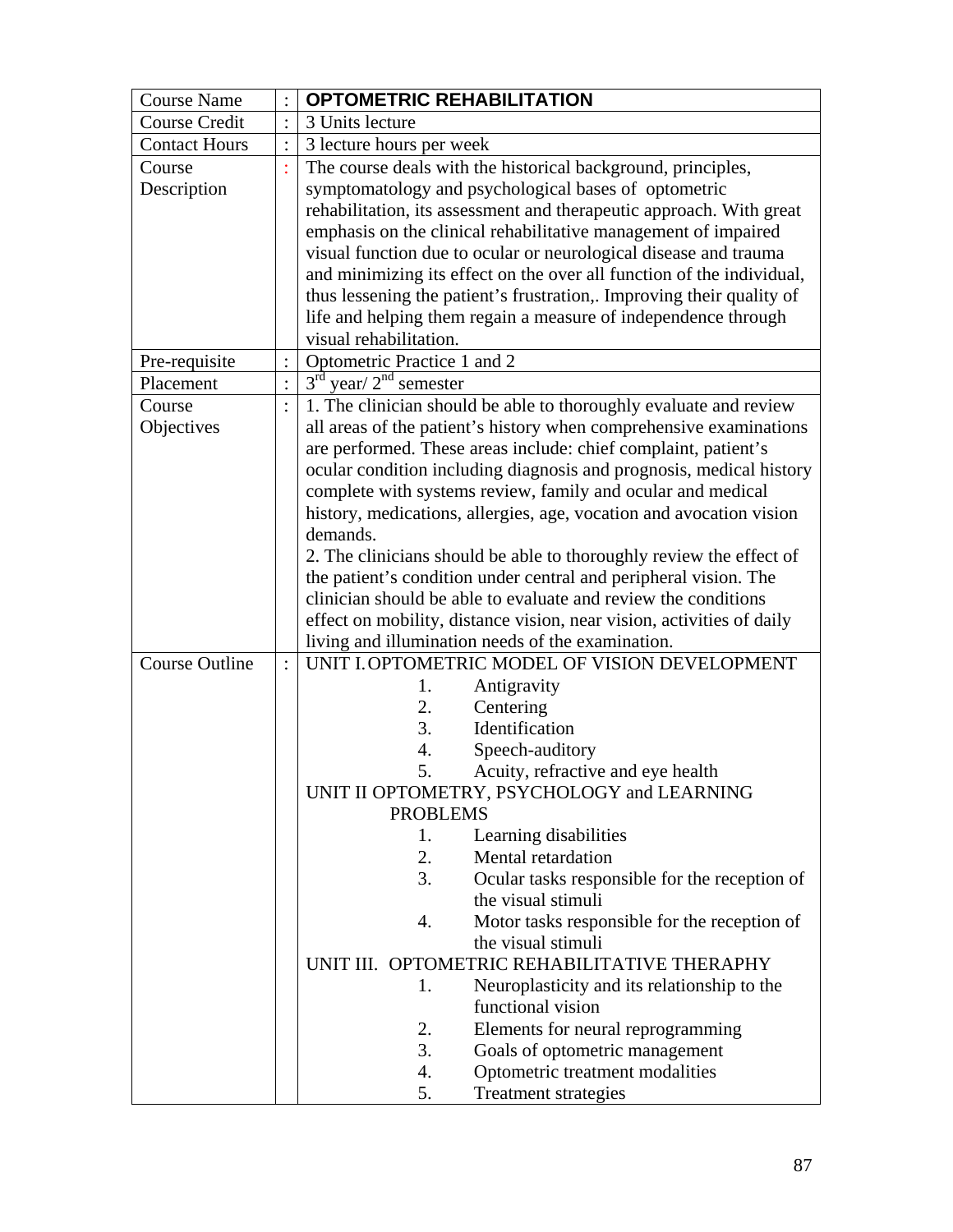|                           |    | UNIT IV. FUNCTIONAL THERAPHY IN THE         |
|---------------------------|----|---------------------------------------------|
|                           |    | REHABILITATION OF ELDERLY PATIENTS          |
|                           | 1. | <b>Oculomotor Functions</b>                 |
|                           | 2. | Vergence Eye Movements                      |
|                           | 3. | Diagnosis of oculomotor dysfunctions        |
|                           | 4. | Rehabilitation of oculomotor dysfunction    |
|                           | 5. | Sensory adaptation training                 |
|                           |    | a. Perceptual Rehabilitation                |
|                           |    | b. Aphakic Rehabilitation                   |
| UNIT V.                   |    | AN OVERVIEW OF ACQUIRED BRAIN INJURY        |
|                           |    | and OPTOMETRIC IMPLICATION                  |
|                           | 1. |                                             |
|                           |    | Ocular and Visual Sequelae of ABI           |
|                           | 2. | Accommodations for Cognitive and            |
|                           |    | Affective Deficits in Individual with Brain |
|                           |    | Injury                                      |
|                           | 3. | <b>Optometric Implications</b>              |
| UNIT VI.<br><b>INJURY</b> |    | ACCOMMODATION INACQUIRED BRAIN              |
|                           | 1. | Introduction                                |
|                           | 2. | Prevalence                                  |
|                           | 3. | The Neurology of Accommodation              |
|                           | 4. | <b>Symptoms of Accommodative Parameters</b> |
|                           | 5. | <b>Clinical Assessment of Accommodative</b> |
|                           |    | Parameters                                  |
|                           |    | a. Accommodative accuracy                   |
|                           |    | b. Accommodative amplitude                  |
|                           |    | c. Accommodative stability                  |
|                           |    | d. Accommodative flexibility                |
|                           | 6. | Management of Accommodative                 |
|                           |    | Dysfunction                                 |
|                           |    |                                             |
|                           |    | a. Accommodative insufficiency              |
|                           |    | b. Accommodative fatigue                    |
|                           |    | $\mathbf{c}$ .<br>Accommodative inertia     |
|                           |    | Accommodative infacility<br>d.              |
|                           |    | Paralysis of Accommodation<br>e.            |
|                           |    | Accommodative excess<br>$f_{\rm{r}}$        |
|                           | 7. | Vision Therapy                              |
|                           |    |                                             |
| UNIT VII.                 |    | <b>INTERDISCIPLINARY MANAGEMENT and</b>     |
|                           |    | REHABILITATION OF ACQUIRED BRAIN-           |
|                           |    | <b>INJURED PATIENTS</b>                     |
|                           | 1. | <b>Selected Rehabilitation Problems</b>     |
|                           |    | 2. Clinical Consideration                   |
|                           |    | 3. Rehabilitation Teams                     |
| UNIT VIII.                |    | OPTOMETRIC VISION THERAPHY                  |
|                           | 1. | Body                                        |
|                           | 2. | Visual                                      |
|                           | 3. | Space                                       |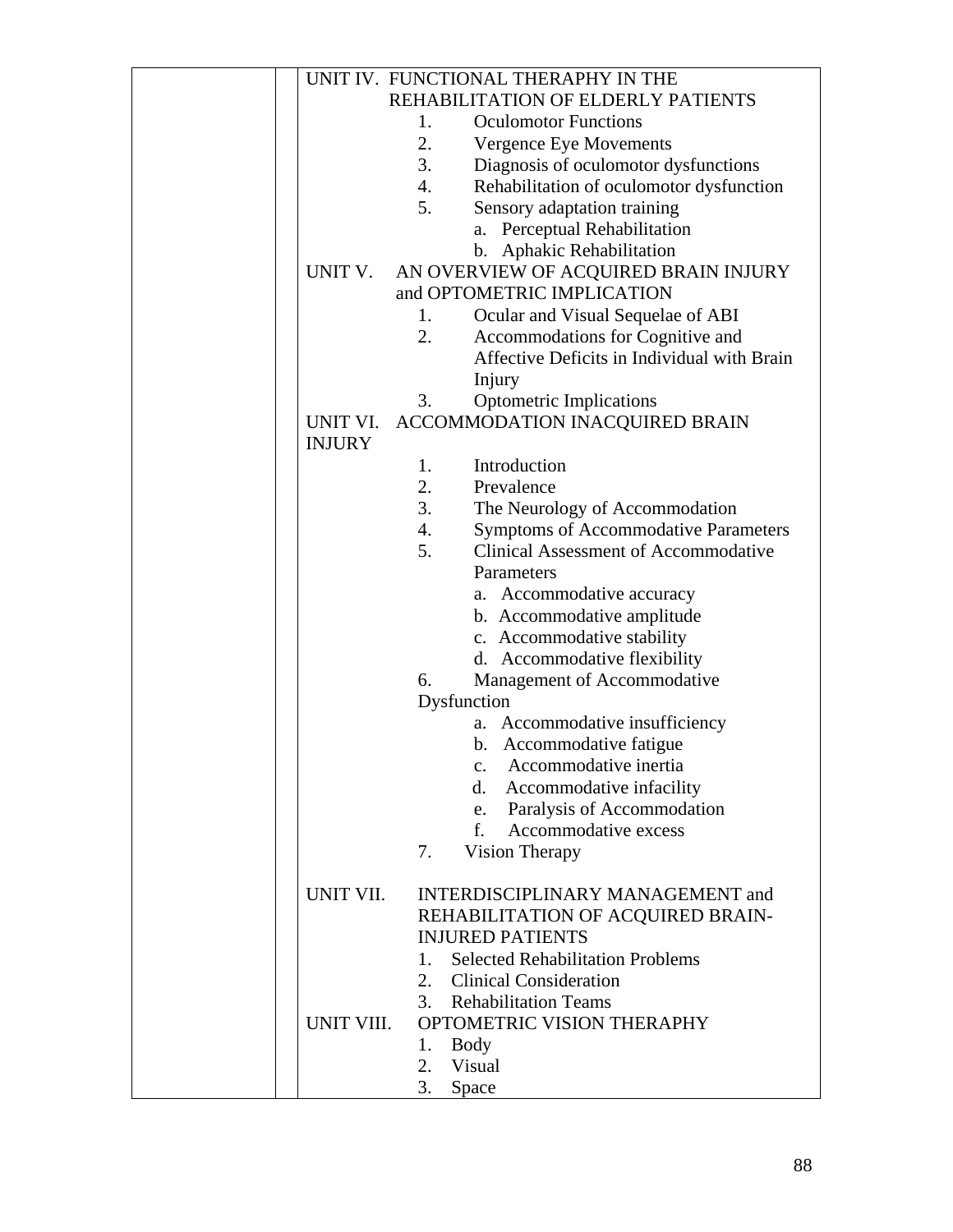|              |    | Auditory<br>4.<br>5. Laterality<br>6. Visual-tactile<br>7. Kinesthetic<br>8. Speech-Auditory |
|--------------|----|----------------------------------------------------------------------------------------------|
| Textbook and | 1. | VISION AND AGING 2 <sup>nd</sup> EDITION BY ALFRED A.                                        |
| References   |    | ROSEN BLOOM, JR. and MEREDITH W. MORGAN,                                                     |
|              |    | 1993                                                                                         |
|              | 2. | VISUAL and VESTIBULAR CONSEQUENCES OF                                                        |
|              |    | ACQUIRED BRAIN INJURY BY IRVIN B.                                                            |
|              |    | SUCHOFF ET. AL, 2001                                                                         |
|              | 3. | <b>OPTOMETRIC VISION THERAPHY:</b>                                                           |
|              |    | INTRODUCTION TO BEHAVIORAL OPTOMETRY                                                         |
|              |    | BY J. BAXTER SWARTWOUT, 1999                                                                 |
|              | 4. | OPTOMETRIC MANAGEMENT OF VISUAL                                                              |
|              |    | HANDICAP BY HELEN FARRALL, 1991                                                              |
|              | 5. | APPLIED CONCEPTS IN VISION THERAPHY BY                                                       |
|              |    | LEONARD J. PROSS, 1997                                                                       |
|              | 6. | <b>JOURNAL OF BEHAVIORAL OPTOMETRY</b>                                                       |
|              |    |                                                                                              |

| <b>Course Name</b>   |         | <b>PUBLIC HEALTH</b>                                                  |  |  |  |  |
|----------------------|---------|-----------------------------------------------------------------------|--|--|--|--|
| Course               |         | This course deals with the introduction to the fundamentals and       |  |  |  |  |
| Description          |         | principles of public health problems, planning and care, with         |  |  |  |  |
|                      |         | special attention to optometric and other visual aspects of variously |  |  |  |  |
|                      |         | identified segment of the community. It also includes methods of      |  |  |  |  |
|                      |         | epidemiologic investigation and study and health care delivery and    |  |  |  |  |
|                      |         | utilization. It also deals with the promotion and preservation of     |  |  |  |  |
|                      |         | ocular health and safety in the home, community and the work          |  |  |  |  |
|                      |         | place.                                                                |  |  |  |  |
| <b>Course Credit</b> |         | Units: 3 units for lecture                                            |  |  |  |  |
| <b>Contact Hours</b> |         | Hours/Week: 3 hours for lecture                                       |  |  |  |  |
|                      |         |                                                                       |  |  |  |  |
| Pre-requisite        | $\cdot$ | None                                                                  |  |  |  |  |
| Placement            | $\cdot$ | Placement: $3rd$ years/ $2nd$ semester                                |  |  |  |  |
| Course               |         | The clinician should be able to:                                      |  |  |  |  |
| Objectives           |         | Describe the nature of the professions, professional<br>1.            |  |  |  |  |
|                      |         | behavior, and professionalism and to clearly                          |  |  |  |  |
|                      |         | distinguish between professionalism and                               |  |  |  |  |
|                      |         | commercialism.                                                        |  |  |  |  |
|                      |         | Discuss the history and philosophy of the profession of               |  |  |  |  |
|                      |         | optometry.                                                            |  |  |  |  |
|                      |         | 3.<br>Characterize the roles of the optometrist and the               |  |  |  |  |
|                      |         | profession of optometry in Filipino health care.                      |  |  |  |  |
|                      |         | 4. Describe the organization and administration of                    |  |  |  |  |
|                      |         | Department of Health.                                                 |  |  |  |  |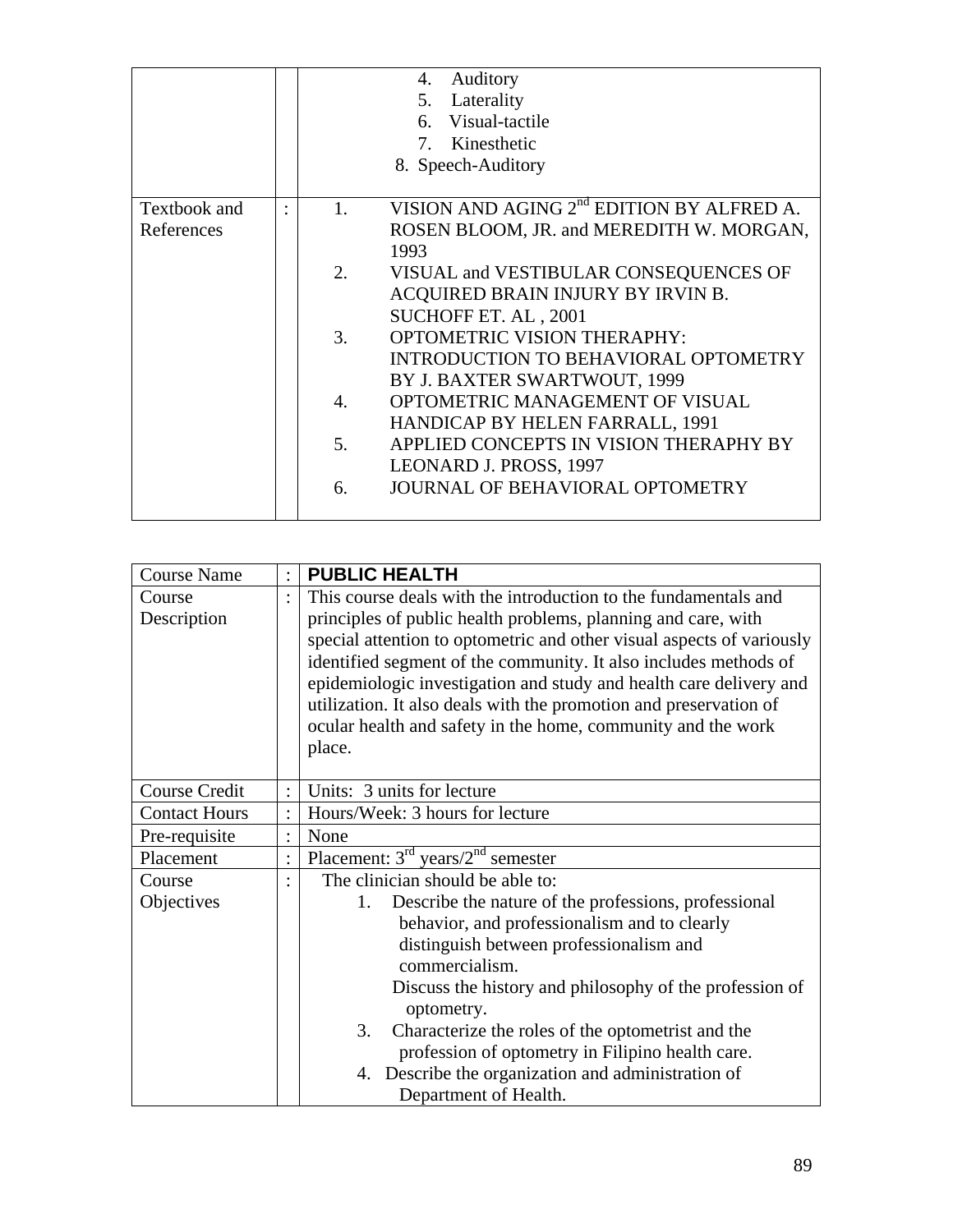|                       | 5. Define terms related to the Philippine health care                    |  |
|-----------------------|--------------------------------------------------------------------------|--|
|                       | system.                                                                  |  |
|                       | 6. Recognize and describe community health concepts.                     |  |
|                       | Design health educational and self-care protocols and<br>7.              |  |
|                       | materials for optometric public health                                   |  |
|                       | purposes, distinguishing between                                         |  |
|                       | behavioral and educational objectives.                                   |  |
|                       | 8. Define health care consumerism and pertinent issues                   |  |
|                       | thereof.                                                                 |  |
|                       | 9. Define and describe the major terms and concepts of                   |  |
|                       | epidemiology.                                                            |  |
|                       | 10. Describe the major concepts of health screening in                   |  |
|                       |                                                                          |  |
|                       | general and vision screening in particular.                              |  |
|                       | 11. Describe and exemplify principles of early intervention              |  |
|                       | (preventive) ophthalmic public health practice.                          |  |
|                       | 12. Identify principles of ethics that apply to health care,             |  |
|                       | describe the process of ethical decision-making, and                     |  |
|                       | recognize significant ethical issues in optometric                       |  |
|                       | and clinical care and public health practice.                            |  |
|                       | 13. Describe the various roles an optometrist can serve in               |  |
|                       | public health.                                                           |  |
| <b>Course Outline</b> | <b>INTRODUCTION TO PUBLIC HEALTH</b><br>$\mathbf{I}$ .<br>$\ddot{\cdot}$ |  |
|                       | Philosophy and History of Public Health<br>A)                            |  |
|                       | Health and Community Health<br>B)                                        |  |
|                       | <b>Definition of Terms</b><br>$\mathbf{1}$ .                             |  |
|                       | ii. What is Health?                                                      |  |
|                       | 1. What is health promotion                                              |  |
|                       | 2. Who promotes health                                                   |  |
|                       | Aims and Values<br>3.                                                    |  |
|                       | $\mathcal{C}$<br>Optometric milestone in Public Health Optometry         |  |
|                       | <b>Public Health and Practicing Optometrists</b><br>D)                   |  |
|                       | II. SCIENCE RELATED TO COMMUNITY HEALTH                                  |  |
|                       | A)<br>Epidemiology                                                       |  |
|                       | i. Introduction                                                          |  |
|                       | ii. Concepts of Diseases                                                 |  |
|                       | iii. Measures of Frequencies and Association                             |  |
|                       | iv. Basic Epidemiology                                                   |  |
|                       | <b>Biostatistics</b><br>B)                                               |  |
|                       | $\mathcal{C}$<br>Research                                                |  |
|                       | i. Introduction                                                          |  |
|                       | ii. Nutritional Basic                                                    |  |
|                       | 1. Basic Food Groups                                                     |  |
|                       | 2. Food Guide Pyramid                                                    |  |
|                       | iii. Carbohydrates, Proteins, Fats, Fluids, Vitamins                     |  |
|                       | and Minerals                                                             |  |
|                       | <b>Screening Principles</b><br>D)                                        |  |
|                       | E)<br><b>Population Trends</b>                                           |  |
|                       | III. COMMON INFECTIOUS DISEASES IN THE                                   |  |
|                       |                                                                          |  |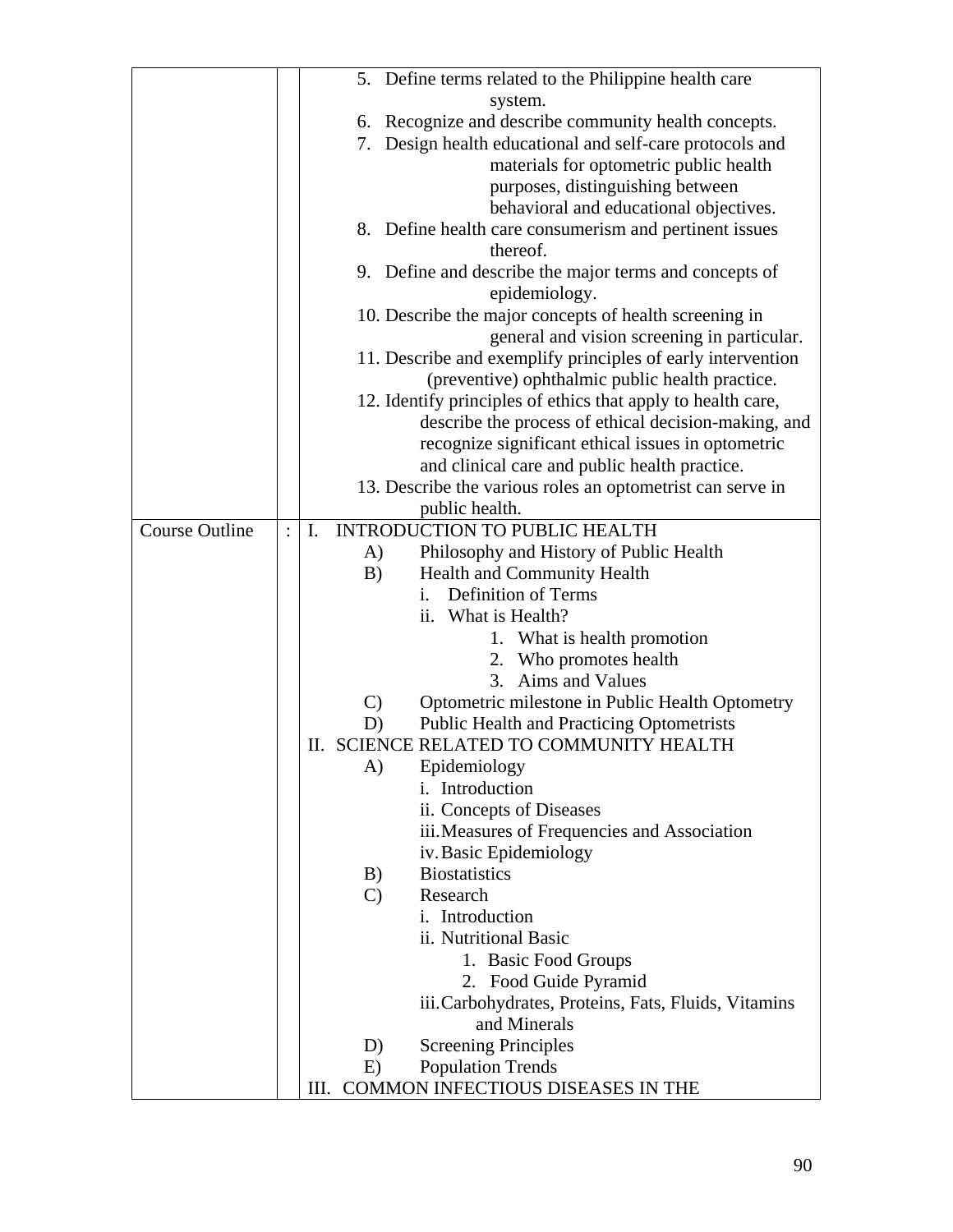|              | <b>COMMUNITY</b>                                                  |
|--------------|-------------------------------------------------------------------|
|              | A) Communicable Diseases                                          |
|              | TB<br>i.                                                          |
|              | ii. Rabies                                                        |
|              | iii. Measles                                                      |
|              | iv. Chicken Pox                                                   |
|              | v. Mumps Etc.                                                     |
|              | <b>B)</b> Sexually Transmitted Diseases                           |
|              | <b>AIDS</b><br>$\mathbf{i}$ .                                     |
|              | ii. Hepatitis                                                     |
|              | iii. Gonorrhea                                                    |
|              | iv. Syphilis etc.                                                 |
|              | C) Common Systemic Diseases                                       |
|              | $i_{-}$<br><b>Diabetes</b>                                        |
|              | ii. Hypertension                                                  |
|              | D) Ocular Manifestation                                           |
|              | VISIONS DISORDERS IN PUBLIC HEALTH<br>IV.                         |
|              | A) Refractive Errors                                              |
|              | <b>Causes of Vision Disorders</b><br>B)                           |
|              | i. Ocular Disease                                                 |
|              |                                                                   |
|              | ii. Ocular Emergencies<br>DELIVERIES OF OPTOMETRIC SERVICES<br>V. |
|              |                                                                   |
|              | A) Primary Care                                                   |
|              | B) Geriatric Optometry                                            |
|              | C) Pediatric Optometry                                            |
|              | <b>Health Insurance</b><br>D)                                     |
|              | VI.<br><b>GOVERNMENT OF HEALTH CARE POLICIES</b>                  |
|              | A) Phil Health                                                    |
|              | B) SSS                                                            |
|              | VII.<br>HOMEOPATHY AND ALTERNATIVE MEDICINE FOR                   |
|              | <b>THE EYES</b>                                                   |
|              |                                                                   |
| Textbook and | John Walley, et al Public Health: An Action Guide to Improving    |
| References   | Health in Developing Countries, Oxford University, 2001           |
|              | Linda Ewles, et al Promoting Health: A Practical Guide. Bailliere |
|              | Tin lall, 2003                                                    |
|              | Edwin Marshall et. Al Public Health and Community Optometry,      |
|              | Butterworth, 1990                                                 |
|              | Pauline Pearson, et. Al promoting team work in Primary Care,      |
|              | Arnold, 1997                                                      |
|              | Nutrition Made Incredibly Easy, Lippinest Williams and            |
|              | Wilkins, 2002                                                     |
|              | Mary E. Torrence, Understanding Epidemiology, Mosby 1997          |
|              | SMART Medicine for the Eyes.                                      |

| Course Name | $\therefore$ OPTOMETRIC RESEARCH (RESEARCH PROPOSAL)                     |
|-------------|--------------------------------------------------------------------------|
| Course      | $\therefore$ A study of basic principles of epidemiology with particular |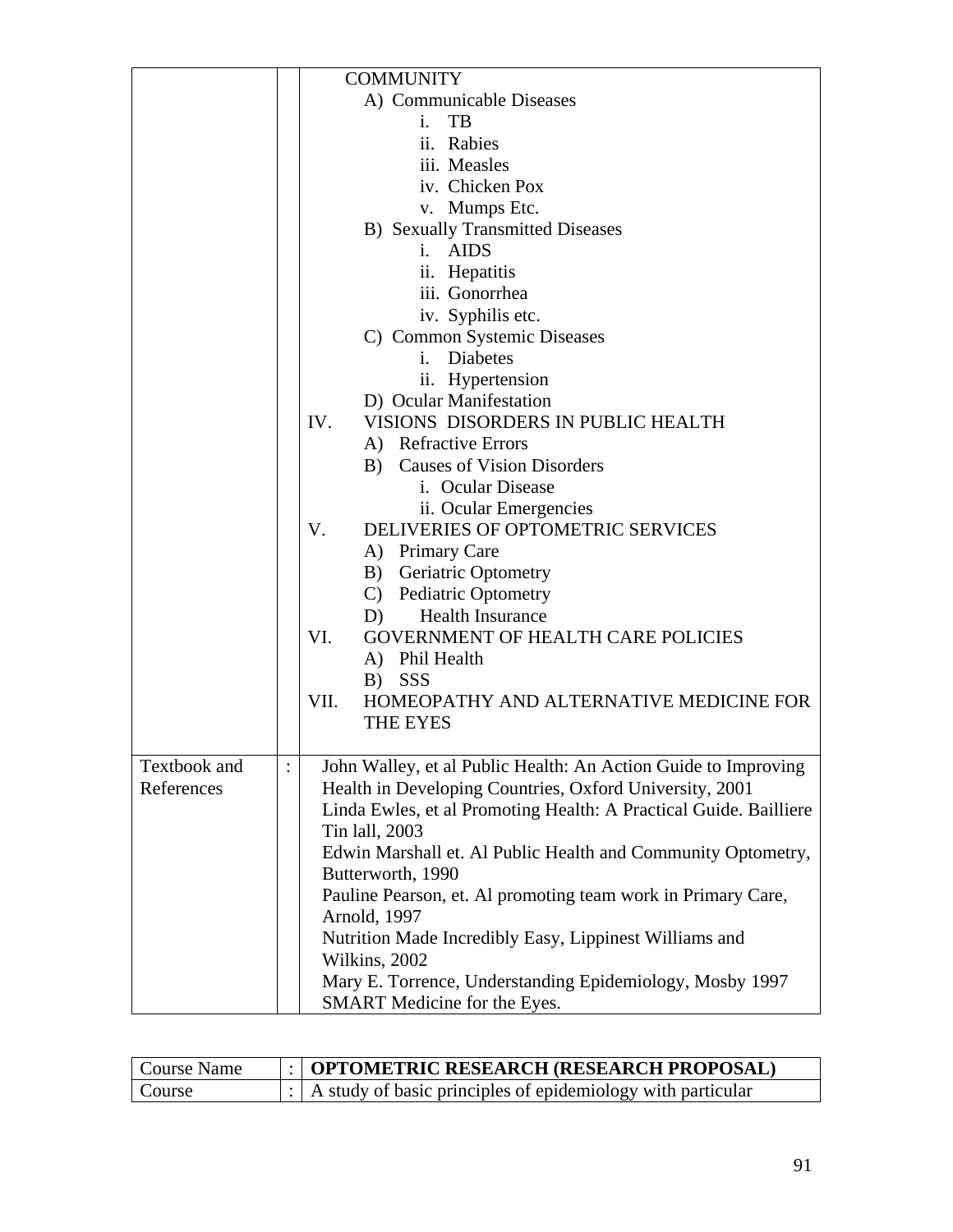| Description           |                | emphasis on the epidemiology of vision disorders. The student     |
|-----------------------|----------------|-------------------------------------------------------------------|
|                       |                | learns how to apply epidemiological principles in the clinical    |
|                       |                | setting.                                                          |
|                       |                |                                                                   |
| Course Credit         |                | $3 \text{ units}$ (1 lec, 2 lab)                                  |
| <b>Contact Hours</b>  |                | 5 hours per week                                                  |
| Pre-requisite         |                | All Professional Subjects prior to this                           |
| Placement             | $\ddot{\cdot}$ | $3rd$ year $2nd$ semester                                         |
| Course                |                | 1. To equip the students with knowledge and skills which          |
| Objectives            |                | shall enable them to prepare good research proposal in            |
|                       |                | Optometry.                                                        |
|                       |                | 2. describe the use of epidemiological data in medical            |
|                       |                | practice                                                          |
|                       |                | 3. understand concepts used in screening for disease              |
|                       |                | describe the findings of the major epidemiological eye<br>4.      |
|                       |                | studies                                                           |
|                       |                | 5. identify and describe the types of studies used in             |
|                       |                | epidemiology                                                      |
|                       |                | 6. describe morbidity and mortality in the Philippines            |
|                       |                | including the distribution of eye and vision disorders            |
| <b>Course Outline</b> |                |                                                                   |
|                       |                | I. Principles in strategies and designs of study                  |
|                       |                | II. Steps in planning a research and proposal preparation         |
|                       |                | 1. disease models                                                 |
|                       |                | 2. incidence                                                      |
|                       |                | 3. prevalence                                                     |
|                       |                | 4. mortality rates                                                |
|                       |                | 5. descriptive and analytic studies                               |
|                       |                | 6. screening concepts                                             |
|                       |                | 7. investigation of an outbreak                                   |
|                       |                | 8. major eye studies                                              |
|                       |                | 9. control of infectious diseases                                 |
|                       |                | 10. descriptive and inferential statistical methodologies as they |
|                       |                | apply to disease occurrence and reporting                         |
| Textbook and          |                | Introductory Statistics by: Cristobal M. Pagoso and Rizalina A.   |
| References            |                | Montana - Rex Bookstore; Essentials of Biostatistics by Robert    |
|                       |                | Elston and William D. Johnson- Latest Edition; National           |
|                       |                | Objectives of Health- Department of Health Manila; Optometry      |
|                       |                | Journals- Optometry and Vision Science; Contact Lens Spectrum,    |
|                       |                | Optometric Management; Eyecare Business;<br>Clinical<br>and       |
|                       |                |                                                                   |
|                       |                | <b>Experimental Optometry</b>                                     |

| Course Name        | :   COMMUNITY AND HOSPITAL OPTOMETRY I                              |
|--------------------|---------------------------------------------------------------------|
| Course             | : Students are assigned to various areas within the clinic where,   |
| <b>Description</b> | under direct clinical faculty supervision, they participate in the  |
|                    | provision of optometric services to clinic patients. In addition to |
|                    | primary care, they are exposed to the provision of contact lens,    |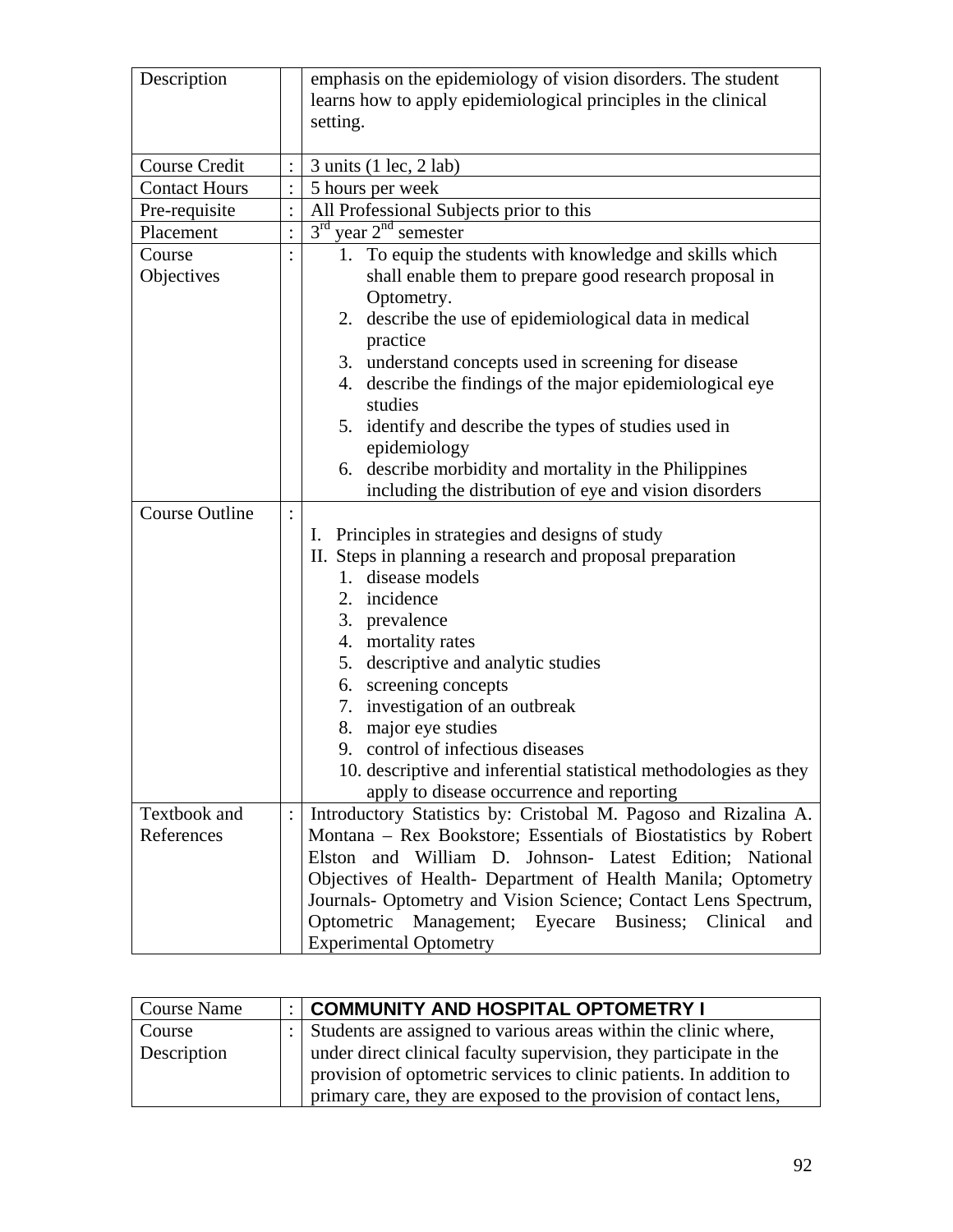|                      | ocular health and optical services.                                                                                                                                                                                                                                                                                                                                                                                                                                                                                                                                                                                                                                                                                                                                                                                                                                                                                                                                                                                                                                                             |
|----------------------|-------------------------------------------------------------------------------------------------------------------------------------------------------------------------------------------------------------------------------------------------------------------------------------------------------------------------------------------------------------------------------------------------------------------------------------------------------------------------------------------------------------------------------------------------------------------------------------------------------------------------------------------------------------------------------------------------------------------------------------------------------------------------------------------------------------------------------------------------------------------------------------------------------------------------------------------------------------------------------------------------------------------------------------------------------------------------------------------------|
| Course Credit        | 6 units (1 lec 5 lab)                                                                                                                                                                                                                                                                                                                                                                                                                                                                                                                                                                                                                                                                                                                                                                                                                                                                                                                                                                                                                                                                           |
| <b>Contact Hours</b> | 16 hours/week                                                                                                                                                                                                                                                                                                                                                                                                                                                                                                                                                                                                                                                                                                                                                                                                                                                                                                                                                                                                                                                                                   |
| Pre-requisite        | All Professional Subjects Prior to this                                                                                                                                                                                                                                                                                                                                                                                                                                                                                                                                                                                                                                                                                                                                                                                                                                                                                                                                                                                                                                                         |
| Placement            | $4th$ year $1st$ semester                                                                                                                                                                                                                                                                                                                                                                                                                                                                                                                                                                                                                                                                                                                                                                                                                                                                                                                                                                                                                                                                       |
|                      |                                                                                                                                                                                                                                                                                                                                                                                                                                                                                                                                                                                                                                                                                                                                                                                                                                                                                                                                                                                                                                                                                                 |
| Course<br>Objectives | General Objectives:<br>The intent of the Externship Program is to provide the<br>optometry student with an opportunity to be trained by outstanding<br>practitioners in the science of primary and/or secondary care<br>optometry. The Externship Program is an integral part of the<br>curriculum and is designed to transform the optometry student into<br>a complete health care professional who can apply scientific<br>knowledge tempered by clinical insight and overall concern for the<br>patient.<br><b>Educational Objectives:</b><br>To develop the student's ability to apply knowledge of<br>1.<br>vision and basic sciences to prevent and/or solve<br>problems of the vision system.<br>To develop the student's ability to utilize knowledge<br>2.<br>in the behavioral, social and other health sciences to<br>alleviate human problems.<br>To develop a high level of competence in the use of<br>3.<br>modern optometric techniques, instruments<br>and<br>problem solving roles.<br>engender high standards of professional<br>4.<br>To<br>competence and responsibility. |
|                      | To develop the students ability to work and<br>5.<br>communicate<br>effectively with<br>health<br>other<br>professionals and ancillary personnel in meeting<br>patient needs.                                                                                                                                                                                                                                                                                                                                                                                                                                                                                                                                                                                                                                                                                                                                                                                                                                                                                                                   |
|                      | Learning Objectives:                                                                                                                                                                                                                                                                                                                                                                                                                                                                                                                                                                                                                                                                                                                                                                                                                                                                                                                                                                                                                                                                            |
|                      | 6.<br>To demonstrate to the student the art of the practice of<br>evidenced<br>the<br>optometry<br>as<br>by<br>attending<br>doctor/practitioner.                                                                                                                                                                                                                                                                                                                                                                                                                                                                                                                                                                                                                                                                                                                                                                                                                                                                                                                                                |
|                      | To widen the student's understanding of the spectrum<br>7.<br>of optometry by showing the student the clinical<br>conditions (mental, physical and social, both acute<br>and chronic) and their interaction with each other that<br>make up the wide variety of health conditions in the<br>community.                                                                                                                                                                                                                                                                                                                                                                                                                                                                                                                                                                                                                                                                                                                                                                                          |
|                      | To demonstrate where legal, the use of common<br>8.<br>diagnostic and therapeutic procedures involved in the<br>problem solving stages of the delivery of eye care.                                                                                                                                                                                                                                                                                                                                                                                                                                                                                                                                                                                                                                                                                                                                                                                                                                                                                                                             |
|                      | To demonstrate the conscious and purposeful use and<br>9.<br>development of the doctor-patient relationship.                                                                                                                                                                                                                                                                                                                                                                                                                                                                                                                                                                                                                                                                                                                                                                                                                                                                                                                                                                                    |
|                      | To demonstrate the comprehensive care of the family<br>10.<br>from infancy to the aged, particularly in highly                                                                                                                                                                                                                                                                                                                                                                                                                                                                                                                                                                                                                                                                                                                                                                                                                                                                                                                                                                                  |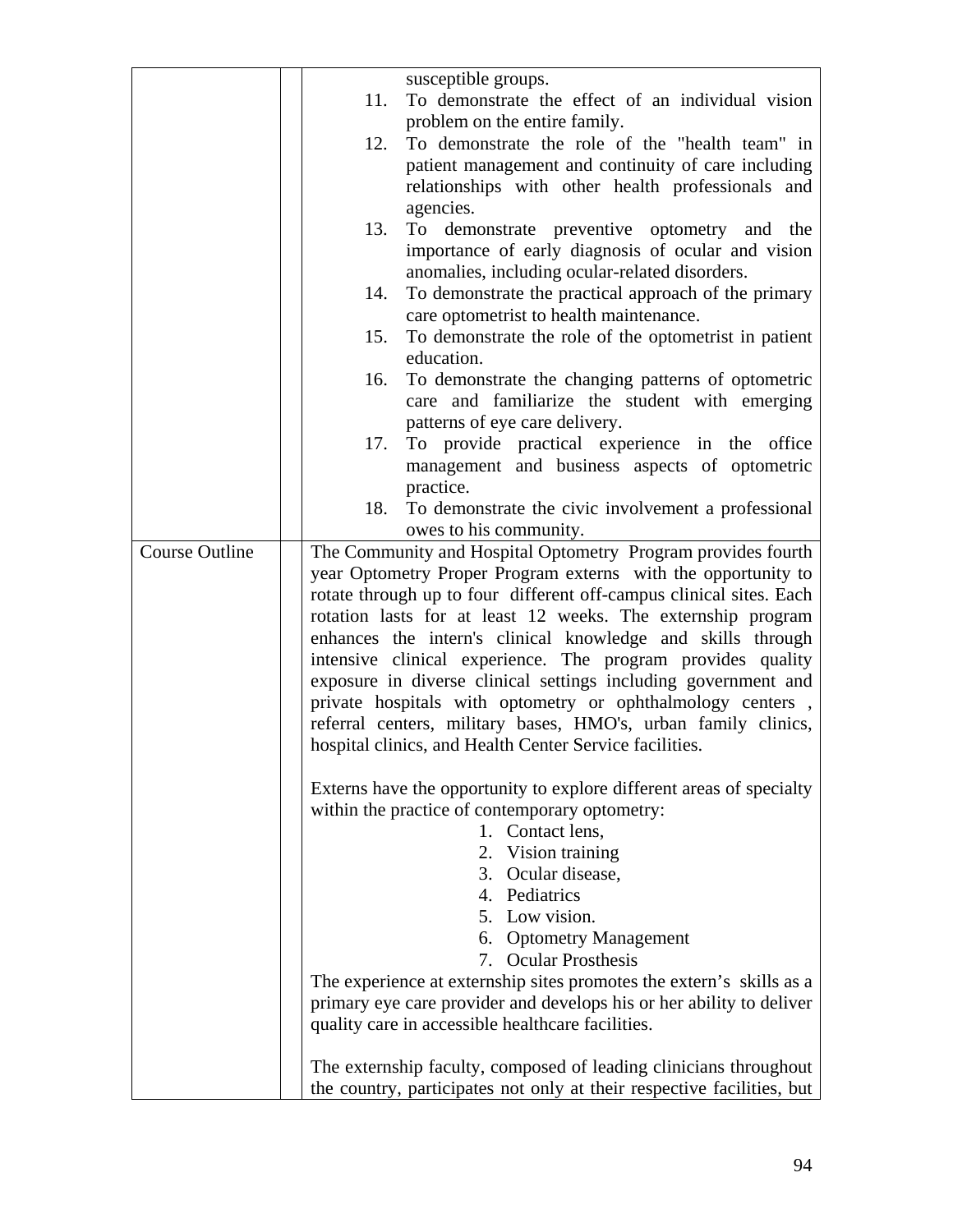|               | also at the College of Optometry through lectures, presentations, |
|---------------|-------------------------------------------------------------------|
|               | and continuing education programs. As Optometry faculty           |
|               | members, they are responsible for the supervision, training, and  |
|               | evaluation of externs studying at off-campus sites.               |
| Equipment and | 1. Direct Ophthalmoscope                                          |
| Materials     | 2. Binoclar Indirect Ophthalmoscope                               |
|               | 3. 20 D Condensing Lens                                           |
|               | 4. REtinoscope                                                    |
|               | 5. Penlight / Transilluminator                                    |
|               | 6. Trial lens set                                                 |
|               | 7. Trial frame                                                    |
|               | 8. Near point test chart (S)                                      |
|               | 9. Occluder                                                       |
|               | 10. Millimeter rule                                               |
|               | 11. Confrontation test object                                     |
|               | 12. 'Fixation test object                                         |
|               | 13. Metric/English tape measure                                   |
|               | 14. Fusion test                                                   |
|               | 15. Stereo test                                                   |
|               | 16. Stethoscope                                                   |
|               | 17. Sphygmonometer                                                |
|               | 18. Optical screw driver                                          |
|               | 19. Lens clock                                                    |
|               | 20. 7x Comparator                                                 |
|               | 21. Suction cup (Greeny)                                          |
|               | 22. Projector slide                                               |
|               | 23. PMMA Contact Lens Fitting set                                 |
|               | 24. Goldman 3 mirror                                              |
|               |                                                                   |
|               |                                                                   |

| <b>Course Name</b>   | $\ddot{\phantom{a}}$ | <b>SEMINAR 1 (CURRENT ISSUES AND TRENDS IN</b>                   |
|----------------------|----------------------|------------------------------------------------------------------|
|                      |                      | <b>OPTOMETRY</b> )                                               |
| Course               | $\ddot{\phantom{a}}$ | The Student would be assigned a topic to expound on based on the |
| Description          |                      | current issues published in optometric journals, seminars,       |
|                      |                      | conferences, grand rounds, symposia, and fora.                   |
| Course Credit        | $\ddot{\cdot}$       | 2 units (lec)                                                    |
| <b>Contact Hours</b> | $\ddot{\cdot}$       | 2 hours per week                                                 |
| Pre-requisite        |                      | All Professional Subjects prior to this                          |
| Placement            | ٠                    | $4th$ year 1 <sup>st</sup> semester                              |
| Course               | ٠                    | 1. To train the students to become effective educators by        |
| Objectives           |                      | requiring them to report in formal or a stimulated formal        |
|                      |                      | venue using appropriate audio-visual equipment with the          |
|                      |                      | department heads and faculty in attendance.                      |
|                      |                      | 2. To expose the students to various fields of interest in       |
|                      |                      | optometry and help them to align themselves to a specific        |
|                      |                      | field of specialization in the future.                           |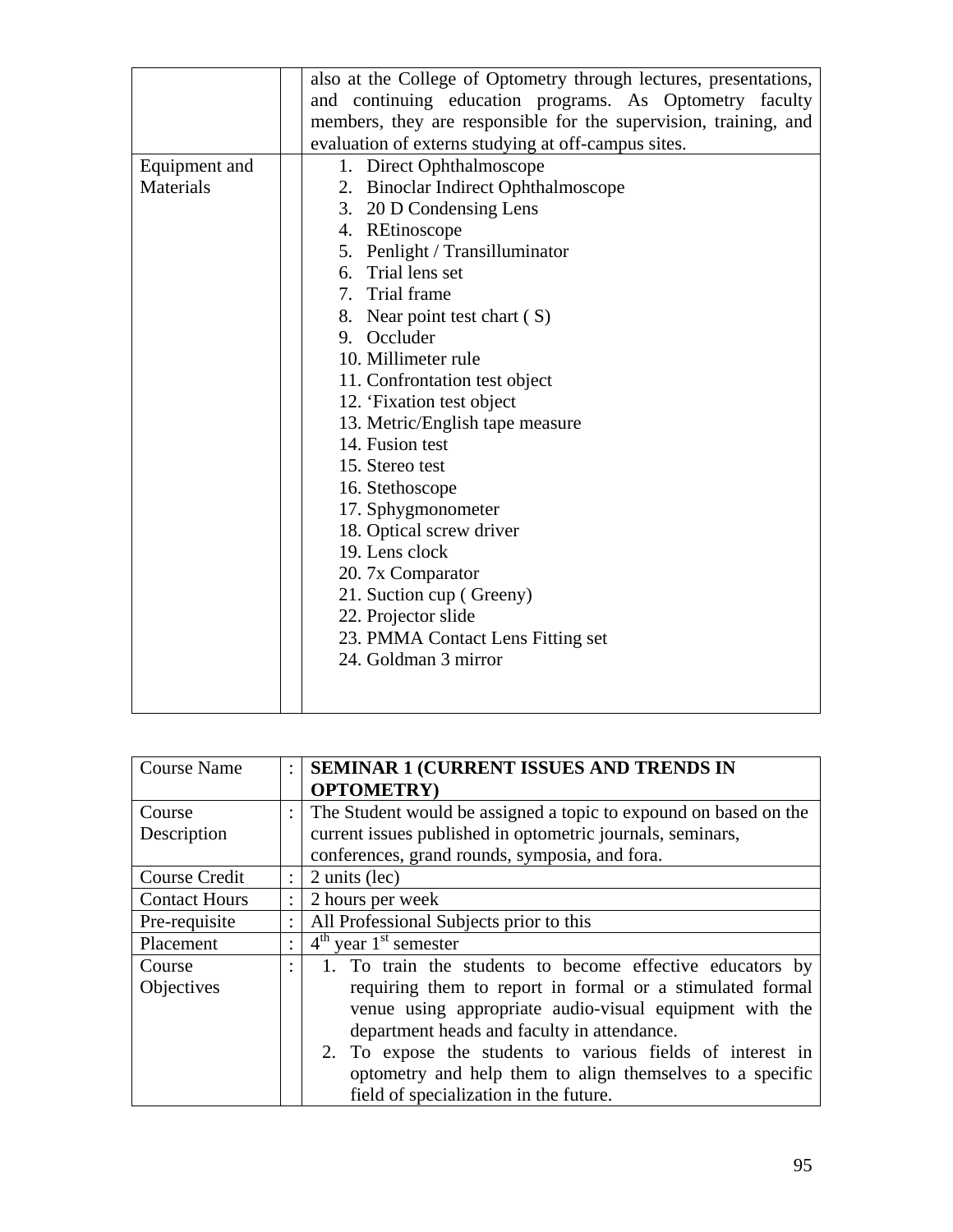|                          | 3. To stimulate and develop the habit of updating oneself<br>through journal readings.                                                                                                                                                                                                                                                                                                                                                                                                                                                                                            |
|--------------------------|-----------------------------------------------------------------------------------------------------------------------------------------------------------------------------------------------------------------------------------------------------------------------------------------------------------------------------------------------------------------------------------------------------------------------------------------------------------------------------------------------------------------------------------------------------------------------------------|
| <b>Course Outline</b>    | $\mathbf I$<br>Models of learning<br>a. Cooperative<br>b. Active<br>c. Formal<br>d. Informal<br>e. Distance Learning<br>f. Technology of Integration<br>$\mathbf{I}$<br><b>Learning Styles</b><br>a. Auditory<br>b. Visual<br>c. Tactile<br>d. Kinesthetic<br>III<br><b>Strategies of Teaching</b><br>a. Lecture<br>b. Case Method<br>c. Discussion<br><b>IV</b> Learning Environment<br><b>Wet Laboratory</b><br>a.<br>Seminar Forma t<br>$\mathbf{b}$ .<br>c. Moderator/Panel<br><b>V</b> Module Presentation<br>a. Orientation<br>b. Guidance<br>c. Reference<br>d. Motivation |
| Equipment &<br>Supplies  | See Appendix B                                                                                                                                                                                                                                                                                                                                                                                                                                                                                                                                                                    |
| Textbook &<br>References | Optometry Journals- Optometry and Vision Science; Contact<br>Lens Spectrum, Optometric Management; Eyecare Business;<br>Clinical and Experimental Optometry; Optometric Education                                                                                                                                                                                                                                                                                                                                                                                                 |

| <b>Course Name</b>   | $\ddot{\cdot}$       | <b>OPTOMETRY RESEARCH 2 (DATA COLLECTION AND</b><br><b>RESEARCH PRESENTATION)</b> |
|----------------------|----------------------|-----------------------------------------------------------------------------------|
| Course               |                      | To equip the students with knowledge and skills which shall                       |
| Description          |                      | enable them to write scientific documents effectively.                            |
|                      |                      |                                                                                   |
| Course Credit        |                      | $3 \text{ units}$ (1 lec $2 \text{ lab}$ )                                        |
| <b>Contact Hours</b> | $\ddot{\phantom{a}}$ | 7 hours per week                                                                  |
| Pre-requisite        | $\bullet$            | <b>Optometry Research 1</b>                                                       |
| Placement            |                      | $4^{\text{th}}$<br>year 1st semester                                              |
| Course               | $\ddot{\cdot}$       | To develop in the students competence in presenting scientific                    |
| Objectives           |                      | papers in public forum                                                            |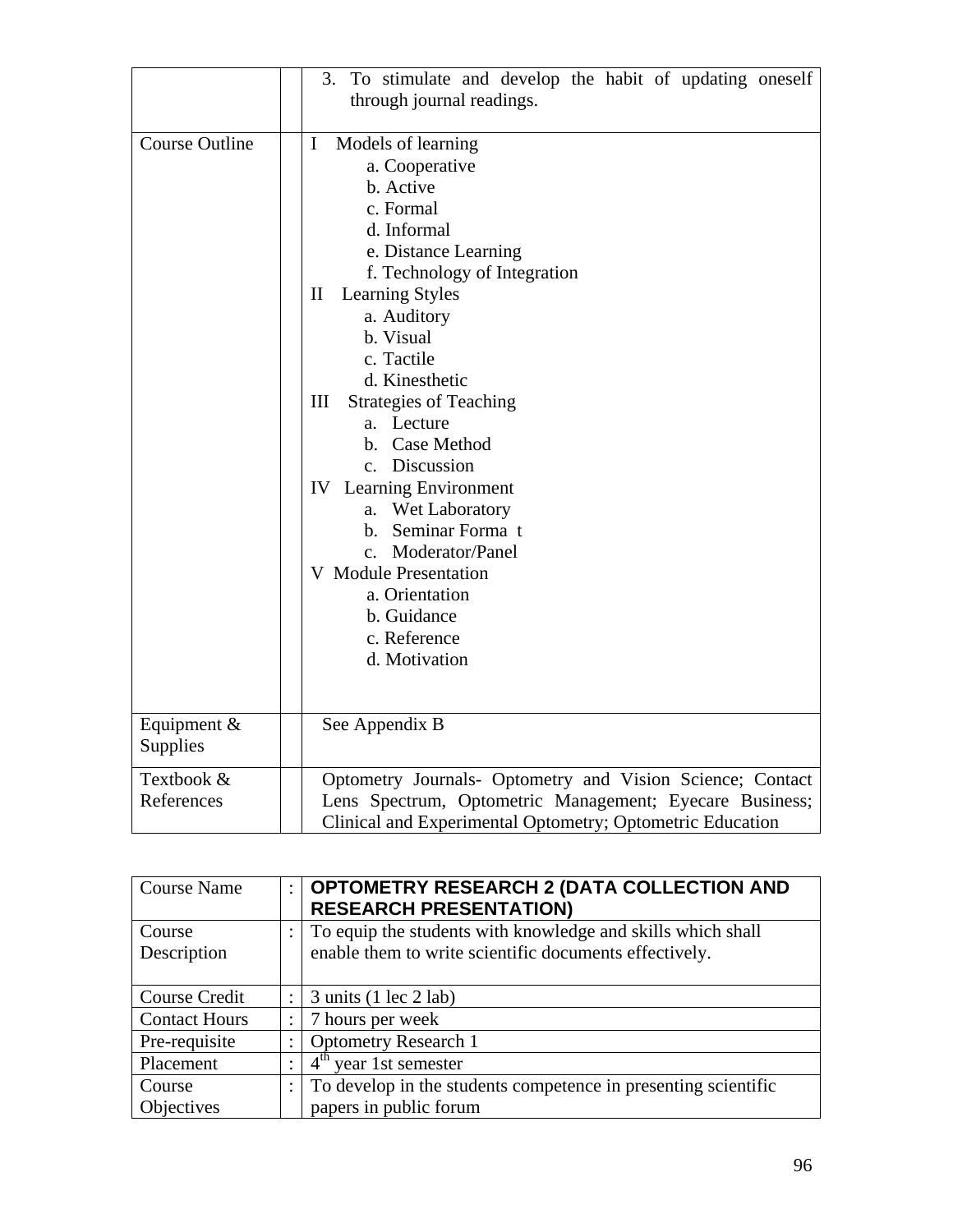| <b>Course Outline</b> |                | I. Preparation for Data Collection                                    |
|-----------------------|----------------|-----------------------------------------------------------------------|
|                       |                | - Planning of Data Collection                                         |
|                       |                | - Development and Standardization of tools                            |
|                       |                | - Data Collection                                                     |
|                       |                | II. Types of Scientific Documents                                     |
|                       |                | III. Exercising Data Analysis                                         |
|                       |                | IV. Writing of the Report of the Research Project under the           |
|                       |                | guidance of Faculty adviser                                           |
|                       |                | V. Preparation for Scientific Paper Presentation                      |
|                       |                | VI. Public Speaking                                                   |
| Materials &           |                | See Appendix B                                                        |
| Equipment             |                |                                                                       |
| Textbook and          | $\ddot{\cdot}$ | <b>Optometry Journals- Optometry and Vision Science; Contact Lens</b> |
| References            |                | Spectrum, Optometric Management; Eyecare Business; Clinical           |
|                       |                | and Experimental Optometry; Optometric Education                      |

| <b>Course Name</b>    | <b>OPTOMETRY MEDICINE</b>                                           |  |  |
|-----------------------|---------------------------------------------------------------------|--|--|
| Course                | This course deals with comprehensive health history, physical       |  |  |
| Description           | examination with emphasis on Head, Eyes, Ears, Nose and Throat      |  |  |
|                       | and neurological screening and their relationship to ocular health  |  |  |
|                       | conditions and medical management. This provides the knowledge      |  |  |
|                       | needed to guide the students as they observe in various medical     |  |  |
|                       | departments in the hospital under community and Hospital 1.         |  |  |
|                       |                                                                     |  |  |
| <b>Course Credit</b>  | $5$ units $(5$ lec)                                                 |  |  |
| <b>Contact Hours</b>  | 5 lecture hours per week                                            |  |  |
| Pre-requisite         | All Professional Subjects prior to this                             |  |  |
| Placement             | $4th$ year $1st$ semester                                           |  |  |
| Course                | 1. Apply the principles of medicine in the optometric clinic.       |  |  |
| Objectives            | 2. Determine the proper identification, management and referrals of |  |  |
|                       | ocular diseases found in the eye.                                   |  |  |
|                       | 3. Enhance skills in attaining proper hygiene before any hospital   |  |  |
|                       | procedures.                                                         |  |  |
|                       |                                                                     |  |  |
| <b>Course Outline</b> | Introduction: The Optometric Examination<br>$\mathbf{I}$ .          |  |  |
|                       | Health History Background<br>$\overline{11}$ .                      |  |  |
|                       | Functions of the Clinical Case History<br><i>iii.</i>               |  |  |
|                       | <b>Types of Histories</b><br>iv.                                    |  |  |
|                       | <b>Problem Focused</b><br>a.                                        |  |  |
|                       | <b>Expanded Problem Focused</b><br>$\mathbf b$ .                    |  |  |
|                       | Trauma<br>$\mathbf{c}$ .                                            |  |  |
|                       | Detailed<br>d.                                                      |  |  |
|                       | Comprehensive<br>e.                                                 |  |  |
|                       | f.<br>Comprehensive Health                                          |  |  |
|                       | The Patient Oriented Interview<br>V.                                |  |  |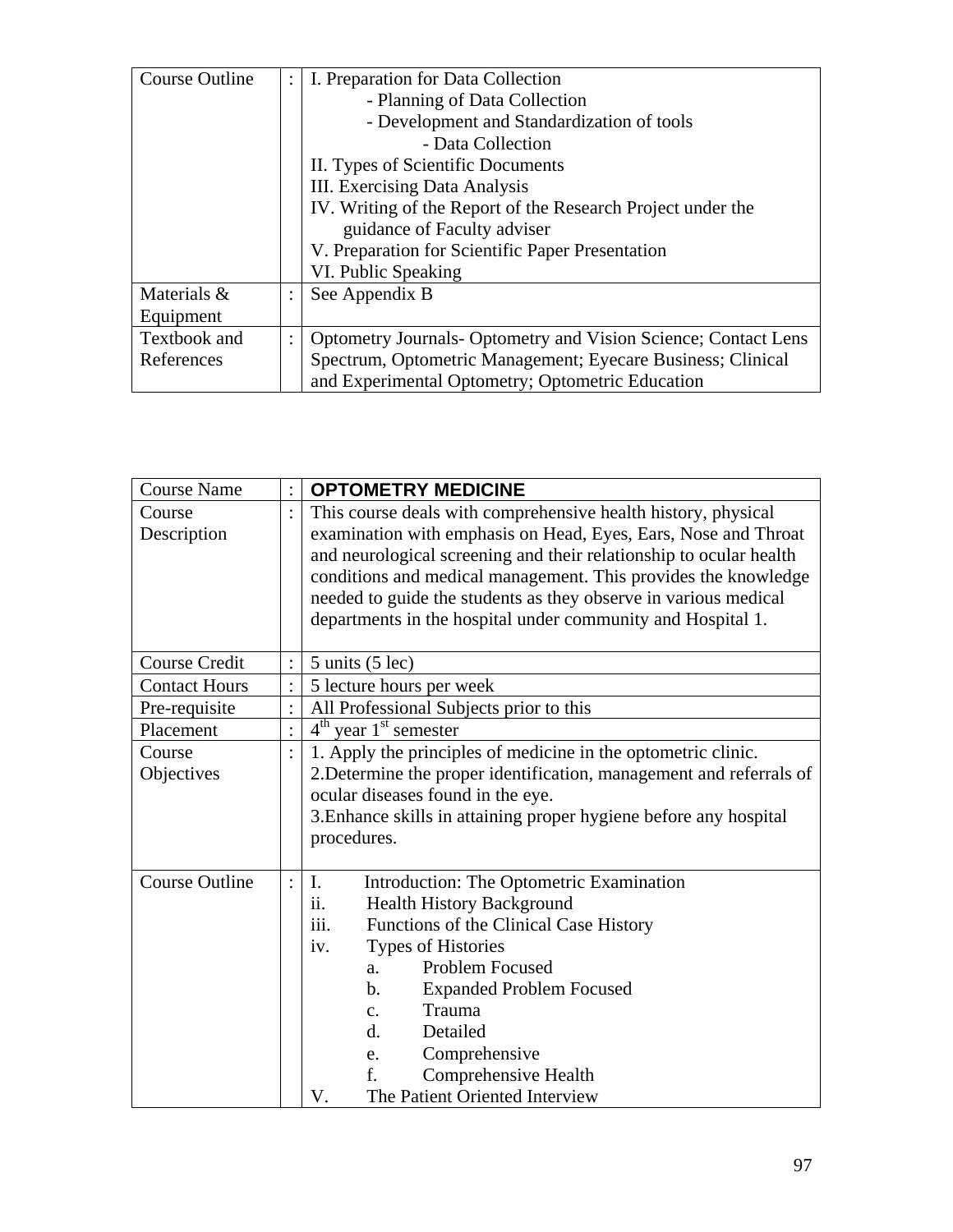|      | a.            | Introduction and first impression                 |
|------|---------------|---------------------------------------------------|
|      | $\mathbf b$ . | Interview environment and logistics               |
|      | $C_{\bullet}$ | Patterns of speech and question presentation      |
|      | d.            | Duration and controlling information flow         |
|      | e.            | Patient types and interview approaches            |
|      | f.            | Difficult patients                                |
|      |               | children<br>f <sub>1</sub>                        |
|      |               | f <sub>1</sub> 2<br>handicapped                   |
|      |               | f.3<br>different ethnic backgrounds               |
|      |               | f.4<br>non-English speaking                       |
| VI.  |               | Medical Technology and Charting                   |
|      | a.            | Record Keeping                                    |
|      |               | recording in a medical chart<br>a.1               |
|      |               | corrections in a medical chart<br>a.2             |
|      |               | a.3<br>medical legal requirements of records      |
|      |               | use of intake forms<br>a.4                        |
|      | $\mathbf b$ . | Medical Terminology and Abbreviations             |
|      |               | common abbreviations<br>b.1                       |
|      |               | b.2<br>problem abbreviations                      |
|      |               | optometric abbreviations<br>b.3                   |
| VII. |               | The Routine Optometric Case History               |
|      | a.            | Demographics                                      |
|      | $\mathbf b$ . | <b>Chief Complaints</b>                           |
|      |               | History of Present Illness (HPI)<br>b.1           |
|      |               | 1.<br><b>Question List</b>                        |
|      |               | <b>Minimum Documentation</b><br>2.                |
|      |               | 3.<br>Differential Diagnosis                      |
|      |               | b.2<br><b>Refractive Complaint</b>                |
|      |               | "Signs and Symptoms"                              |
|      |               | 1.<br>hyperopia                                   |
|      |               | 2.<br>myopia                                      |
|      |               | 3.<br>astigmatic                                  |
|      |               | 4.<br>presbyopia                                  |
|      |               | 5.<br>accommodative dysfunctions                  |
|      |               | headaches<br>6.                                   |
|      |               |                                                   |
|      | $\mathbf{c}.$ | Visual and Ocular History                         |
|      |               | <b>Glasses and Contact Lens History</b><br>1.     |
|      |               | 2.<br>Trauma and Infection                        |
|      |               | 3.<br>HA's, diplopia, halos, flashes of light     |
|      |               | 4.<br>Differential Diagnosis of Symptoms          |
|      | d.            | Patient's Medical History                         |
|      |               | General Health, Blood Pressure, Vital Signs<br>1. |
|      |               | and Cholesterol                                   |
|      |               | <b>Under Care/Observation</b><br>2.               |
|      |               | 3.<br><b>Medication and Allergies</b>             |
|      | e.            | Review of Systems (ROS)                           |
|      |               | General Health<br>1.                              |
|      |               |                                                   |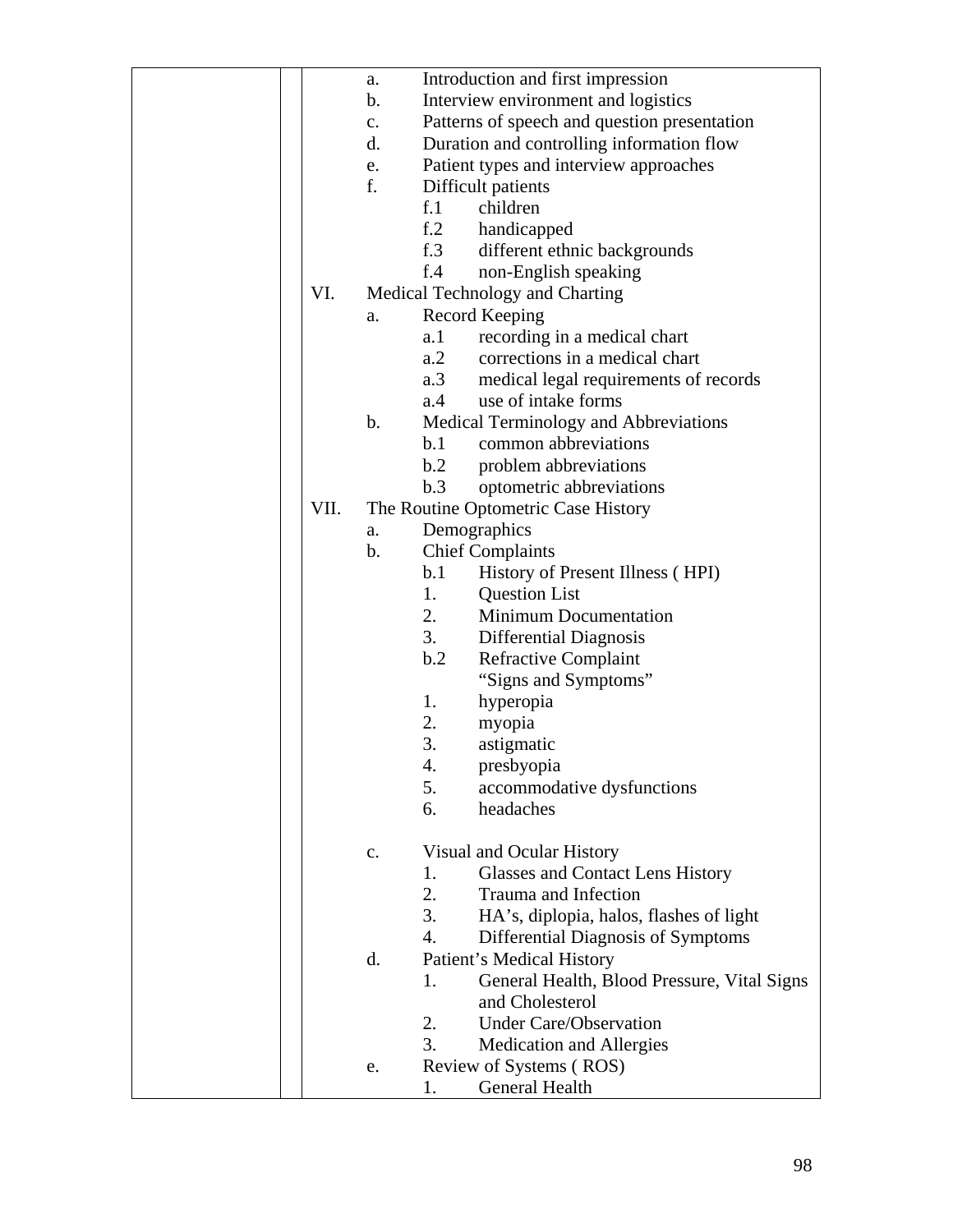|              |       | 2.<br>Eyes                                        |
|--------------|-------|---------------------------------------------------|
|              |       | 3.<br>Ears, Nose, throat                          |
|              |       | 4.<br>Cardiovascular                              |
|              |       | 5.<br>Respiratory                                 |
|              |       | Gastrointestinal<br>6.                            |
|              |       | 7.<br>Genito-urinary                              |
|              |       | 8.<br>Musculoskeletal                             |
|              |       | 9.<br>Integumentary                               |
|              |       | 10.<br>Neurological                               |
|              |       | 11.<br>Psychiatric                                |
|              |       | 12.<br>Endocrine                                  |
|              |       | 13.                                               |
|              |       | Hemotological/Lymphatic                           |
|              |       | 14.<br>Allergic/Immunologic                       |
|              |       | f.<br><b>Family Medical History</b>               |
|              |       | Vocation and Social History<br>g.                 |
|              |       | Requirements and Recreational needs<br>1.         |
|              |       | 2.<br>Occupational and Social history             |
|              |       | 3.<br>Computer tasks                              |
|              |       | 4.<br>Tobacco, Drug use etc.                      |
|              |       | h.<br>Mental status                               |
|              |       | Affect and Mood<br>1.                             |
|              |       | 2.<br>Orientation                                 |
|              |       | 3.<br>Abnormal descriptors                        |
|              | VIII. | Headache Histories and Headache Types             |
|              |       | Questioning the Headache<br>1.                    |
|              |       | types of questions<br>a.                          |
|              |       | description<br>b.                                 |
|              |       | 2.<br>Headache Type and Differential Diagnosis    |
|              |       | Tension-type<br>a.                                |
|              |       | Vascular-migraine, cluster, others<br>b.          |
|              |       | Inflammatory and traction<br>$\mathbf{c}$ .       |
|              |       | HA due to other factors                           |
|              |       | d.                                                |
|              | IX.   | The Working Distance and Differential Diagnose of |
|              |       | Complaints                                        |
|              |       | Refractive<br>1.                                  |
|              |       | 2.<br>Binocular                                   |
|              |       | 3.<br>Health                                      |
|              |       | 4.<br>Case Examples                               |
|              | X.    | Trauma, History, Follow-up and Interim Histories  |
|              |       | <b>Trauma Questions</b><br>1.                     |
|              |       | 2.<br>Follow-up and interim data review           |
|              |       | Documentation<br>3.                               |
|              | XI.   | <b>Special Populations</b>                        |
|              |       | Children<br>1.                                    |
|              |       | 2.<br>Seniors                                     |
|              |       | 3.<br><b>Documentation Disabled</b>               |
|              |       |                                                   |
| Textbook and |       |                                                   |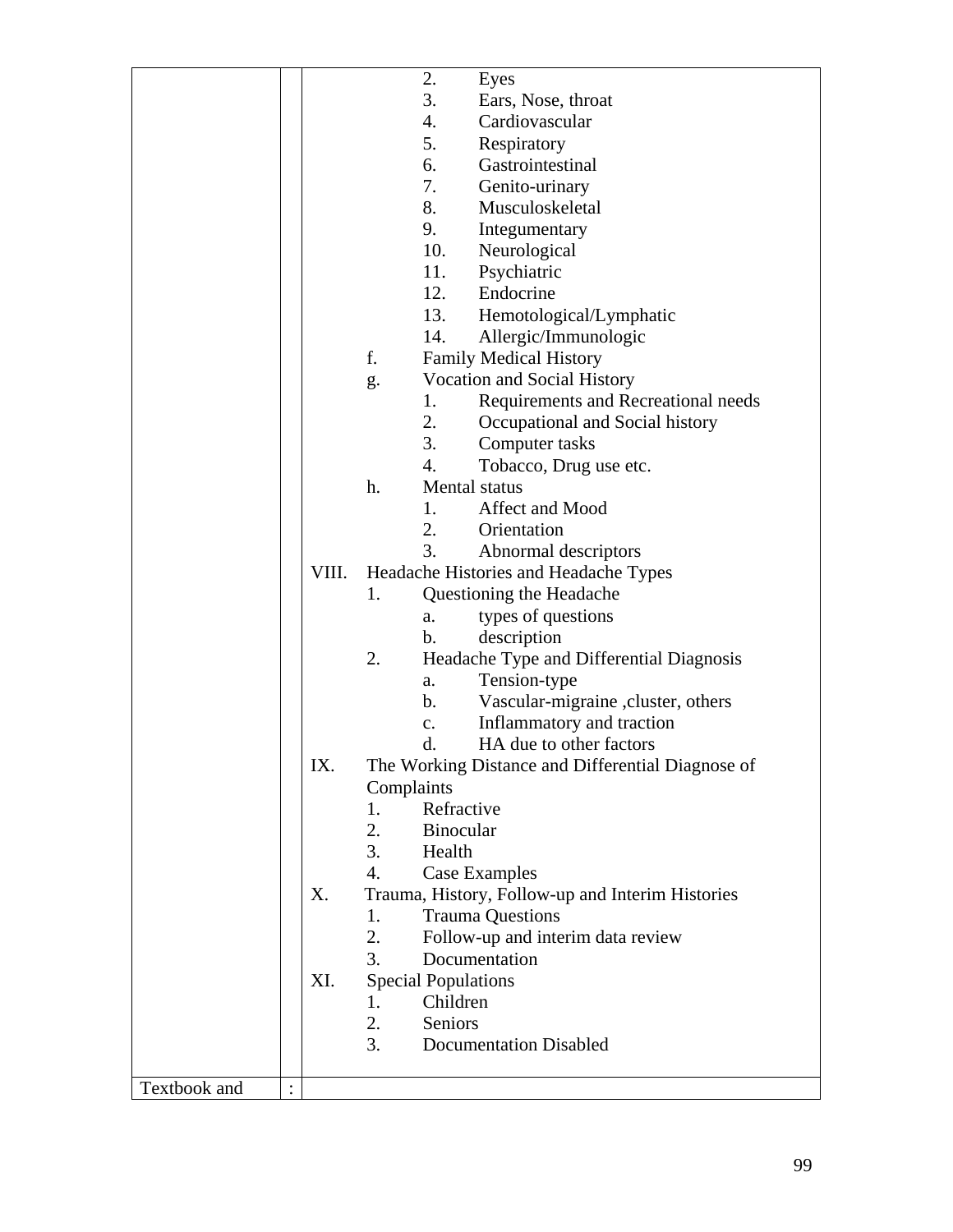| References | 1. PROFESSIONAL COMMUNICATION INEYE CARE,    |
|------------|----------------------------------------------|
|            | ETTINGER, c 1994                             |
|            | 2. DICTIONARY OF EYE TERMINOLOGY, 3rd        |
|            | EDITION, c 1997                              |
|            | 3. BATE'S GUIDE TO PHYSICAL EXAMINATION and  |
|            | HISTORY TAKING, BICKLEY, c 1999              |
|            | 4. HOSPITAL DENTISTRY, ZAMBITO, c 1997       |
|            | 5. EMERGENCY CARE IN THE OPTOMETRIC          |
|            | SETTING, HEIBERGER ET AL., c 2004            |
|            | 6. CLINICAL MEDICINE IN OPTOMETRIC PRACTICE, |
|            | <b>MUHICK, c 1994</b>                        |
|            | 7. PRIMARY EYECARE IN SYSTEMIC DISEASE,      |
|            | THOMANN ET AL, c 2001                        |

| <b>Course Name</b>   | <b>COMMUNITY AND HOSPITAL OPTOMETRY II</b>                         |
|----------------------|--------------------------------------------------------------------|
| Course               | This course provides an opportunity to work with a variety of      |
| Description          | patients and doctors. Students will be able to formulate their own |
|                      | individual style of practicing optometry as a result of these      |
|                      | experiences. This course will help students plan a fourth year     |
|                      | program that exposes them to different modes of practice (e.g.,    |
|                      | Hospitals, Public Health Services, and Private Practices). This    |
|                      | course would also provide familiarity with the various specialty   |
|                      | areas (e.g., contact lenses, visual training, etc.).               |
| Course Credit        | 14 units (lab)                                                     |
| <b>Contact Hours</b> | 42 hours per week                                                  |
| Pre-requisite        | Community and Hospital Optometry 1                                 |
| Placement            | $4th$ year $2nd$ semester                                          |
| Course               | <b>General Objectives:</b>                                         |
| Objectives           | The intent of the Externship Program is to provide the             |
|                      | optometry student with an opportunity to be trained by outstanding |
|                      | practitioners in the science of primary and/or secondary care      |
|                      | optometry. The Externship Program is an integral part of the       |
|                      | curriculum and is designed to transform the optometry student into |
|                      | a complete health care professional who can apply scientific       |
|                      | knowledge tempered by clinical insight and overall concern for the |
|                      | patient.                                                           |
|                      | <b>Educational Objectives:</b>                                     |
|                      | 8. To develop the student's ability to apply knowledge of          |
|                      | vision and basic sciences to prevent and/or solve                  |
|                      | problems of the vision system.                                     |
|                      | 9. To develop the student's ability to utilize knowledge in        |
|                      | the behavioral, social and other health sciences to                |
|                      | alleviate human problems.                                          |
|                      | 10. To develop a high level of competence in the use of            |
|                      | modern optometric techniques, instruments and                      |
|                      | problem solving roles.                                             |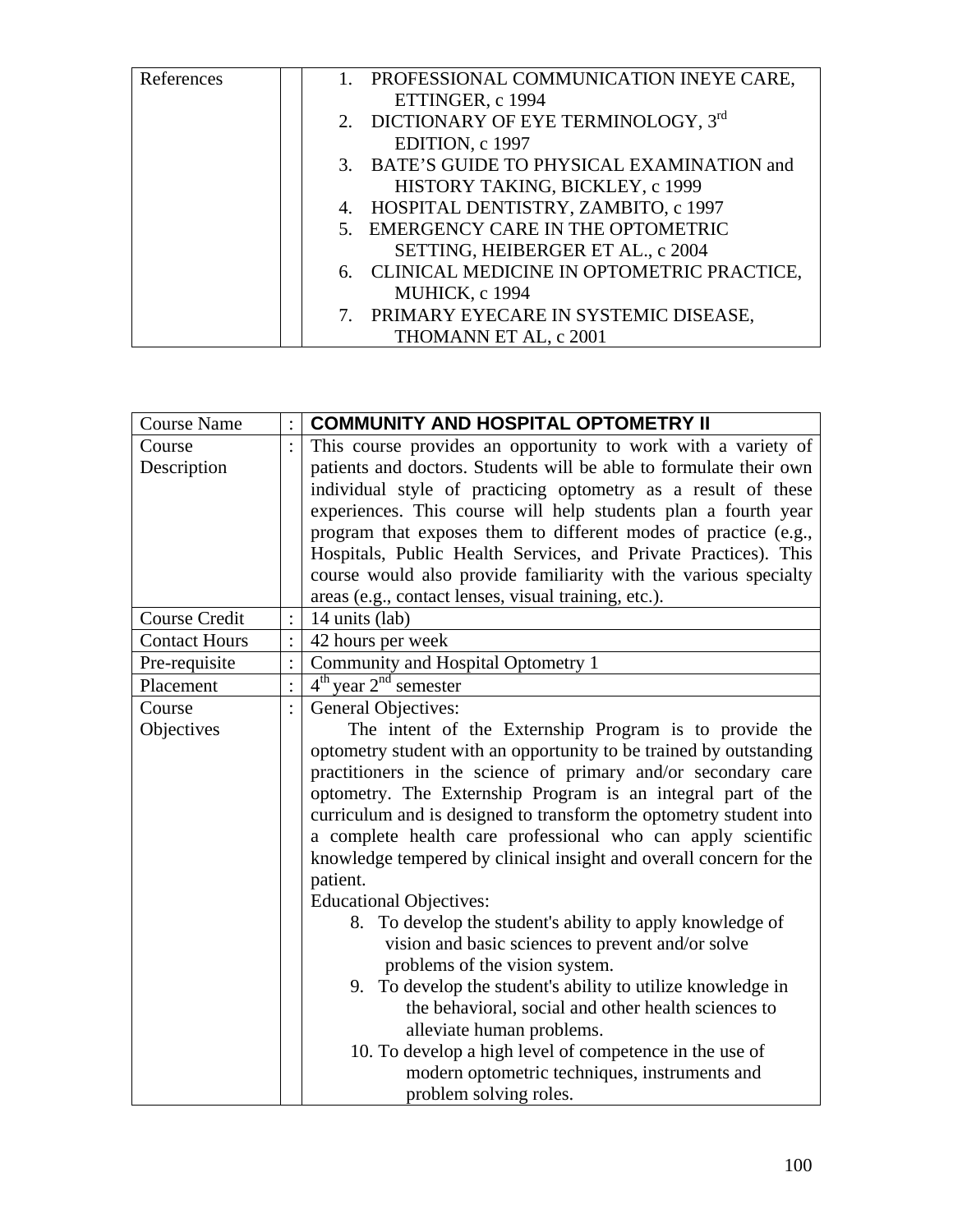|                       | 11.<br>To engender high standards of                                                                |
|-----------------------|-----------------------------------------------------------------------------------------------------|
|                       | professional competence and responsibility.                                                         |
|                       |                                                                                                     |
|                       | 12. To develop the students ability to work and communicate                                         |
|                       | effectively with other health professionals and                                                     |
|                       | ancillary personnel in meeting patient needs.                                                       |
|                       | Learning Objectives:                                                                                |
|                       | 13. To demonstrate to the student the art of the practice of                                        |
|                       | optometry as evidenced by the attending                                                             |
|                       | doctor/practitioner.                                                                                |
|                       | 14. To widen the student's understanding of the spectrum of                                         |
|                       | optometry by showing the student the clinical                                                       |
|                       | conditions (mental, physical and social, both acute                                                 |
|                       | and chronic) and their interaction with each other that                                             |
|                       | make up the wide variety of health conditions in the                                                |
|                       | community.                                                                                          |
|                       | 15. To demonstrate where legal, the use of common                                                   |
|                       | diagnostic and therapeutic procedures involved in the                                               |
|                       | problem solving stages of the delivery of eye care.                                                 |
|                       | 16. To demonstrate the conscious and purposeful use and                                             |
|                       | development of the doctor-patient relationship.                                                     |
|                       | 17. To demonstrate the comprehensive care of the family                                             |
|                       | from infancy to the aged, particularly in highly                                                    |
|                       | susceptible groups.                                                                                 |
|                       | 18. To demonstrate the effect of an individual vision problem                                       |
|                       | on the entire family.                                                                               |
|                       | 19. To demonstrate the role of the "health team" in patient                                         |
|                       | management and continuity of care including                                                         |
|                       | relationships with other health professionals and                                                   |
|                       | agencies.                                                                                           |
|                       | 20. To demonstrate preventive optometry and the importance                                          |
|                       | of early diagnosis of ocular and vision anomalies,                                                  |
|                       | including ocular-related disorders.                                                                 |
|                       |                                                                                                     |
|                       | 21. To demonstrate the practical approach of the primary<br>care optometrist to health maintenance. |
|                       | 22. To demonstrate the role of the optometrist in patient                                           |
|                       | education.                                                                                          |
|                       |                                                                                                     |
|                       | 23. To demonstrate the changing patterns of optometric care                                         |
|                       | and familiarize the student with emerging patterns of                                               |
|                       | eye care delivery.                                                                                  |
|                       | 24. To provide practical experience in the office                                                   |
|                       | management and business aspects of optometric                                                       |
|                       | practice.                                                                                           |
|                       | 25. To demonstrate the civic involvement a professional                                             |
|                       | owes to his community.                                                                              |
| <b>Course Outline</b> |                                                                                                     |
|                       | Schedule of different rotation centers depending on institutions<br>$\ddot{\cdot}$<br>accreditation |
|                       |                                                                                                     |
| Equipment and         | 25. Direct Ophthalmoscope                                                                           |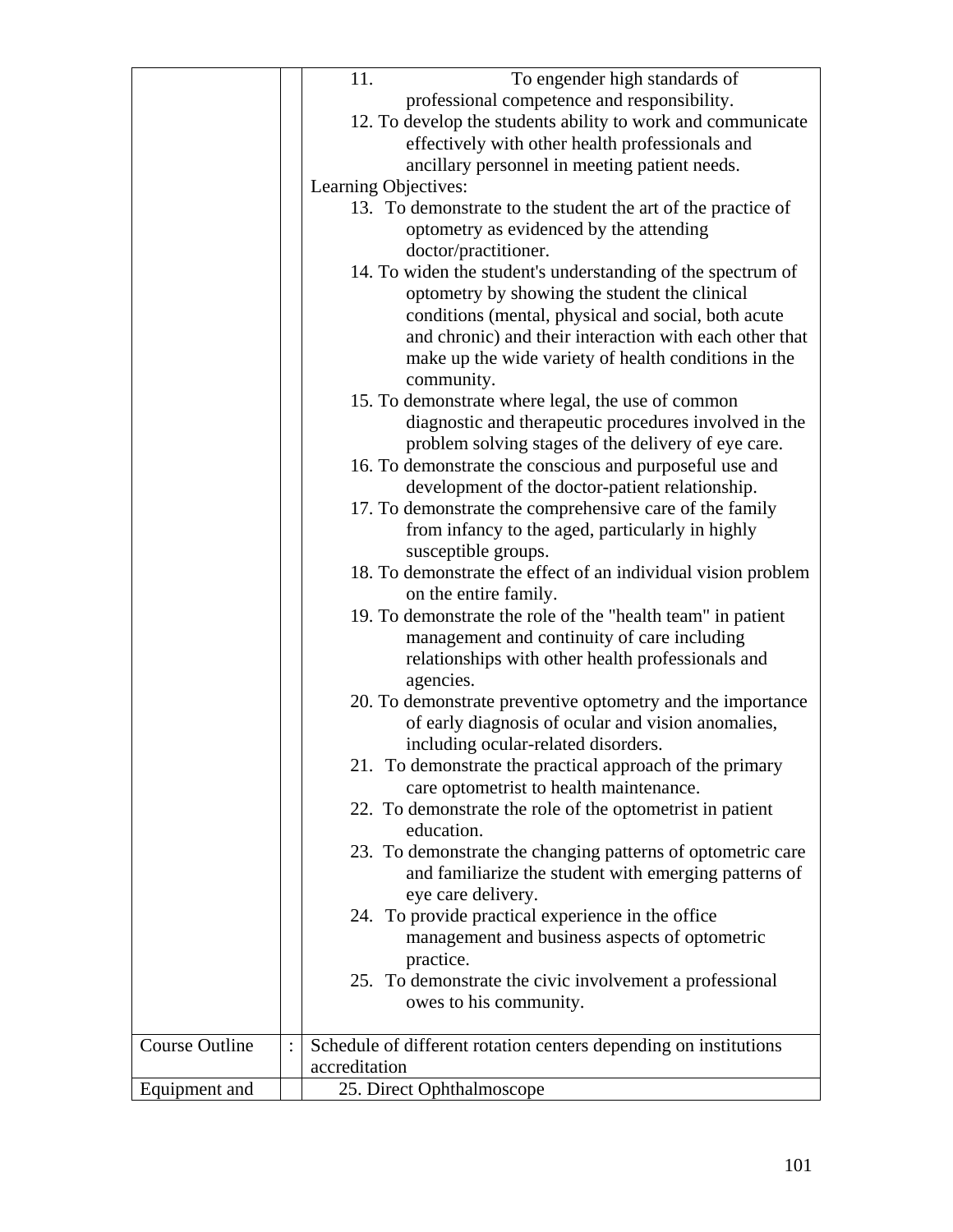| Materials | 26. Binoclar Indirect Ophthalmoscope |
|-----------|--------------------------------------|
|           | 27. 20 D Condensing Lens             |
|           | 28. REtinoscope                      |
|           | 29. Penlight / Transilluminator      |
|           | 30. Trial lens set                   |
|           | 31. Trial frame                      |
|           | 32. Near point test chart (S)        |
|           | 33. Occluder                         |
|           | 34. Millimeter rule                  |
|           | 35. Confrontation test object        |
|           | 36. 'Fixation test object            |
|           | 37. Metric/English tape measure      |
|           | 38. Fusion test                      |
|           | 39. Stereo test                      |
|           | 40. Stethoscope                      |
|           | 41. Sphygmonometer                   |
|           | 42. Optical screw driver             |
|           | 43. Lens clock                       |
|           | 44. 7x Comparator                    |
|           | 45. Suction cup (Greeny)             |
|           | 46. Projector slide                  |
|           | 47. PMMA Contact Lens Fitting set    |
|           | 48. Goldman 3 mirror                 |
|           |                                      |
|           |                                      |

| <b>Course Name</b>   |                      | <b>SEMINAR II</b>                                                |  |  |
|----------------------|----------------------|------------------------------------------------------------------|--|--|
| Course               | $\ddot{\cdot}$       | The Student would be assigned a topic to expound on based on the |  |  |
| Description          |                      | current issues published in optometric journals, seminars,       |  |  |
|                      |                      | conferences, grand rounds, symposia, and forums.                 |  |  |
| <b>Course Credit</b> | $\ddot{\phantom{0}}$ | 1 unit (lec)                                                     |  |  |
| <b>Contact Hours</b> | $\ddot{\cdot}$       | 1 hour per week                                                  |  |  |
| Pre-requisite        | $\bullet$            | Seminar 1                                                        |  |  |
| Placement            |                      | $4th$ year $2nd$ semester                                        |  |  |
| Course               |                      | 1. To train the students to become effective educators by        |  |  |
| Objectives           |                      | requiring them to report in formal or a stimulated formal        |  |  |
|                      |                      | venue using appropriate audio-visual equipment with the          |  |  |
|                      |                      | department heads and faculty in attendance.                      |  |  |
|                      |                      | 2. To expose the students to various fields of interest in       |  |  |
|                      |                      | optometry and help them to align themselves to a specific        |  |  |
|                      |                      | field of specialization in the future.                           |  |  |
|                      |                      | 3. To stimulate and develop the habit of updating oneself        |  |  |
|                      |                      | through journal readings.                                        |  |  |
|                      |                      |                                                                  |  |  |
| Course Outline:      |                      | I. Current Trends                                                |  |  |
|                      |                      | a. Low Vision and Rehabilitation                                 |  |  |
|                      |                      | b. Contact Lens                                                  |  |  |